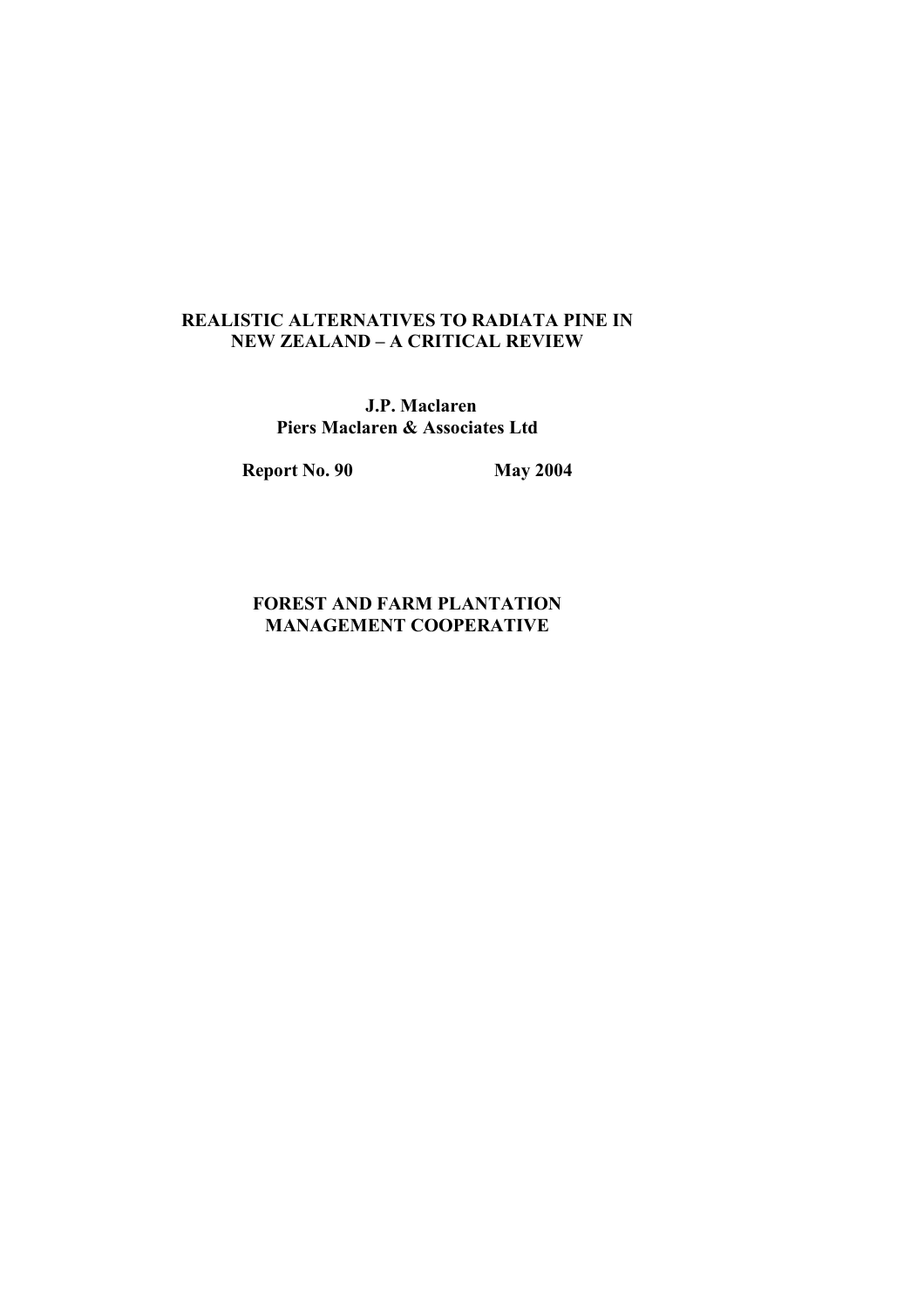### CONFIDENTIAL TO PARTICIPANTS OF THE FOREST & FARM PLANTATION MANAGEMENT COOPERATIVE

This report was produced specifically for the Forest and Farm Plantation Management Cooperative, and has had limited peer review. It is an unpublished report, and must not be cited as a literature reference.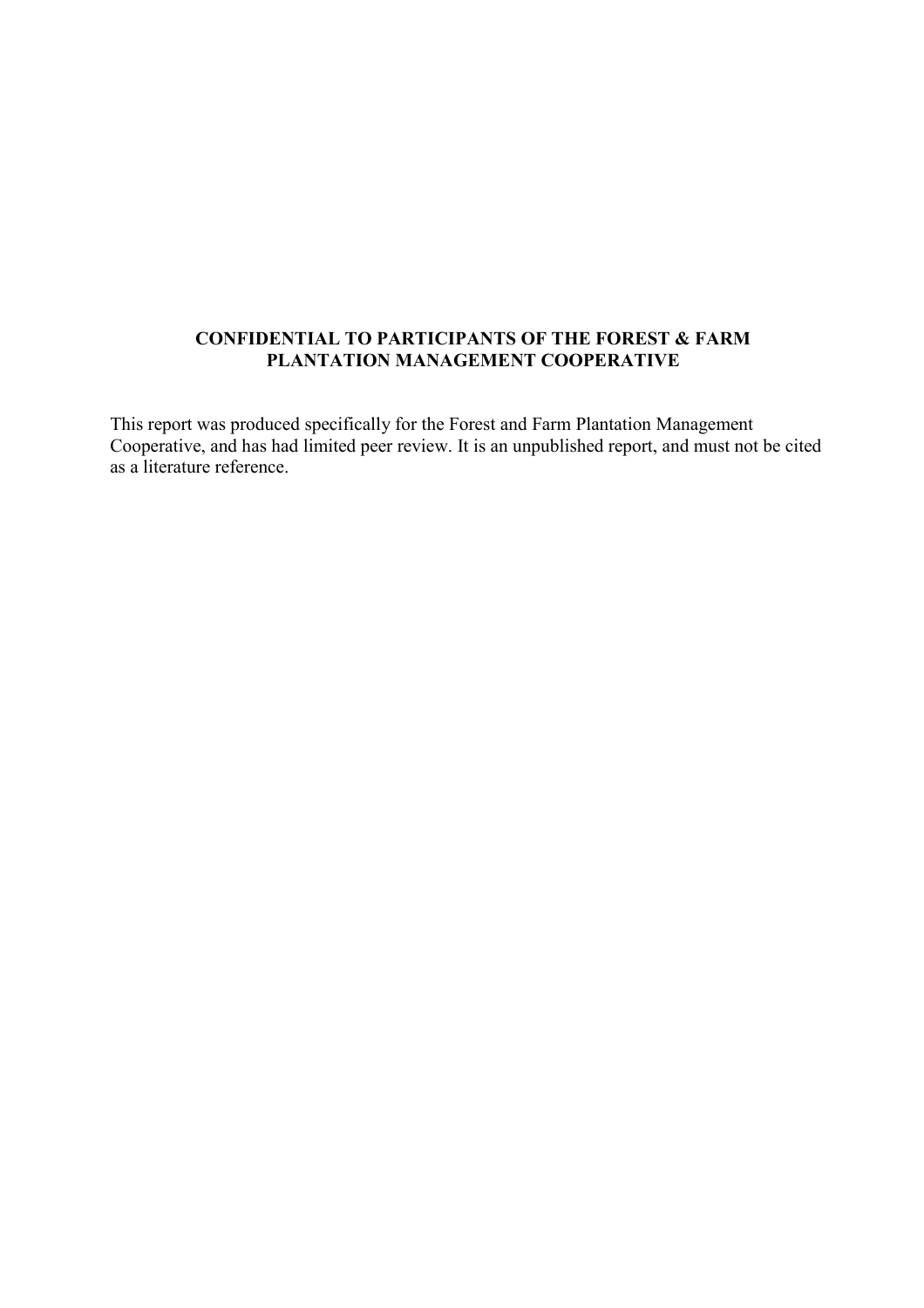# CONTENTS

| <b>Social Risks</b> | 26 |
|---------------------|----|
|                     |    |
|                     |    |
|                     |    |
|                     |    |
|                     |    |
|                     |    |
|                     |    |
|                     |    |
|                     |    |
|                     |    |
|                     |    |
|                     |    |
|                     |    |
|                     |    |
|                     |    |
|                     |    |
|                     |    |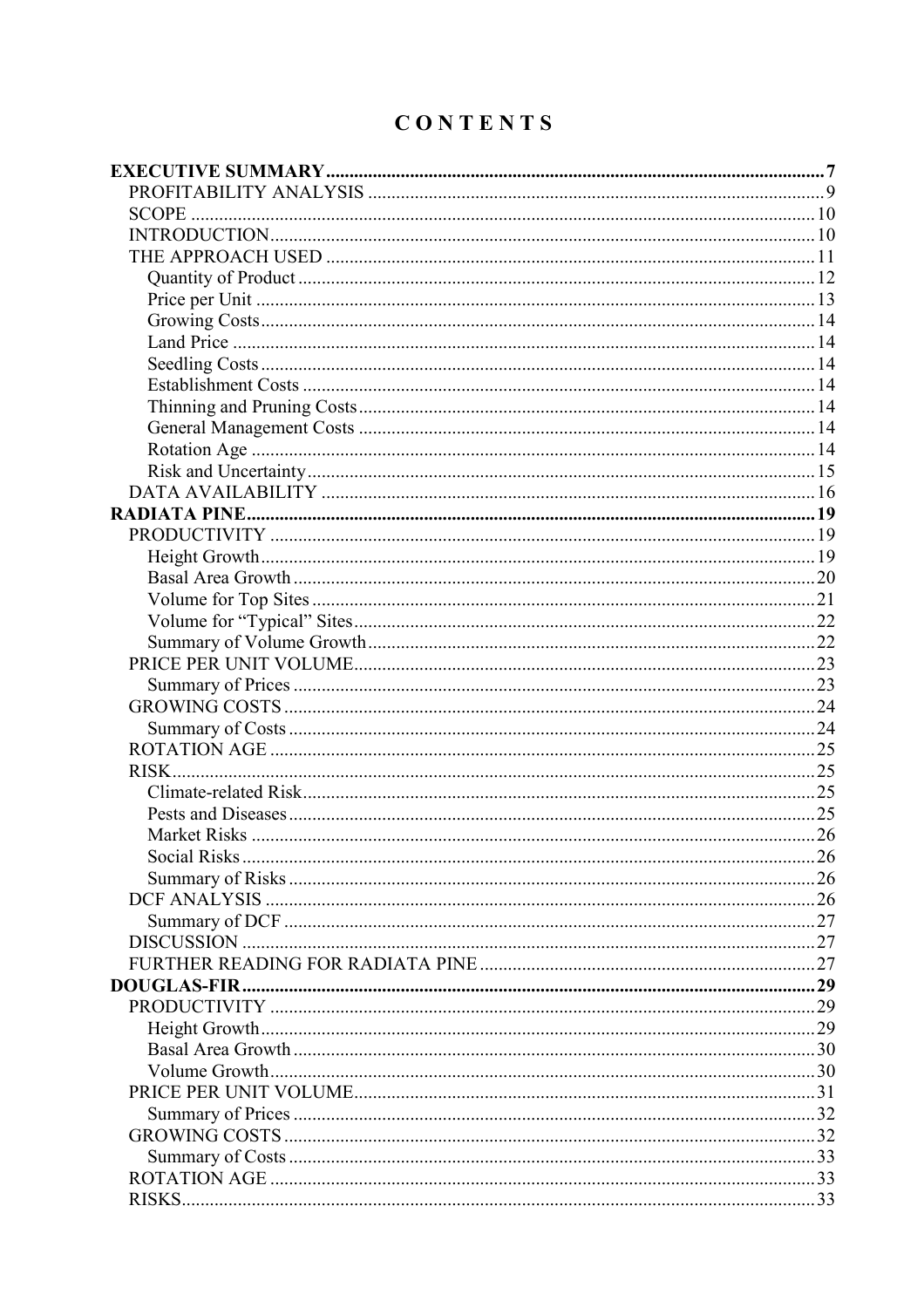| <b>RISKS</b> |  |
|--------------|--|
|              |  |
|              |  |
|              |  |
|              |  |
|              |  |
|              |  |
|              |  |
|              |  |
|              |  |
|              |  |
|              |  |
|              |  |
|              |  |
|              |  |
|              |  |
|              |  |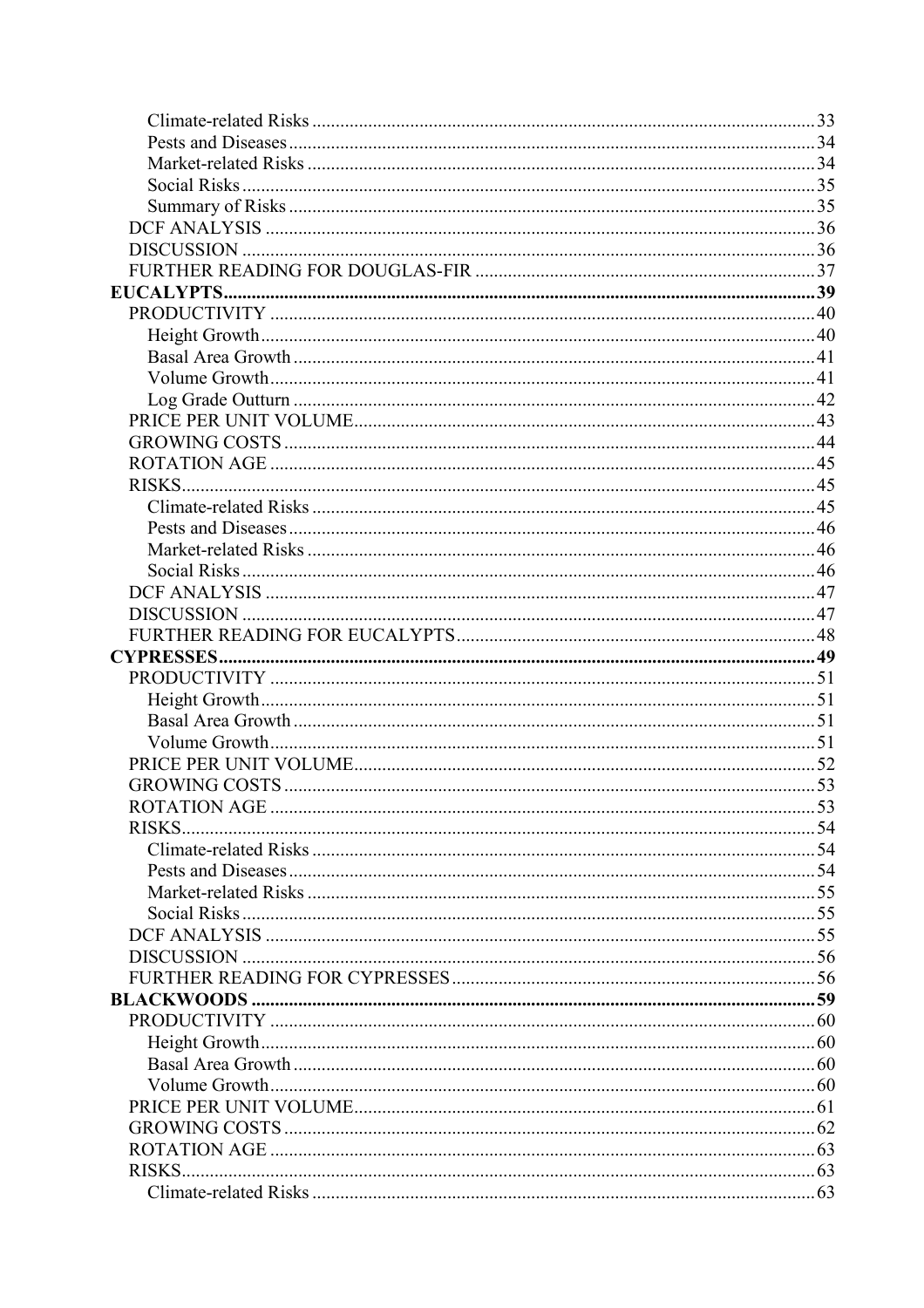| RISKS.                                                                   |  |
|--------------------------------------------------------------------------|--|
|                                                                          |  |
|                                                                          |  |
|                                                                          |  |
|                                                                          |  |
|                                                                          |  |
|                                                                          |  |
|                                                                          |  |
|                                                                          |  |
|                                                                          |  |
|                                                                          |  |
|                                                                          |  |
|                                                                          |  |
|                                                                          |  |
| CLASSICAL EUROPEAN SPECIES - Oak, Chestnut, Elm, Ash, European walnut 89 |  |
|                                                                          |  |
|                                                                          |  |
|                                                                          |  |
|                                                                          |  |
| RECOMMENDATIONS FROM WADE CORNELL (Warm Climates, North of Auckland) 94  |  |
|                                                                          |  |
|                                                                          |  |
|                                                                          |  |
|                                                                          |  |
|                                                                          |  |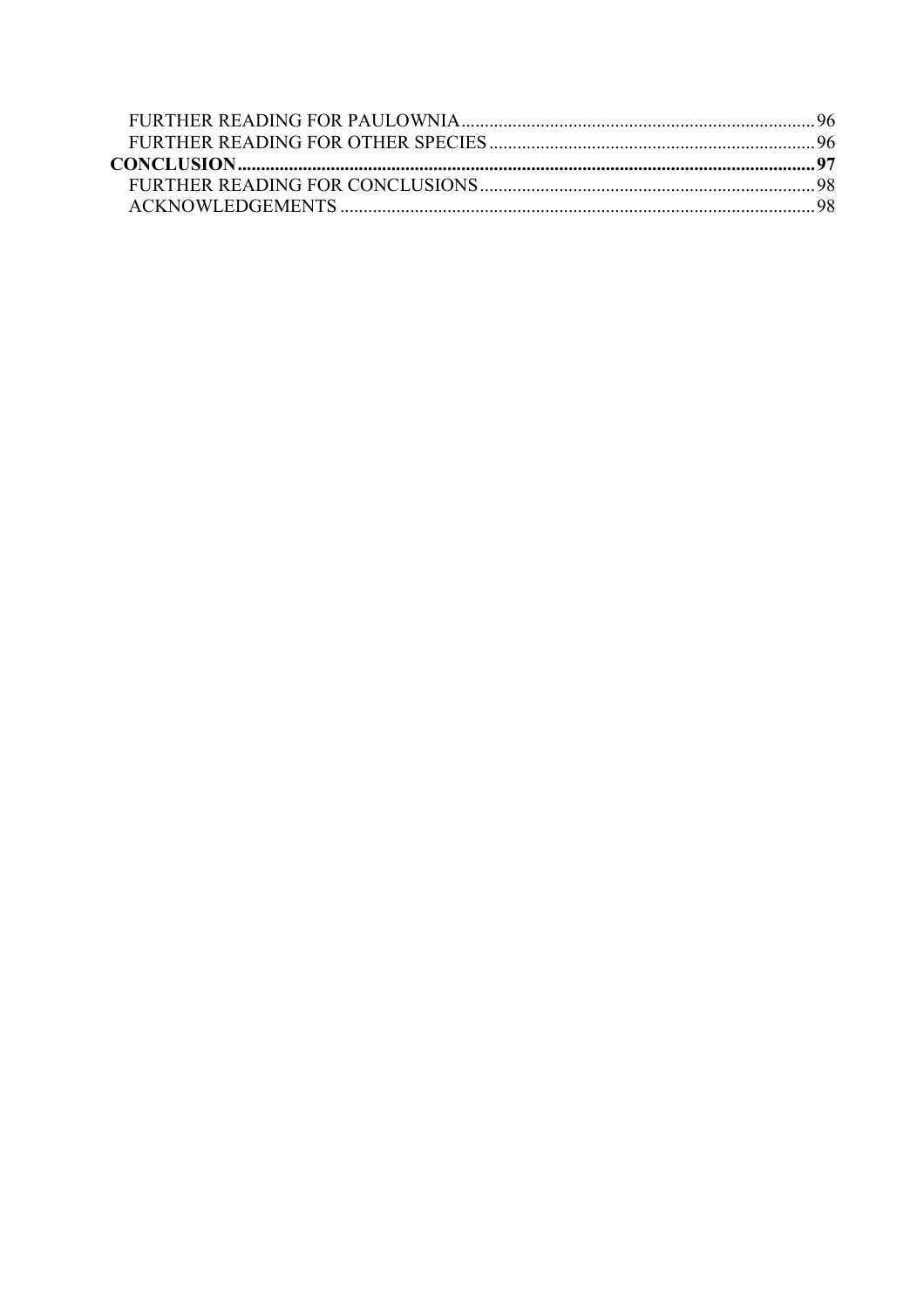### FOREST AND FARM PLANTATION MANAGEMENT COOPERATIVE

### EXECUTIVE SUMMARY

### REALISTIC ALTERNATIVES TO RADIATA PINE IN NEW ZEALAND – A CRITICAL REVIEW

### J.P. Maclaren Piers Maclaren & Associates Ltd

Report No. 90 May 2004

Radiata pine comprises 90% of the 1.81 million hectares of plantation resource in New Zealand. There are a number of reasons for unease at this dominance of a single species. To alleviate this concern, several hundred thousand hectares of one or more alternatives must be established. Although there may be thousands of candidate species on the planet, the choice is severely restricted by practical considerations including lack of knowledge and perceived profitability. A profitable species must be cheap to grow, must yield large quantities of valuable wood in a short time, and must be low risk, where risk is a composite of biological, climatic and socio-economic considerations. The following species are the only ones that, given our current knowledge, can be planted at a profit in New Zealand on any substantial scale:

Radiata pine: Well-researched. Unusual species, in that it performs well on average-to-poor sites, and can be successfully "blanket planted" across vast areas. Good volume production, low costs, good prices, short rotation age, low risks. New Zealand has accumulated extensive operational experience in growing, processing and marketing radiata pine over more than three rotations.

Douglas-fir: Well researched, but currently no growers' manual or publicly available price-list for logs. Is superior to radiata pine in nearly all profitability factors except for early growth rates and rotation age. Limited to some cooler parts of New Zealand.

The Cypresses: Above-average sites only. Good volume production, reasonable prices and medium rotation lengths, but high costs (land and pruning). A major problem is cypress canker, which restricts choice mainly to *lusitanica* and the Leylands. The potential of the latter is restricted by the small number of clones currently available. Despite good PSP records, no existing model provides volume by log grade, hindering economic evaluation. Expansion of resource could be impaired by future shortage of labour to prune trees.

The Eucalypts: Certain species *(fastigata, stringybarks)* may break the poor record of this genus (disease, processing problems). There is insufficient academic research in the preferred species. For example, there is only one fastigata PSP grown on a sawlog regime! In addition to the disease risk with this genus, the combination of medium-high costs, poor prices and mediumlong rotations may lead to lacklustre internal rates of return.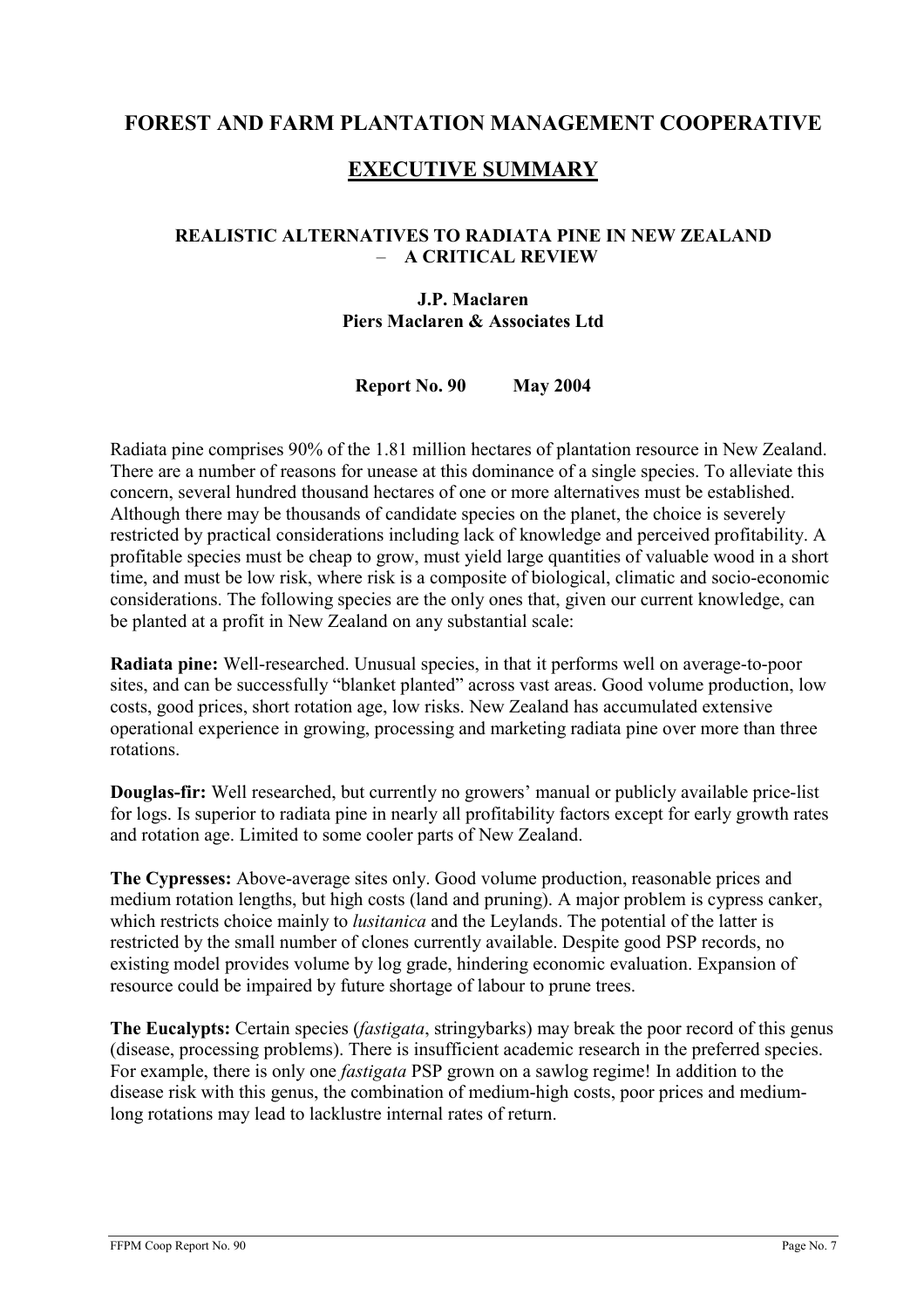Australian Blackwood: Currently no published model provides volume by log grade. The main handicap is the poor volume production. The species is less well-suited for large forestry companies, or for blanket planting across complex landscapes. The best-case potential returns seem quite reasonable, but average returns are likely to be inferior to radiata pine, Douglas-fir or the cypresses. A good supplementary species, but not likely to be a realistic "alternative" species.

The Redwoods: Good volume growth on the right sites, but expensive to grow. One potential problem is that New Zealand-grown redwood may be non-durable, and the realisation of this could destroy the only current market (outdoor furniture in California). Clonal options could provide better quality assurance than seedlings. Perhaps emphasis should be on Sequoiadendron rather than Sequoia, given the former's wider site tolerance especially on cooler areas free of a canker fungus.

Poplar / Willow: Ability to plant as wands, stakes or poles is a distinct advantage, especially where stock graze. Cheap establishment and pruning costs, and possibly very short rotations (<15 years), may attract an investor, but the wood has little advantage over radiata pine and is likely to be worth much less, if it is saleable at all. Not seen as a substitute for radiata pine or Douglas-fir, but as a complementary species, especially in terms of erosion control and flood mitigation.

Others: Despite enthusiastic supporters, there is insufficient hard evidence for any other species (including natives) to suggest that they are capable of substituting for radiata pine on a large scale, and/or achieving the same levels of profitability.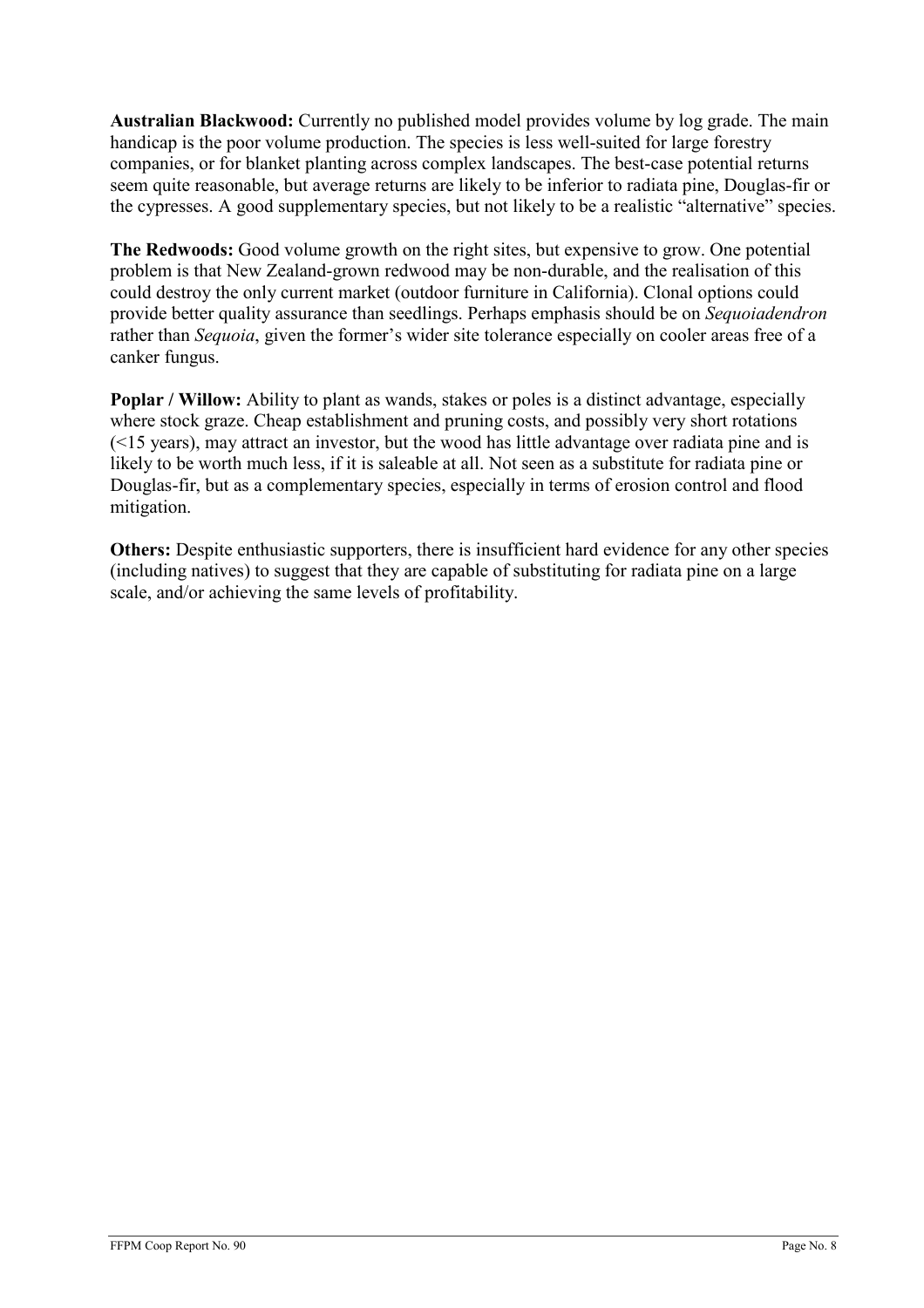### PROFITABILITY ANALYSIS

In large-scale New Zealand plantation forestry, perceived profitability is a major reason for choosing or rejecting a given tree species. Given that definitions of profitability vary, seven indicators are used in this report: volume productivity; stumpage price; growing costs; time delay between costs and returns; risks (climate, pests and diseases, market-related, and social); IRR; and LEV at 6%, 9% and 13%. Radiata pine is used as a benchmark for comparison.

The goal of this study is to assist decision-makers, not to supplant them! Any indicator may be emphasised, weighted or ignored as desired. For each species, the following table summarises the seven indicators against radiata pine. Refer to individual chapters for details.

|                                  |                |            |              | Tabic 1.1. Summary or profitability criteria by species |               |                                  |                   |                          |                                     |
|----------------------------------|----------------|------------|--------------|---------------------------------------------------------|---------------|----------------------------------|-------------------|--------------------------|-------------------------------------|
| <b>Species</b>                   | Vol.           | Price      | <b>Costs</b> | Timing                                                  | <b>Risk</b>   | IRR%                             | <b>LEV</b>        | <b>LEV</b>               | <b>LEV</b>                          |
|                                  |                |            |              |                                                         |               |                                  | $@6\%$            | $@9\%$                   | $(a)$ 13%                           |
| $P.read-top$                     | 25.6           | 111        | 2000         | 25                                                      | Low           | 9.0                              | 4528              | 21                       | $-2360$                             |
| $P.read - av.$                   | 17.8           | 85         | 4765         | 27                                                      | Low           | 7.6                              | 1386              | $-727$                   | $-1701$                             |
| D-fir                            | 28.9           | 180        | 2238         | 45                                                      | V.Low         | 9.1                              | 9313              | 197                      | $-2515$                             |
| <b>Cypresses</b><br>(lusitanica) | 17.7           | 129?       | 9270         | 35                                                      | Med           | $\gamma$                         | $\gamma$          | $\gamma$                 | $\gamma$                            |
| <b>Eucalypts</b>                 | 28.6           | 91         | 5532         | 35                                                      | High          | 6.1<br>$\gamma$                  | 250<br>?          | $-2940$<br>?             | $-4036$<br>$\gamma$                 |
| <b>Blackwood</b>                 | 10<br>$\gamma$ | $\sim$ 200 | 5440         | $35 - 40$                                               | Low           | 7.0<br>$\gamma$                  | $\gamma$          | $\overline{\mathcal{L}}$ | $\gamma$                            |
| <b>Redwood</b>                   | 36.8           | 184        | 8147         | $30 - 70$                                               | Low-<br>High* | 10.5<br>$\overline{\mathcal{C}}$ | 18533<br>$\gamma$ | 3609<br>?                | $-3416$<br>$\overline{\mathcal{C}}$ |
| Poplar                           | 18.6           | 79?        | 5380?        | $12 - 25$                                               | High          | $\overline{\mathcal{L}}$         | $\gamma$          | $\gamma$                 | $\overline{\mathcal{L}}$            |

Table 1.1: Summary of profitability criteria by species

Notes:

- Figures are for the "best case" situation. In the case of radiata pine, national average data are also provided.
- $Volume$  refers to Mean Annual Increment of Recoverable Volume  $(m^3/ha/yr)$  at a typical rotation age, for a top quality site and for a good regime (that may include thinning and pruning).
- Price refers to mill-door price  $(NZ\$/m^3)$ , as averaged across all recoverable volume.
- Costs refer to all growing costs until harvest (\$/ha), including land costs, but excluding annual administration. For radiata pine, a low cost and a typical cost are provided.
- Timing refers to typical rotation age, but there may be profitable production thinnings.
- Risk is a subjective assessment of negative impacts from climate, pests and diseases, market fluctuations and/or socio-economic restrictions.
- ? indicates that the data are suspect, or not available.
- IRR is internal rate of return.
- $\blacksquare$  LEV refers to Land Expectation Value, which is the same as Net Present Value (NPV) but for a perpetual series of rotations.
- \*For redwoods, the risk is High unless clones are screened for natural durability prior to a planting programme, in which case it is Low.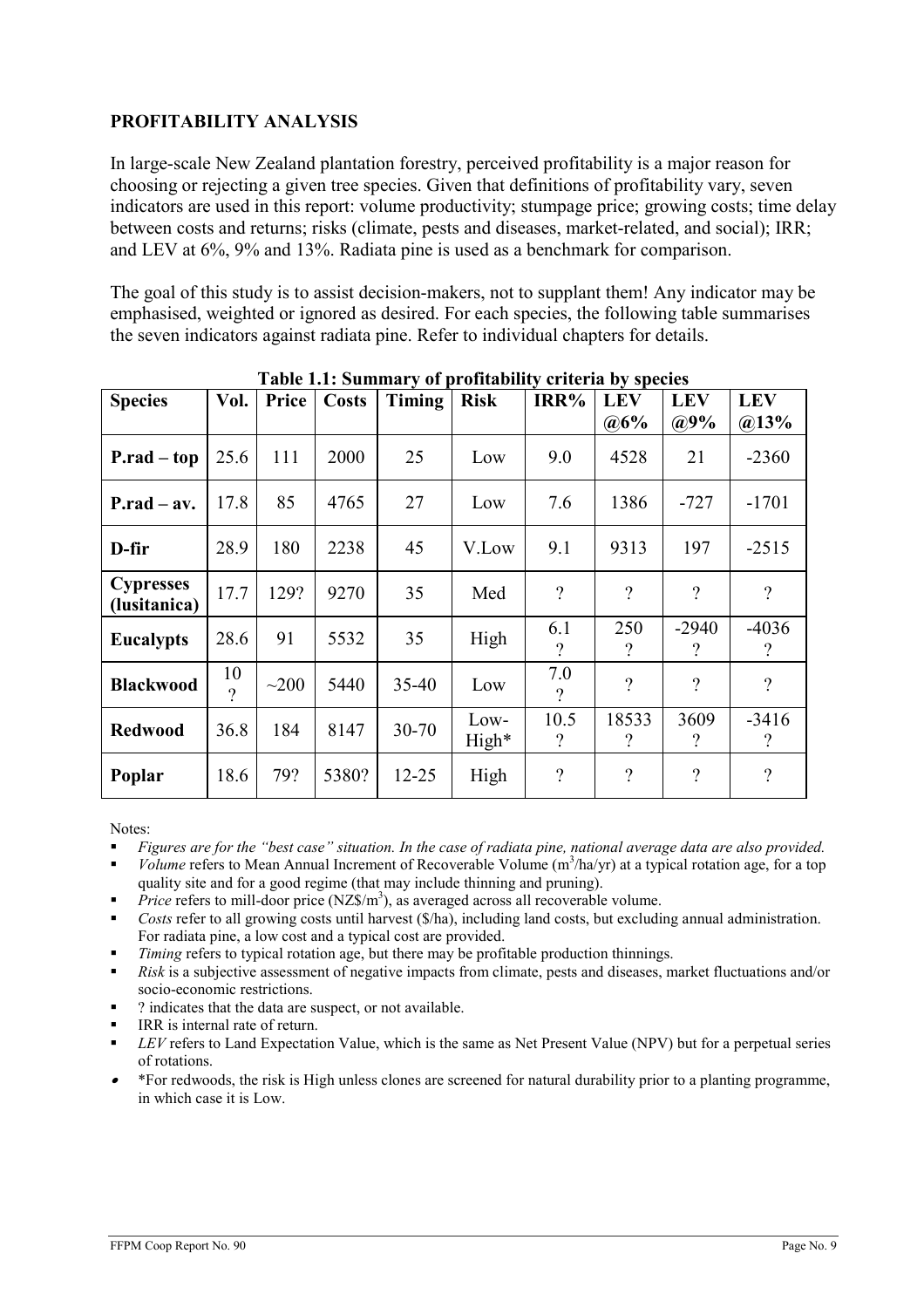### **SCOPE**

The New Zealand Forest & Farm Plantation Management Research Cooperative commissioned this report. It does not attempt to go into detail about individual species: their description, their provenance, their cultivation, or their wood properties. At the end of each section there is "Further Reading" where this sort of information can be found.

The purpose is to compare and contrast potential commercial tree species in New Zealand grown for profit from the sale of wood. There have been at least two previous attempts to do this: a paper by Cavana and Glass in the NZ Journal of Forestry Science<sup>1</sup>, and the Ministry of Forestry Zone studies (now out of print)<sup>2</sup>. The Ministry of Forestry also produced a "Small Forest" Management" series in  $1995^3$ , including a volume on Special Purpose timber species.

Since the above were published, new data have been collected for some species, and new models developed. Whereas the Zone studies addressed the question: "if I have a property in region X of New Zealand, which species should I grow?" this publication takes a national perspective: "if I want to invest in New Zealand forestry – the exact location being immaterial – which species should I grow?"

### INTRODUCTION

Are there realistic alternatives to radiata pine or Douglas-fir? How do "alternative" species rate in terms of profitability, and if they cannot compete, how great is the margin?

Plantation forestry in New Zealand is frequently criticised because of its reliance on a single species. Radiata Pine (*Pinus radiata* D. Don) now comprises 90% of the planted area, but this was not always the case. The 1913 Royal Commission<sup>4</sup>, for example, reported that it constituted less than half a percent of state plantings. The recent dominance of radiata pine may be attributable to its profitability, but a number of other factors, including wide site-tolerance, dependability, research back-up and market infrastructure, must also have contributed.

There are several reasons for the unease about the preponderance of radiata pine. These may include: the fear of some introduced pest or disease, and the perceived security provided by a range of alternative species; the belief that a "monoculture" will somehow exacerbate the incidence and severity of such an event; the concern about over-specialisation in one market product (eg a softwood, whereas future demand may be for hardwoods); the lack of product choice for domestic consumers; the aesthetic values of current forestry practices, given that people tend to prefer variety in their landscape; and the biodiversity implications of using a single canopy species. Public attitudes may also be more favourable towards: indigenous trees; classical European species; those with light green or deciduous foliage, or attractive flowers; those with naturally durable or colourful and interesting wood; or those that have a wider range of possible benefits in addition to timber production.

<sup>&</sup>lt;sup>1</sup> Cavana, R.Y. and B.P. Glass, 1985. Economic analysis of selected special-purpose species regimes. NZ JForSci 15(2): 180-94.

<sup>&</sup>lt;sup>2</sup> Ministry of Forestry, 1995. Zone studies for Northland, Coastal Bay of Plenty, East Coast, Hawke's Bay, Taranaki & King Country, Manawatu & Wanganui, Wairarapa & Wellington, Nelson, Marlborough, Canterbury Inland Hill Country, West Coast , North East Otago, Otago & Southland Uplands, Otago & Southland Downlands,

<sup>&</sup>lt;sup>3</sup> Ministry of Forestry, 1995. Small Forest Management. Vol 1 Special Purpose Timbers; Vol 2 Forestry Joint Ventures; Vol 3 The Resource Management Act; Vol 4 Planning a Small Forest; Vol 5 Establishing a Small Forest; Vol 6 Managing a Small Forest for Timber; vol 7 Harvesting a Small Forest; vol 8 Marketing a Small Forest. 4 Royal Commission on Forestry, 1913. AHJR 1913, C-13.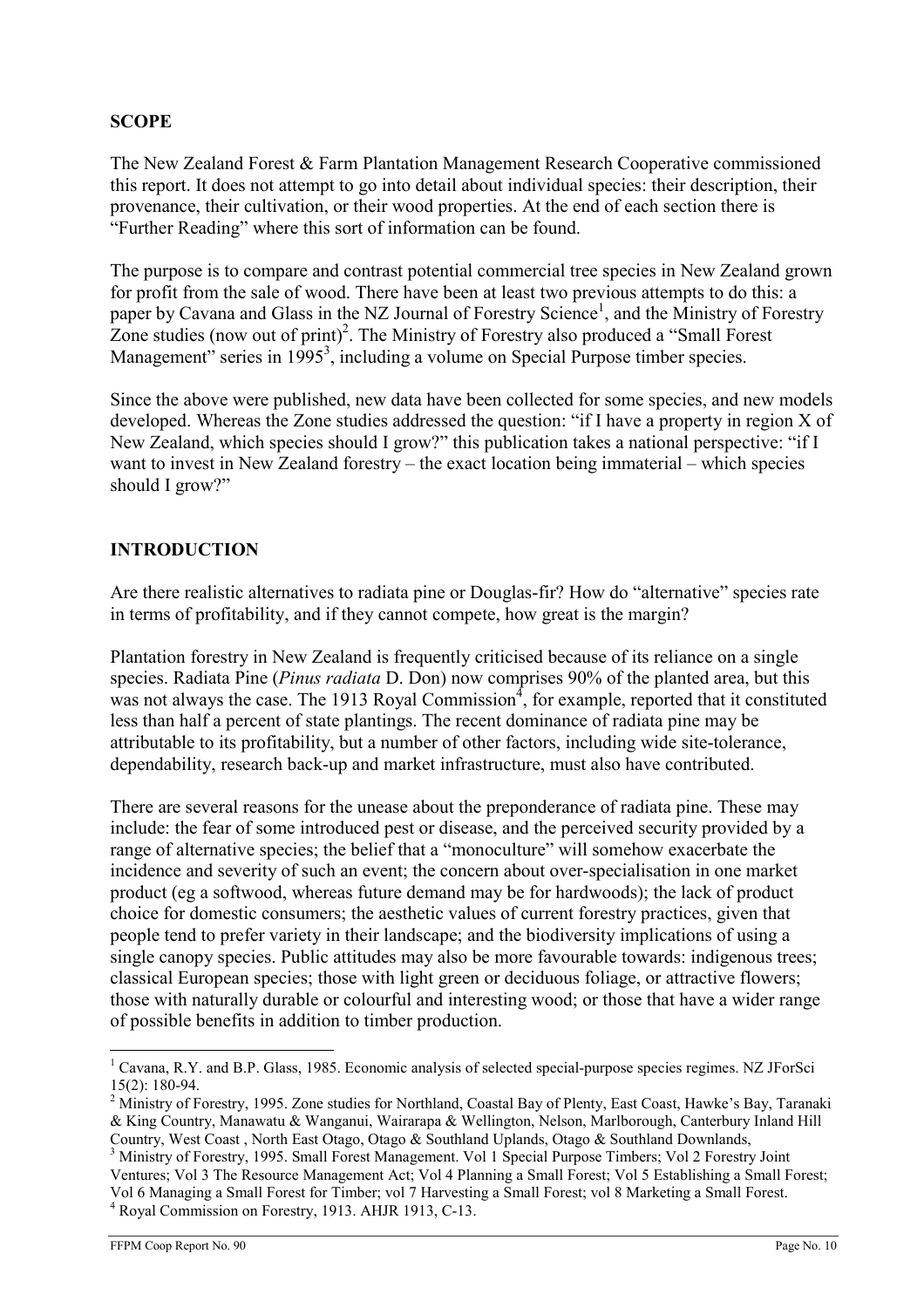There are many good reasons for planting trees. Provided that the species selection is biologically rational – ie the trees actually survive and thrive – there may be no need to justify or even explain the choice to outsiders. If, however, the purpose is to make a profit from the sale of wood, then the rules are far more restrictive. Some species may well achieve this goal, while others are highly unlikely to do so. Whatever criterion of profitability is used, there needs to be some sort of ranking, albeit one that is imprecise.

This report does not attempt to duplicate numerous previous studies on individual species by detailing their traditional uses or performance under various climatic or siting requirements. Instead, the objective is to compare and contrast selected major commercial tree species under ideal conditions – where the goal is single-mindedly to profit from timber production. If there are additional reasons for favouring another species, or mix of species, then this is a separate exercise not considered here.

Discussion of profitability in forestry has often been trivialised by concentrating on one component in isolation. For example, if furniture of Species A can be retailed at twice the price of Species B, does this necessarily mean that it is more profitable to grow? Although weight-forweight diamonds vastly exceed the price of coal, does a diamond mine always return more money to the investors than a coalmine? Again, if Species C has a shorter rotation than Species D, is this critically important – are shorter-term bank deposits always the best option?

The rules for profitability in forestry are no different to the rules for other enterprises: gross revenue depends on the quantity of saleable product and the price per unit; net revenue is gross revenue less the cost of production and transport to the point of sale; the time between expenditure and return must be minimised; and lastly risks and uncertainties must be considered. If forestry is different, it is because the investment interval is longer than for almost any other investment. This places greater emphasis on the time-value of money, and on risk/uncertainty.

Risks are where the probabilities are known, and uncertainties where they are not – uncertainties are common in forestry because only a brave or foolhardy investor would claim to accurately foresee the state of the world half a century hence. Probabilities based on historical data are often suspect.

### THE APPROACH USED

Radiata pine will be used as a benchmark, because it is relatively well researched. Other species will be compared to radiata pine for each of the elements of productivity – quantity, price, cost, timing and risk. Sometimes hard data are available, but in some situations a subjective estimate must suffice.

The five elements can be scrutinised separately, or they can be combined into a single comparable figure by the use of Discounted Cash Flow Analysis. In the author's judgement, this methodology is not well understood by many lay people, and can confuse even those who regularly use the technique. The basic principles are as follows: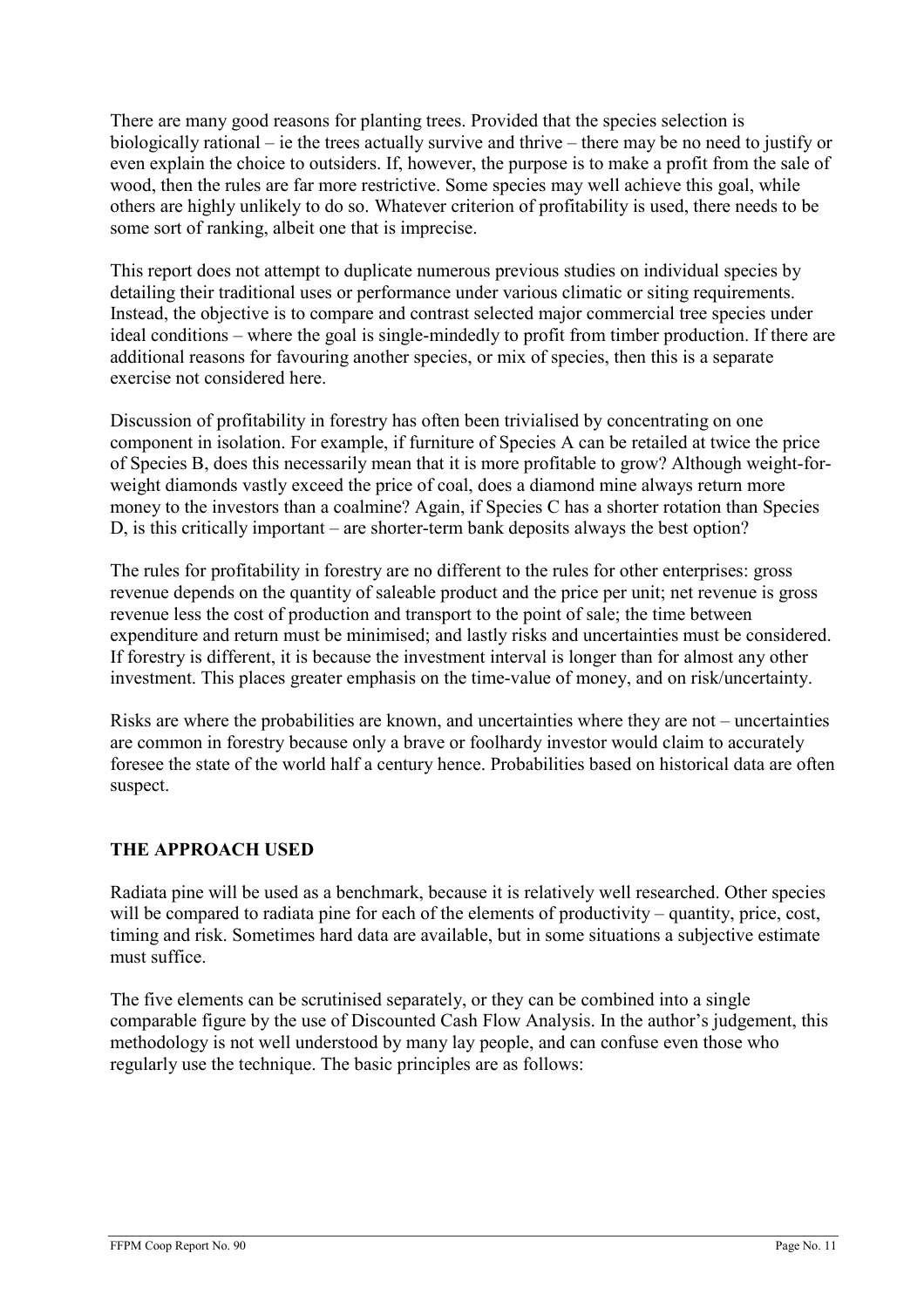Starting with "bare land" – ie land devoid of trees, but which may contain weeds of different types – a hypothetical table of cash flow is constructed for each species. All expenditures and revenues are included, together with the year in which they occur. These are merged into a single figure using one of two techniques: Internal Rate of Return (IRR) and Land Expectation Value  $(LEV)^5$ .

IRR is the preferred option if there is no "lumpiness" arising from the investment: in other words, if an entrepreneur can invest any sum of money on a sliding scale and withdraw the proceeds at any time, then – provided that risk/uncertainty have been adequately addressed by adjusting cash-flows – the only consideration is the inflation-free return on capital. This is best provided by a comparison of IRR.

On the other hand, if the prime concern is to secure the greatest profit on an investment of fixed scale – for example on a given area of land or in a certain time horizon – then the Present Value method is to be preferred. Regrettably, this technique requires a previously determined choice of discount rate. Discount rates vary greatly between countries, sectors, and individual investors, and are an ongoing source of contention. Typical rates in vogue may also change over periods of decades. The solution is to provide present values for a *range* of discount rates. This will often give a range of answers, which is not a satisfying result even though it is a realistic one.

A thorough analysis should include a sensitivity analysis of all inputs, including volumes and price by log grade. This would indicate both the robustness of a conclusion, and the inputs that require the greatest scrutiny or research. Unfortunately, such an analysis is beyond the scope of this report, as it would require considerable extra time and resources.

In some cases, Species A is superior to Species B in all five elements, in IRR and in LEV for the full range of discount rates, and for all likely ranges of other inputs. The conclusion is clear: Species B cannot be chosen on the basis of profitability alone, at least with the assumptions used. In other cases, the conclusions are not so clear-cut and subjective judgement must be used to compare the two species. The decision-maker (eg the investor) must decide which indicators of profitability are critical and which are of lesser consequence.

### Quantity of Product

Wood is sold by volume or weight, which increases with stand age. Some species are sprinters – good early growth – while others are marathon runners and do not achieve best performance until an advanced age. It can therefore be misleading to compare volumes at a fixed but arbitrary age. One solution is to provide a single figure for the productivity of a crop that is independent of timing – such as the maximum Mean Annual Increment (MAI) of stemwood volume under bark. MAI reaches a peak at a certain age (depending on species, site and regime) and then declines. In an economic comparison, the trees will usually be sold before they reach their peak MAI; therefore it is also useful to produce a table or function of stand volumes covering the range of likely rotation lengths.

 $\overline{a}$ <sup>5</sup> LEV is preferred to the better-known Net Present Value (NPV), because it takes into account a perpetual series of rotations. The NZIF Professional Handbook definition, page E2-3, is "The "price" that can be attributed to land so that all the positive and negative "cashflows" (including the price imputed to the land) associated with the forestry "enterprise" when discounted at the required rate % indicate a zero "enterprise" capital value. In common language, the maximum that can be paid for land to achieve a given rate of project return." LEV=NPV\*(1+i)<sup>n</sup>/((1+i)<sup>n</sup> -1), where NPV is the Net Present Value for a single crop rotation and is the discount rate expressed as a decimal.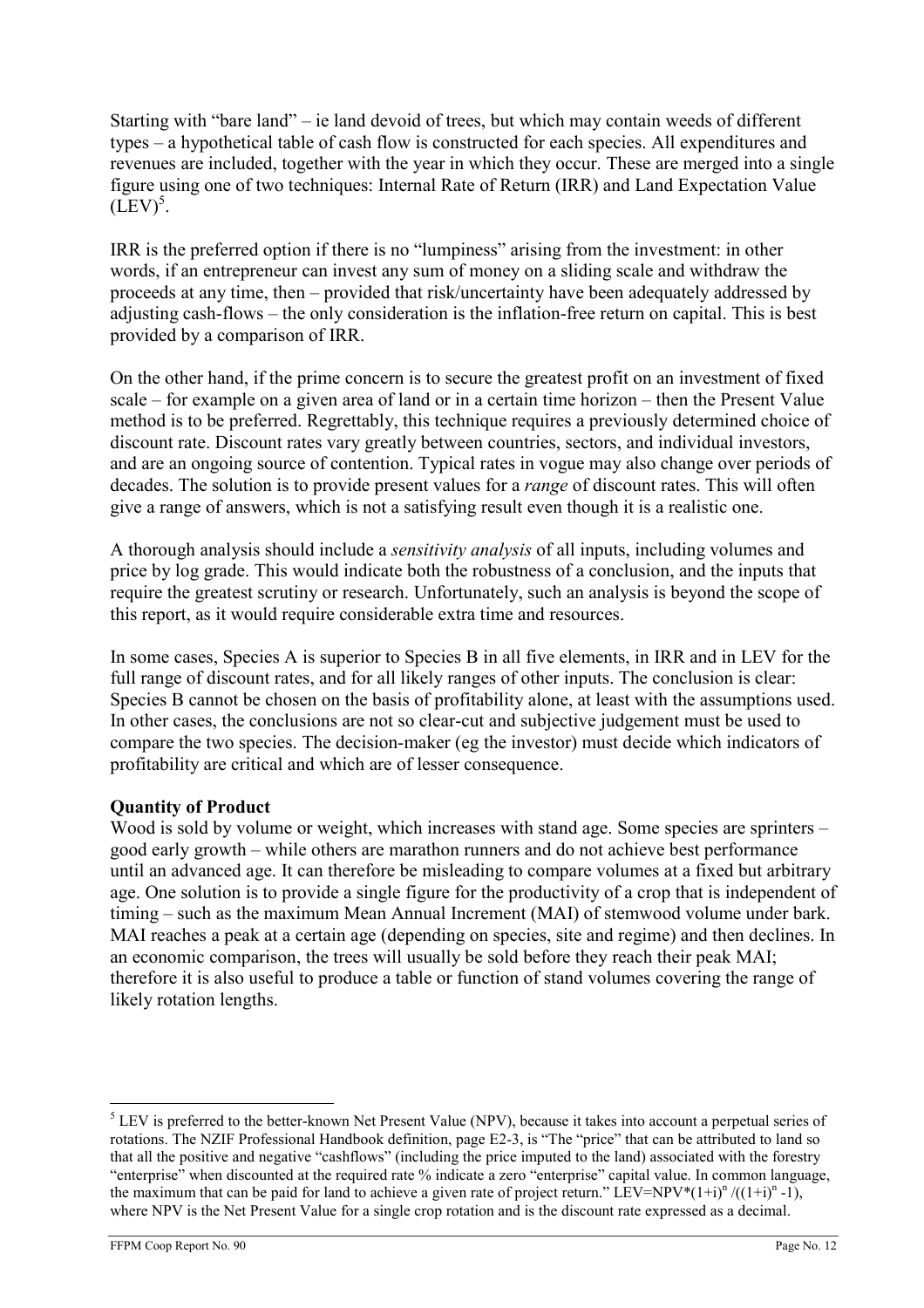Maximum volume production usually occurs in stands with high stockings and where severe thinning or pruning has been avoided. But thinning increases the diameter of individual trees, and pruning improves the quality of wood. Therefore, a refinement on the "Max MAI" approach to comparisons of productivity is to compare growth only in intensively managed stands. In radiata pine, this philosophy has been developed into the Radiata Pine Productivity 300 Index<sup>6</sup>.

Volume – expressed either as individual trees or as whole stands – is calculated from tree height and basal area, but the relationships are not straightforward and functions may have substantial error. Where none other is available, the simple Beekhuis stand volume equation<sup>7</sup> is crude but can be used for all species. Moreover, not all stemwood volume is *merchantable*<sup>8</sup>. A comparison of two species using crude volumes may be grossly misleading. A refinement is to add a column giving the ratio of merchantable to total volume by age, or – better – to compare volumes of similar log grades.

There is no point in comparing tree performance under less-than-ideal or even average conditions, because any given species of tree will fail to prosper if the conditions are sufficiently adverse. The comparison is then one of historical siting or management practice rather than species potential. The key determinant of productivity must be the best single, reliably quantified example of good growth in New Zealand. It is a separate exercise to discover how widely this example can be applied in practice.

### Price per Unit

The grower of trees is usually interested in stumpage price but data is often available only for prices at the mill-door or wharf gate. Logging, loading, internal roading, transport and postharvest costs vary greatly but we will assume a uniform \$40/m<sup>3</sup> for the combined total of these, unless there are good reasons why a given species should have a greater or lower value. Where no mill-door prices are available, it may be necessary to work backwards from the retail price of sawn timber by deducting the costs of processing. This approach is to be avoided, because it introduces additional uncertainties– including the conversion rate of roundwood to sawn timber.

It is essential – wherever possible – to subdivide wood into log grades, because price varies greatly according to log size, age and quality. Grades that are worth less than the  $$40/m<sup>3</sup>$  may be worth leaving behind in the forest $9$ .

Unfortunately, there are no standard specifications for log grades. For example, there may be hundreds of grades currently employed for radiata pine. Units of measurement vary (for example, export logs in JAS m<sup>3</sup> but domestic logs in tonnes); different currencies are employed (\$US or \$NZ); and there is no standard convention as to how best to average prices in a fickle market.

 $\overline{a}$ <sup>6</sup> West, G.G. and M.O. Kimberley, Forest Research. Currently unpublished.

<sup>&</sup>lt;sup>7</sup> Volume (m<sup>3</sup>/ha) = Basal Area x (0.9 +0.3\*Height). Note that this differs slightly from the formula for the volume of a cone ( $V = (Area x Height)/3)$ , but Basal Area is measured at 1.4 m from the base, and is taken over bark whereas volume is expressed as under bark.

<sup>&</sup>lt;sup>8</sup> "Merchantable" is used synonymously with 'recoverable' in this report. It is defined here as the wood that is of sufficient quality, size or age to have an existing market, other than firewood. The presence of merchantable wood is no guarantee that it will be profitable in practice to extract and transport it to the market.

 $9$  Strictly, some harvesting costs are *fixed* (eg roading) and are the same regardless of the harvest volume, while others (eg loading, cartage) are variable, and depend on the quantity of wood handled. Thus it may pay to extract and sell log-grades up to the level of the variable costs, ie substantially below the assumed average cost of \$40 per  $m^3$ .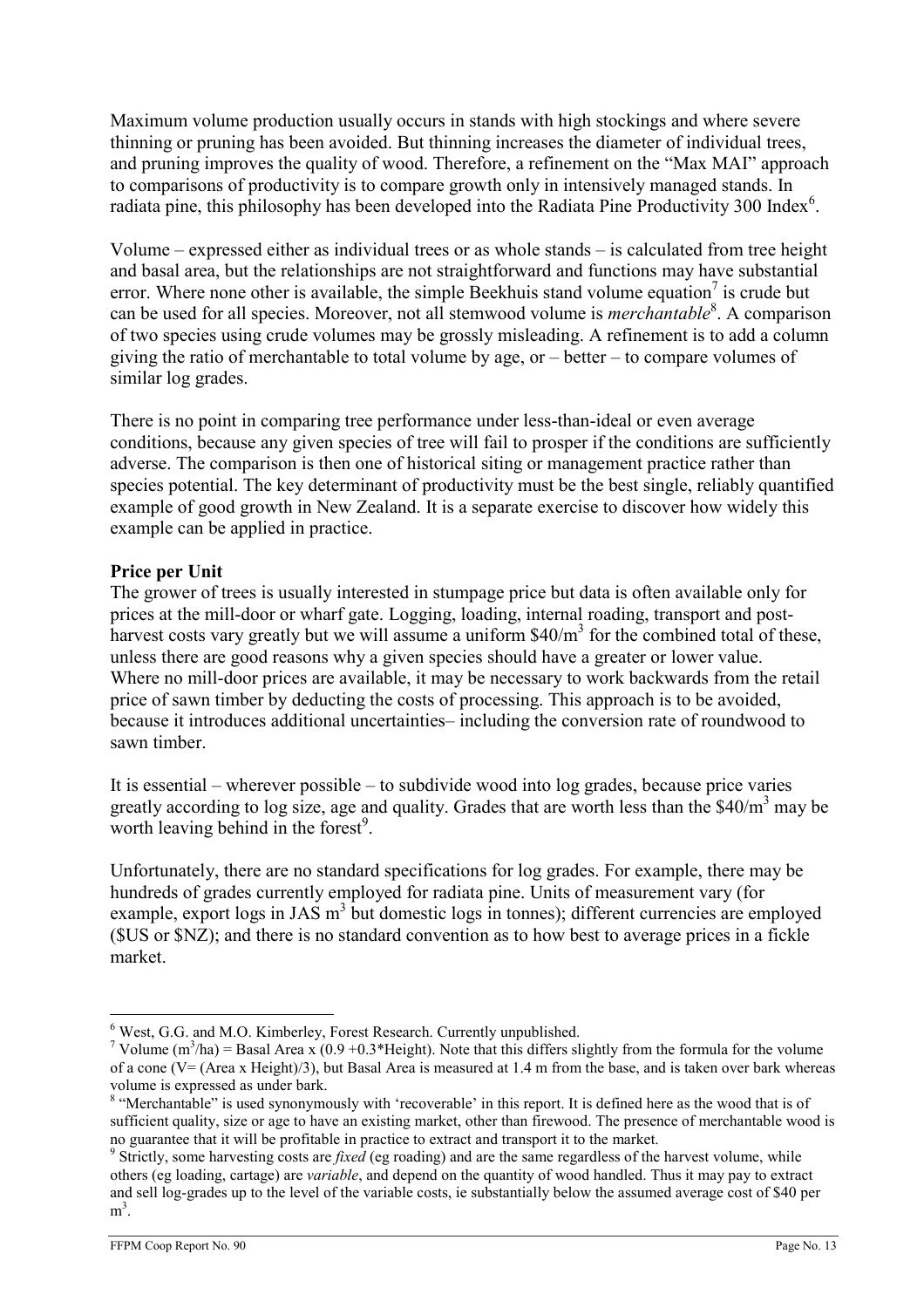The preference in this report is to use domestic markets, because this avoids the problematic conversion to JAS  $m<sup>3</sup>$  and between exchange rates. The mean of the most recent 12-quarter average prices is preferred. Grades must sometimes be amalgamated into a few simple categories – eg pruned sawlogs, unpruned sawlogs and pulp

### Growing Costs

The cost of growing trees from establishment to harvest can be subdivided into:

#### Land Price

We cannot assume that all species require the same quality of land. At the one extreme, species such as black walnut require high-value horticultural soils and shelter to be grown successfully in New Zealand. At the other, Douglas-fir or Corsican pine grow best on relatively cheap South Island high country. This is an important consideration and cannot be omitted.

#### Seedling Costs

The price of seedlings obtainable from nurseries varies greatly with species. Sometimes this may be attributable to economies of scale, but other times it relates to properties of the species themselves. It is not possible to separate these components, but seedling costs have been obtained that are derived from three nurseries<sup>10</sup>. Initial stocking varies between species, and although there is often not a consensus on a preferred initial stocking, it is possible to make broad comparisons.

#### Establishment Costs

Some species require extra care in site preparation, including cultivation, fertiliser and weed control.

#### Thinning and Pruning Costs

For the same stocking and stem diameter, thinning costs do not vary greatly between species, although production thinning may be a possibility in some cases but not in others. Pruning costs vary with branch size and number, and wood density, and some species do not require pruning.

#### General Management Costs

These are assumed to be \$50/ha/yr for all species, and include rates, insurance, fencing, weed and pest control and general supervision.

#### Rotation Age

"How long does it take for Species X to mature?" This common question has little objective meaning. Unlike many other crops, trees can be harvested at any marketable age. Generally, they improve in size and wood quality with age, but time-preference usually dictates that they are harvested long before maximum revenue or even maximum average volume increment per unit area is reached.

One difficulty is that rotation age interacts with silvicultural regime: optimum rotation age on a given site varies according to initial stocking, timing of thinning, final crop stocking, and pruning history. Rather than analysing all possible regimes, it is necessary to pick a likely bestcase regime, and provide a range of rotation ages for examination.

<sup>&</sup>lt;sup>10</sup> Forest Research, Edendale and Appletons. All 2003.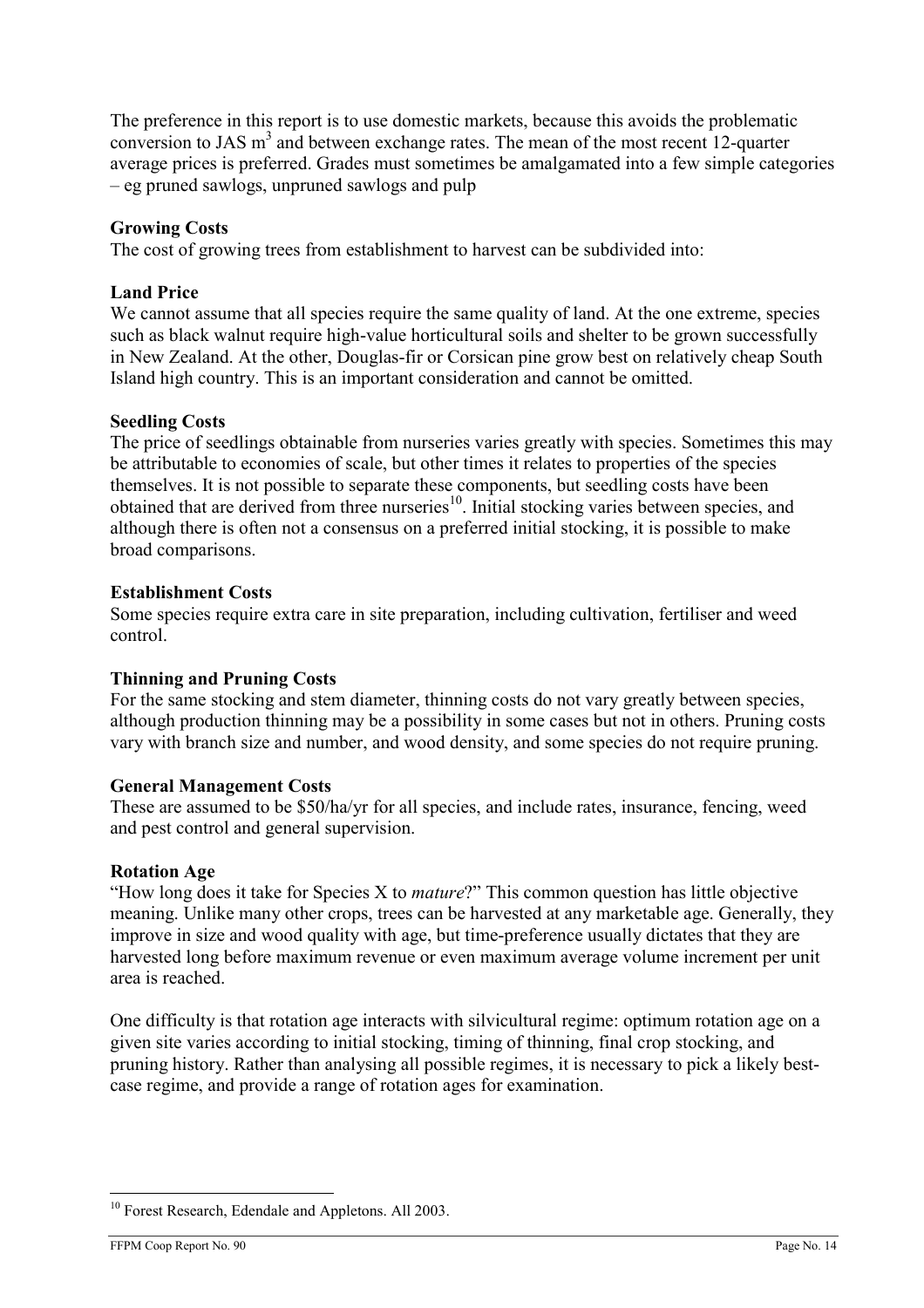Another difficulty is that rotation age is very sensitive to discount rate. A high rate (or the use of IRR as a criterion) enhances the importance of early returns and thereby lowers the optimum rotation age. Advocates of alternative species commonly argue that the high discount rates currently in fashion inevitably favour relatively short-rotation species such as radiata pine. The solution is to analyse each species for a range of rotation ages and discount rates – including very low discount rates - and select ages that optimise profitability under a given criterion. Here a low discount rate (6%) is used and the extreme ranges of pre-tax rates currently employed by forestry valuers in New Zealand  $(9\%$  and  $13\%)$ <sup>11</sup>.

### Risk and Uncertainty

There are many risks in forestry than apply to all species. For example, fire and hurricane-force winds will destroy any forest. All trees are susceptible to certain pests and diseases. All wood is under threat from non-wood substitutes, such as concrete, steel, aluminium and plastics. Nevertheless, it is clear that particular risks are greater in some cases than others: for example, Douglas-fir is more wind-resistant than radiata pine, whereas the reverse is true for drought. Data can sometimes be obtained to quantify the probabilities.

The word "risk" is used loosely to describe both the likelihood of an event occurring and the extent of its impact should it occur. A low-impact, high-probability risk may have the same "expected value"<sup>12</sup> as a high-impact, low-probability risk and therefore may be treated identically in an analysis, but only the latter may attract public attention. For example, the probability of a disease eliminating all plantations of radiata pine may be extremely low, but if it were to occur the economic effects would be catastrophic. So a common view is that the predominance of radiata pine is "risky", even though a mix of species (possibly including such disease-prone genera as Eucalyptus) would certainly increase the annual incidence of damage in a typical year, if only because a wider range of hosts invites predation from a wider range of pests and pathogens.

Risk can be subdivided into the types of risk: climate risk involves tree death or damage from factors such as wind, frost, snow, or drought; pest and disease risk involves organisms that may not be present in New Zealand and may not even be known to science. Some indication of the likelihood of these types of risk can possibly be obtained from historical studies. More problematic are market risks, which involves questions of consumer behaviour. In this category, the past may be no guide to the future. Will the (U.S.) preference for light-coloured woods be reversed? Will plastic veneers become indistinguishable from genuine wood and will the market continue to differentiate between them? Lastly there are social risks, which involve changes in public attitudes, possibly resulting in prescriptive legislation. Will chemical timber treatments become unacceptable, at least in some markets? Will the fear of wilding tree spread prevent the development of an industry based on certain species? Will there be legal discrimination against growing certain species, eg exotic softwoods, in scenic areas? Will Forest Stewardship Council certification eventually lead to a higher proportion of alternative species? Evaluation of such probabilities must always be subjective.

 $\overline{a}$ <sup>11</sup> NZIF Forest Valuation Standards, and also Manley, B. 2001. Discount rates used for forest valuation. NZ J.For, Nov. 2001. Page 14-15.

<sup>&</sup>lt;sup>12</sup> "Expected value" is the technical term for the sum of all the effects of an event times the probability of that event occurring. Thus, if there is a 70% probability of a forest achieving \$50000/ha and a 30% probability of it achieving only \$2000, the *expected value* is  $(0.7*50000) + (0.3*2000)$  which equates to \$35600.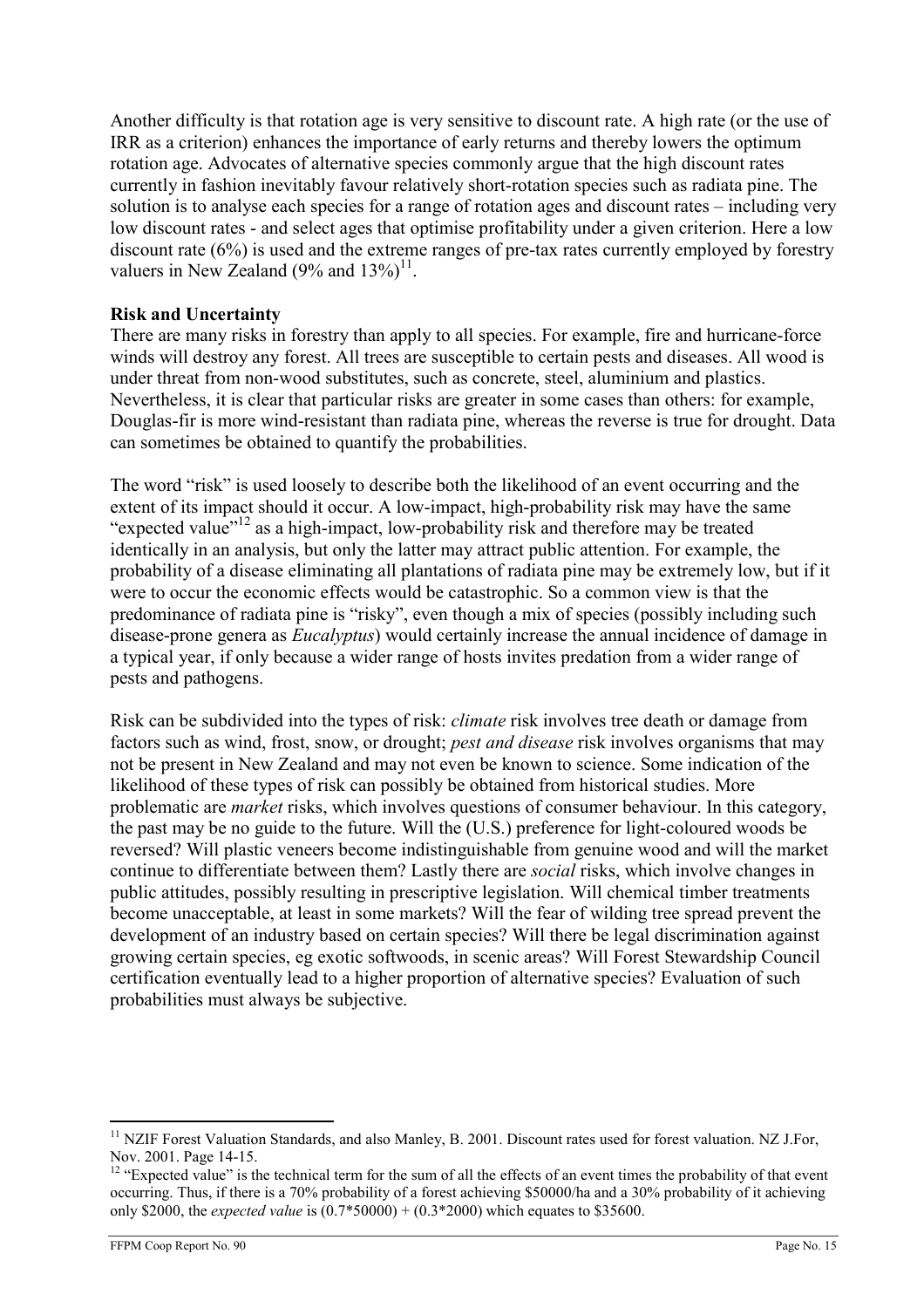Some types of risk can be positive as well as negative. Consumer demand for a given type of wood may fall, but it may also rise. Legislation may prohibit tree planting, but it also may compel it. Higher energy prices may make wood more costly to produce, but may impact more heavily on wood substitutes.

### DATA AVAILABILITY

Several main sources were useful in the course of this study. The Forest Research Permanent Sample Plot system was invaluable for providing hard data $^{13}$ . In some cases, these data have been distilled into user-friendly software as in the case of Leith Knowles' Calculators (radiata pine, Douglas-fir or poplars), or Pascal Berrill's models (eucalypts, blackwood, cypresses).

The Bulletin 124 series (John Miller and Barbara Knowles) needs to be singled out for special mention, as do the various speciality "manuals" (radiata pine, cypresses, blackwood and redwood). The most useful reference journal was the NZ Tree Grower. Although many articles are anecdotal and lightweight, any insight of substance eventually appears there, and may not appear elsewhere. Lastly, there is a huge body of knowledge in the form of expert opinion, which may not meet the strictest criteria of scientific data, but must be better than an uninformed guess. Individuals who have been particularly helpful are listed under Acknowledgements.

Table 1.2 provides, for the major species considered in this report, a summary of the knowledge that is critical to or important for evaluating their investment potential.

| Table 1.2. What we know about the major species |            |              |                |               |              |               |             |  |
|-------------------------------------------------|------------|--------------|----------------|---------------|--------------|---------------|-------------|--|
| <b>Species</b>                                  | Manual?    | <b>Total</b> | <b>Rec Vol</b> | Mill-         | <b>Costs</b> | <b>Timing</b> | <b>Risk</b> |  |
|                                                 |            | volume?      | by log         | door          |              |               |             |  |
|                                                 |            |              | grade          | Price         |              |               |             |  |
| P. radiata                                      | ٦          |              |                |               | $\sqrt{ }$   | ٦             | 1           |  |
| D-fir                                           | $\times$   |              |                | $\mathcal{L}$ | N            | ٦             |             |  |
| C. macrocarpa                                   | ٦          |              | $\times$       | $\sqrt{?}$    |              |               |             |  |
| C. lusitanica                                   | ٦          |              | $\times$       | $\sqrt{?}$    | N            | ٦             |             |  |
| E. fastigata                                    | $\times$   |              |                | $\gamma$      | $\sqrt{ }$   |               |             |  |
| Stringybarks                                    | $\times$   |              |                | $\gamma$      | $\sqrt{ }$   | $\mathcal{L}$ |             |  |
| Blackwood                                       | N          |              | $\sqrt{?}$     | $\sqrt{?}$    | $\sqrt{ }$   | ٦             |             |  |
| Redwood                                         | V          | $\times$     | $\times$       | $\gamma$      | $\times$     | $\gamma$      |             |  |
| Poplar/willow                                   | $\times$   | V            | V              | $\times$      | $\times$     | N             | ٦           |  |
| Others                                          | $\times^*$ | $\times$     | $\times$       | $\times$      | $\times$     | $\times$      | $\times$    |  |

Table 1.2: What we know about the major species

 $\overline{a}$ <sup>13</sup> Unfortunately the raw PSP data were not made available with all species, due to difficulties in obtaining permission from the myriad of land-owners involved.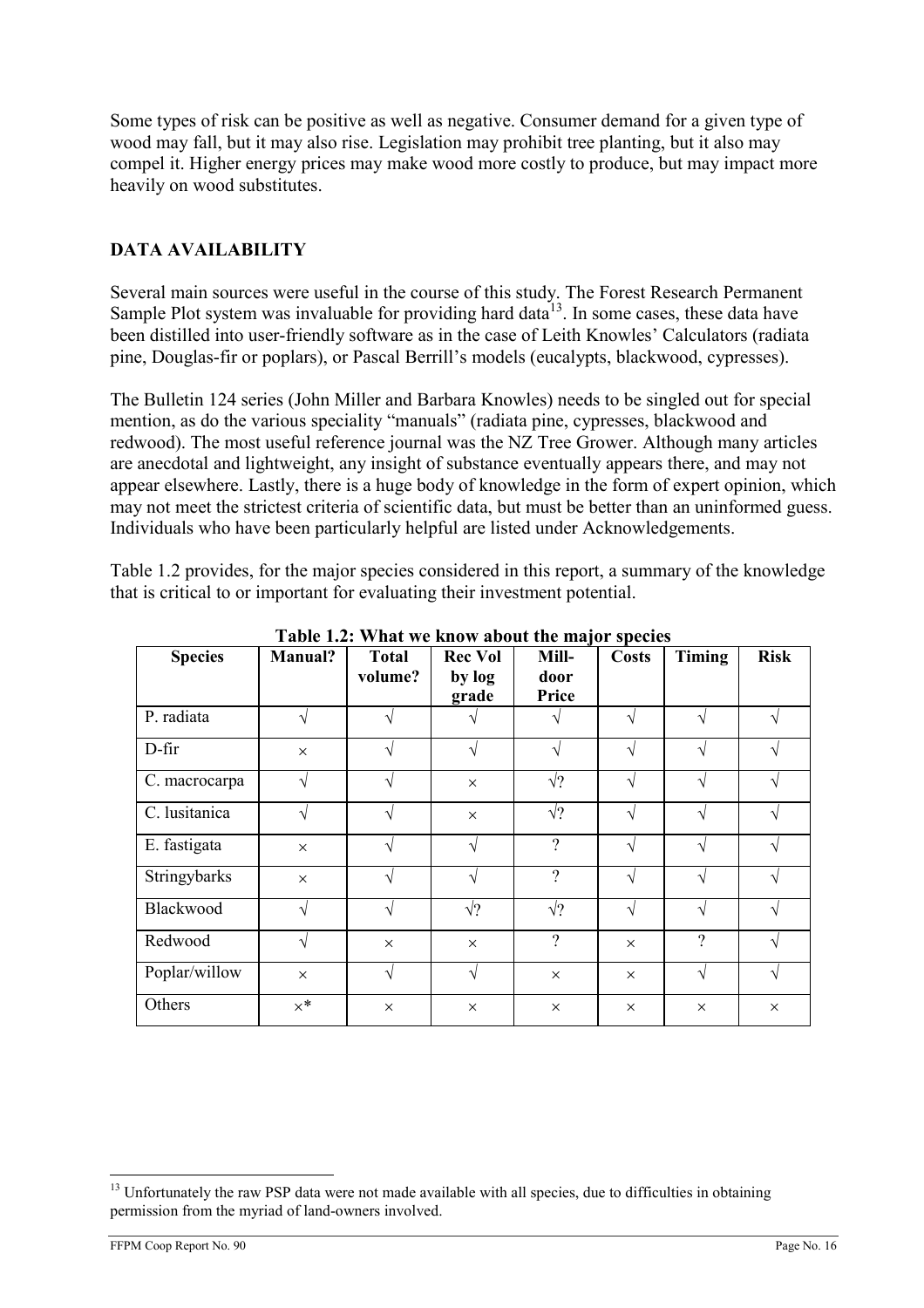Notes:

- Manual means that there is a manual published specifically for this species, containing practical and comprehensive information relevant to a potential grower. These manuals vary in their reliability. Note: some good manuals on growing indigenous species have recently been produced.
- Total volume means that credible estimates of total stem volume can be obtained, either from models or directly from relevant plot data.
- Vol by log grade means that mature stands have been assessed to obtain a breakdown of total volume into four or more standardised log grades.
- Mill-door price means that there are price data available (other than anecdotal information) of general long-term significance. One-off small consignments, particularly to ephemeral processors, may be anomalous.
- Costs and timing imply that there are reasonable reliable estimates of growing costs and rotation age. Some degree of imprecision is allowable – at least in regard to costs – because the overall profitability of a species is unlikely to be sensitive to small changes.
- Risks means that there is sufficient literature and/or anecdotal experience from small growers and consumers to derive subjective estimates of the various types of risk.

The paucity of data is well illustrated by *Eucalyptus fastigata*. Of all the eucalypts researched in New Zealand, the focus has now been narrowed to this species and to several stringybarks. Given that many of the latter can be grown only on warmer areas, this places great emphasis on E. fastigata PSP data. Most plots have been grown for pulp regimes, so we raise the question: how many E. fastigata plots are available grown on sawlog regimes? The answer: only one! It is scarcely necessarily to underline the gamble an investment company would be taking when basing a major planting programme on this one plot<sup>14</sup>.

Note that no "growers' manual" has yet been written for New Zealand Douglas-fir or eucalypts. In other words, for these species each grower would need to undertake the effort of compiling practical information on such things as planting stock, siting, establishment techniques and regimes.

Cypresses are arguably New Zealand's third main genus after radiata pine and Douglas-fir. The discovery that there is not yet a reliable model available for predicting volume – at least in terms of log grades – for this genus, is startling. Farm foresters, enthusiasts and "lifestylers" may not need such information, but an investment company may need to convince the board of directors, lending agencies, and shareholders that a decision to invest in cypresses is rational and wise. This cannot be done if it is not possible to confidently predict the quantity of each type of product that will eventuate.

More fundamentally, as soon as we depart from the two main species, there is no standard set of log-grading rules: for example, how large are the branches in "small branched sawlogs", what is their minimum length and small-end diameter, and how straight do they need to be?

One key result of this study, as illustrated in Table 1.2, is the alarming scarcity of hard data for species other than radiata pine and Douglas-fir.

 $\overline{a}$ <sup>14</sup> Although Ian Nicholas points out that there are good trials, and a large number of plots, in Ash-group eucalypts closely related to fastigata.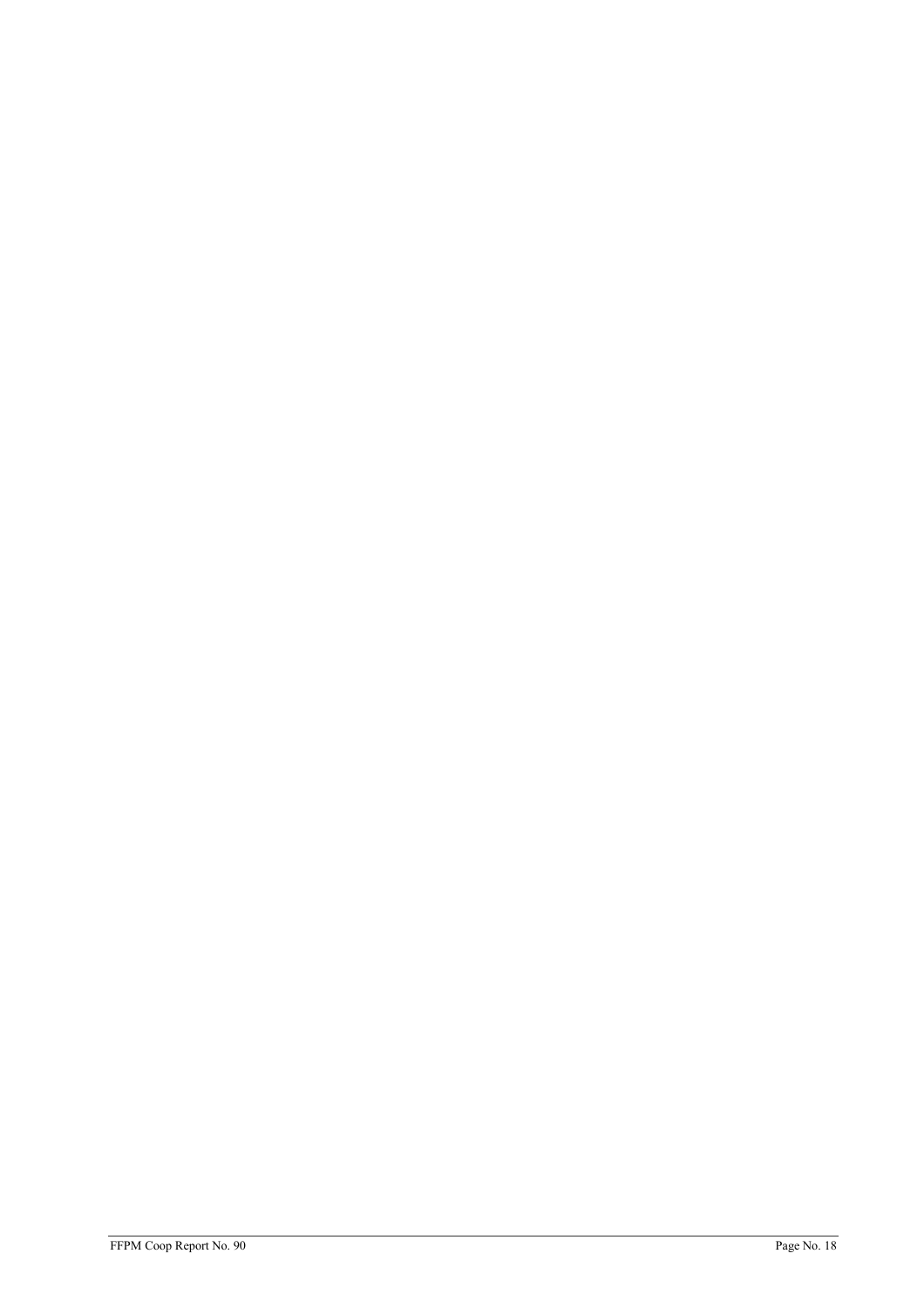Radiata pine<sup>15</sup> needs no introduction to anyone familiar with forestry in New Zealand, or – for that matter – the Southern Hemisphere. From humble beginnings, it now comprises 90% of the current resource. It is the preferred choice in commercial new-land planting, and in secondrotation stands it has supplanted many other species that were shown to be less profitable or more trouble to grow and sell.

It is not only the most common New Zealand exotic tree in terms of areal extent, it is remarkable in its spatial distribution, being present in every nook and cranny of the country as large forest blocks, small woodlots, shelterbelts, hedges or isolated trees. As one of the most salt-tolerant species, it can prosper within 30 cm of the high tide level. Being one of the most droughtresistant, it grows in arid parts of Central Otago where other trees are conspicuous by their absence. It endures shallow soils of low fertility, but will respond well to highly fertile sites. It survives out-of-season frosts – a major limitation in New Zealand – and is not especially prone to possum damage. Its range encompasses the full latitude of New Zealand, and it can withstand the ferocious winds of places like Pitt Island. Almost the only situation it will not tolerate is waterlogged soils.

A massive processing and marketing infrastructure has been built up around this species. The wood now permeates the New Zealand economy, from our fence posts and farm gates, to our house framing and furnishings, to our panel-boards and paper. Half of our harvest is exported. There are dozens of importing countries, but Australia, Japan, Korea and the USA dominate.

Radiata pine is the touchstone for profitability – the standard by which other species are evaluated. Failure to compete with radiata pine in key categories need not necessarily be interpreted as a reason not to grow other species, but merely that factors other than profitability – as narrowly defined here – must be sufficiently important to counteract the opportunity costs of doing so.

### PRODUCTIVITY

### Height Growth

 $\overline{a}$ 

Site productivity has traditionally been expressed in terms of height growth, even though this is not of great interest in itself. Height growth in a stand is commonly expressed as Site Index<sup>16</sup>. Site Indices for radiata pine in New Zealand have been noted ranging from 8.9 m to 43.4  $m^{17}$ , but

<sup>&</sup>lt;sup>15</sup> For American readers, this is also called Monterey Pine. Its old botanical name was *Pinus insignis* or "remarkable" pine".

<sup>&</sup>lt;sup>16</sup> For radiata pine, site index is the Mean Top Height (in metres) of a stand at age 20. Mean Top Height is the height of the 100 largest-diameter trees per hectare, usually as obtained from a Petterson equation.

<sup>&</sup>lt;sup>17</sup> Van der Colff, M. and Kimberley, M. 2003. Modelling a national height/age function for P. radiata in NZ.

Unpublished paper presented at meeting of Forest & Farm Plantation Management Coop, Rotorua, July 2003. The data for this report were obtained from general PSP records.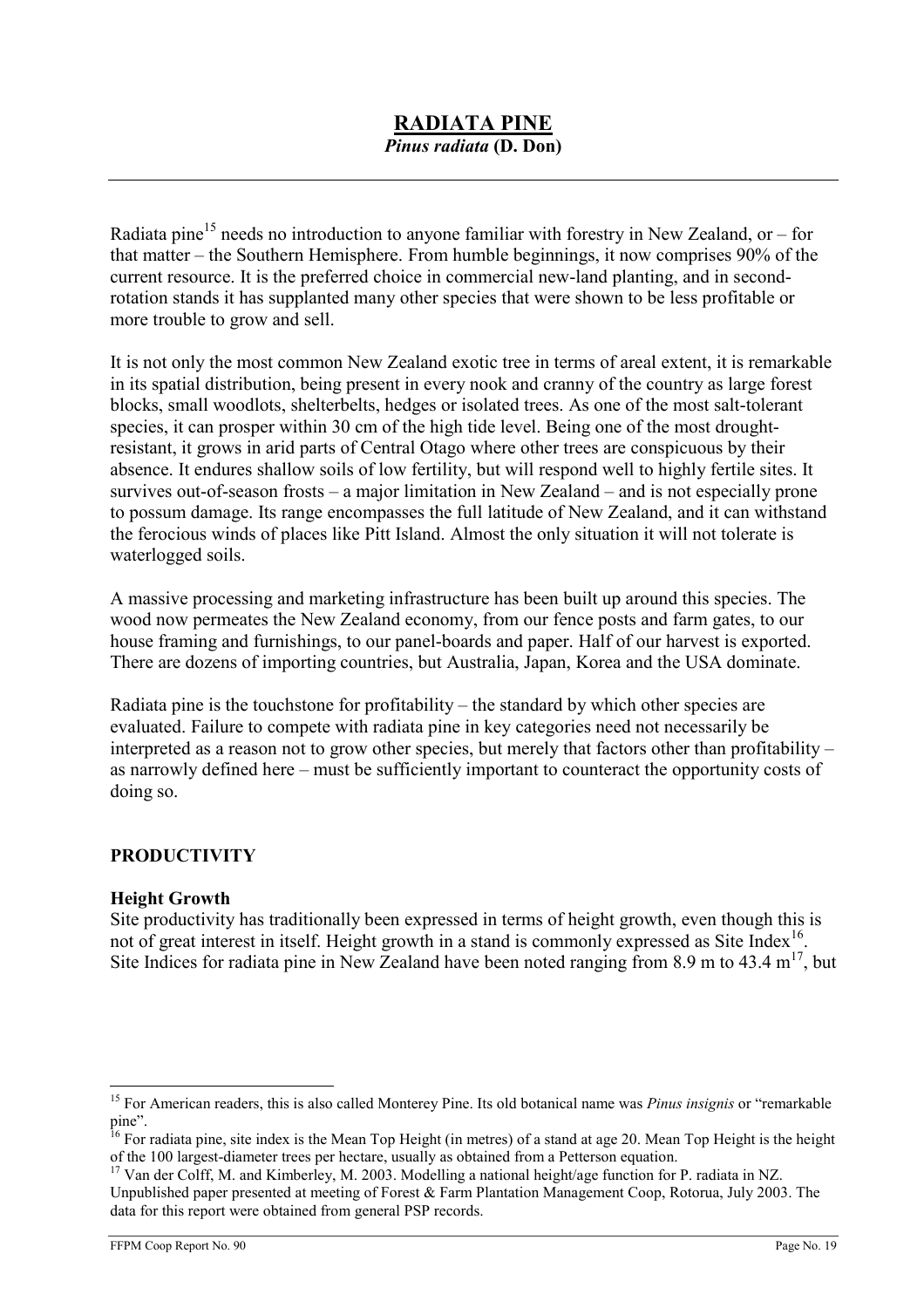there undoubtedly stands outside these extremes that have not been recorded. Note that the latter figure greatly exceeds the 37 m reported by Hunter and Gibson in 1984<sup>18</sup>, but we would expect a higher figure from better sites and new breeds. There is also strong evidence<sup>19</sup> that site index increases by 3 m in second rotation stands. The data in Figure 2.1, however, indicate that site indices of 15-36 m are realistic and believable. Some degree of scepticism is advised in accepting figures greater than 36 m.

Obviously, radiata pine continues to grow long after age twenty – the age that relates to site index. The tallest radiata pine documented is  $64.2$  m tall<sup>20</sup>.



#### Basal Area Growth

Individual tree diameter varies with stocking, and therefore is not a very useful measure. Nevertheless, out of interest, the largest diameter recorded in New Zealand is 255cm at breast height of the 132-year old "Grey" pine at Geraldine<sup>21</sup>.

<sup>&</sup>lt;sup>18</sup> Hunter, I.R. and A.R. Gibson 1984. Predicting Pinus radiata site index from environmental variables. New Zealand Journal of Forestry Science 14(1): 53-64.

<sup>&</sup>lt;sup>19</sup> Woollons, R.C. 2000. Comparison of growth of Pinus radiata over two rotations in the Central North Island of New Zealand. International Forestry Review 2(2) 2000: 84-89.

<sup>&</sup>lt;sup>20</sup> Burstall, S.W. and E.V. Sale 1984. Great trees of New Zealand. A.H. and A.W. Reed Ltd, Wgtn. 288 pages. Page 84.

<sup>&</sup>lt;sup>21</sup> Burdon and Miller 1992. See refs.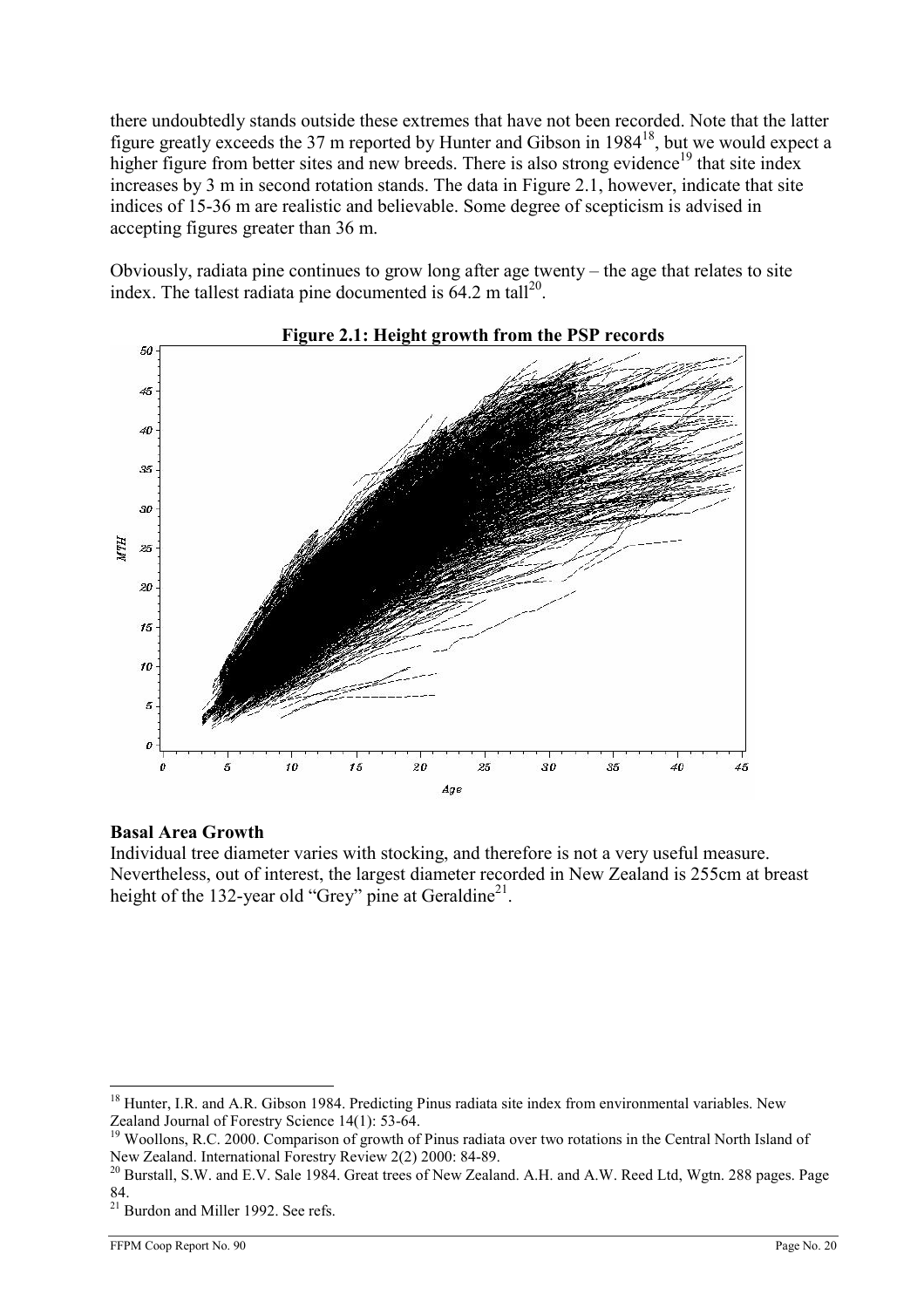Basal area incorporates both diameter and stocking, and is therefore a more useful descriptor. Model runs by  $\dot{G}$ . West<sup>22</sup> have shown basal area levels of 55-73 m<sup>2</sup>/ha at age 30 depending on which growth model was used. The Southland Growth Model (SGM3) assumes the highest level of BA growth and the Pumice Plateau Model (PPM88) the lowest. From FRI PSP data, Shula  $(1989)^{23}$  stated that "basal areas of about 100 m<sup>2</sup>/ha ...can be approached by stand age 20 years" if stocking is sufficiently high.

### Volume for Top Sites

Volume is the attribute of greatest interest to the commercial grower – height and basal area are merely contributing factors. Total volume is defined as the wood inside the bark from ground level to the tip of the tree. It does not include branches unless they are deemed "merchantable". For radiata pine, the proportion of wood that is *recoverable*<sup>24</sup> is normally assumed to average about 85% of the total, but this figure can be as low as 70% or as high as  $95\%^{25}$ .

In his analysis of the FRI PSP system, Shula<sup>23</sup> records the single greatest MAI for radiata pine as 52 m<sup>3</sup>/ha/yr at age 25. The greatest standing volume was 1743 m<sup>3</sup>/ha at age 47.5. These figures are for highly stocked stands.

Given that there appears to be a trend towards intensively tended regimes without production thinning<sup>26</sup>, and to an increasing proportion of the estate planted on ex-farmland, what is the productivity of the new resource? The now-felled Tikitere trials near Rotorua may provide some indication. At age 27 (the year of harvest) the high stocking plots – nominally 400 stems/ha – had a standing volume of 1038 m<sup>3</sup>/ha, giving a MAI of 38.4 m<sup>3</sup>/ha/yr. The Current Annual Increment (CAI) at time of felling was  $49.9 \text{ m}^3$ /ha/yr, implying that – if the trial had been allowed to continue – the maximum MAI would have been somewhere between these two figures $^{27}$ .

In order to standardise measures of site productivity, a technique has recently been developed by Graham West and Mark Kimberley, of Forest Research, called the Productivity300 Index. This expresses the MAI at age 30 of all radiata pine stands on a standard scale: where they have been pruned and thinned to a stocking of 300 stems/ha at an early age. Using Productivity300 Index, and the Radiata Pine Calculator<sup>28</sup> – as calibrated by the data from the Tikitere 400 stems/ha treatment – the volume at age 27 at Tikitere at 300 stems/ha<sup>29</sup> would have been 814 m<sup>3</sup>/ha of which 692 m<sup>3</sup>/ha would have been recoverable. In terms of total volume, the MAI at age 27 for 300 stems/ha would have been 30.1  $m^3$ /ha/yr, and in terms of recoverable volume, it would have been  $25.6 \text{ m}^3/\text{ha/yr.}$ 

 $\overline{a}$  $22$  West, G.G. 1994. The comparative performance of the NZ1 growth model. Unpublished report. NZFRI Project Record no 4093.

 $^{23}$  Shula, R.G. 1989. The upper limits of radiata pine stem-volume production in NZ. NZ Forestry August 1989: 19-22.

 $^{24}$  Or merchantable. For definitions of total, merchantable, extractable and recoverable volume see Maclaren, J.P. 2000. How much wood has your woodlot got? Forest Research Bulletin 217.

 $^{25}$  Goulding, C.J. 1995. Measurement of trees. Page 106 in NZIF Handbook 1995.

<sup>&</sup>lt;sup>26</sup> Maclaren, J.P. and R.L. Knowles, 1995. Silvicultural regimes – radiata pine. P 83-86 in NZIF Handbook 1995.  $^{27}$  MAI continues to increase until the CAI declines to meet it. In practice, there is wide inter-annual variation in

CAI due to climatic effects, and therefore a large dataset is necessary to determine the shape of the CAI curve. Similarly, estimates of maximum MAI are complicated by mortality, which fluctuates greatly from year to year. <sup>28</sup> Green Solutions Software. Authors: Leith Knowles and Mark Kimberley of Forest Research. Forest and Farm

Plantation Management Cooperative, June 2003.  $29$  There was no 300 stems/ha treatment at Tikitere, so this figure must be estimated from the other treatments, which included 200 stems/ha and 400 stems/ha.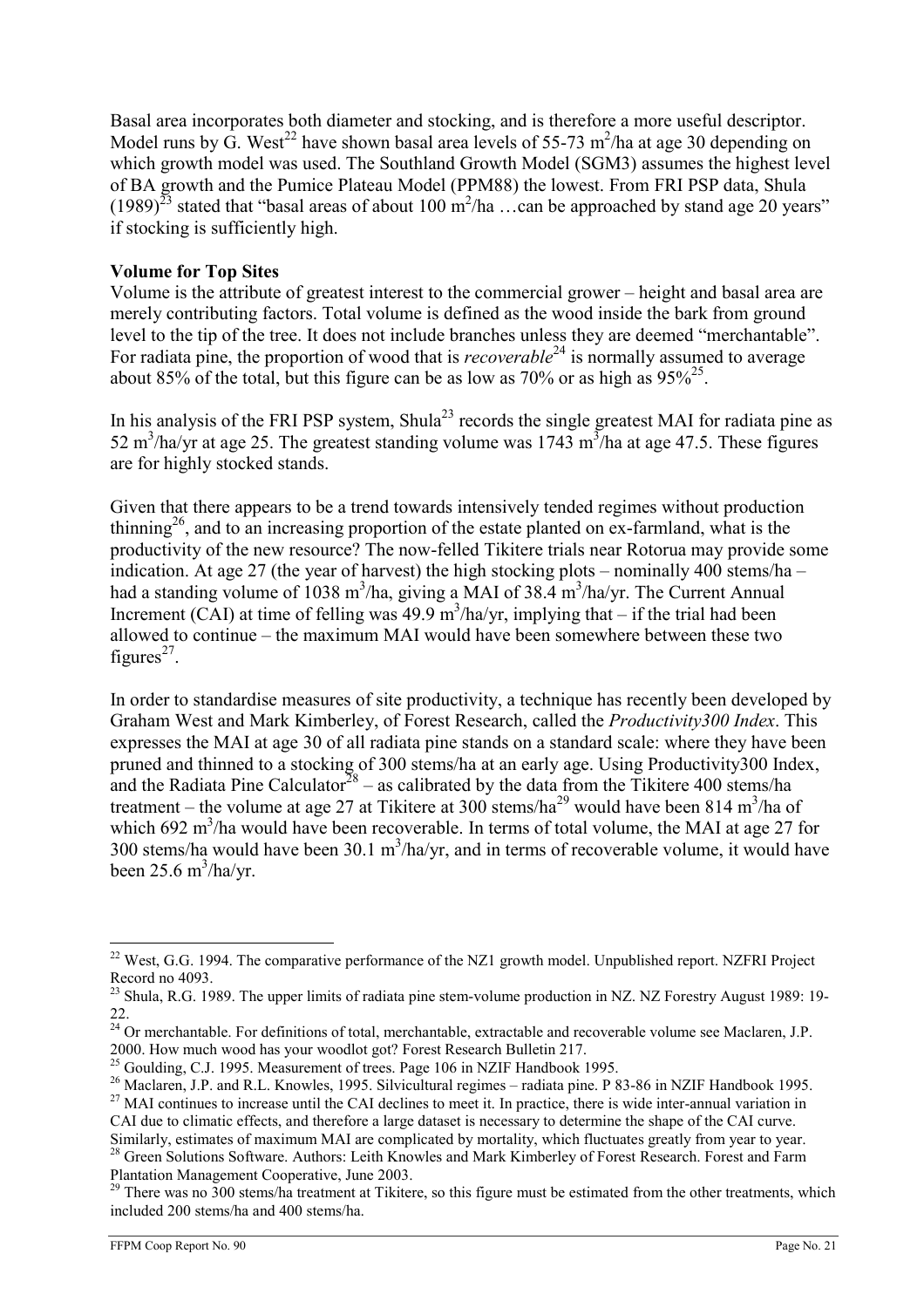Of the recoverable volume, 234 m<sup>3</sup>/ha (33.8%) would have been pruned, 405 m<sup>3</sup>/ha (58.5%) were sawlogs, and 53 m<sup>3</sup>/ha (7.7%) were pulplogs. A more detailed breakdown is provided in Table 1.1.

| <b>Log Grade</b>        | Volume $(m^3/ha)$ |
|-------------------------|-------------------|
| Pruned P1 (PLI= $6.4$ ) | 234               |
| S <sub>1</sub>          | 38                |
| S <sub>2</sub>          | 158               |
| $L1$ and $L2$           | 84                |
| S3 and L3               | 125               |
| Pulp                    | 53                |
| <b>Total</b>            | 692               |

Table 2.1: Recoverable Volume by Log Grade at Age 27 for a top quality site

Source: Radiata pine calculator, as calibrated by Tikitere data

#### Volume for "Typical" Sites

For most species other than radiata pine, only the best examples of growth and quality are used in this report for comparison. The average as well as "best practice" is provided for radiata pine because it is the benchmark. In other species, the "average" is greatly influenced by poor performing sites, provenances or regimes. It is sometimes more a description of foresters' mistakes than a fair judgement of the species.

The *average* MAI of recoverable volume for radiata pine in New Zealand is 17.8 m<sup>3</sup>/ha, according to the MAF statistics for the year ending April  $1<sup>st</sup>$  2001.<sup>30</sup> This equates to a totalclearfell standing volume MAI of 20.98  $m^3$ /ha/yr or a total-volume (ie includes production thinnings) MAI of 21.78  $\text{m}^3/\text{ha/yr}$ .

The weighted average yield of radiata pine from the 1995 MAF yield tables, at age 27, is 496  $m^3/ha$ , broken down into pruned logs (83 m<sup>3</sup>/ha), unpruned logs (302 m<sup>3</sup>/ha), and pulplogs (111  $m^3/ha$ ).

### Summary of Volume Growth

| <b>Max MAI</b> | MAI - top     | $MAI - av.$          | $\frac{0}{0}$ | $\frac{0}{0}$ |
|----------------|---------------|----------------------|---------------|---------------|
| $(m^3/ha/yr)$  | $(m^3/ha/yr)$ | $(m^3/ha/yr)$ recov. |               | sawlogs       |
|                | 25.6          |                      |               |               |

Table 2.2: Summary of radiata pine volume growth

Notes:

 $\overline{a}$ 

Max MAI is the highest mean annual increment (total volume) ever recorded in New Zealand.

MAI-top is for recoverable volume using a direct clearwood regime on a farm site with a final crop stocking of 300 stems/ha and a harvest age of 27 years. It uses the Radiata Pine Calculator as calibrated by data from Tikitere Trials.

- $MAI$  –average is the MAI for recoverable volume, including production thinnings, reported from the existing resource, using official statistics (NEFD).
- Percentage recoverable. This is the generally accepted percentage of recoverable volume to total volume.
- Percentage sawlogs. This is the percentage of recoverable volume that is suitable for uses other than pulp, as estimated by the Radiata Pine Calculator using a direct clearwood regime.

<sup>&</sup>lt;sup>30</sup> http://www.maf.govt.nz/statistics/primaryindustries/forestry/forest-resources/national-exotic-forest-2001/nefd-2001-planting-and-harvesting-est.htm#Harvesting%20Data. The figure of 17.8m<sup>3</sup>/ha was derived by calculating the recoverable volume per hectare of wood at clearfell  $(481.6m<sup>3</sup>/ha,$  from 18.3 million  $m<sup>3</sup>$  on 38000 ha) and dividing by the average harvest age (27.0).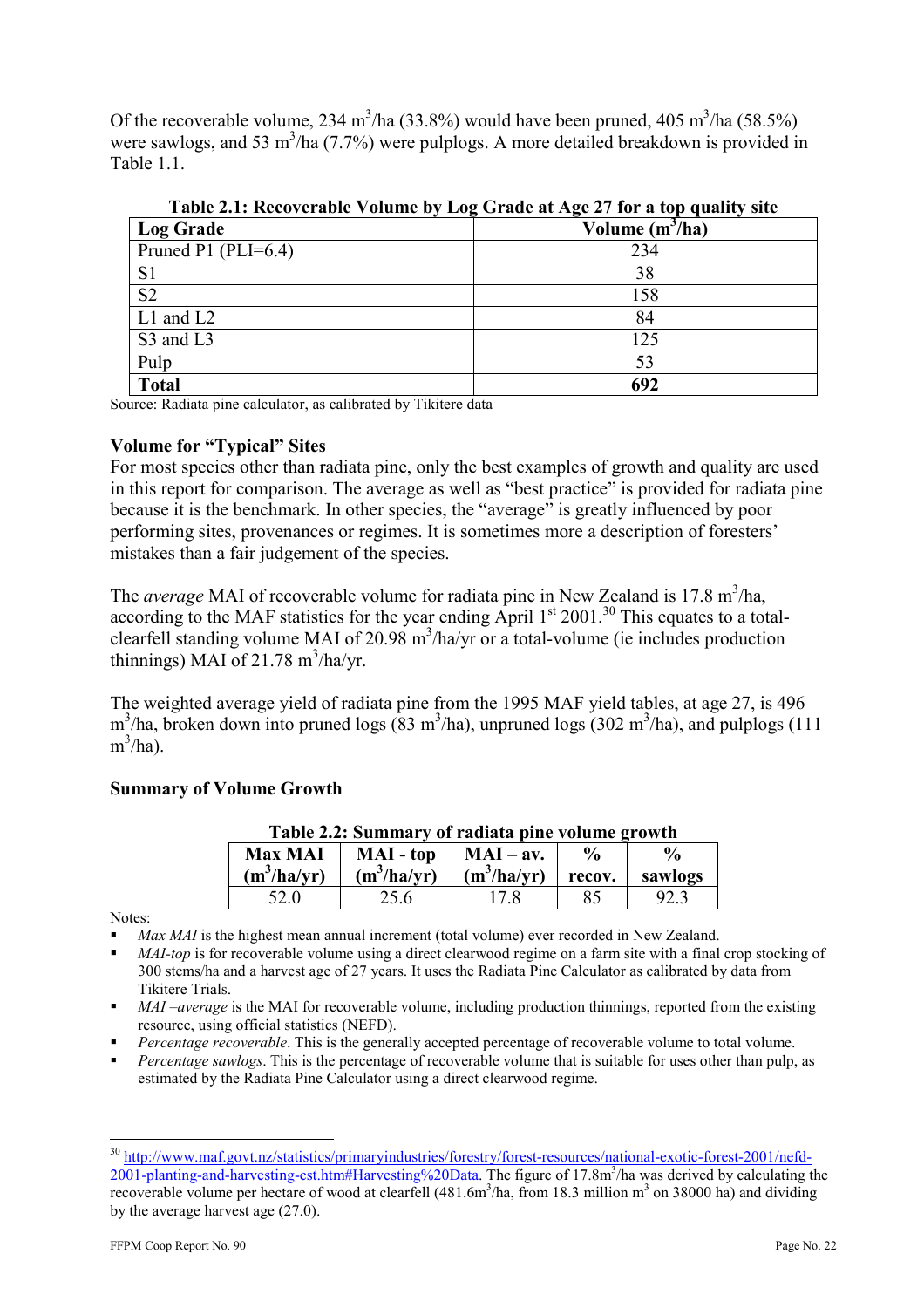### PRICE PER UNIT VOLUME

The most authoritative source of log price information for radiata pine is the MAF website $31$ . The preference here is to choose the most recent 12-quarter average for domestic sales (Table 2). Originally expressed in \$NZ per tonne, the prices have also been divided by 0.959 to convert to cubic metres<sup>32</sup>. Arguably, longer-term price information may be a better comparison for investments that span decades, but prices must then be adjusted for inflation. There is also dispute over whether long-term trends should be considered, and – if so – what should be the starting and finishing points of the trend analysis. Here, the minimum and maximum monthly prices for each grade are given to define the likely boundaries of values.

|                | $1400 \times 200$ , Domestic $10 \leq$ prices<br>$\psi_1$ $\omega$ per counce achiever can achieve $\psi_1$ $\omega$ per capite meet e |                 |                 |  |  |  |  |  |
|----------------|----------------------------------------------------------------------------------------------------------------------------------------|-----------------|-----------------|--|--|--|--|--|
| Log grade      | Price                                                                                                                                  | Min (1992-2003) | Max (1992-2003) |  |  |  |  |  |
| P <sub>1</sub> | 171 (178)                                                                                                                              | 120             | 340             |  |  |  |  |  |
| P <sub>2</sub> | 131 (137)                                                                                                                              | 75              | 200             |  |  |  |  |  |
| S <sub>1</sub> | 96(100)                                                                                                                                | 67              | 125             |  |  |  |  |  |
| S <sub>2</sub> | 88 (92)                                                                                                                                | 51              | 110             |  |  |  |  |  |
| $L1$ and $L2$  | 69 (72)                                                                                                                                | 50              | 105             |  |  |  |  |  |
| S3 and L3      | 65 (68)                                                                                                                                | 43              | 90              |  |  |  |  |  |
| Pulp           | 43(45)                                                                                                                                 | 27              | 65              |  |  |  |  |  |

Table 2.3: Domestic log prices – \$NZ per tonne delivered at mill (\$NZ per cubic metre)

Source: MAF website, 12-Quarter prices up to March 2003

The mill-door price of radiata pine per cubic metre depends on the proportion of each log grade. On a top quality site at 300 stems/ha, all pruned logs could be assumed to achieve P1 specifications and therefore be worth about  $$178/m<sup>3</sup>$ . Put another way, the Pruned Log Index for a well-pruned regime harvested at age 27 would be about 6.4 and be valued approximately the same. Combining tables 1.1 and 1.2, we deduce an average mill-door price for a good site of \$76 921/ha or  $$111/m<sup>3</sup>$ .

Depending mainly on terrain and transport distance, costs of between \$15 and \$55 per tonne must be deducted from this to obtain stumpage values. An average of \$40 per  $m<sup>3</sup>$  is assumed. This results in a stumpage price of \$49 241/ha or  $$71/m<sup>3</sup>$ .

Using a more normal breakdown of volume, as described earlier, and assuming that pruned logs from 27-year old stands are typically worth about  $$170/m<sup>3</sup>$ , unpruned logs average  $$77$  and pulplogs \$45<sup>33</sup>, we get a combined total of \$42 359 (about \$85/m<sup>3</sup>) at mill or \$22 519 (\$45/m<sup>3</sup>) on stump.

### Summary of Prices

|  |  |  | Table 2.4: Summary of radiata pine wood prices (SNZ/m <sup>3</sup> at mill-door) |  |
|--|--|--|----------------------------------------------------------------------------------|--|
|  |  |  |                                                                                  |  |

|       | 1 op price | High average price | Typical average price |
|-------|------------|--------------------|-----------------------|
| Price | '40        |                    |                       |

 $\overline{a}$ <sup>31</sup> http://www.maf.govt.nz/forestry/statistics/logprices/index.html

<sup>32</sup> Maclaren, J.P. 2000. Bulletin 217, p.53.

<sup>&</sup>lt;sup>33</sup> With no detailed data on the exact log grade composition of the average harvest, these figures were calculated by assuming that pruned logs comprise 80% P1 and 20% P2 (as per Agrifax), from prices in Table 1.2, and a ratio of unpruned log volumes in the Radiata Pine Calculator comprising S1 at 2.9%, S2 at 26.9%, L1/L2 at 29.2% and S3/L3 at 41.0%.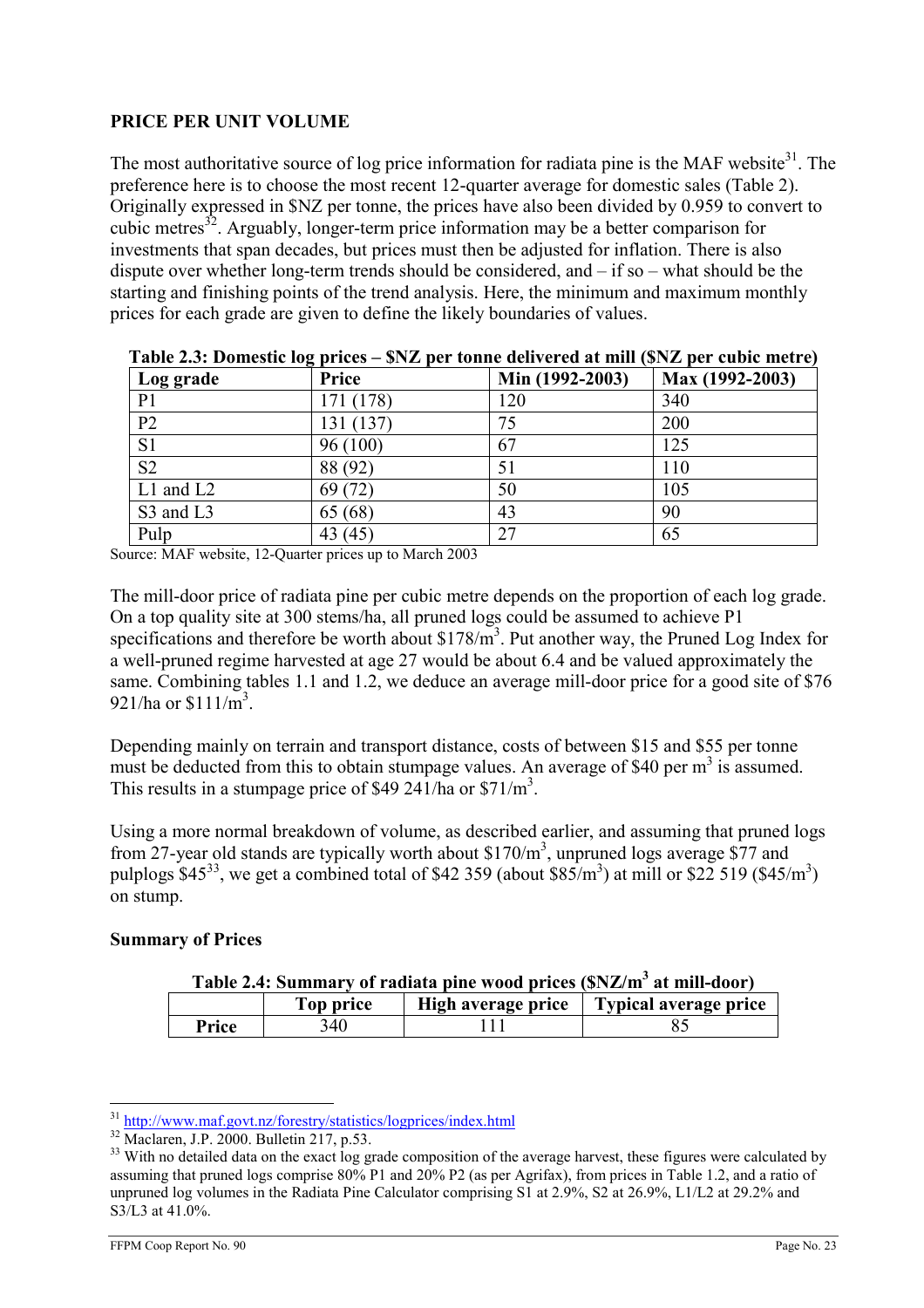Notes:

- Top price is the best mill-door price for P1 logs recorded in the MAF website between 1992 and 2003.
- High Average Price is the estimated current mill-door price per metre of recoverable wood of all grades, for a well-grown stand on a top quality site.
- Typical Average Price is the current mill-door price per metre of recoverable wood of all grades, from typical stands being currently harvested.

### GROWING COSTS

Good forestry land in the Hawkes Bay Region is currently selling for about \$2500/ha<sup>34</sup>. Forests in this region yield the highest Net Present Value<sup>35</sup> and therefore are a good guide as a "base" case". Cheaper land elsewhere is likely to grow a less profitable crop, but more expensive land is unlikely to yield substantially higher benefits.

At the time of writing, New Zealand is undergoing rapid price rises for rural land, so it is difficult to conduct a comparative economic analysis in a situation where land is an important component of costs, and varies in price depending on the intended crop.

Initial stockings vary in current practice, as does the quality of planting stock. With the lowest common initial stocking (600 stems/ha) but the highest price per tree (50c each, for GF26+ aged field cuttings), the cost of tree stocks is \$300/ha. With a higher initial stocking (1200 stems/ha) and a good/average planting stock (25c each, for GF19), the cost of tree stocks is also \$300/ha.

Assuming that the previous land cover is pasture, cost of planting and releasing is taken to be \$400/ha. Four pruning lifts are assumed, at a cost of \$500, \$330, \$270 and \$270/ha each<sup>36</sup>. Thinning costs are \$145/ha, for a single thinning to waste.

Annual or periodic costs include general forest management, rates, fire insurance, fence and track maintenance, animal control, and Dothistroma spray. Only the latter is unique to radiata pine, and costs \$25/ha twice during the rotation. The other costs are taken to be similar for all species, and are \$50/ha/yr for every year of the rotation.

Costs associated with harvesting, including internal roading, are assumed to be the same for all species and are set at  $$40/m<sup>3</sup>$ .

#### Summary of Costs

|                       | Table 2.3. Cost of growing radiata plut (\$152/11a) |                  |          |  |  |  |  |  |
|-----------------------|-----------------------------------------------------|------------------|----------|--|--|--|--|--|
| <b>Nature of Cost</b> | <b>Typical cost</b>                                 | <b>High cost</b> | Low cost |  |  |  |  |  |
| Land                  | 2500                                                | 5000             | 500      |  |  |  |  |  |
| <b>Tree Stocks</b>    | 300                                                 | 400              | 200      |  |  |  |  |  |
| Establishment         | 400                                                 | 700              | 300      |  |  |  |  |  |
| Pruning $&$ thinning  | 1515                                                | 2000             | 1000     |  |  |  |  |  |
| Dothi spray*          | $25 \times 2$                                       | 35 x 5           |          |  |  |  |  |  |
| Overall               | 4765                                                | 8275             | 2000     |  |  |  |  |  |

### Table 2.5: Cost of growing radiata pine (\$NZ/ha)

\* Although Dothistroma spray is not normally required in Hawke's Bay, it is standard practice over much of the Central North Island.

 $\overline{a}$ <sup>34</sup> Author's own observations.

<sup>&</sup>lt;sup>35</sup> Results of a confidential commercial contract, in which crown forest licences throughout New Zealand were analysed.

<sup>&</sup>lt;sup>36</sup> From a confidential commercial contract.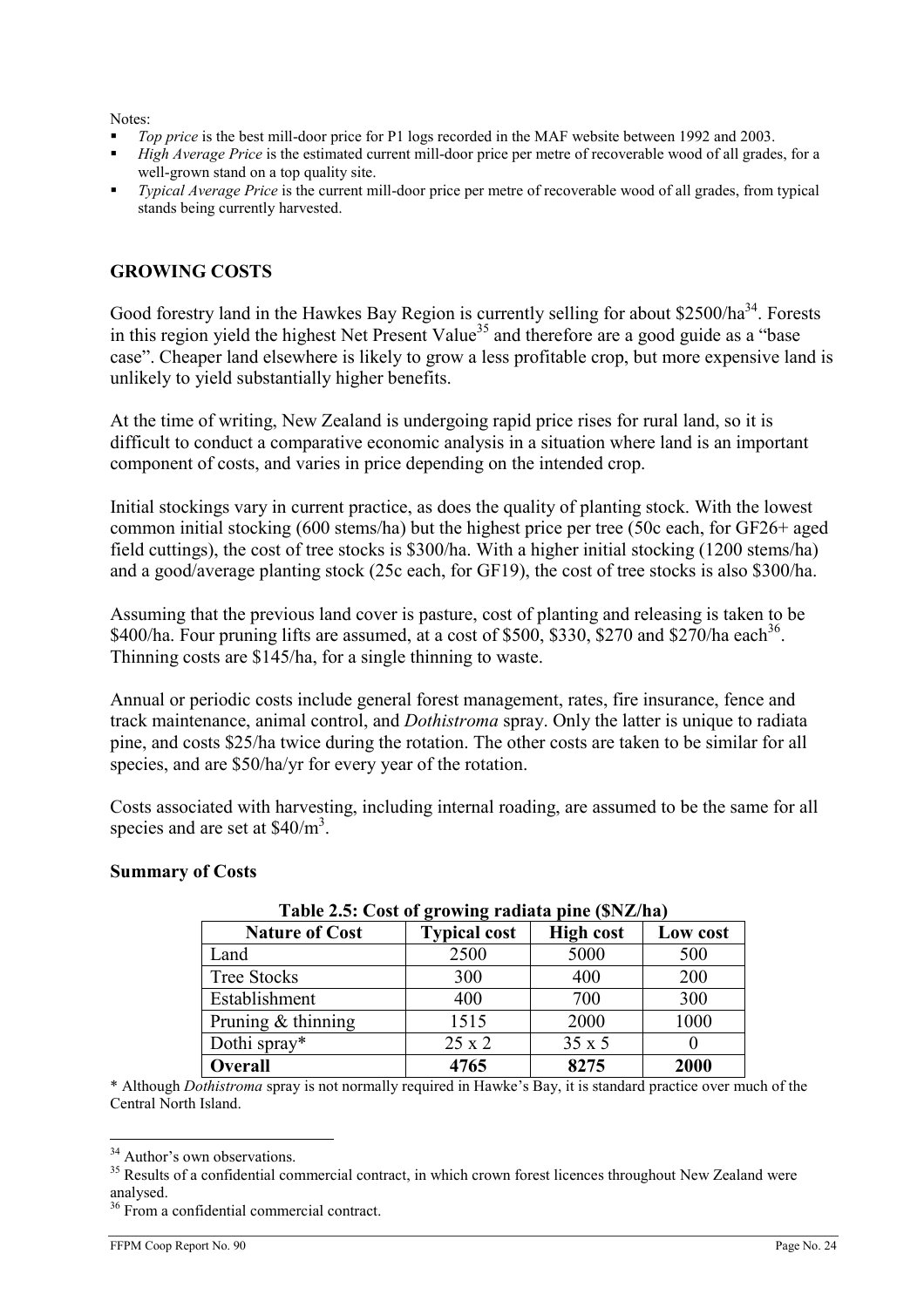### ROTATION AGE

The average rotation age in radiata pine is currently 27.0 years<sup>37</sup>. At 9% discount rate (pre-tax), the maximum LEV of most forests occurs well before this age, and in only two of the least profitable forests examined in a confidential study the peak occurred after age  $30^{38}$ . In some cases maximum LEV occurred even before age 20, but it is likely that inferior wood quality from such young stands would lead to a backlash from processors, and eventually penalties would force the age upwards. Here we assume that 25 is the minimum harvest age that would be marketable over the long term. We also assume that if site conditions are so inferior that optimum rotation ages are longer than 33, then radiata pine forestry is probably not the best investment for that land or that capital.

### RISK

The attitude of forestry valuers and purchasers to risks is reflected in their choice of discount rate. In New Zealand, this ranges from 9-13%, pre-tax<sup>39</sup>. The figure includes both the risk-free interest rate and a factor for risk. The former can be represented by the arithmetic mean of inflation-adjusted long-term New Zealand government bonds and is  $0.58\%$ <sup>40</sup>. The latter has two components: general risk from any portfolio of equity investments, and risks unique to forestry. Forestry risks in New Zealand can be considered indicative of radiata pine, being 90% of New Zealand's resource.

### Climate-related Risk

Radiata pine is extremely resistant to drought and moderately resistant to frost, but can be easily damaged by strong winds or wet snow. Snow (and to a lesser extent frost) can be avoided by careful siting, whereas wind is problematic in most parts of New Zealand.

The fact that the species has been grown for several rotations throughout New Zealand, with minimum overall impact from climatic events, is testimony to the fact that – at least at a national scale – this risk can be categorised as LOW.

#### Pests and Diseases

Pests and pathogens currently in New Zealand are either not of major economic importance or can be controlled easily (for example, by spraying with copper oxychloride for Dothistroma needle-blight). There are a number of threats present in other countries, but it is not known how these will react under New Zealand conditions. For example, Pine Pitch Canker could be devastating to the radiata pine resource, but may need a foreign vector to spread the disease.

There is a widespread view that the prevalence of radiata pine, and its existence in a so-called "monoculture", predisposes it to greater-than-average risks from introduced pests and diseases. This is debateable, and is not (at least, up to the present time) supported by empirical evidence. The contrary argument is that the full resources of the forestry sector can be focussed on any organism that has breached border quarantine.

 $\overline{a}$ <sup>37</sup>http://nzfoa.nzforestry.co.nz/facts\_figures.asp#

<sup>&</sup>lt;sup>38</sup> From a confidential commercial contract.

<sup>&</sup>lt;sup>39</sup> Manley, B. 2001. Discount rates used for forest valuation. NZ Journal of Forestry Nov 2001, p. 14-15.

<sup>&</sup>lt;sup>40</sup> NZIF 1999. NZ Institute of Forestry Professional Handbook, page A4-15.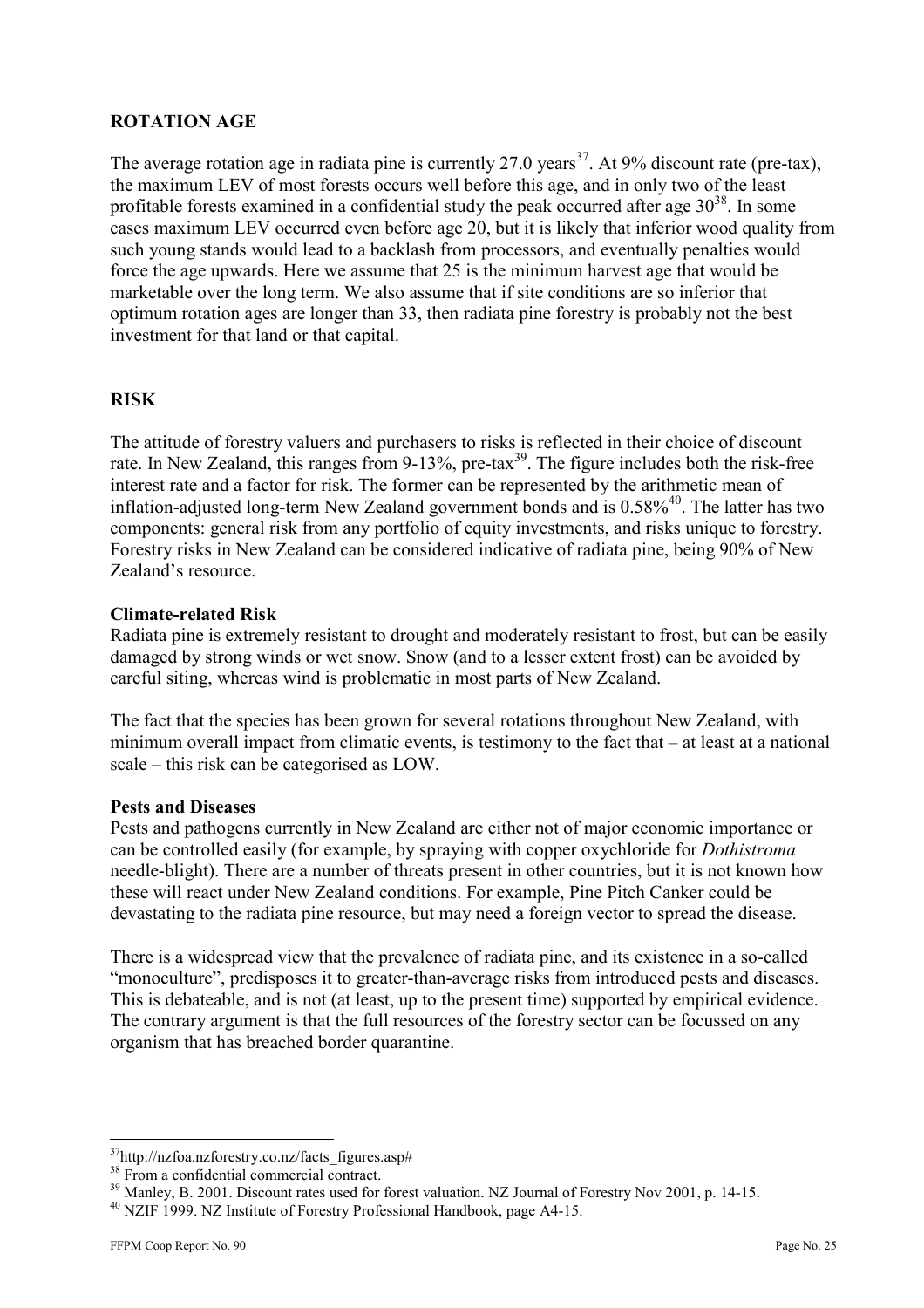The current opinion of experts in this field<sup>41</sup> that radiata pine is a LOW-risk species as regards pests and diseases, but certainly not that such risk is non-existent.

### Market Risks

Radiata pine has a wide range of market uses. It is satisfactory or excellent in products as diverse as plywood, framing timber, barn-poles, reconstituted boards, newsprint, mouldings and furniture. It is a major commercial species in four continents and has considerable market recognition throughout the world. For some purposes, particularly external uses, it is not durable and requires chemical preservative, but is easy to treat if is socially acceptable to do so. Its lightcoloured wood is currently an advantage - light woods can be stained darker, but not vice versa.

The versatility of the species implies that market risk is LOW. As long as there continues to be a worldwide demand for wood, relative to substitutes, we can be fairly confident that radiata pine can claim a considerable share of that market.

#### Social Risks

The negative attitude of many members of the public to large "monocultural" plantations of radiata pine is clearly apparent and does not need survey results to confirm it. While the prevailing legislation (RMA 1991) may purport to be neutral with regard to "activities" and to legislate only on "effects", the reality is that public attitudes soon express themselves in increased costs or administrative hurdles. Extra costs may occur with such activities as Forest Stewardship Council certification, either at the stage of land-use change, or at harvest. The social risks of continuing the current composition of the forest estate can be rated as MEDIUM.

#### Summary of Risks

| Table 2.0. INSKS 01 growing radiata pluc |                    |  |  |
|------------------------------------------|--------------------|--|--|
| <b>Type of Risk</b>                      | <b>Risk Rating</b> |  |  |
| Climate                                  | Low                |  |  |
| Pests & Disease                          | Low                |  |  |
| Market                                   | Low                |  |  |
| Social                                   | Med                |  |  |
| Overall                                  | Low                |  |  |

### Table 2.6: Risks of growing radiata pine

#### DCF ANALYSIS

A discounted cash flow analysis was performed both for a "top quality" site/regime and for a "typical" site/regime.

For the top quality site/regime, the Radiata Pine Calculator was used to estimate the volumes of each log grade for rotation ages ranging from 25 to 32 years, as calibrated with data from the Tikitere trials. Costs (establishment, silviculture, harvest) were as described above. Assumptions included: purchase of farmland at \$2500/ha; pruning in four lifts; 12-quarter average prices.

 $\overline{a}$ <sup>41</sup> See references in Chapter 11 of Maclaren, J.P., 1996. Environmental effects of planted forests in New Zealand. FRI Bulletin No. 198.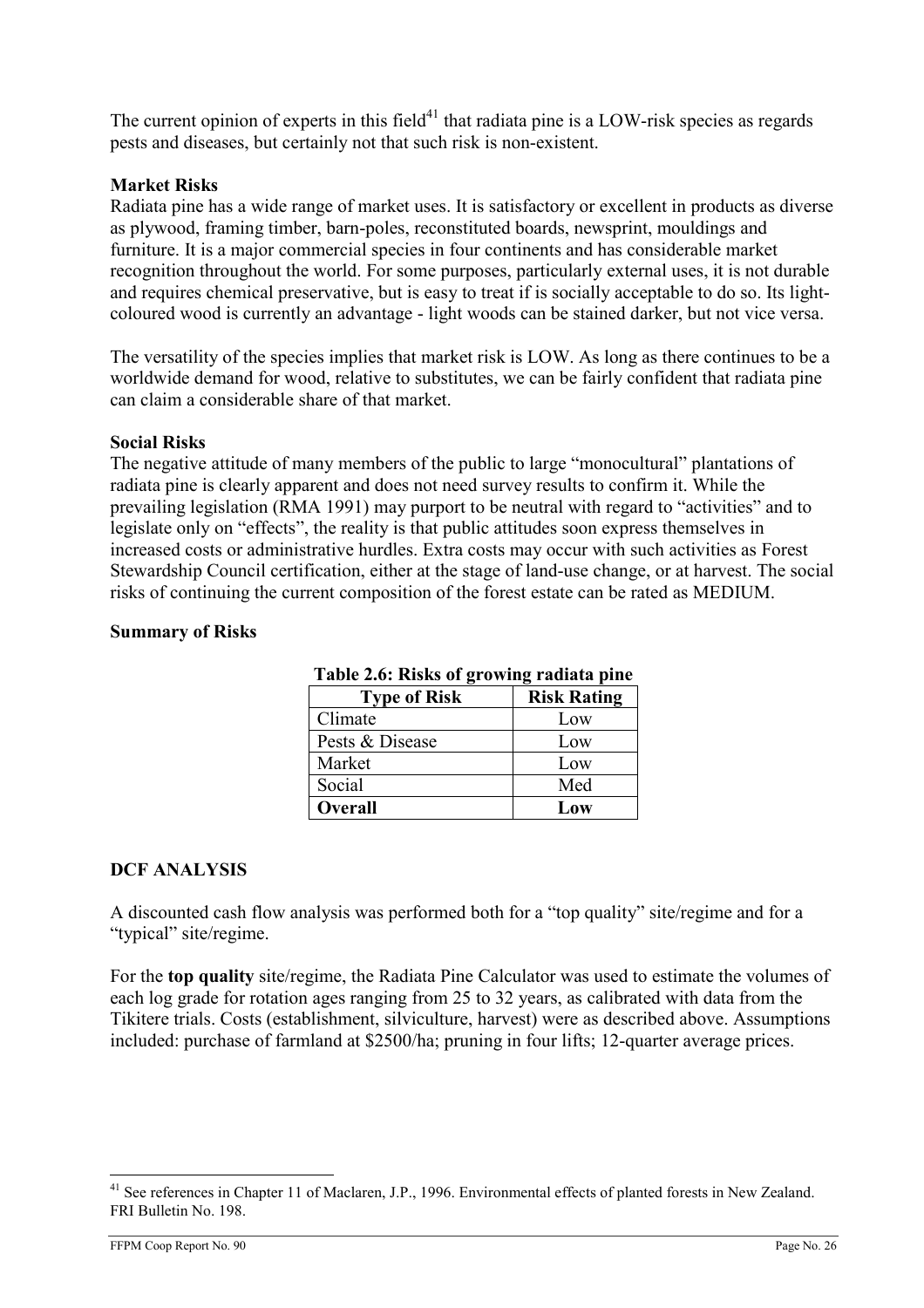The most profitable rotation age in terms of IRR or LEV at any discount rate from 6% to 13% was 25 years or less. Given the necessity to maintain wood quality, figures for age 25 were used. The IRR at this age was 9.0% and the LEV for each discount rate was as follows: \$4528 (6%), \$21 (9%) and -\$2360 (13%).

For the typical site/regime, assumptions included: a 27-year rotation; land price of only \$1000/ha; pruning in three lifts; national average volumes; 12-quarter average prices. The IRR was 7.6%, and LEV was \$1386 (6%), -\$727 (9%) and -\$1701 (13%).

#### Summary of DCF

| <b>Table 2.7: DUF Analysis</b> |                 |                     |  |  |
|--------------------------------|-----------------|---------------------|--|--|
| <b>Profitability indicator</b> | <b>Top site</b> | <b>Typical Site</b> |  |  |
| $IRR\%$                        | $9.0\%$         | 7.6%                |  |  |
| LEV $\omega$ 6%                | \$4528/ha       | \$1386/ha           |  |  |
| LEV $\omega$ 9%                | \$21/ha         | $-$727/ha$          |  |  |
| LEV $\omega$ 13%               | $-$ \$2360/ha   | $-$1701/ha$         |  |  |

Table 2.7: DCF Analysis

Notes:

 All figures for the "top quality site" are calculated for a 25-year rotation. Figures would be higher for even younger ages, but wood quality concerns (not currently included in log grade specifications) casts doubt on the long-term ability to achieve the same prices with younger trees.

 Figures for the typical site are for a 27-year rotation. Land is priced at \$1000/ha, and pruning is later and cheaper than for a fertile farm site. Stumpage values are derived from average volumes for the 3 main log types (from MAF 1995 Yield Tables) and 12-quarter average prices.

### DISCUSSION

New Zealand forestry is often criticised as an inferior investment. Forestry in New Zealand is almost synonymous with radiata pine. But it is hard to understand how a rate of average return of 7.6%, over-and-above inflation, compounded over a 27-year timeframe, and relatively free of risk, can be considered inferior. Other enterprises may have demonstrated far higher returns over short periods, but these have nearly always been followed by high losses. A clever or lucky speculator may buy and sell at the right time so as to benefit from the high returns without suffering the losses, but if we consider the average return for any industry over a 27-year period, then radiata pine forestry ranks highly. It is hardly necessary to add, however, that past returns may be no indication of future investment opportunities.

### FURTHER READING FOR RADIATA PINE

- Burdon, R.D. and J.T. Miller, 1992. Introduced forest trees in New Zealand: recognition, role and seed source. FRI Bulletin No. 124. No. 12. Radiata pine.
- Clifton, N.C. 1990. New Zealand timbers, indigenous and exotic. The complete guide. GP Books. 170p.
- Cown, D.J. 1999. New Zealand pine and Douglas-fir; Suitability for processing. FRI Bulletin 216.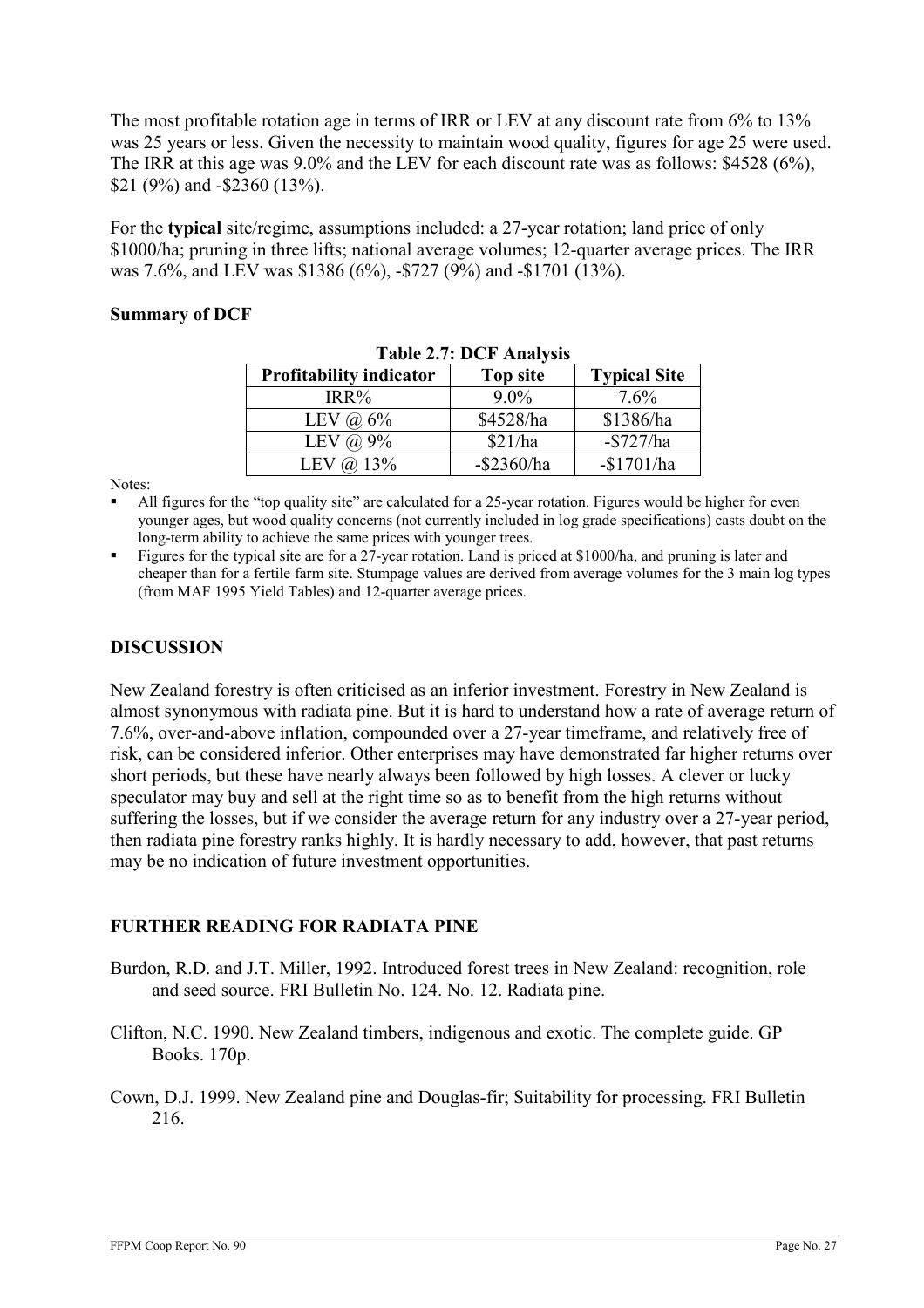- Green Solutions Software. Radiata Pine Calculator. Forest Research, Rotorua. Available from the NZ Farm Forestry Association.
- Kininmonth, J.A. and L.J. Whitehouse (eds) 1991. Properties and Uses of New Zealand Radiata Pine. Vol. 1, Wood properties. NZ FRI

Maclaren, J.P. 1993. Radiata pine growers' manual. FRI Bulletin 194.

Madwick, H.A.I. 1994. Pinus radiata – Biomass, Form and Growth. Published by H.A.I. Madwick, 36 Selwyn Road, Rotorua.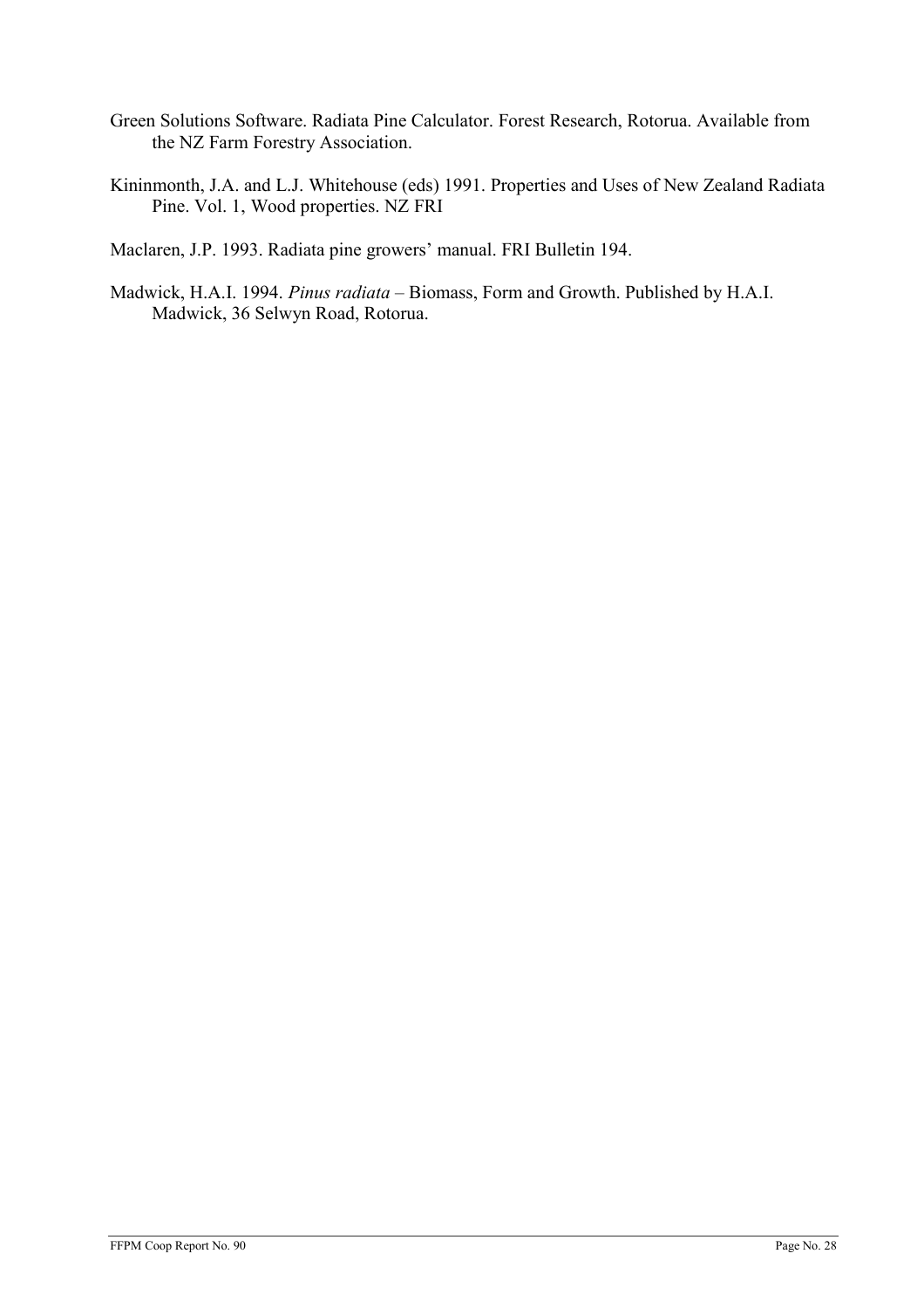### DOUGLAS-FIR Pseudotsuga menziesii (Mirbel) Franco Contributing author: Leith Knowles

Douglas-fir<sup>42</sup> is New Zealand's second most important commercial plantation species. It comprises almost  $6\%$  of the standing resource  $43$  by area. It accounts for the highest volume of all the world's traded softwoods, and is well known internationally as a premium structural timber.

It was once planted more widely throughout New Zealand, but the advent of Phaeocryptopus gaeumannii needle blight (a.k.a. Swiss Needle Cast disease) restricted good growth rates to cooler areas. The basal area increment after infection is 20% less that before the arrival of the disease<sup>44</sup>. Careful site choice is important, because its growth rate seems to be directly proportional to rainfall and it is highly sensitive to out-of-season frosts.

Regarding wood properties, its main virtue seems to be its comparatively small branch size when compared with radiata pine under almost any regime. This makes it more suitable for structural uses. Reportedly – in comparison to radiata pine – it has lower moisture content, better stability, a higher strength-to-weight ratio, and is lighter and stiffer.

Unlike radiata pine the tree has no "defect core" of very low-density wood. It can therefore be sawn to lower small-end-diameters (100 mm for sawlogs, 50 mm for pulpwood). Good structural timber (No.1 framing) can even be obtained from production thinnings. It is resistant to attack by borer, and is naturally durable for out-of-ground contact. It is difficult to treat with preservatives currently authorised in New Zealand<sup>45</sup> and new regulations may prohibit construction of external walls with untreated wood, regardless of species.

### PRODUCTIVITY

#### Height Growth

Height growth in windy New Zealand is not spectacular and does not compare well at young ages with radiata pine. For example, the best site index (in sample plots at Kaingaroa and Arrowtown) is recorded as around 40  $m^{46}$ . Given that site index in Douglas-fir is based on 40 year-old trees (as opposed to 20 years for radiata pine), this is equivalent to the best heights of radiata pine at half the age. Very old trees have similar heights to radiata pine, so it is clear that Douglas-fir can be considered a comparatively "late developer" in this regard.

 $42$  In New Zealand, the wood is known colloquially as "Oregon Pine" although it is not a pine, or even a fir. <sup>43</sup> http://www.nzfoa.nzforestry.co.nz/facts\_figures.asp#

<sup>&</sup>lt;sup>44</sup> Manley, B.R. 1994. Growth loss of Douglas-fir associated with *Phaeocryptopus* in Kaingaroa Forest. Proceedings of Douglas-fir Cooperative, 15-16 February 1994, Nelson. Also, Knowles. R.L, Kimberley M. and Hood. I. 2001. Forest Health News, No. 114.

<sup>&</sup>lt;sup>45</sup> "Douglas-fir sawn timber is suitable for use in buildings without preservative treatment...[it]is renowned as a refractory species because of the difficulty of getting chemicals into both the heartwood and dry sapwood". Quote from Cown, D.J.1999. See Further Reading..

<sup>&</sup>lt;sup>46</sup> From the Douglas-fir calculator.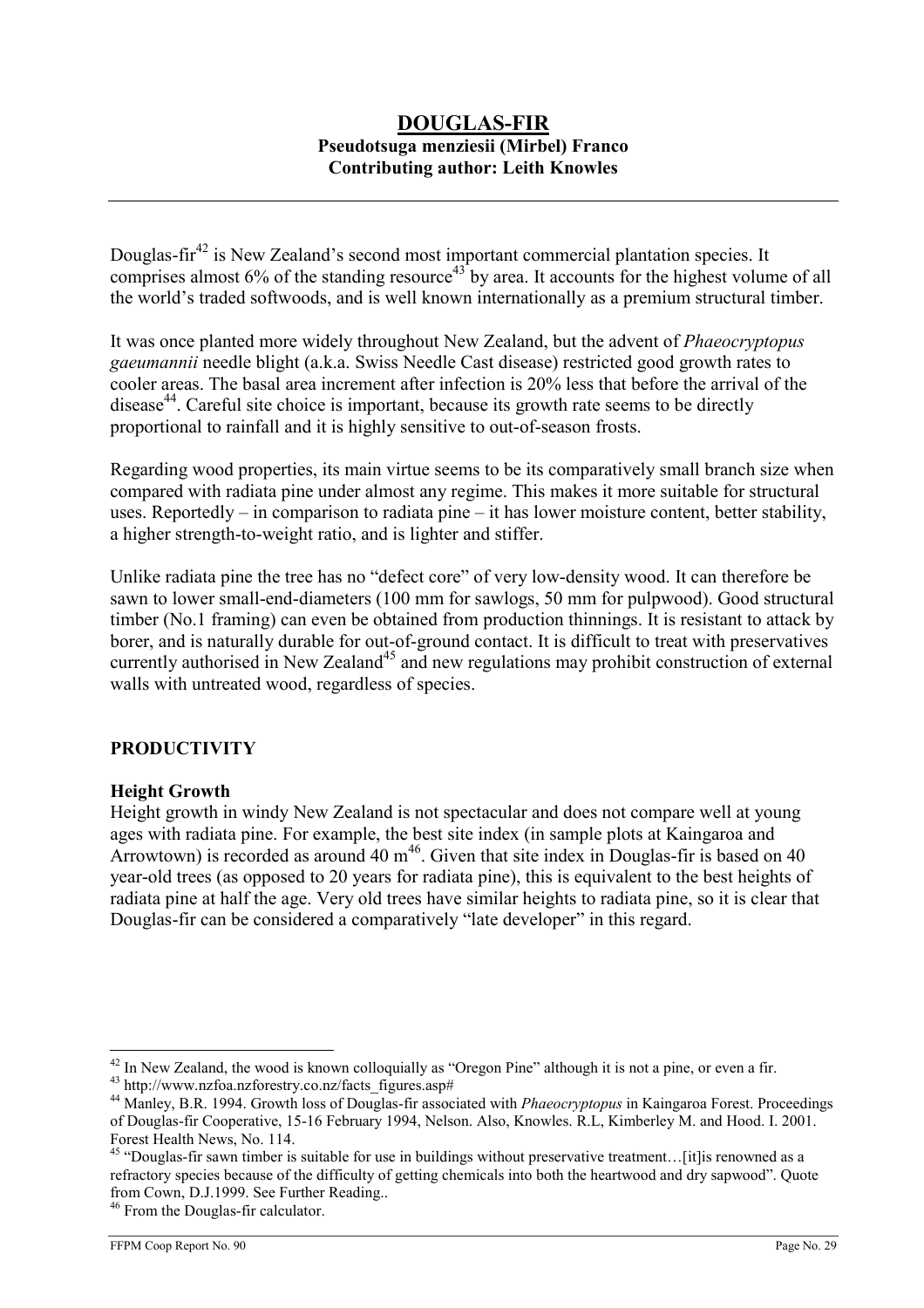### Basal Area Growth

Top basal area growth is reported by Mark Belton to be  $4.5{\text -}6.0$  m<sup>2</sup>/ha/yr, for highly stocked stands. This is similar to the best figures for radiata pine  $(5 \text{ m}^2/\text{ha/yr})$ . Douglas-fir is notable in that a well-stocked stand, even on high rainfall sites, has almost zero undergrowth – all the useful sunlight is fully captured by the canopy, possibly implying an impressive conversion efficiency. Moreover, the high rate of basal area growth continues until very high levels of standing biomass are reached. Highest basal area levels recorded in the Forest Research PSP were  $160 \text{ m}^2/\text{ha}$  at age 50, from plots near Lake Ohau, although most of the growth occurred before the arrival of *Phaeocryptopus* needle-blight. On the other hand, most of the historical data are based on Washington seed source, which we now know is substantially less productive than genotypes from Coastal Northern California.

A Douglas-fir calculator has been developed by Leith Knowles and Mark Kimberley, which in several ways in more advanced than the same technology for radiata pine. An essential component is the use of Site Basal Area Potential (SBAP), being the average BA increment for a fully stocked stand for the first 40 years. The Calculator generally uses models based on post-Phaeocryptopus growth rates.

### Volume Growth

"Top growth" is  $40m^3/ha/ha$ , from NZFRI PSP records<sup>47</sup>. This is substantially higher than figures for the Pacific Northwest, Britain and France – a fact Mark Belton ascribes to better summer moisture and longer growing seasons, among other reasons.

A *recoverable* yield of 1450 m<sup>3</sup>/ha from a 46 year unthinned Douglas-fir stand has been reported by Ernslaw One Ltd, from its Conical Hill forest in South Otago<sup>48</sup>. While much higher harvest volumes have been recovered from older forests, this is for a relatively young stand. This equates to a *recoverable* MAI of 31.5m<sup>3</sup>/ha/yr.

The national area-weighted MAI (from the 1995 NEFD Yield Tables) peaks at age 49-50, and is 20.3 and 17.5  $\text{m}^3/\text{ha/yr}$  for total and recoverable volume, respectively. These figures include production thinnings and are very similar to the national average MAI for radiata pine (21.8 and 17.8 total and recoverable, respectively), although radiata pine is usually harvested well before it has reached its maximum MAI - after age 40, according to the same yield tables.

The ratio of recoverable volume to total volume in the NEFD is 85%, which is identical to radiata pine. It seems likely that – hard data being absent – the ratio was merely assumed by the compilers of NEFD to be the same. Leith Knowles has analysed "several hundred MARVL inventories provided by a major company" and derived the average figure of 88% - the default in the Calculator.

For the "best" site with an unpruned, production-thin regime, $49$  the Calculator predicts a recoverable volume at 45-year clearfell of 1123  $m<sup>3</sup>/ha$ , being 88% of a total volume of 1275 m<sup>3</sup>/ha. Of the recoverable volume, 96% were sawlogs other than arisings or pulpwood. Adding on the production thinnings, there is a recoverable MAI of 28.9 m<sup>3</sup>/ha/yr. The log-grade outturn as predicted by the Douglas-fir Calculator at age 45 is given in Table 3.1.

<sup>&</sup>lt;sup>47</sup> Mark Belton and Nick Ledgard report this from a 50-year old untended stand at Lake Ohau in South Canterbury. The stand had a standing volume of 2059 m<sup>3</sup>/ha and a Basal Area of 162 m<sup>2</sup>/ha.

<sup>&</sup>lt;sup>48</sup> Southern NZ D-fir News, Vol. 1 August 1999. Mark Belton & Associates

<sup>&</sup>lt;sup>49</sup> Based on a Site Basal Area Potential of 2.4, and a site index of 40. These are at the top of the range permitted by the model, but are exceeded by plots in the database, although not simultaneously.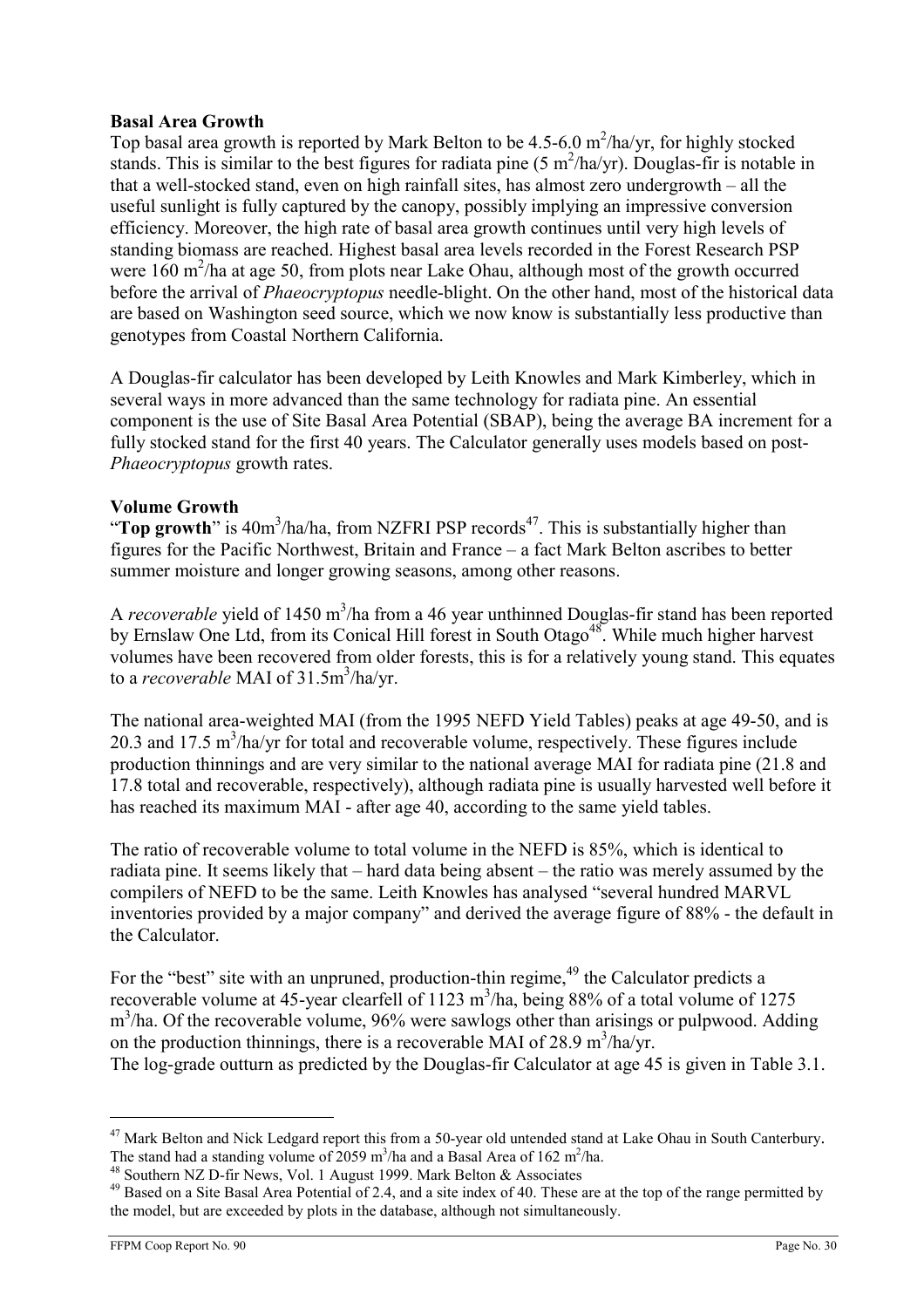| Table 3.1: Log grade outturn $(m^3/ha)$ for "best" site/regime at age 45 |  |  |
|--------------------------------------------------------------------------|--|--|
|                                                                          |  |  |

|                                         |  |  | M1a M1b S2 L1 L2a L2b Ari Pulp |             |  | <b>Total</b> |
|-----------------------------------------|--|--|--------------------------------|-------------|--|--------------|
| Clearfell 198 396 294 0 18 106 62 36 13 |  |  |                                |             |  | 1,123        |
| Prod Thin                               |  |  |                                | 37 31 81 29 |  | - 178        |

Source: Douglas-fir calculator, using SBAP of 2.4 and SI of 40

Average and poor growth can easily be predicted by adjusting Site Basal Area Potential and Site Index on the calculator. The national average of these parameters for seed of Coastal Northern Californian provenance is given in the calculator as SBAP 2.1 and SI 34, resulting in a 45-year clearfell yield of 800 m<sup>3</sup>/ha from a total volume of 987 m<sup>3</sup>/ha. The lowest end of the range in the Calculator has a Site Basal Area Potential of 1.0 and a site index of 24, resulting in a 45-year clearfell yield of 246 m<sup>3</sup>/ha from a total volume of 374 m<sup>3</sup>/ha.

#### Summary of volume growth

|      | Max MAI   MAI - top   MAI - av.           | $\%$   |         |
|------|-------------------------------------------|--------|---------|
|      | $(m^3/ha/yr)$ $(m^3/ha/yr)$ $(m^3/ha/yr)$ | recov. | sawlogs |
| 39.6 | 28.9                                      | 88     | 96      |
|      |                                           |        |         |

Notes:

- Max MAI is the highest mean annual increment (total volume) ever recorded in New Zealand.
- MAI-top is for recoverable volume (clearfell + production thinnings) at age 45. It uses the Douglas-fir Calculator when top-of-the-range values are used for Site Basal Area Potential and Site Index.
- MAI –average is the MAI for recoverable volume, including production thinnings, reported from the existing resource, using official statistics (NEFD yield tables).
- Percentage recoverable. This is the generally accepted percentage of recoverable volume to total volume.
- Percentage sawlogs. This is the percentage of clearfell recoverable volume that is suitable for uses other than pulp, as estimated by the Douglas-fir Calculator.

### PRICE PER UNIT VOLUME

Although the Ministry of Forestry Zone Studies provide tables of growth rates, prices and costs for various species - including Douglas-fir – these are somewhat suspect, as no references are given. It is possible that some tables were merely "expert opinion" or informed guesswork $50$ .

More credibly, the Douglas-fir Calculator contains a set of default assumptions and prices. These were obtained from acknowledged Douglas-fir experts and from companies who are trading in this species<sup>51</sup>, and were valid as at April 2003<sup>52</sup>.

 $50$  Many of the tables contain a footnote: "These "low" and "high" log prices are not based on market data".

<sup>&</sup>lt;sup>51</sup> Leith Knowles, pers. comm. July 2003.

 $52$  Prices have dropped by 10-20% since then (Leith Knowles pers. comm.).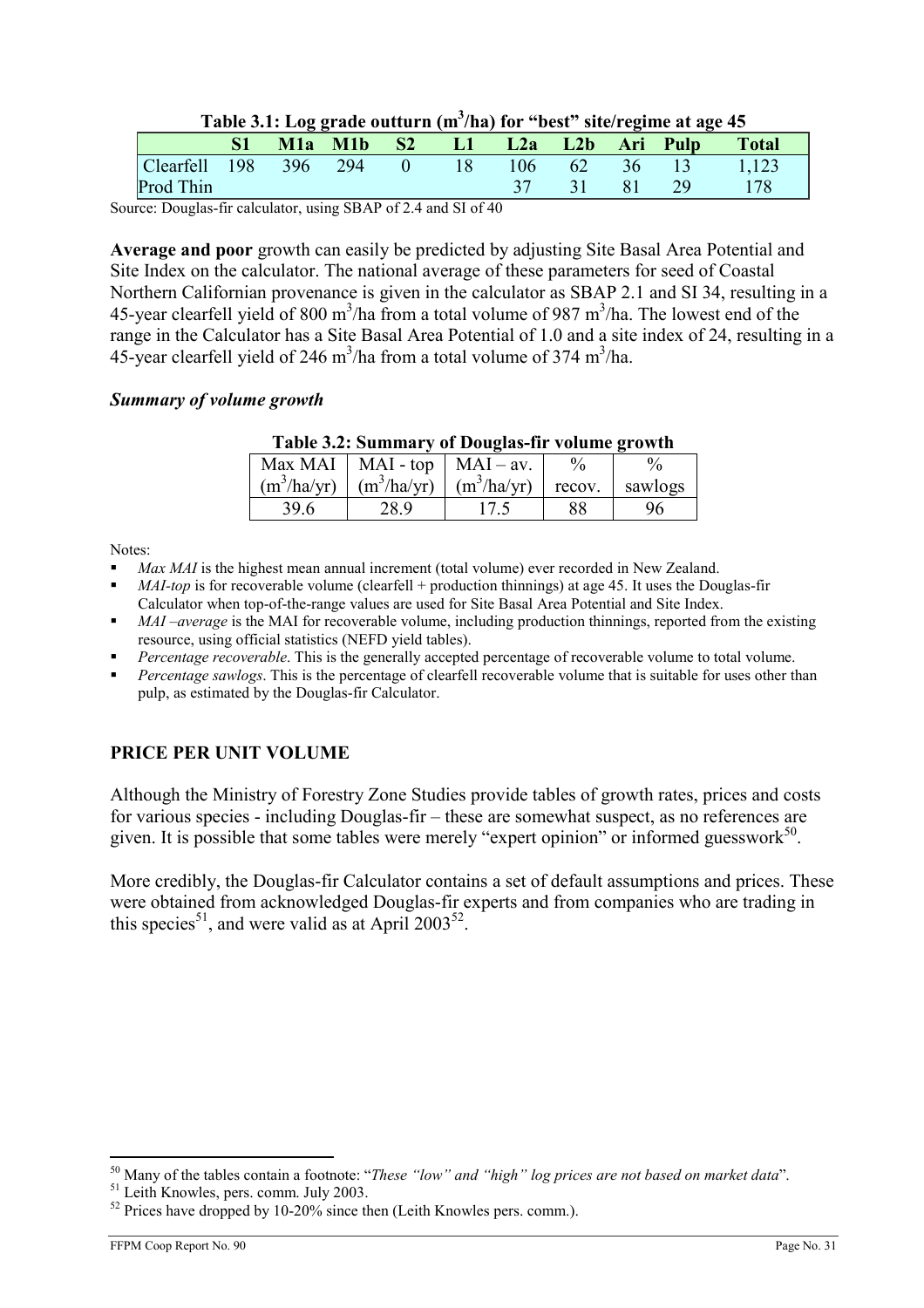The default prices used in the Calculator as follows:

|                               | 00  |
|-------------------------------|-----|
| Pruned Log PLI unit increase  | 15  |
| Pruned (price for $PLI = 4$ ) | 160 |
| S <sub>1</sub>                | 225 |
| M1a                           | 200 |
| M1b                           | 200 |
| S <sub>2</sub>                | 160 |
| L1                            | 140 |
| L2a                           | 83  |
| L2b                           | 83  |
| Ari                           | 60  |
| Pulp                          | 35  |

### Table 3.3: Price for Douglas-fir log grades

Note:

The Pruned Log price increases by \$15 for every unit increase in Pruned Log Index above 4 (same price as unpruned S2)

Multiplying Table 3.1 by Table 3.3, we derive an average price of \$179.50/ $m<sup>3</sup>$  of recoverable wood.

#### Summary of Prices

### Table 3.4: Summary of Douglas-fir wood prices (\$NZ/m<sup>3</sup> at mill-door)

| Average price |  |
|---------------|--|
| 179.50        |  |
|               |  |

Note:

Average Price is the current mill-door price per metre of recoverable wood of all grades, derived from default prices in the Calculator, and for the ratio of log-grades in Table 2.1.

### GROWING COSTS

Land price for good Douglas-fir is comparative cheap, at  $$600-900/ha^{53}$ . There is no correlation between its value for farming and its value for Douglas-fir, as the latter favours high altitude sites. Establishment costs, however, can be expensive as a result of high initial stockings (1500 s/ha or more<sup>54</sup>) and expensive 2/0 stock (42c each). Weed control can be more expensive than for radiata pine, because the species is less tolerant of many forestry herbicides. The end result is that establishment can be twice as expensive as radiata pine.

One considerable cost advantage is that pruning is not usually employed, as the main market is for structural timber where small knots (particularly if intergrown) do not detract from the price. Except for one waste-thinning to 600-800 sph at around 14m MTH, thinning can be delayed until trees are large enough for extraction, thus at least covering costs.

<sup>&</sup>lt;sup>53</sup> Southern NZ D-fir News, Vol. 2, 2000 (?). Mark Belton & Associates. Also, Belton, M. 2000. The current NZ Douglas-fir new planting and investment scene. Douglas-fir Coop proceedings, 22 & 23 February, 2000, Darfield. Note: land prices have risen since this analysis and may have reached as much as \$1500/ha for good Douglas-fir land.

 $54$  On sheltered sites, there may have been a trend to reduce stockings to 1250 sph.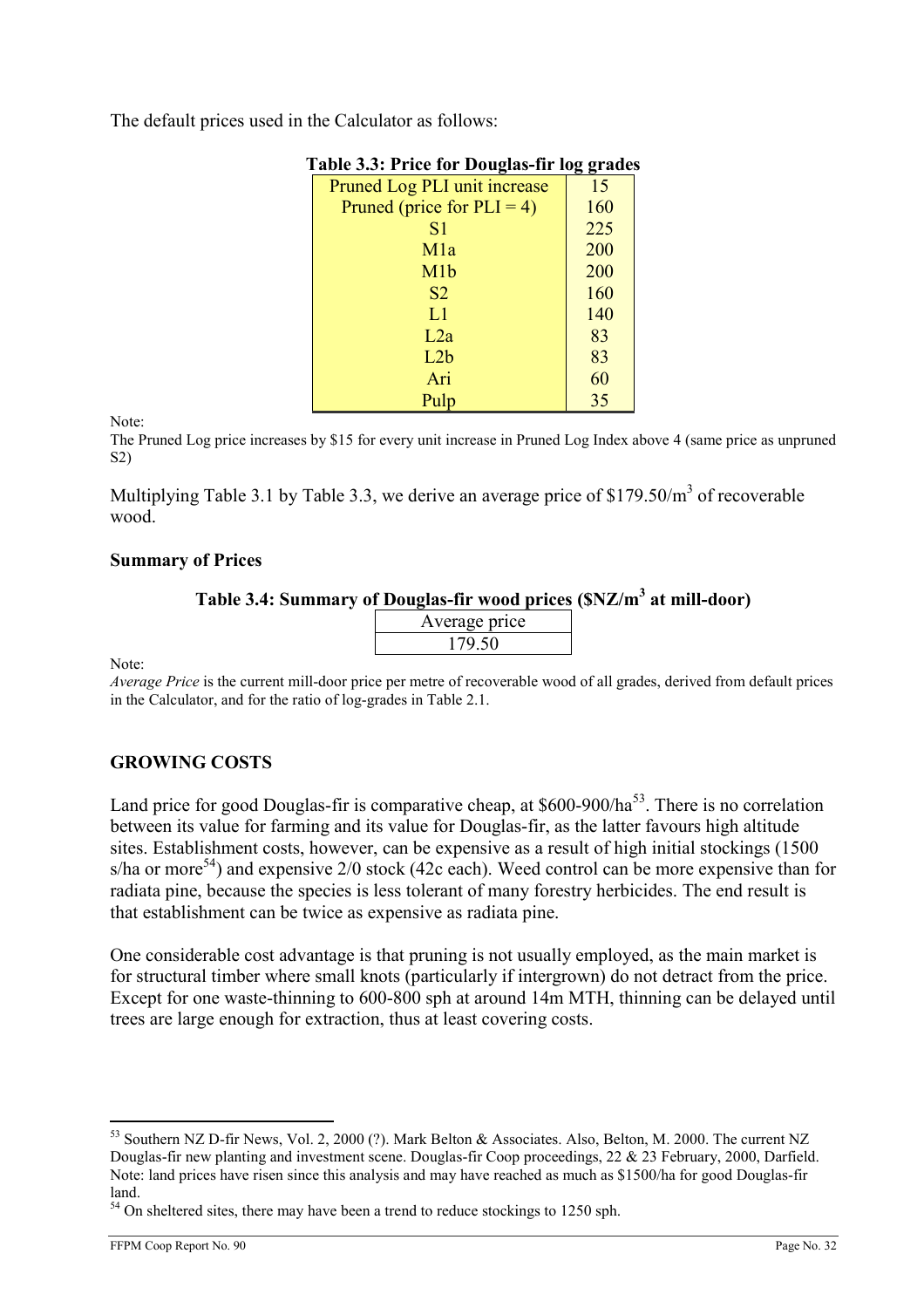#### Summary of Costs

| <b>Nature of Cost</b> | <b>Typical cost</b> |
|-----------------------|---------------------|
| Land                  | 900                 |
| <b>Tree Stocks</b>    | 693                 |
| Establishment         | 495                 |
| Pruning               |                     |
| Waste thinning        | 150                 |
| <b>Overall</b>        | 2238                |

| Table 3.5: Cost of growing Douglas-fir (\$NZ/ha) |  |  |  |
|--------------------------------------------------|--|--|--|
|--------------------------------------------------|--|--|--|

### ROTATION AGE

There is debate among experts as to an appropriate or typical rotation age for Douglas-fir but 45 years is a common assumption for a good site, with up to two production thinnings in the interim. A range of 35 to 55 years is evaluated here.

Being relatively wind-resistant, and with the capacity to produce marketable sawlogs from small trees, Douglas-fir is highly suitable for production thinning. Therefore rotation age is not necessarily a good indicator of the timing delay between costs and returns. There is often at least one production thinning, and multiple thinnings are not uncommon. "Thinning from above" has not been thoroughly tested in New Zealand, but it may be possible to extend rotations significantly by extracting only the largest trees. This process could eventually lead to "continuous cover forestry" whereby recruitment from below continuously replaces the harvest of larger trees. In this situation, harvest occurs whenever market conditions are suitable – the concept of rotation age is not so meaningful.

One problem with very old rotations is that piece-size is likely to reach unacceptable levels. There have been very high prices (NZ\$1100/ $m<sup>3</sup>$ ) obtained from large "old-growth" trees in the Pacific NorthWest, but there also appears to be no price premium for size above about 400 mm  $\text{sed}^{55}$  and – indeed – there are few mills that can handle very large trees.

### **RISKS**

### Climate-related Risks

Although Douglas-fir has been devastated by wind in other countries (eg Europe's 1999 storm), the New Zealand experience is that it is substantially more wind-stable than radiata pine<sup>56</sup>. The same applies to snow. Young trees and newly flushed foliage can be killed by out-of-season frosts, but selection of sites with good air drainage can usually avoid this problem. Drought is probably the most serious climatic threat facing the species. Severe droughts in drier parts of Canterbury have periodically killed large trees, and Douglas-fir was identified by Frew<sup>57</sup> as being at greatest risk of drought damage out of four major species. Indeed, 60% of trees in the study aged 0-2 years were killed in the 1997/98 drought.

 $\overline{a}$ <sup>55</sup> Notes taken during Coop tour of the Pacific NorthWest, October 2002.

<sup>56</sup> Brown, P.C. and S. Jones, 1989. Wind risks in the Bay of Plenty. In Somerville A. and S.J. Wakelin 1989. Wind damage in New Zealand exotic forests. FRI Bulletin 146.

<sup>&</sup>lt;sup>57</sup> Frew, C. 1999. The 1997/98 drought survey. NZ Tree Grower, p. 31-34.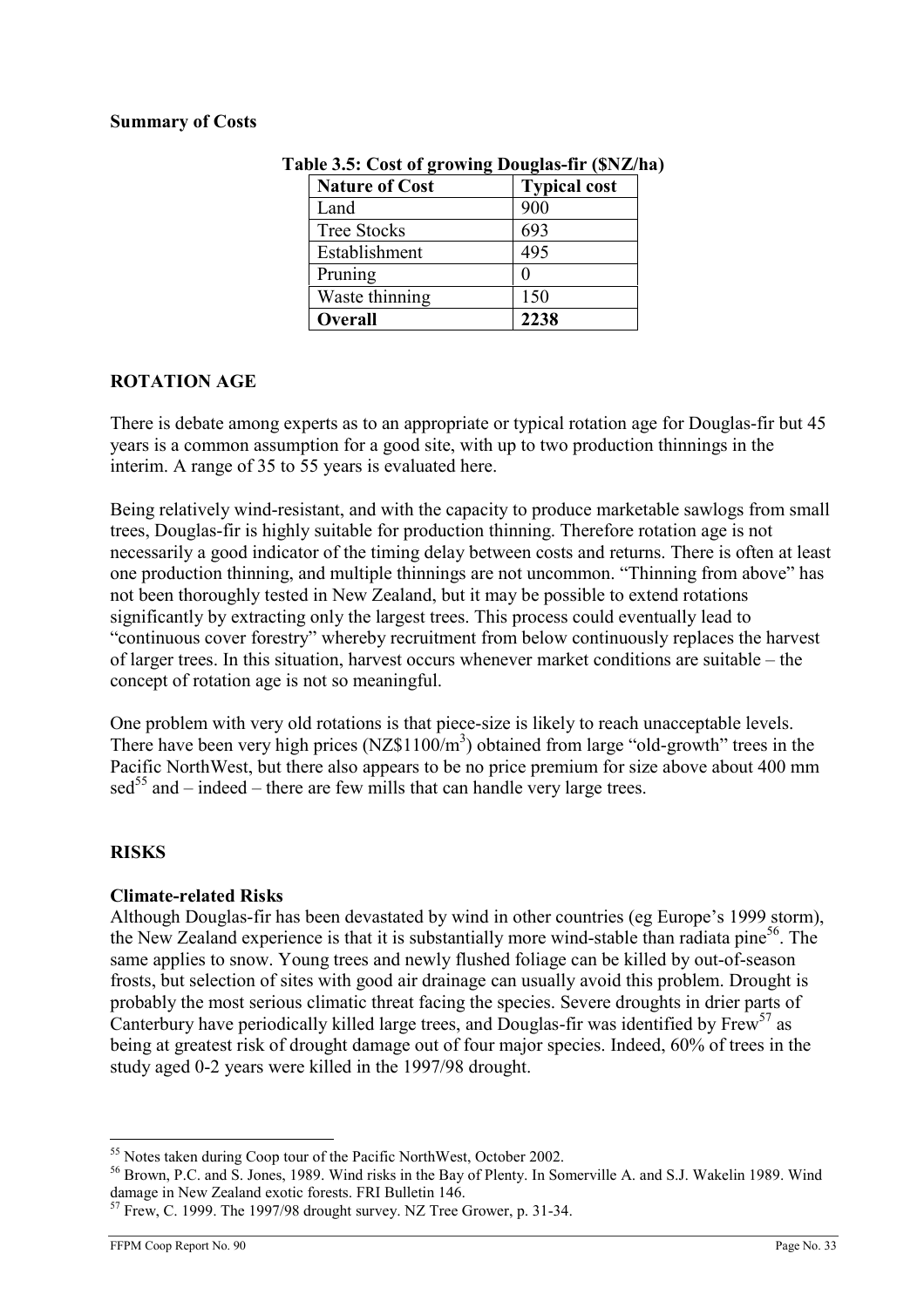Altogether, climate-related risks could be rated as LOWER than for radiata pine, at least after the difficult establishment phase.

### Pests and Diseases

Swiss Needle Cast disease (Phaeocryptosus gaeumannii) is estimated to reduce volume growth by 30% and log value per hectare by  $26\%$ , under typical regimes and prices<sup>58</sup>. It may be too early to gauge its ultimate impact throughout New Zealand. One possibility is that there may be more virulent strains of this needle-cast fungus in existence, which have yet to reach our shores<sup>59</sup>. Alternatively, the epidemics observed in the natural native range of the Pacific NorthWest may be the result of unfortunate combinations of climate, siting and management regimes. Appropriate genetic material, careful siting and lower-stockings may reduce the future severity of infection in New Zealand.

Possums can devastate Douglas-fir stands if their numbers are allowed to reach epidemic proportions. Possum control may be more difficult in the future, with restrictions on leg-hold traps and use of 1080 poison. Feratox (cyanide in capsules) is proving effective, but an eventual increase in bait-shyness is almost inevitable.

The risk of pests and diseases could be rated EQUAL to radiata pine, (ie Low).

#### Market-related Risks

Some two-thirds of the world's existing resource of this species in the USA and Canada is publicly owned<sup>60</sup>. Lobbying by "environmentalists" is adding to the cost of producing wood from these countries. This presents an opportunity for growers in other countries, as it may result in price rises. There are substantial plantations of pines throughout the world – and one pine can often substitute for another – but plantations of Douglas-fir are less common. Given that Douglas-fir represents a large proportion of the world's traded softwood – especially in the Pacific Rim – it indicates that the species sinks or swims with the fate of softwood in general.

Although Douglas-fir is occasionally used for visual appearance, the main market is undoubtedly for structural uses. This constitutes a distinct market risk, as the demand for structural wood appears to be static or declining, while the market for appearance grades (at least for radiata pine) is expanding $^{61}$ . There is widespread concern about wood substitutes in general, but the threat must be stronger for structural purposes, given that multi-storey buildings are becoming more commonplace and that it is hard for an engineer to design structures using a biological (thus variable) material, even if standardised with the use of stress-grading. Efficient assembly of building components requires parts that are identical and precise in their measurements – ie no distortion.

 $\overline{a}$ <sup>58</sup> Knowles, R.L; Kimberley, M.O.; and Hood, I. 2001. Swiss Needle Cast Disease of Douglas-Fir – impact on Growth. Forest Health News, No. 114, December 2001.

<sup>&</sup>lt;sup>59</sup> Oregon Dept of Forestry, Forest Health Note March 1998. In Proceedings of Douglas-fir Cooperative, 22 & 23 February 2000, Darfield.

<sup>&</sup>lt;sup>60</sup> 68.9% of the forest ownership in the Western United States is publicly owned. From US Department of Agriculture 2001, U.S. Forest Facts and Historical Trends.

<sup>&</sup>lt;sup>61</sup> Bosman, R. and F. Burger 2001. Wood property requirements and product performance. In Wood Quality Workshop – summary including presentation slides and captured dialogue. NZ Radiata Pine Tree Breeding Cooperative, Report No 118.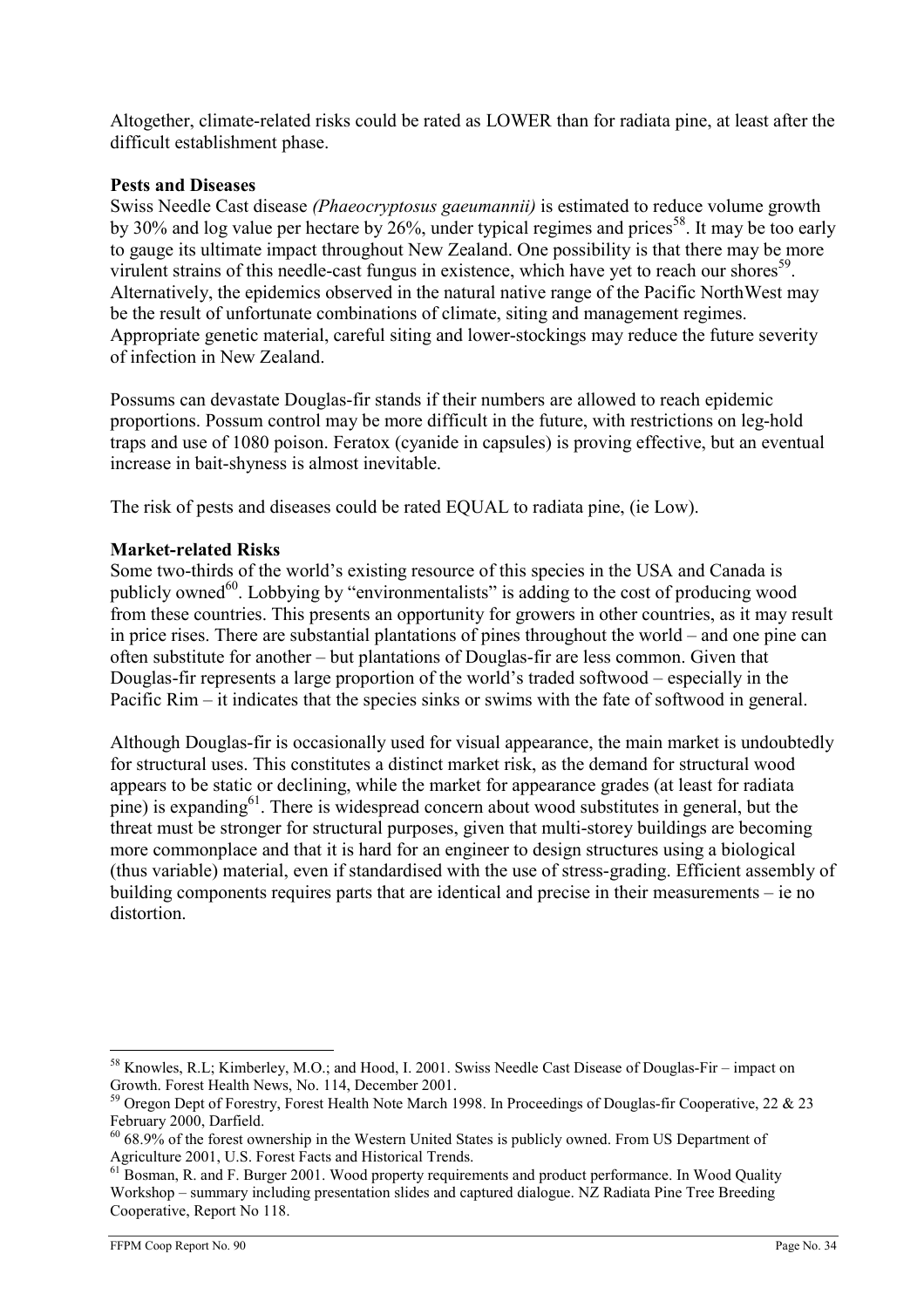The perception that natural durability is safer and more environmentally friendly than artificial methods of preservation may or may not be justified. It may or may not hold increasing sway in some of our key markets. Being resistant to damage by the common house-borer<sup>62</sup>, it could be argued that timber treatment is not necessary for inside uses (provided that wood is kept dry). Even the heartwood of Douglas-fir, however, will rot within  $5-15$  years in ground contact<sup>63</sup>, and – like the heartwood of radiata pine – is classified at the lower end of durability Class  $3^{64}$ . Recent moves to counteract the "leaky building syndrome" in New Zealand may result in legislation to ensure that all species are preservative treated for certain at-risk uses, regardless of natural durability. Both Douglas-fir sapwood and heartwood are very resistant to moisture uptake relative to radiata pine, and it would take a considerable period of exposure to reach the threshold necessary for decay<sup>65</sup>.

An obligation to treat Douglas-fir framing with boron would add to the cost of this material relative to substitutes (wood or non-wood) and reduce the demand for the product and hence stumpage prices.

The market-related risks are uncertain but in view of its larger global market could be rated LOWER than for radiata pine.

### Social Risks

There may be restrictions placed on the area of forest that can be clear-felled simultaneously. These restrictions may result from local legislation or from Forest Stewardship Council regulations. In either case, the result would impact favourably on Douglas-fir, which – being relatively shade-tolerant - is a species more suitable for smaller clearfell coupes. Continuous cover forestry is a possibility.

The downside of shade-tolerance is that Douglas-fir has the potential to seed itself into and eventually dominate large areas of indigenous forest, particularly in situations where the canopy is not naturally continuous or has been disturbed. Although careful siting and perimeter control can negate this threat, public perception and legal obligations do not necessary follow the scientific arguments.

The social risks are rated LOWER than for radiata pine.

### Summary of Risks

| Table 5.0. KISKS 01 growing Douglas-III |                    |  |  |
|-----------------------------------------|--------------------|--|--|
| <b>Type of Risk</b>                     | <b>Risk Rating</b> |  |  |
| Climate                                 | V.Low              |  |  |
| Pests & Disease                         | Low                |  |  |
| Market                                  | V.Low              |  |  |
| Socio-economic                          | Low                |  |  |
| <b>Overall</b>                          | <b>V.Low</b>       |  |  |

## Table 3.6: Risks of growing Douglas-fir

Note:

Risks have been described subjectively. It is not possible to quantify most of the risks.

 $\overline{a}$  $62$  Hosking, G.P. 1978. Forest and timber insects in New Zealand, No. 32. Anobium punctatum.

 $63$  FRI 1997. What's New in Forest Research, no. 245.

<sup>&</sup>lt;sup>64</sup> On a four-class scale, where Class 4 is not durable.

<sup>65</sup> Hedley, M.; Durbin, G.: Wichmann-Hansen, L.; Knowles, L. 2004. Comparative moisture uptake of New Zealand grown Douglas-fir and radiata pine structural timber when exposed to rain-wetting. Report No. 36 in Proceedings of Douglas-fir Cooperative, Nelson, 17-18 Feb 2004.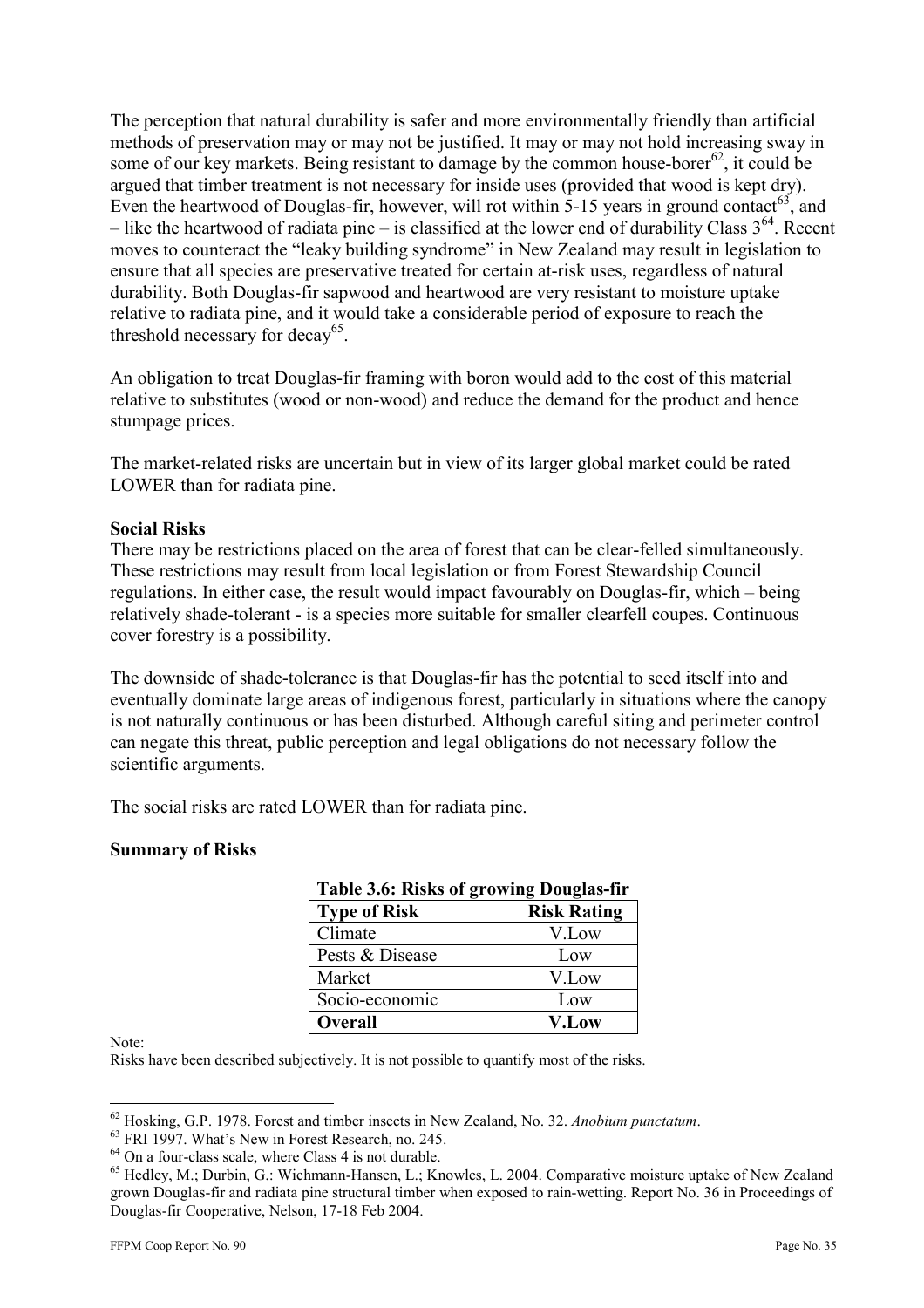### DCF ANALYSIS

The Douglas-fir Calculator was run using top-of-the-range figures for Site Basal Area Potential  $(2.4 \text{ m}^2/\text{ha/yr})$  and Site Index (40 m at age 40). Assumptions included: land costs at \$900/ha; establishment costs 72c/tree; no pruning; half trees culled at waste thinning (12 m) and production thinning at 24 m to a final crop stocking of 400 stems/ha. Rotation lengths for 35 to 55 years were examined.

The highest IRR was at the shortest rotation age  $-35$  years. It was 9.72%, which compares favourably to the best values for radiata pine. At 45 years, it had slipped to 9.14% and at 55 years it was 8.25%. The highest LEV was not necessarily at the shortest rotation age, if a low discount rate was used. (A 40-year rotation was best at 6% discount rate). Assuming a 45-year rotation, values were \$9313/ha at 6%, \$197/ha at 9% and -\$2466/ha at 13%.

| <b>Table 3.7: DCF Analysis</b> |                 |          |           |  |
|--------------------------------|-----------------|----------|-----------|--|
| <b>Profitability indicator</b> | <b>Top site</b> | Av. Site | Poor site |  |
| IRR%                           | $9.1\%$         | 7.9%     | $3.4\%$   |  |
| LEV $\omega$ 6%                | 9313            | 4200     | $-2851$   |  |
| $(a) 9\%$<br>LEV               | 197             | $-1241$  | $-3302$   |  |
| 13%<br>LEV                     | $-2515$         | $-2835$  | $-3273$   |  |

Figures for top, average and poor sites are given in Table 3.7

Notes:

The Douglas-fir calculator was used to estimate IRR and NPV, with top-of-the-range values for Site Basal Area Potential and Site Index, and default values for costs and prices. Figures are for age 45, in an unpruned regime with one production thinning. For the average site, figures were SBAP & SI were the national average for Coastal Northern Californian seed (2.1 and 34 respectively). For the poor site, bottom-of-the-range values for SBAP (1.0) and SI (24) were used, with a rotation of 60 years.

### DISCUSSION

Profitability on the best Douglas-fir sites is equal or superior to that on the best radiata sites for all criteria considered, except for rotation age. Although a late starter, Douglas-fir eventually produces similar volumes. Average mill-door price per cubic metre of recoverable volume is almost twice that of radiata pine. It is cheaper to grow, partly because of lower land values for suitable South Island sites, and partly because pruning is not necessary to receive good prices. Rotation age is longer – the typical age being 45 years – but rotations shorter than this are sometimes possible. Risks are generally lower, whether they be from climate, diseases, market fluctuations or adverse public attitudes. Internal Rate of Return and Land Expectation Value are at least as high.

There is one important caveat to the previous paragraph: unlike radiata pine, Douglas-fir is responsive to micro-topography and cannot to the same extent be successfully "blanket-planted" over large areas. Choice locations often consist of small, scattered sites. Although land prices are currently set by demand from pastoral farmers, it is conceivable that the best Douglas-fir sites will soon command premium prices in response to continuing interest in this species. This may not have a major effect on IRR or LEV but it may create the illusion that Douglas-fir is profitable anywhere it can be grown. A poor stand of Douglas-fir is likely to be a far worse proposition than a poor stand of radiata pine.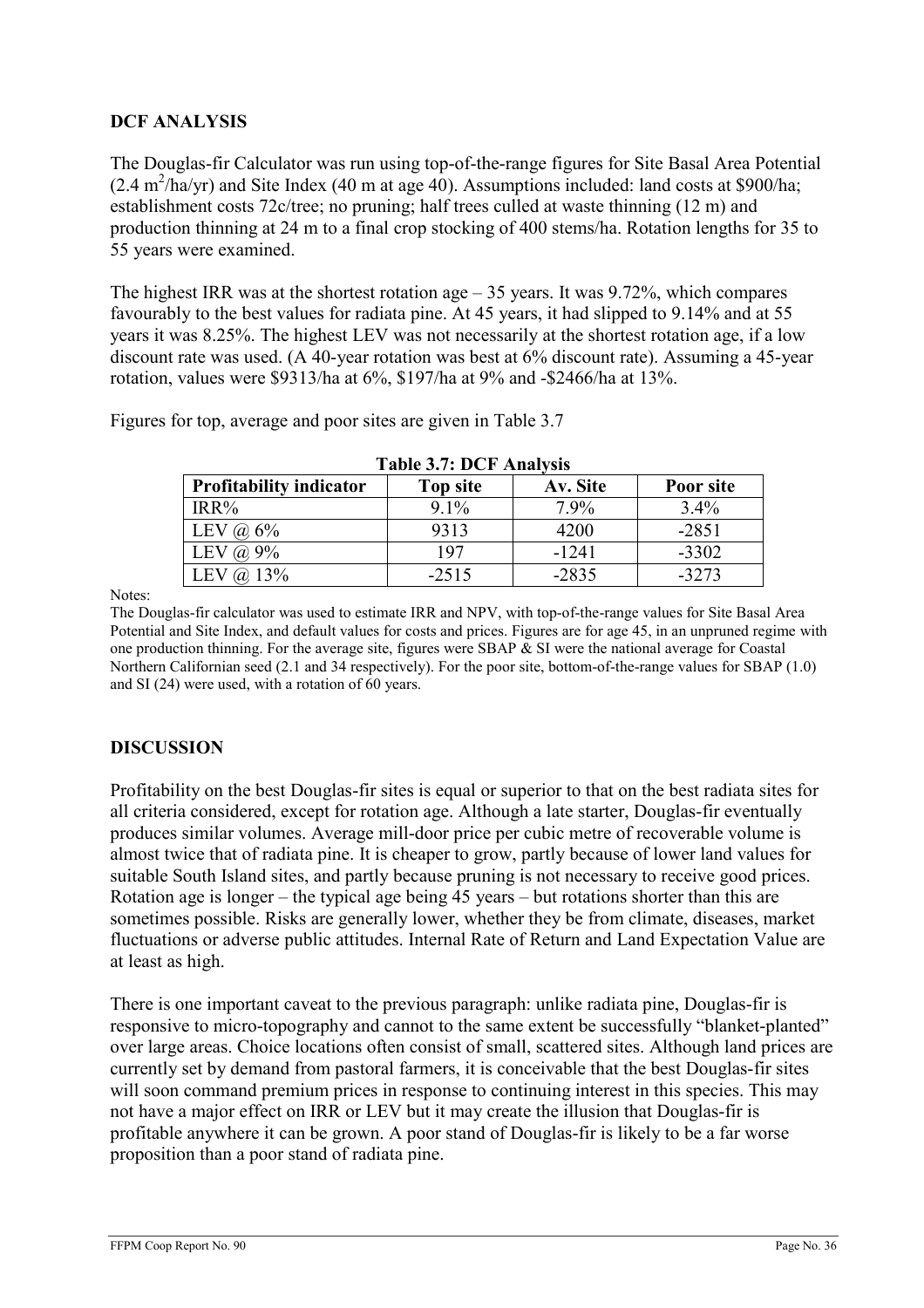# FURTHER READING FOR DOUGLAS-FIR

- Belton, M. various. Southern NZ D-fir News. Mark Belton & Associates.
- Belton, M. 1998. Fir-sighted forestry. NZ Forest Industries Magazine, July 1998.
- Belton, M. 2000a. Douglas fir a farm forestry species? NZ Tree Grower, May 2000. P.39-41.
- Belton, M. 2000b. Commercial Douglas fir forestry in NZ. NZ Tree Grower, August 2000. P.35- 37.
- Clifton, N.C. 1990. New Zealand timbers exotic and indigenous. The complete guide. Government Printing Office. 170 p.
- Cown, D.J. 1999. New Zealand pine and Douglas-fir suitability for processing. FRI Bulletin 216.
- Hood, I.A. 1983. Swiss needle-cast of Douglas fir. Forest pathology in New Zealand. No. 2 1983.
- Knowles, L., Kimberley, M. and Hansen, L. 2003. A user's guide to the Douglas-fir calculator. Version 1.0, April 2003. Available through the NZ Douglas-fir Research Cooperative.
- Knowles, L. and N. Ledgard 2004. A great future for Douglas fir? NZ Tree Grower, Feb 2004, p. 15-16.
- Ledgard, N. various. Newsletter of the Douglas-fir research Cooperative.
- Miller, J.T. and F.B. Knowles 1994. Introduced forest trees in New Zealand recognition, role and seed source. 14. Douglas-fir. FRI Bulletin 124.
- Ministry of Forestry, 1996. Zone Studies Otago and Southland Downlands, Otago and Southland Uplands, Canterbury Inland Hill Country.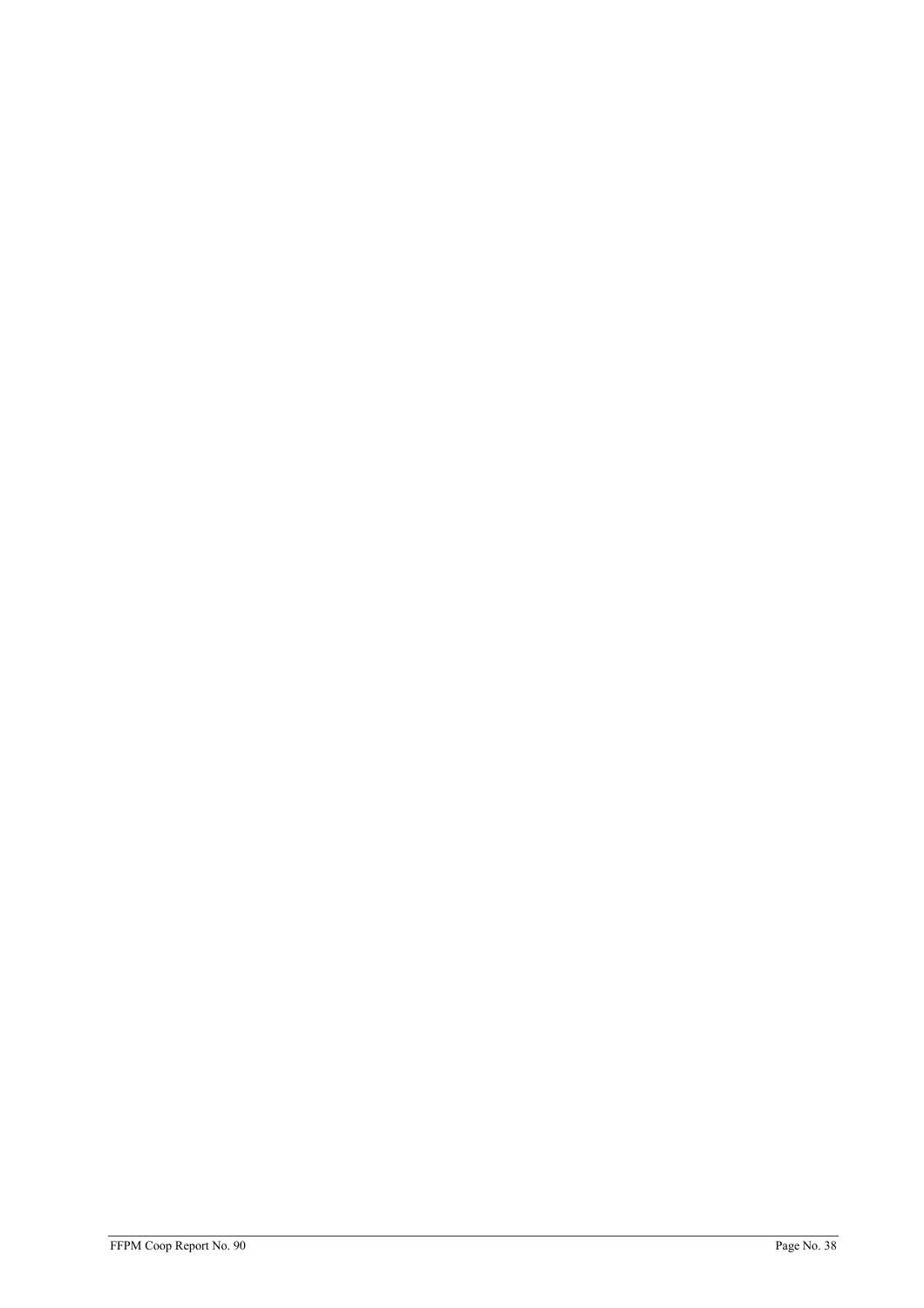# EUCALYPTS Eucalyptus spp Contributing authors: Errol Hay, Pascal Berrill

Of the approximately 600 recognised species of Eucalyptus present in Australia, only 160 have been grown in New Zealand and only a few dozen have been seriously considered for plantations. Fashions for certain Eucalypts or groups of Eucalypts have ebbed and flowed with changing information on growth rates, processing difficulties, new diseases or market acceptance. Current focus, for the warmer parts of New Zealand, is on the stringybarks and related species, with E. fastigata for cooler sites<sup>66</sup>. All other species have apparently insurmountable problems or at least very weak links in the chain that stretches from seed supply to saleable product.

The ash group were once popular, as these could be grown throughout New Zealand. E. fastigata, despite its coarser branching, is the only one of the group now being actively promoted. Tony Haslett and John Roper say that *fastigata* is "the only [ash eucalypt] currently being utilised as sawn timber, and even this is on a very limited scale"<sup>67</sup>. Haslett says "E. *fastigata* is at least as stable as radiata pine, both in the short and long term<sup> $.68$ </sup>. Peter Davies-Colley identified this as the "species that may hold the most promise for farm foresters New Zealand-wide"<sup>69</sup>.

There was considerable interest in the spectacular volume growth of E. nitens once its major defoliator (*Paropsis charybdis*) had been overcome by a biological control agent (*Enoggera*) nassaui). Large areas of nitens were planted for pulpwood, and there was also interest in sawlog regimes. Dudley Franklin's house, near Rangiora, is a testament to the intrinsic merits of solid wood from this species, given sufficient labour-intensive care in drying. Recently, however, a hyper-parasite has reduced the effectiveness of the control agent, and nitens no longer seems so promising. This species is not discussed further.

 $\overline{a}$ 

E. regnans mountain ash<br>E. saligna Sydney blue

<sup>&</sup>lt;sup>66</sup> Common names for eucalypts can cause considerable confusion. The species mentioned in this chapter are often called:

E. botryoides southern mahogany

E. delegatensis alpine ash E. fastigata brown bari

E. fastigata brown barrel<br>E. fraxinoides white mounta

E. fraxinoides white mountain ash<br>E. globoidea white stringybark white stringybark

E. laevopinea silvertop stringybark

E. maculata (new name: Corymbia maculata) spotted gum

E. microcorys tallow wood

E. nitens shining gum

E. pilularis blackbutt

Sydney blue gum

 $67$  Miller *et al.*, 2000. See Further Reading.

<sup>68</sup> Haslett 1988. See Further Reading.

<sup>69</sup> Davies-Colley, P. 1995. See Further Reading.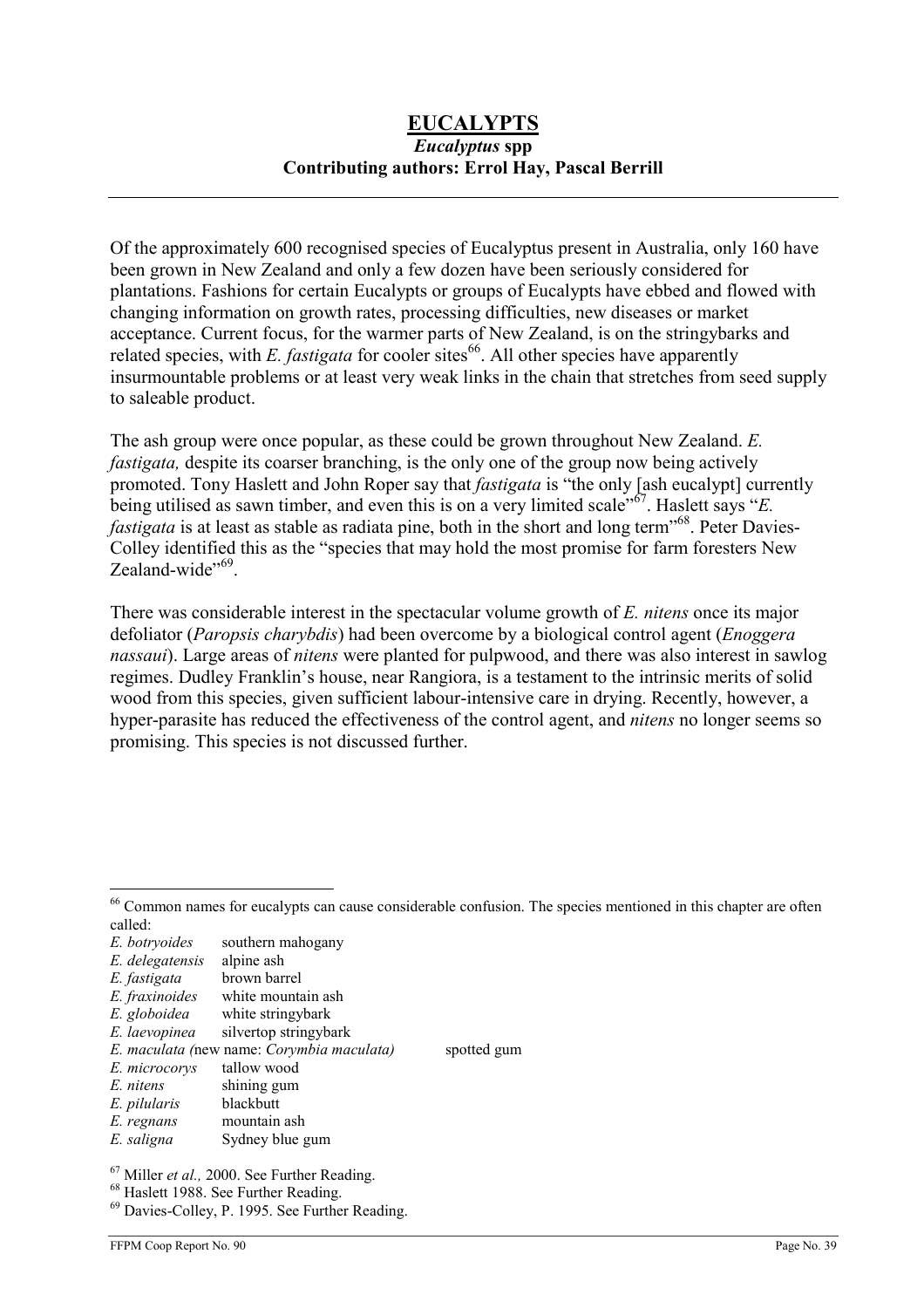The market appears to favour red timbers, as demonstrated in the eastern blue gums (*E. saligna*) and *botryoides*), but these have a wide range of pests and diseases<sup>70</sup> and severe growth stresses<sup>71</sup>. This is a pity, because these have been widely planted and for a time looked like a welcome addition to a forest or farm's portfolio of species. Patrick Walsh reports that a new introduction of a eucalyptus gall wasp *Ophelimus* currently "makes it unprofitable to replant" these species<sup>72</sup>.

On warmer sites, E. microcorys and C. maculata merit some attention, but so far interest is restricted to a small group of enthusiasts. C. maculata ("spotted gum") has an attractively figured, oak-coloured timber. Microcorys ("tallow-wood") has high natural durability, and very few of either the insect or the processing problems that so bedevil other eucalypts. According to Wade Cornell<sup>73</sup>, quality remains high right through to the pith and *microcorys* is the highest value eucalypt for sale in Australia. Unfortunately, plantations and wood supplies are both severely limited, so there is limited hard evidence to support claims.

The current consensus of researchers in the Eucalypt Action Group<sup>74</sup> appears to favour the stringybark group, which include Eucalyptus muelleriana and globoidea, with E. laevopinea and youmanii for colder sites. E. pilularis is closely related to this group. In contrast to the other eucalypts, which – due to longitudinal growth stresses – tend to have problems in end-splitting, sawing, and distortion of sawn timber, the stringybarks are relatively free of these concerns. The wood is hard, strong and stiff with good natural heartwood durability in ground contact. They are therefore highly suitable for decking and for engineering uses. The stringybarks have marginally slower height growth when compared to  $E$ , *nitens* or  $E$ , *fastigata*, but are equal to the ash group for diameter growth. One drawback appears to be their natural colour – blond to brown – rather than the red that is currently preferred by the market. Denis Hocking and Richard Davies-Colley declare that E. muelleriana is the current "first choice among stringybarks"<sup>75</sup>.

# PRODUCTIVITY

# Height Growth

Height productivity of pre-paropsis  $E$ , nitens exceeds that of  $E$ , fastigata which is superior to the stringybarks<sup>76</sup>, but all these species show height growth at least as good as (and usually better than) radiata pine on similar sites. The NZ-average site index (age 20) for E. fastigata is estimated to be 31.2 m, with a range of 23.7-37.3 m. For the stringybarks, 30.6 m is the average site index for good Northland sites, with 23.5 for medium Coromandel or Bay of Plenty sites $^{77}$ .

In terms of maximum possible height, Burstall records a E. pilularis near Kerikeri with a height of 46.2 m. He notes E. regnans as New Zealand's tallest tree and the world's tallest hardwood, at 69.1 m, and "up to" 122 m respectively.

 $\overline{a}$ <sup>70</sup> McKenzie & Hay 1996. See Further Reading.

<sup>71</sup> Haslett 1990. See Further Reading.

 $^{72}$  Walsh, P.J. 1999. Eucalypts – more insect introductions. Is it too late for *Ophelimus* control? NZ Tree Grower, Feb 1999. P. 25.

<sup>73</sup> Verbal communication at Eucalypt Action Group, Hanmer, April 2004.

<sup>&</sup>lt;sup>74</sup> The NZ Farm Forestry Association has "action groups" specialising on eucalypts, cypresses, indigenous forests, blackwoods and redwoods. The Eucalypt Action Group has 105 members at time of writing and has had three annual meetings.

<sup>75</sup> Discussion at the Eucalypt Action Group AGM, April 2004.

<sup>&</sup>lt;sup>76</sup> Shelbourne *et al.*, 2003. See Further Reading.

<sup>&</sup>lt;sup>77</sup> Berrill, J-P and A.E. Hay, 2001. Yield models for New Zealand grown *Eucalyptus fastigata, muelleriana*, globoidea and pilularis. Unpublished report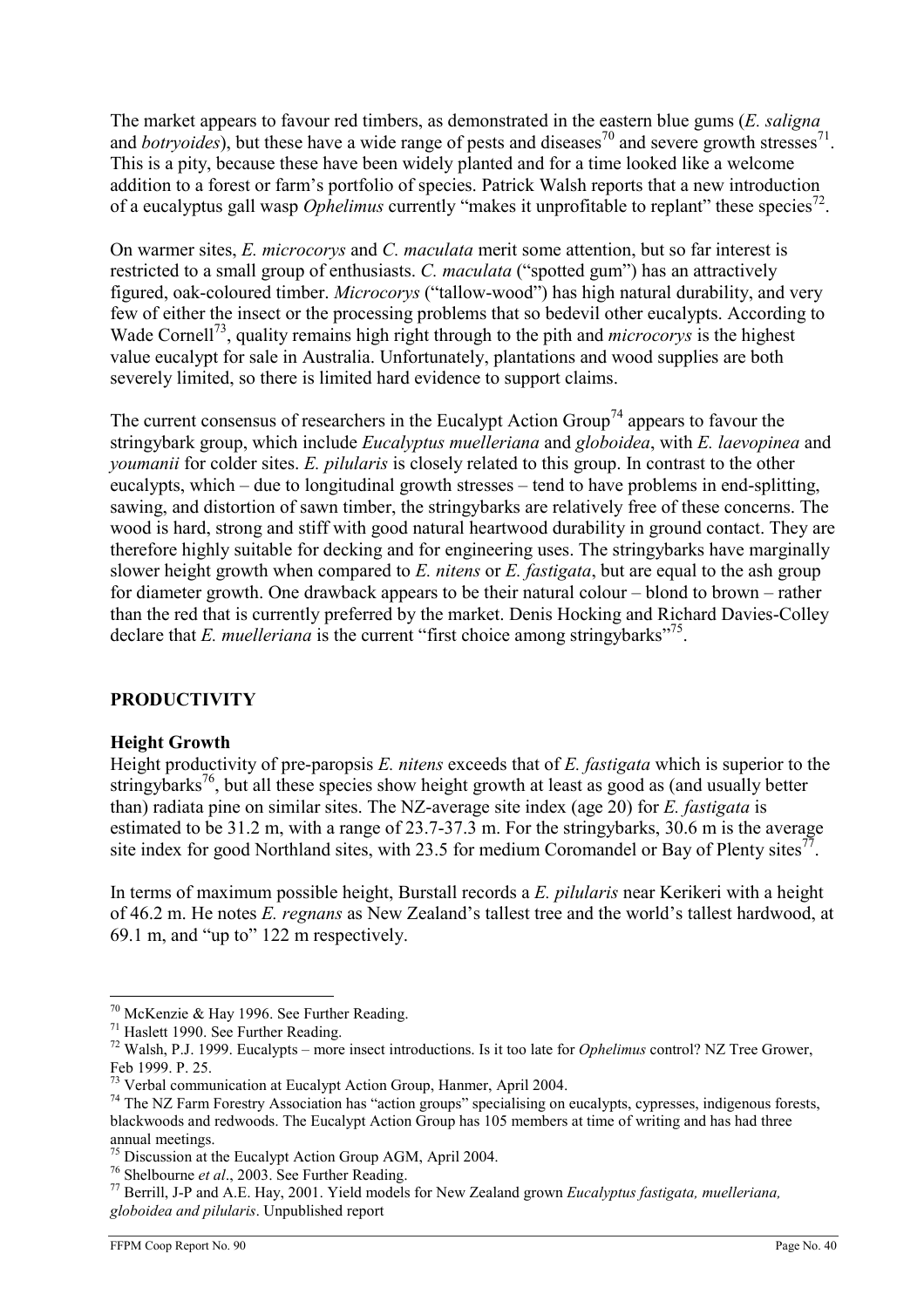

Figure 4.1: Height growth of E. fastigata from the PSP records

Note: the central line is a crude average and does not coincide with the height model developed by Berrill et al. The latter is more credible.

### Basal Area Growth

Height growth can be a poor method of evaluating tree productivity – volume is more closely related to diameter, and value even more so. Height growth is used mainly because it is somewhat independent of stocking, whereas basal area growth is closely related to management regime, especially if the stands are not fully stocked.

The eucalypts often outperform radiata pine in both height and basal area for a given stocking. The PSP data shows some spectacular basal area at high stockings. For example, one Rotoehu plot<sup>78</sup> of *E. fastigata* has a BA of 107 m<sup>2</sup>/ha at age 23 (1500 stems/ha) and even higher figures have been recorded although these are somewhat suspect. On the other hand, eucalypts may well be grown on very low stocked regimes in order to maximise individual tree diameter (for ease of sawing). One theory<sup>79</sup> is that eucalypts don't perform well in highly stocked stands: they are said to be "crown shy", because the foliage and small branches are damaged by branch-thrashing between neighbouring trees

# Volume Growth

Miller *et al* (2000) provide matched comparisons of various ash eucalypts against radiata pine and some species compare favourably to the latter. MAI for volume is typically in the 20-30 m<sup>3</sup>/ha/yr range. The best growth recorded by John Miller is 50-54 m<sup>3</sup>/ha/yr for *E. regnans* in Kinleith Forest.

 $\overline{a}$ <sup>78</sup> RO 2085/4 15/0.

<sup>&</sup>lt;sup>79</sup> Often propounded by the late Harry Bunn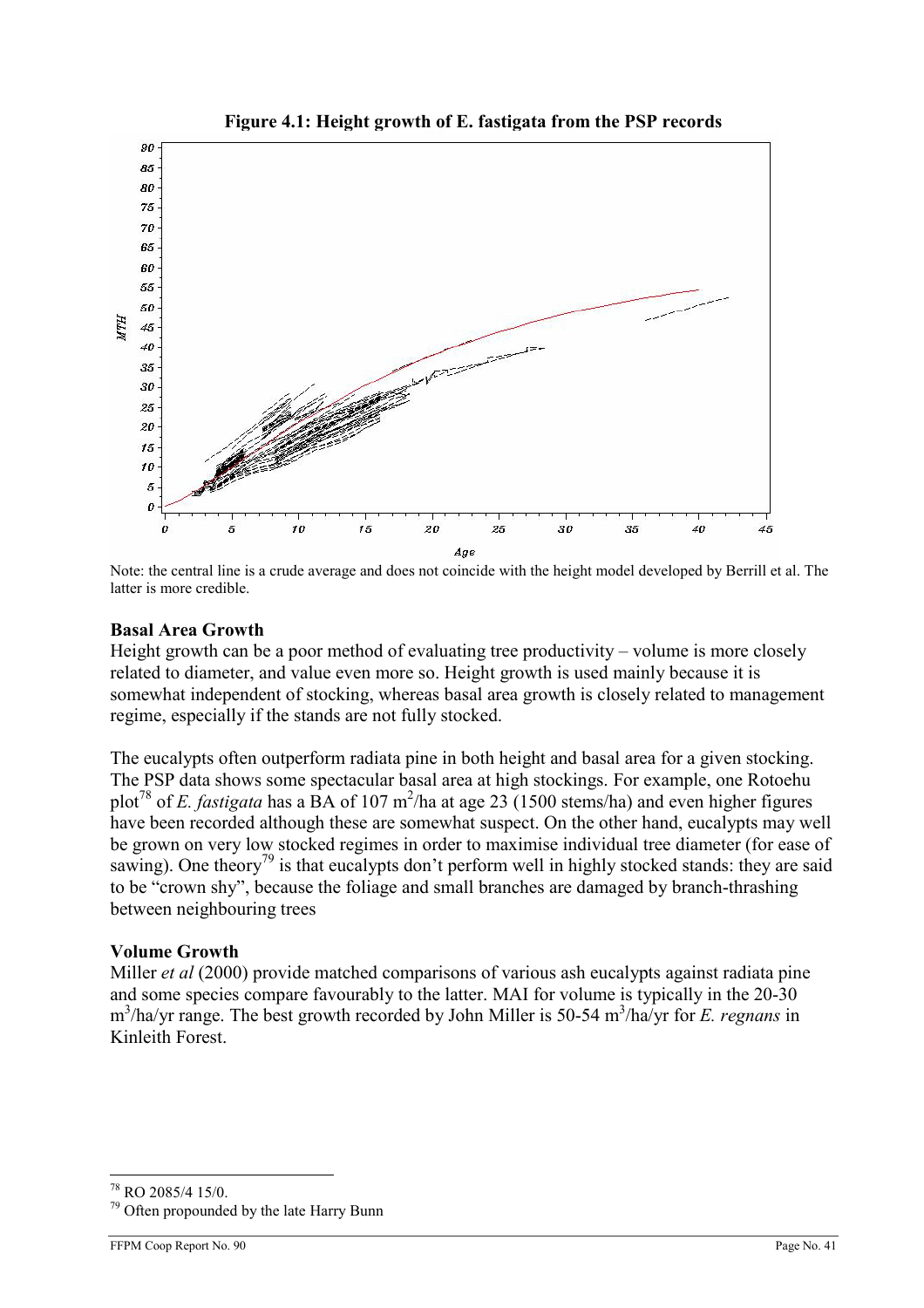Volumes for E. fastigata were examined from PSP records. The Rotoehu plot noted previously had a volume MAI of 45.6  $m^3$ /ha/yr at age 23 for a high-stocked stand, but at the low stockings needed to produce large diameters suitable for sawing, the MAI drops to (still respectable) 20.5 m<sup>3</sup>/ha/yr. One highly-stocked stand of E. globoidea in the Waitotara Valley, Taranaki, had a volume MAI of  $27.4 \text{ m}^3/\text{ha/yr}$  at age 18.

Using the prototype E. fastigata yield model<sup>80</sup>, and using figures for a nominal stocking of 200 stems/ha and age 35, top yield is 28.6 m<sup>3</sup>/ha/yr and average yield is 18.0 m<sup>3</sup>/ha/yr. The figures of MAI provided in the yield model average the CAI, rather than dividing the volume at harvest by the rotation age (as is done here). The former approach includes losses from mortality, whereas the latter assumes that such losses are an inevitable part of growing the species and should not really be included for comparative purposes unless they are commercially extracted.

| <b>Species</b> | $(m^3/ha/yr)$ | Max MAI   MAI - top   MAI - av.<br>$\left  \frac{m^3}{h a/yr} \right  \frac{m^3}{h a/yr}$ |      |
|----------------|---------------|-------------------------------------------------------------------------------------------|------|
| E. fastigata   | 45.6          | 28.6                                                                                      | 18.0 |
| Stringybarks   | 27.4          | 21 0                                                                                      | Q    |

Table 4.1: Summary of E. fastigata and stringybark volume growth

Notes:

- Max MAI is the highest believable mean annual increment (total volume) ever recorded in New Zealand from PSP records.
- MAI-top is for recoverable volume (clearfell + production thinnings) at age 35 for a good regime (200 s/ha final stocking) on a top quality site from the *fastigata* and stringybark yield models, with site index = 37.3 and 30.6 respectively.
- MAI –average is the MAI for recoverable volume at age 45 for a good regime on an average site from the yield models, with site index = 30.8 for *fastigata* and site index = 23.5 for stringybarks.

# Log Grade Outturn

Care needs to be taken in interpreting the high volumes capable of being achieved by eucalypts. Sawlog recovery relative to total volume can be low. This is because growth stresses can be minimised by using only large diameter logs (>40 cm sed). For example, in a study of 60-year old E. globoidea trees on Matakana Island, Somerville and Gatenby<sup>81</sup> estimated a sawlog yield of 680 m<sup>3</sup>/ha and a pulp yield of 369 m<sup>3</sup>/ha. (ie only 65% of the wood was sawlogs). Using MARVL information for 16 stringybark plots $^{82}$ , the proportion of sawlogs averaged 29% but with a range of 0-71%.

An attempt has been made to predict log grade outturn for the eucalypts (Table 4.2) but the yield models for fastigata and for stringybarks give contradictory results. The former indicates a high proportion of the high-value grades, whereas in the latter pulpwood dominates.

| <b>Species</b> | <b>Site</b> | Self-<br>pruned | grade | $B + S$<br>$+L$<br>grade | Pulp | <b>Total</b><br>Rec<br>Vol | <b>Total</b><br>Vol |
|----------------|-------------|-----------------|-------|--------------------------|------|----------------------------|---------------------|
| E. fastigata   | Top         | 197             | 375   | 69                       | 296  | 986                        | 1000                |
| E. fastigata   | Average     | 125             | 237   | 44                       | 187  | 623                        | 632                 |
| Stringybarks   | Top         | 202             | 80    |                          | 405  | 723                        | 733                 |
| Stringybarks   | Average     | 87              | 34    |                          | 175  | 312                        | 317                 |

# Table 4.2: Log grade outturn for "best" E. fastigata and string whark regime at age 35

 $\overline{a}$ <sup>80</sup> Berrill, J-P and A.E. Hay, 2003. Unpublished.

 $81$  Forest & Farm Plantation Management Coop Report No. 36.

<sup>&</sup>lt;sup>82</sup> Berrill, J-P and A.E. Hay, 2001. Unpublished.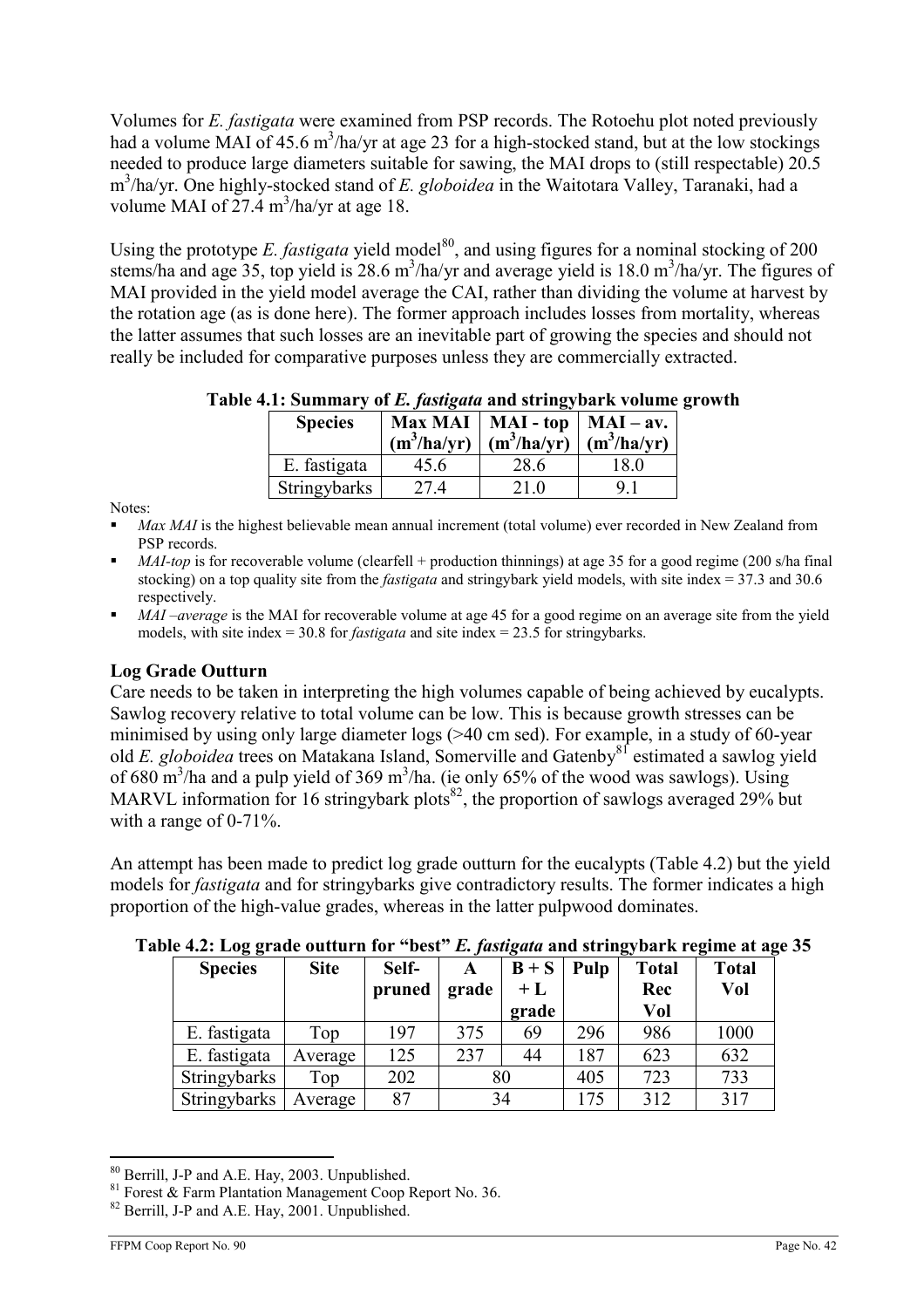Notes:

- Volume was derived from the prototype fastigata or stringybark yield models as in Table 4.1.
- Log grade breakdown was inferred from prototype yield tables by Berrill and Hay (2001 unpublished). Assuming a mean DBH of 65 cm at age 35, the breakdown for E. fastigata is Self-pruned 20%, A grade 38%, (B+S+L) Grade 7%, Pulp 30% and Waste 5%. For the stringybarks, it is Self-pruned 28%, Sawlog grades 11%, Pulp 56%, and Waste 5%.

The figures for top growth in Table 4.2 should be treated with considerable caution! Spectacular growth rates occurring at young ages may not persist, or net growth may not closely resemble gross growth – in other words, mortality may occur. Standing volumes of this magnitude are not unheard of (at least with radiata pine or Douglas-fir) but have not yet been demonstrated as realistic with the eucalypts, particularly for whole stands as opposed to small-scale experimental plots.

# PRICE PER UNIT VOLUME

There is no doubt that some species can yield very attractive flooring, stairs, or furniture based on the genus' hardness and colour. In some cases, natural durability opens up a range of exterior uses such as decking. The downside is that most eucalypts, depending on species, are notoriously difficult to saw and dry because of growth stresses, and few New Zealanders have the skill to process the wood into a reliable product.

Stumpage prices also need to be interpreted carefully. Extrapolation backwards from sawn products needs to include the low sawmill conversion rates compared to radiata pine or other species. For example, the rate of conversion to sawn timber for the Matakana study was a respectable 59.5% (commensurate with the symmetry and size of the study logs), but this reduced to 19.9% after removing boards containing compression heart, or distorted by crook or surface checking from open-air drying. Clear grades comprised only 12.6%, due to small intergrown knots. This study is particularly significant in that *globoidea* is one of the stringybarks, and is a focus of interest precisely because it has lower distortion on processing than other eucalypts.

Mike Molloy<sup>83</sup> reports on recent eucalypt mill-door prices from near Whangarei:

- A grade clearwood with a minimum sed of 65 cm, \$135/tonne;
- B grade knots on 1 side only; min. sed 40 cm, \$105/tonne;
- B1 grade knots 2 sides only; min. sed 65 cm. \$85/tonne.

The MOF Small Forest Management series states (Vol 1, page 45) that "some sawmillers who specialise in selling eucalyptus timbers are predicting that the 1994 values for large pruned butt logs shown [in Table 4.5] could double by 1998". This quote illustrates the unreliability of some expert predictions!

 $\overline{a}$ <sup>83</sup> Malloy, M. 2003. How to farm hardwoods profitably. NZ Journal of Forestry, Aug 2003, p. 32-36.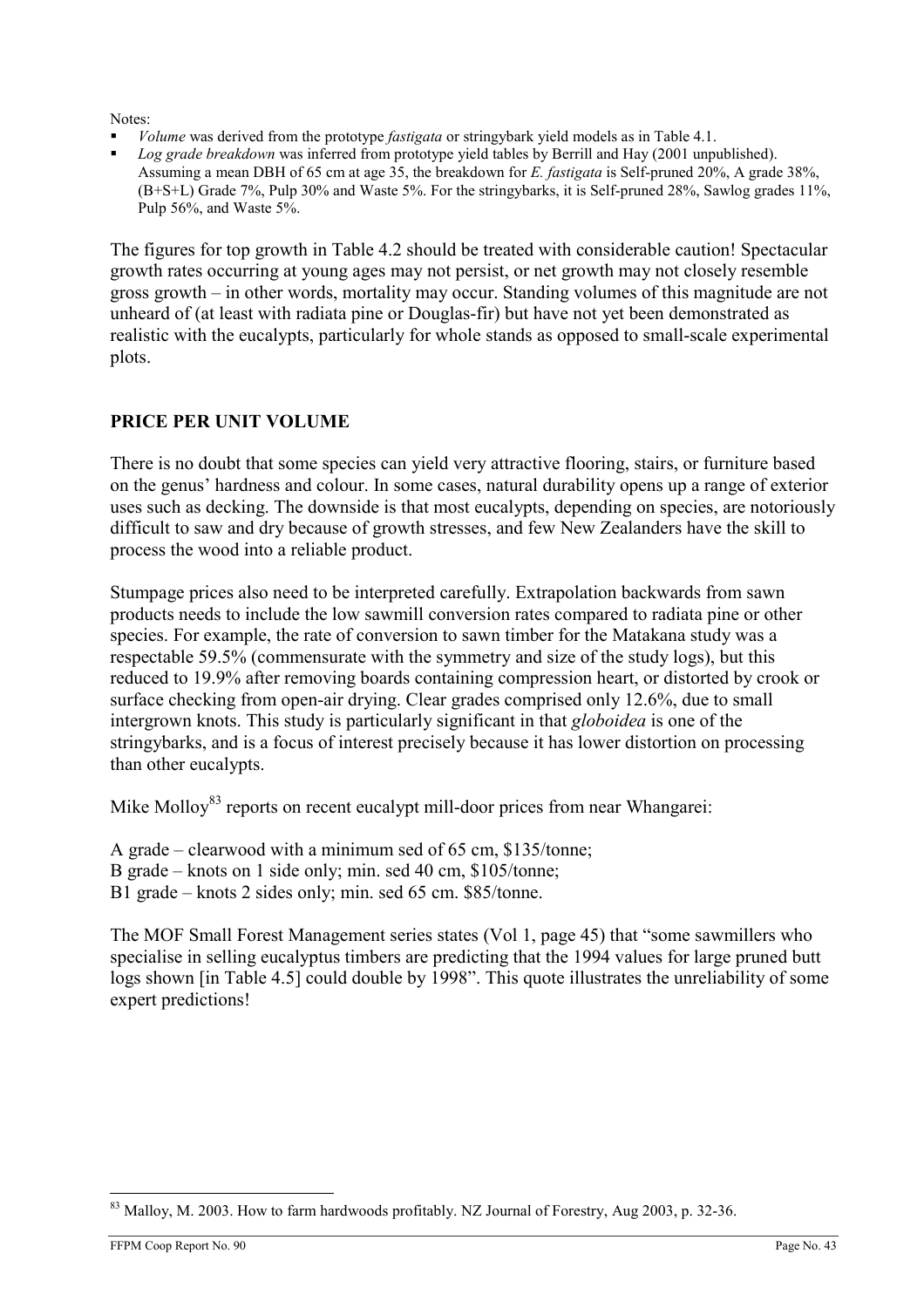| Log grade              | Possible yield $(m^3/ha)$ | Indicative 1994 prices $(NZ\$ {S/m}^3) |
|------------------------|---------------------------|----------------------------------------|
| Pruned butt logs       | 200-220                   | 150-220                                |
| Small branched logs    | 70-85                     | 80-110                                 |
| Large branched logs    | 100-130                   | 60-95                                  |
| Chip and firewood logs | $40 - 70$                 | $30 - 65$                              |
| Waste                  | 40                        |                                        |

Table 4.3: Yield and indicative 1994 prices

Source: MOF, 1995. Vol 1.

Multiplying the log grade outturn for a top *fastigata* site (Table 4.2) by Malloy's prices and allowing  $$45/m^3$  for pulpwood, we obtain total mill-door revenue of \$85 155/ha or \$91/m<sup>3</sup>. Repeating the process for an average *fastigata* site yields only \$53 211/ha. For string wharks, the harvest revenue for top and average sites is \$52 295 and \$22 510/ha.

| Table 4.4: Summary of Eucalypt log prices (\$NZ/m <sup>3</sup> at mill-door) |  |  |
|------------------------------------------------------------------------------|--|--|
|                                                                              |  |  |

| <b>Species</b> | Average price |
|----------------|---------------|
| E. fastigata   |               |
| Stringybarks   |               |

# GROWING COSTS

To grow eucalypts well requires good soil. On a scale where land for radiata pine is worth \$2500/ha, one would expect to pay \$3000/ha for land suitable for eucalypts.

Miller *et al.* (2000) suggest an initial stocking of 1100 stems/ha, which at \$0.65/seedling equates to \$715/ha in planting stock alone. This is considerably higher than radiata pine. Sensitivity to both weed competition and to herbicide also results in relatively high establishment costs. Early growth is considerably enhanced by soil cultivation and fertilisation. Pre-plant weed control is assumed to cost \$126/ha, cultivation \$42/ha, and planting \$254/ha<sup>84</sup>. Fertiliser is applied twice (at ages 1 and 3) and costs \$91 and \$129/ha respectively<sup>85</sup>.

Once planted, however, the genus may be fairly cheap to grow through to maturity. Thinning and pruning costs may be low. Although eucalypts do not totally self-prune, they do shed most of the smaller branches leaving only a few larger ones to persist and grow. Having said this, the Zone Studies do not suggest that silviculture is particularly cheap, with a form pruning (\$100) at age 3, followed by two-hit pruning at ages 8 and 12  $(\$500$  and  $\$375/ha)$ <sup>86</sup>.

Nicholas and Brown<sup>87</sup> report that cost of growing *fastigata* (excluding land) is \$1924/ha, which is lower than the costs in Table 4.5 and is fairly similar to the radiata pine.

 $\overline{a}$ <sup>84</sup> Figures from confidential contract.

<sup>&</sup>lt;sup>85</sup> Ian Nicholas considers that the second fertilisation is often unnecessary.

<sup>86</sup> Northland Zone Studies. Ministry of Forestry 1994, p. 24.

<sup>&</sup>lt;sup>87</sup> Nicholas, I. and I. Brown 2002. Blackwood – a handbook for growers and end users. Forest Research Bulletin No. 225. 93 p.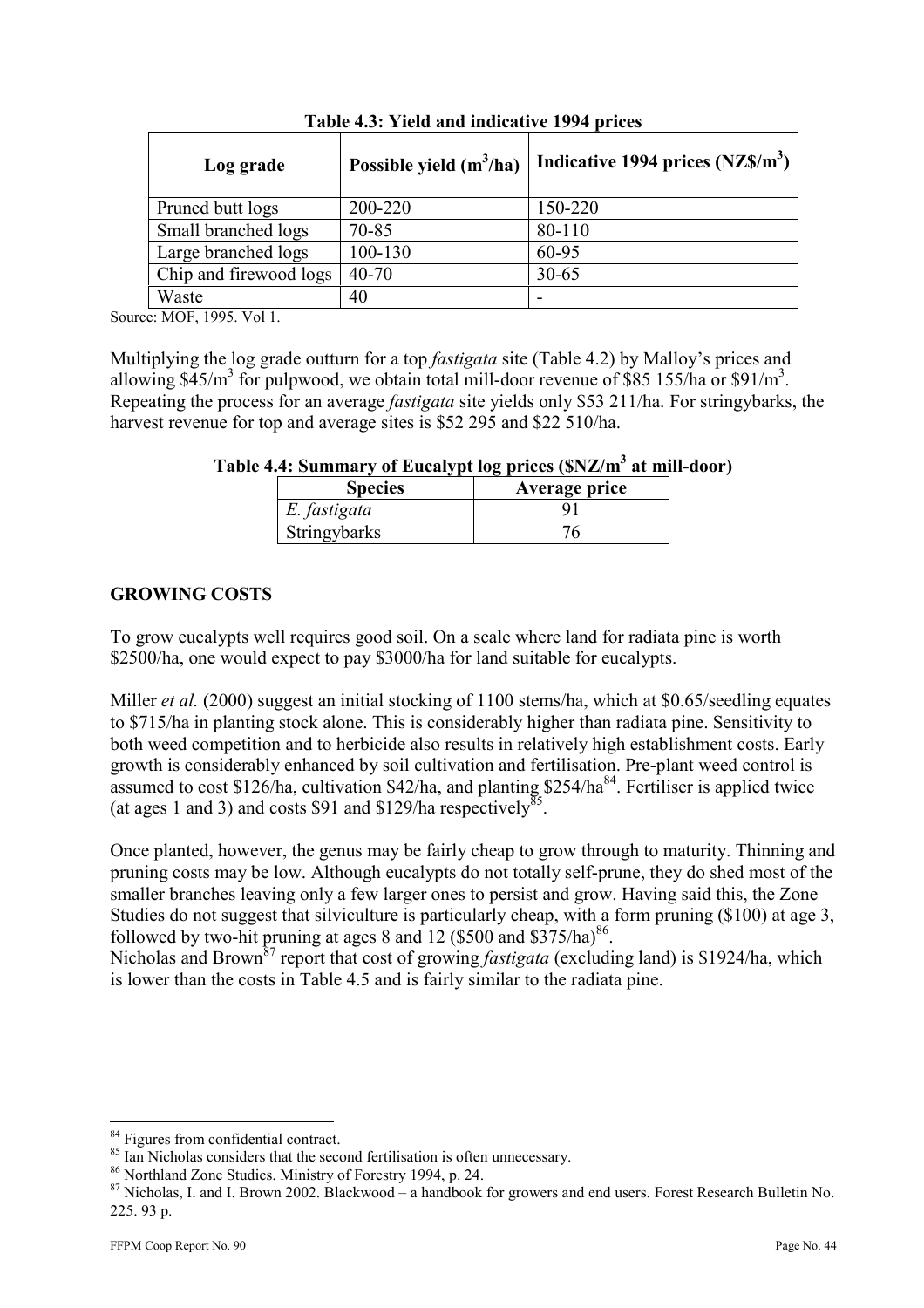| <b>Nature of Cost</b> | <b>Typical cost</b> |
|-----------------------|---------------------|
| Land                  | 3000                |
| <b>Tree Stocks</b>    | 715                 |
| Other Establishment   | 642                 |
| Pruning               | 975                 |
| Waste thinning        | 200                 |
| <b>Overall</b>        | 5532                |

Table 4.5: Cost of growing Eucalypts (\$NZ/ha)

Notes:

Some costs taken from confidential contracts, others from Northland Zone studies or other published material

# ROTATION AGE

The MOF Small Forest Management booklets suggest a rotation of 35-40 years (Vol 1) and 30- 40 years (Vol 6). For this study, a 35-year rotation for sawlogs has been assumed. Although high volumes can be achieved at a younger age, and pulp rotations as low as 15 years have been advocated, it is necessary to ensure large diameters in sawlogs in order to reduce growth stresses. This necessitates a combination of low final stockings and fairly long rotations.

It might be possible to attain acceptable sawlog diameters despite higher stockings but only at the expense of increased rotation age. Conversely, it may not be possible to reduce rotation age, even with very low stockings, because of the implications of lower wood quality.

# **RISKS**

# Climate-related Risks

Frost is a major threat to most species under consideration. Shelbourne et al provide a table for stringybarks giving the mean minimum temperature of the coldest month in their natural range, and in no case do temperatures normally occur below -3°C. On the other hand, the ash group (including E. fastigata) will tolerate frosts of -10°C and perform well at elevations up to 500m.<sup>88</sup>

Eucalypts are not very susceptible to wind damage, with the ash group standing up better than others, and more resistant than radiata pine<sup>89</sup>.

In a survey of species that died in the 1997/98 Canterbury drought, Frew<sup>90</sup> observed that the only eucalypt recorded as "unaffected or only slightly affected" was globoidea. The susceptibility of eucalypts to drought is always surprising in view of the perceived aridity of much of Australia, but the New Zealand plantation species are characteristically from the "wet sclerophyll" forests on the deeper, loamy soils of the higher rainfall areas.

 $\overline{a}$ <sup>88</sup> Miller et al., 2000. See Further Reading.

<sup>&</sup>lt;sup>89</sup> Discussion on page 19 and 61 of FRI Bulletin 146, Wind damage in New Zealand exotic forests.

 $90$  Frew, C. 1999. The 1997/98 drought survey. NZ Tree Grower, p. 31-34.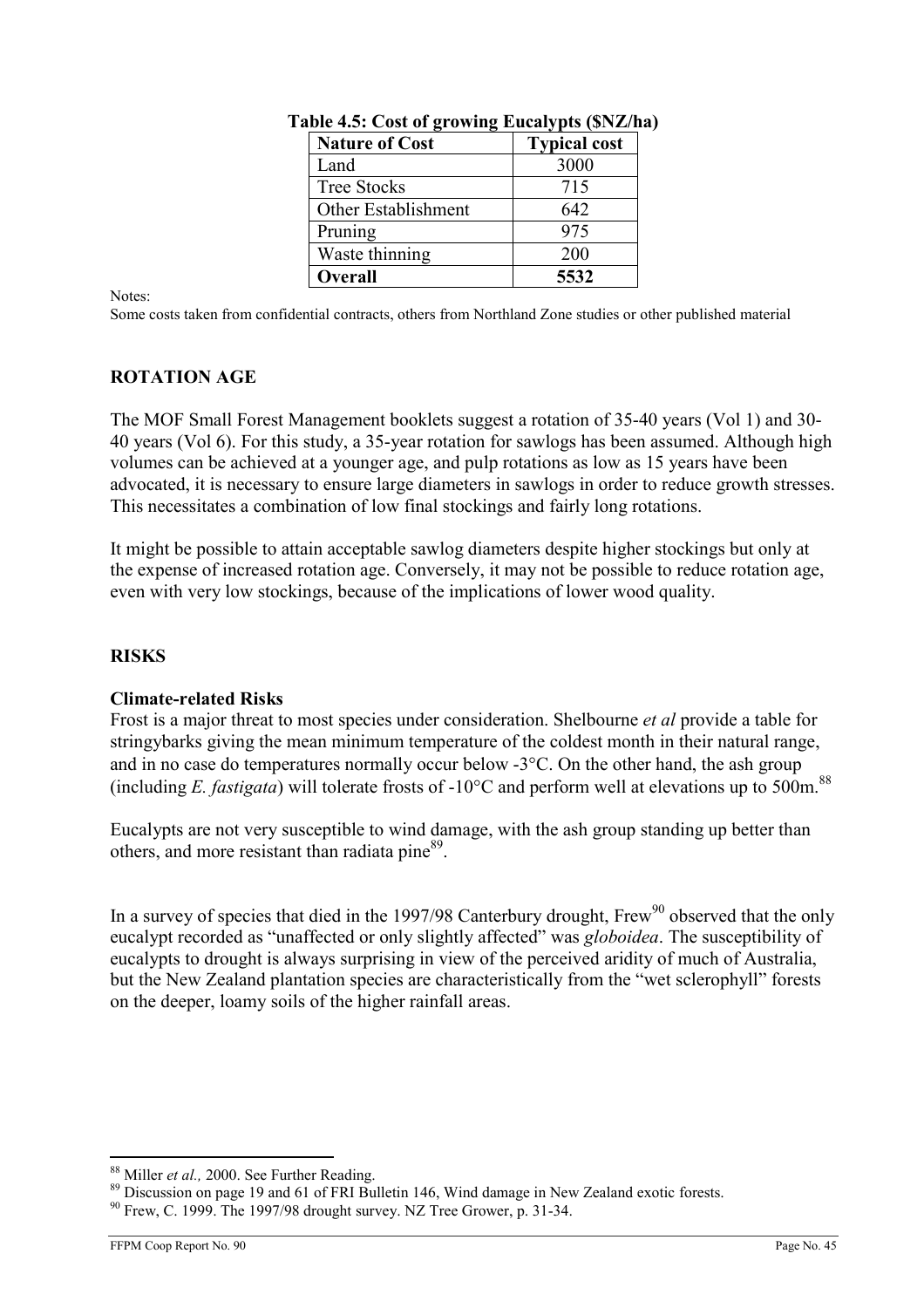Eucalypts may be especially prone to fire, as their oil-rich foliage and combustible litter ignites easily. Some species are well adapted to fire and can survive low-temperature burns, but charring may impair wood quality. Others are killed by fire, but their seeds have evolved to germinate prolifically in the warm ash. In either case, fire is highly undesirable in a New Zealand plantation situation.

Frost, wind, and drought can be minimised with careful siting, but cannot be totally avoided, so the climate-related risks are rated as MEDIUM.

### Pests and Diseases

Eucalypts in general are at great risk from pests and diseases. This may be attributable to our proximity to Australia – often the pest is introduced without its natural predator. The latest introduction is gum-leaf skeletoniser (Uruba lugens), while the biological control agent for tortoise beetle (Paropsis charybdis) has been compromised by a new hyper-parasite. Fortunately the stringybark group seems to be fairly resistant to insects and pests. In the ash group, E. fastigata is "one of the healthiest eucalypts planted in New Zealand…. it is less susceptible to serious leaf fungal disease and insect damage<sup>"91</sup>. Denis Hocking argues<sup>92</sup> that it may be no coincidence that both the ash and the stringybark groups are more resistant to insect – or to possum – attack that the others. They both belong to the monocalypt sub-genus. On the other hand, Hocking said that they might be at greater risk from soil-borne fungal pathogens.

Despite Hocking's careful distinctions between the various sub-genera, black-butt leaf miner is recently causing problems in young stringybarks, and the poor track record of the eucalyptus genus in New Zealand would suggest a risk classification for pests and diseases of HIGH.

#### Market-related Risks

Domestic processors and users of eucalypts continue to have problems with the genus. It is certainly not foolproof, and – even if reliable combinations of species, drying, sawing and utilisation actually exist – it will take a while to educate the entire value chain. It is instructive that eucalypt plantations in Australia and elsewhere appear to be grown mainly for pulpwood rather than higher value sawlogs. It seems likely that the demand for such pulpwood will continue, but prospects of world trade in high-value plantation-grown eucalypt sawn timber appear doubtful. Having said this, the genus is a popular choice on all 5 inhabited continents, and we can anticipate some degree of "supplier push" as well as "consumer pull". The market risk is rated as MEDIUM.

#### Social Risks

Eucalypts are fast-growing evergreen hardwoods with (to some people) attractive foliage and stems and with a pleasant odour. The downside is that they may be seen as alien interlopers, similar to pines. A substantial international anti-eucalypt movement has evolved which appears to be based on (ill-conceived?) notions as to the peculiar habits of the genus in regard to wateruse and allelopathic interactions with other plants. Any public opposition to pines would probably not be lessened by a major diversification into eucalypts. Despite this, social risks are rated LOW.

 $\overline{a}$  $91$  Miller *et al.*, 2000. See Further Reading.

<sup>&</sup>lt;sup>92</sup> Hocking D., 2003. Bugs chewing gums. NZ Tree Grower Feb 2003, p. 35-36.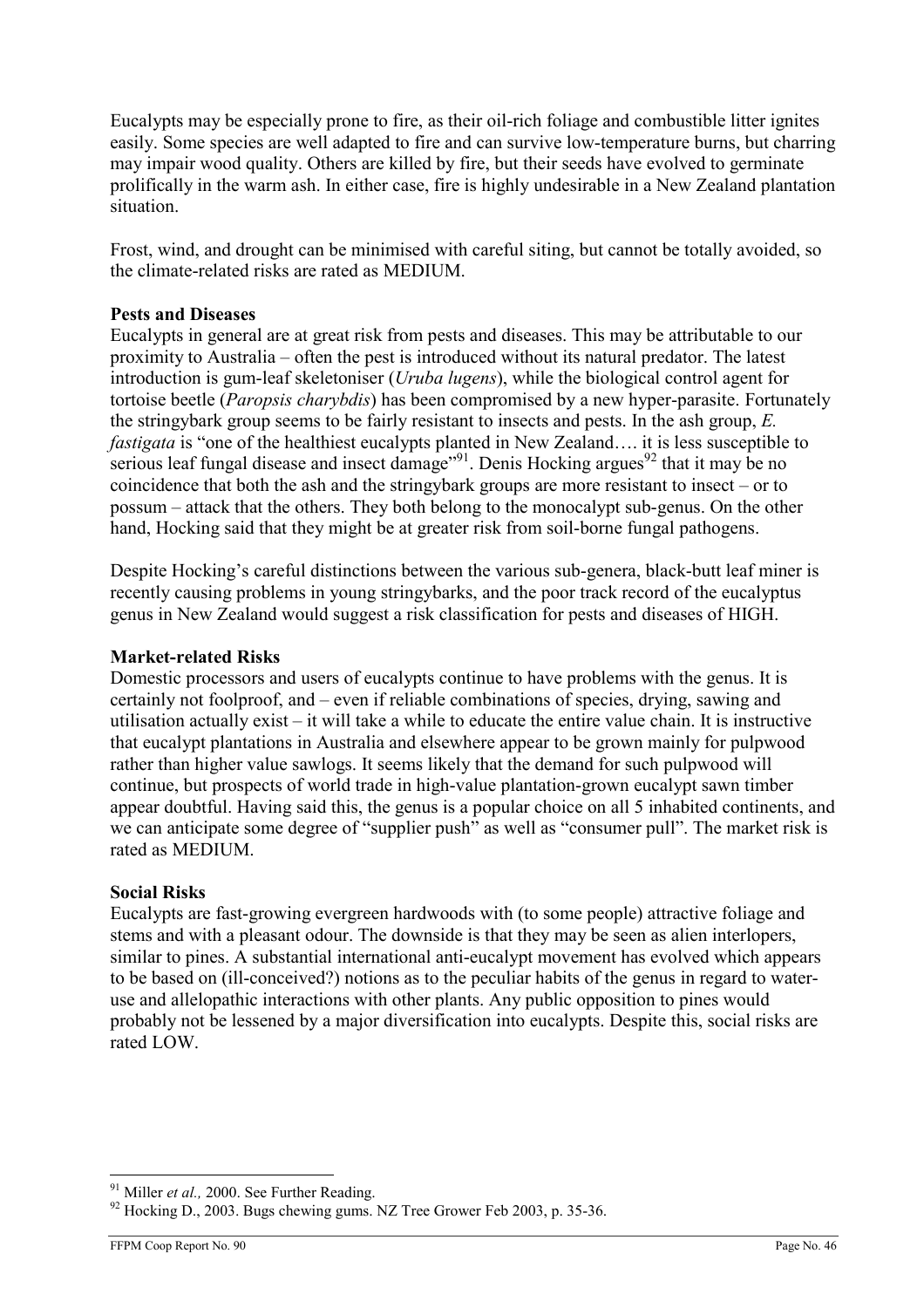| <b>Type of Risk</b> | <b>Risk Rating</b> |
|---------------------|--------------------|
| Climate             | Med                |
| Pests & Disease     | High               |
| Market              | Med                |
| Socio-economic      | Low                |
| <b>Overall</b>      | <b>High</b>        |

Table 4.6: Summary of Risks

Notes:

Risks have been described subjectively. It is not possible to quantify most of the risks.

# DCF ANALYSIS

Figures for top and average sites are given in Table 4.7. The longer rotation age (35 years as opposed to 25-27 years) is main reason for the lower figures relative to radiata pine.

| LAVIU 7.7. DUT AHAIYSIS        |          |          |  |  |
|--------------------------------|----------|----------|--|--|
| <b>Profitability indicator</b> | Top site | Av. Site |  |  |
| $IRR\%$                        |          | 4.6      |  |  |
| LEV $\omega$ 6%                | 250      | $-1958$  |  |  |
| LEV<br>$(a) 9\%$               | $-2940$  | $-3748$  |  |  |
| $@.13\%$<br>∸ Ev⊹              | $-4036$  | -4257    |  |  |

Table 4.7: DCF Analysis

### **DISCUSSION**

The spectacular volume growth that can be achieved with this genus, together with its worldwide adoption for plantations, signify that interest (and research) in eucalypts will continue for the foreseeable future. Eucalypts remain, in the words of Richard Davies-Colley<sup>93</sup>, the "best genus for growing hardwoods in New Zealand".

Current favourites include the string vbarks and  $E$ . *fastigata*, but the database is often inadequate to develop reliable growth models. For example, there is only one plot of fastigata grown at low stockings. The dataset for the stringybarks covers three species on seven sites within three regions in a total of only 35 plots. Large-scale deployment of any of these species is risky until sufficient background research has been achieved.

With the exception of *laevopinea* and *youmanii*, the stringybarks are not a true "alternative" to radiata pine – they are limited (mainly by risk of frost) to Auckland, Northland and coastal strips in the North Island. Fastigata is suitable for more widespread planting. Other species, given our current knowledge, are too risky in terms of pests and pathogens to contemplate at this stage. Many of those eucalypts that have a good track record of survival are handicapped by the difficulties of processing their wood.

While acknowledging that the genus is capable of growing wood with valuable properties not shared by radiata pine – including greater strength, hardness, natural durability and colour range – more research attention in processing and genetics is needed to improve timber stability.

<sup>&</sup>lt;sup>93</sup> Spoken at the AGM of the Eucalypt Action Group, April 2004.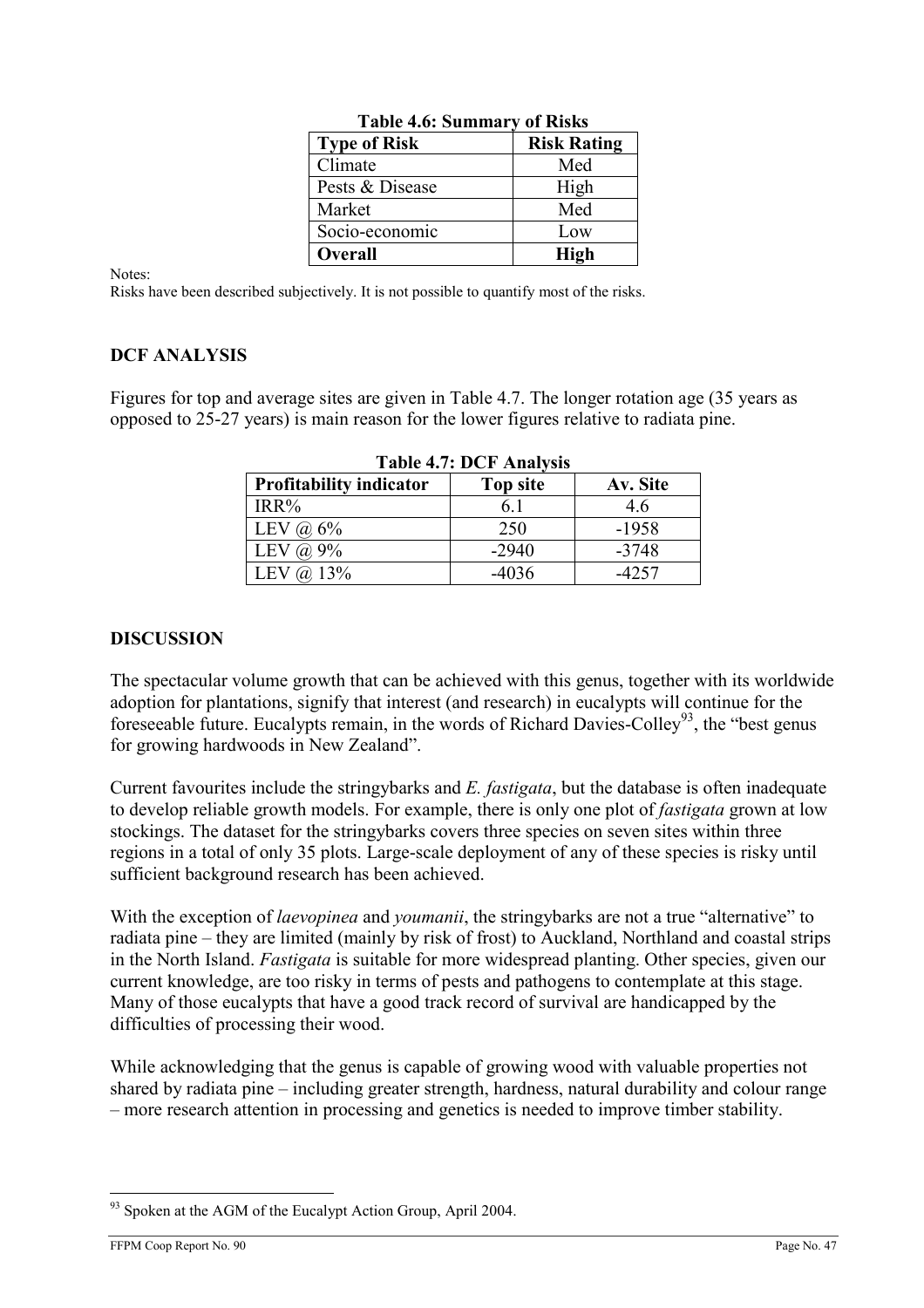## FURTHER READING FOR EUCALYPTS

- Barr, N. 1996. Growing eucalypt trees for milling on New Zealand farms. NZ Farm Forestry Assoc. 140 p.
- Clifton, N.C. 1990. New Zealand timbers, indigenous and exotic. The complete guide. GP Books. 170p.
- Davies-Colley, P. 1995. *Eucalyptus fastigata*. New Zealand Tree Grower, Nov 1995. P. 10-11.
- Haslett, A.N. 1988. Properties and utilisation of exotic speciality timbers grown in New Zealand. FRI Bulletin No. 119. Part V: Ash eucalypts and *Eucalyptus nitens*.
- Haslett, A.N. 1990. Properties and utilisation of exotic speciality timbers grown in New Zealand. FRI Bulletin No. 119. Part VI: Eastern blue gums and stringy barks.
- Maclaren, P. 1989. *Ophelimus eucalypti*: a recently introduced gall-making insect on eucalypts. NZ Tree Grower, May 1989, p. 26-27.
- McKenzie, H. and E. Hay, 1996. Performance of Eucalyptus saligna in New Zealand. FRI Bulletin No. 195.
- Miller, J.T., Cannon, P.G. and Eckroyd, C.E. 1992. Introduced forest trees in New Zealand: recognition, role and seed source. Vol 11 Eucalyptus nitens, FRI Bulletin No. 124.
- Miller, J.T., Hay, A.E. and Eckroyd, C.E. 2000. Introduced forest trees in New Zealand: recognition, role and seed source. Vol 18 Ash Eucalypts, FRI Bulletin No. 124.
- Ministry of Forestry 1995. Small Forest Management series, Vol. 1: Special purpose timber species. Eucalyptus, pages 31-46. Vol 6: Managing a small forest for timber.
- Mortimer, J. 2003. A selection of alternative timbers. Taitua Books. Chapter 7. *Eucalyptus*. 72 p.
- Shelbourne, C.J.A.; Nicholas, I.D.; Hay A.E. and McConnochie, R.M. 2003. Stringybark eucalypts for a future hardwood industry in New Zealand. NZ Tree Grower, August 2003, p.34-35.
- Williams, B. 2001. The development of a Eucalyptus solid-wood industry in New Zealand. New Zealand Tree Grower, Nov 2001, p. 30-31.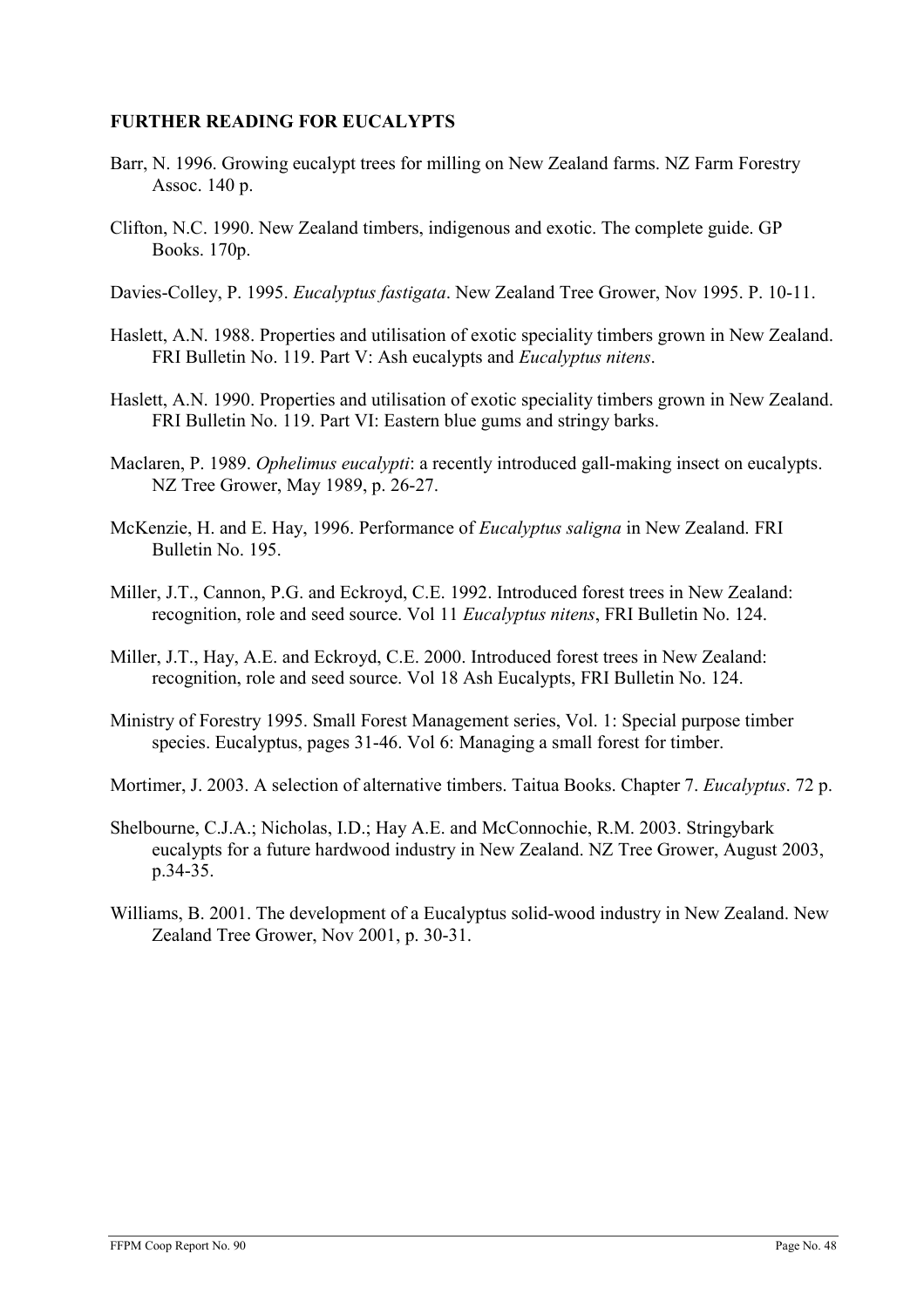## **CYPRESSES** Cupressus spp Contributing authors: Pascal Berrill, Patrick Milne

There are a number of cypress species and cultivars that appear to hold commercial potential. The best known are C. macrocarpa, C. lusitanica and the leylands (X Cupressocyparis leylandii). There are also possibilities in Chamaecyparis lawsoniana, X Cupressocyparis *ovensii*<sup>94</sup>, and *Chamaecyparis obtusa* (Hinoki).

Macrocarpa is found throughout New Zealand, but usually as individual trees or shelterbelts. Grown this way, its awkwardly large diameter, severe fluting, and large branches do not impress foresters. Grown as a tight stand, however, the tree is capable of producing high volumes of excellent wood.

Regarding wood properties, cypress is easily worked, with a fine even texture and a lustrous golden colour similar to kauri. Small intergrown knots may add rather than detract from the appearance. It is highly suitable for furniture, joinery and panelling and is sought after by cabinet-makers and boat builders. It also has the more traditional uses of exterior joinery, weatherboards and farm utility timber. Both main species have better short and long-term dimensional stability than radiata pine but do not have the same surface hardness<sup>95</sup>. The heartwood is durable even in ground contact (10-15 years) and cannot be pressure treated. The sapwood can be boron-treated for non-leaching situations. For above-ground uses, several cypresses rate highly in terms of natural durability<sup>96</sup>.

There are some critically important differences with respect to radiata pine. The first is that there is insignificant pith – good quality wood can be obtained from the centre of a tree. The second is that branches are more numerous (perhaps 3-5 times as numerous) but – depending on the silviculture – may be smaller in diameter. Conversely, if the trees are open grown branch size can exceed even that of the notoriously large-branched radiata pine.

The shade tolerance of cypresses implies that stockings can be higher than for radiata, without mortality or even severe growth loss. Shade tolerance also explains the lack of thinning response<sup>97</sup>. To obtain large individual tree diameters in a short rotation, low stockings are desirable, but extra large branches in upper logs are an unwelcome side-effect. Given that smalldiameter logs can produce satisfactory sawlogs, there may be no need to produce piece-sizes

- Cupressus lusitanica Mexican cypress;
- Chaemaecyparis lawsoniana Lawson's cypress;

<sup>&</sup>lt;sup>94</sup> Common names for these species are:

Cupressus macrocarpa – macrocarpa or Monterey cypress;

Chamaecyparis obtusa - Hinoki

X Cypressocyparis leylandii – Leyland cypress, also known by the name of each clone or cultivar; they are an infertile hybrid between C.macrocarpa and Chamaecyparis nootkatensis.

X Cupressocyparis ovensii – Leyland cypress, a hybrid between C.lusitanica and Chamaecyparis

nootkatensis.

<sup>&</sup>lt;sup>95</sup> Haslett 1986. See Further Reading.

<sup>&</sup>lt;sup>96</sup> What's New In Forest Research, No. 245. 1997. New Zealand Forest Research Institute.

<sup>&</sup>lt;sup>97</sup> Franklin, D. Review of research on cypresses in New Zealand – a summary. NZ Tree Grower, Nov 1997. P. 30-33.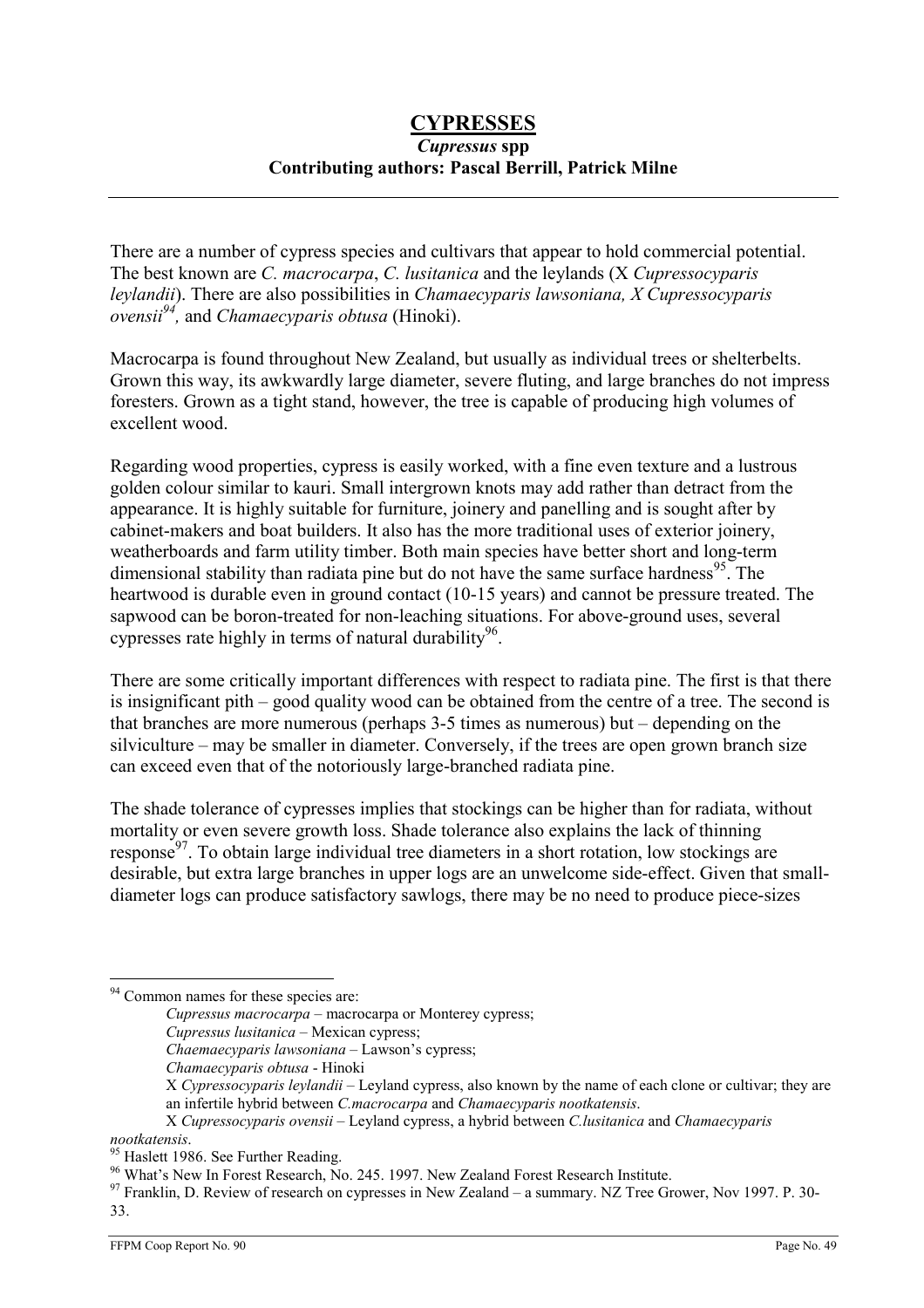equivalent to radiata pine (eg 60 cm dbh), and there may therefore no need to thin to low stockings (200-400 stems/ha) or endure long rotations (30-40 years). In addition, production thinnings are a distinct possibility. In other words, a comparison of cypresses using a regime similar to a direct clearwood radiata pine may be unfair: cypresses can be grown at higher stockings, possibly with shorter rotations, and (if the risk of windthrow is low) with production thinnings.

There is considerable domestic demand for this timber, and export consignments have been intermittent and variable in quality. It is likely that it has considerable export potential, given its similarity to related Asian species such as Hinoki *(Ch. obtusa)*. The occasional overseas shipment has brought good prices, but an export industry has not yet been established because of the lack of continuous supply, particularly with wood of uniform good quality.

Cypress canker is the main drawback to widespread adoption of macrocarpa throughout New Zealand. The canker affects branch tips but – more importantly – destroys stem cambium and encourages fluting. It may even cause tree death. Although it may not have been of great economic consequence in the past, widespread planting of macrocarpa would probably create an epidemic of this disease with severe results<sup>98</sup>. Macrocarpa is particularly susceptible until it is about 10 years old, after which it becomes increasingly resistant<sup>99</sup>. Until non-canker resistant breeds and clones become available, macrocarpa is suited only for cold sites, and is canker-free only in the south of the South Island or at high altitudes. Lusitanica is more resistant to canker, and therefore is preferred in warmer areas. Note, however, that even lusitanica or (most of) the leylands are not totally immune to the effects of canker.

In the Cypress Growers Handbook, Stephen Brailsford<sup>100</sup> says "the major advantage that the current clonal selections offer is an apparent absence in the incidence of canker and dramatic reduction in number and size of branches". This may be a valid opinion, but this author cannot confirm the statement. Clonal trials have been widely established, but there appears to be no funding or intention to assess them. In any case, the presence of fewer and smaller branches may imply a lower leaf area and therefore a lower growth rate.

Of the Leyland cypresses, the most promising cultivars currently available are reportedly 'Ferndown' and 'Stapehill'<sup>101</sup>. They are primarily used for shelterbelts, but there appears to be no reason why they should not be planted as woodlots. Their wood quality would probably be similar to other cypresses. Patrick Milne says "in most situations they are a better alternative to macrocarpa, more site tolerant, much easier to manage and less susceptible to cypress canker"<sup>102</sup>. In particular, *Ch. ovensii* seems almost immune to the disease<sup>103</sup>. While it may be true that selected clones may be cheaper to prune (perhaps ⅔ the cost), they are also more expensive to purchase (\$1.20-\$2.00 versus \$0.525 each).

 $\overline{a}$ <sup>98</sup> The fungi responsible are Seiridium cardinale and S.unicornis. The former is the main problem with macrocarpa. Miller & Knowles (see Further Reading) say: "At present, the disease, though locally obvious, does not create a general threat to productivity or timber quality. However, the situation could change if planting rates increase, and especially if C. macrocarpa and C. lusitanica are planted on sites where stress and slow growth rates predispose trees to attack."

<sup>99</sup> Van der Werff, see Further Reading.

<sup>&</sup>lt;sup>100</sup> See Further Reading.

<sup>&</sup>lt;sup>101</sup> Strictly, these should be known as Stapehill clone 20 ('Stapehill') and Stapehill Clone 21 ('Ferndown').

 $102$  Milne P. 2002. Leylands – more than just shelter. NZ Tree Grower August 2002, p. 42.

 $103$  Hood *et al*, see Further Reading.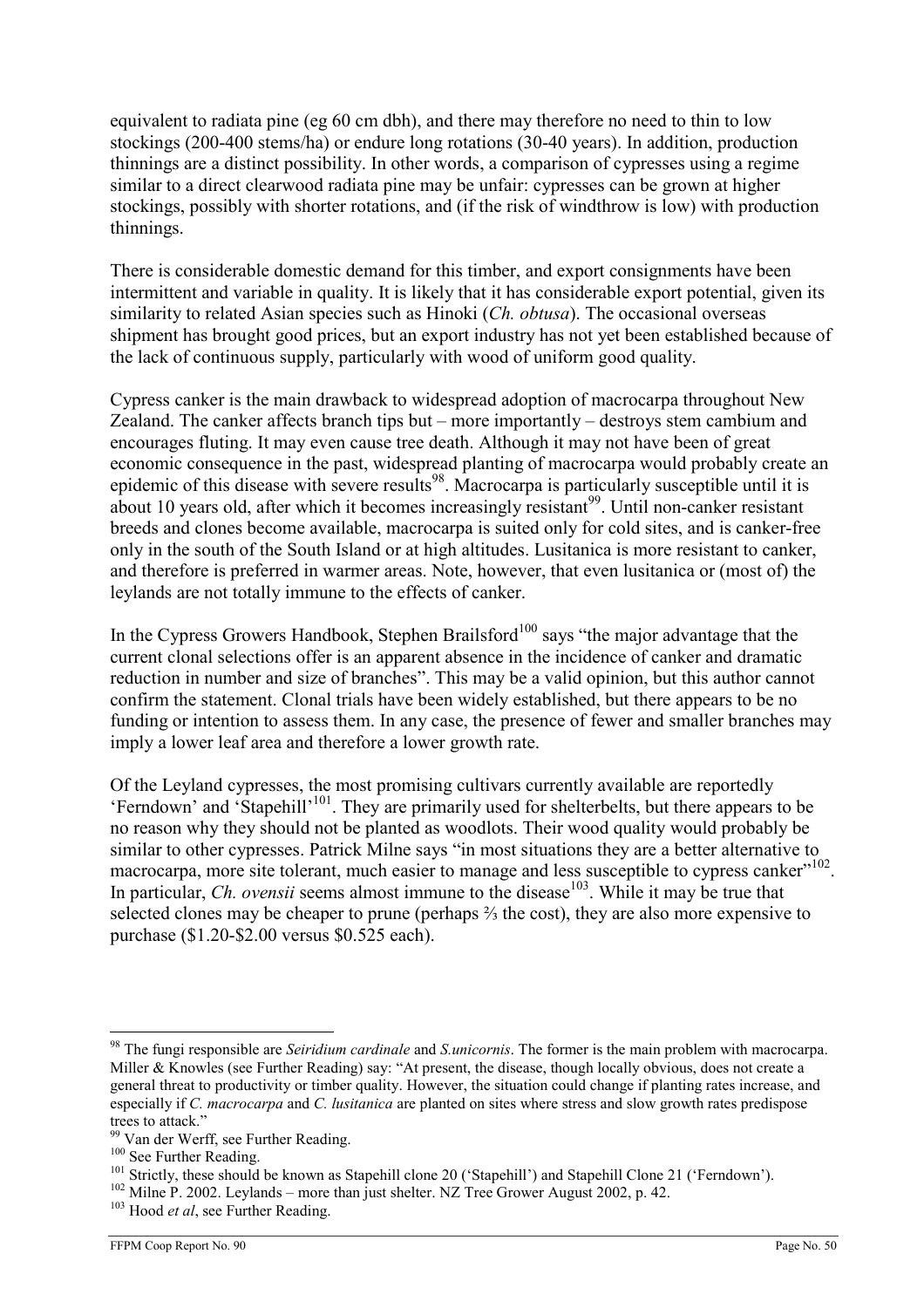Lawson's cypress<sup>104</sup> appears to have gone out of fashion (ie most existing stands are old) but the wood is considerably stronger and stiffer than the other cypresses, and there may be a ready market in the United States. John Mortimer says "I believe we have sadly neglected the potential of this quite outstanding tree". It benefits from deep, well-drained soils but plenty of rain  $(>1000$ mm). It can withstand severe cold. Ian Nicholas comments<sup>105</sup> that it has lower productivity and poorer health.

# PRODUCTIVITY

# Height Growth

The tallest open-grown macrocarpa recorded by Burstall (1984) as 47.7 m high at age 92. Miller & Knowles say "typical mean top height values for macrocarpa on good sites for ages 10, 20 and 30 years would be 10.5 m, 20 m, and 26.5 m respectively". Such height growth would correspond to a radiata pine site index of 20 metres – poor by radiata standards.

Site index from Pascal Berrill's model<sup>106</sup> is 23.7 metres (age 20), although the actual data suggests that 15 m is more common. Pascal Berrill says the main reason is for the poor performance is poor siting: height in the cypresses is highly variable and very sensitive to site and climate.

### Basal Area Growth

Measurements of diameter with a tape assume a circular section and predictable bark width, but the cypresses – and in particular macrocarpa – tend to develop fluting in the stems. This can lead to gross over-prediction of basal area.

Basal area growth is estimated to reach  $100m^2/h$ a at ages 22-23 by Berrill's model, although it is not clear what stocking this relates (but presumably in excess of 1000 s/ha). Putting this in perspective, this is similar to that achievable by radiata pine.

#### Volume Growth

Estimates of volume productivity of cypresses differ between authors. It is hard to compare estimates directly, because of different assumptions regarding rotation age, stocking and inclusion of production thinnings.

| <b>Author</b>     | <b>Rotation age</b> | <b>Stocking</b>   | <b>Harvest</b> | MAI         |
|-------------------|---------------------|-------------------|----------------|-------------|
|                   |                     | (s/ha at harvest) | volume         | (Total)     |
|                   |                     |                   | $(m^3/ha)$     | Recoverable |
|                   |                     |                   |                | Volume/yr)  |
| <b>Brailsford</b> | $20 - 25$           | 600-800           | $738^{10}$     | 23.1-29.5   |
| Jamieson          | 35                  | 200               | 570            | 16.3        |
| <b>Berrill</b>    | 30                  | 250               | 530            | 177         |

# Table 5.1: Estimates of Cypress productivity

 $\overline{a}$ <sup>104</sup> Also called "Port Orford cedar"

<sup>105</sup> Pers. comm.

<sup>106</sup> Berrill, J.P. 2002. "Cypress 2002". Cypress growth model version 3. Unpublished.

 $107605$  tonnes/ha equates to 738 m<sup>3</sup>/ha, given a green density of 820 kg/m<sup>3</sup>.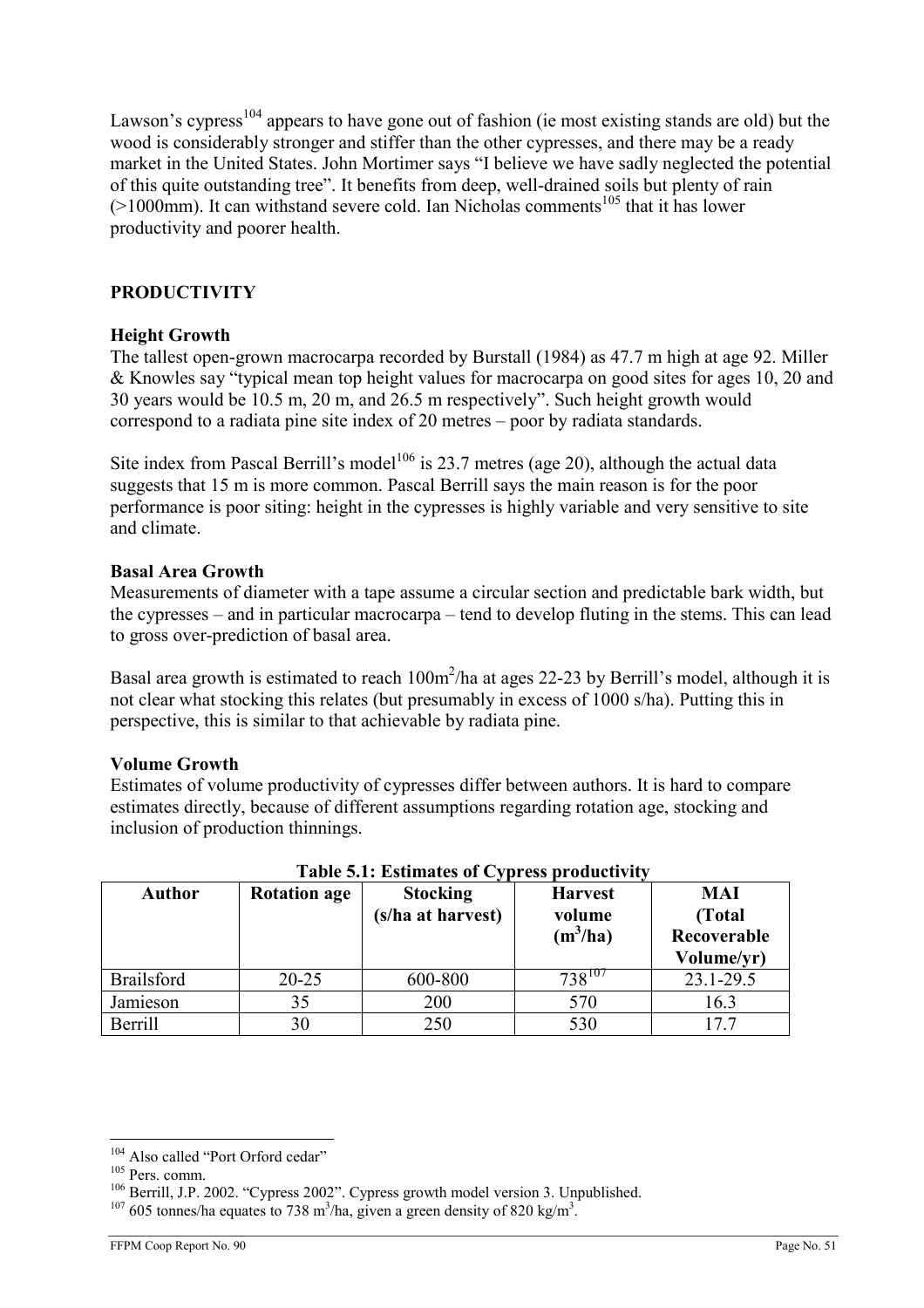These figures appear to be contradictory, with the Brailsford estimate being far more optimistic. The greater stocking of the Brailsford regime cannot compensate for the much shorter rotation age. Greatest reliance can be placed on Berrill's estimates, which are derived from hard data from the Forest Research PSP system, combined with sophisticated mathematical modelling.

Work by Pascal Berrill<sup>108</sup> of Forest Research shows that "data from older C. *lusitanica* stands.... appear to be artificially low [and was] probably caused by past selection of low-quality sites." His models indicate that a total volume of about 530  $m^3/ha$  at age 30 is probably achievable for a 250 s/ha regime, and 300 m<sup>3</sup>/ha at age 15 is achievable for 1100 stems/ha. This equates to MAI of 17.7 and 20  $\text{m}^3/\text{ha/yr}$  respectively, which is similar to the average for radiata pine. The *maximum* MAI noted by Miller & Knowles was 21.3 m<sup>3</sup>/ha/yr for Lawson's cypress – again similar to the average for radiata pine – but most growth was substantially inferior to this (5.3- 9.9 m<sup>3</sup>/ha/yr)

Recoverable volume can be considerably less than total volume because of fluting in the butt-log and forking in upper logs. Over longer rotations fluting may become pronounced in some seedlots. On the other hand, wood can be sawn to a small-end diameter of 10 cm. There needs to be an assessment of stands old enough to contain merchantable stems, perhaps using MARVL techniques, to clarify the ratio of total volume to recoverable volume and to provide hard data on the proportion of various log grades and how this changes with age.

# PRICE PER UNIT VOLUME

Brailsford reports prices of "\$250-\$400 per cubic metre of pruned logs and up to \$3,500 for clear veneer flitches", and "knotty log prices of around \$100 per tonne" but does not provide price points or references. In his economic analysis, he uses three log types: pruned peeler  $\omega$ \$250/tonne milldoor, knotty peeler @ \$150, and sawlog at \$90. Denis Hocking<sup>109</sup> reported a recent sale that supports these figures, but notes that the domestic market for veneers of knotty wood is far weaker than for clearwood. Regarding sawn timber, Hocking reports sawn lumber prices of \$1100/ $m<sup>3</sup>$  for green "clear heart" of larger dimensions, and \$1700/ $m<sup>3</sup>$  for the same product air-dried. For many end users a mixture of sap and heartwood is quite acceptable.

It is difficult to derive an average mill-door price for cypress wood, because the Berrill model merely gives total volume and does not (yet) break this down into log grades. Assuming the proportions provided by Jamieson<sup>110</sup> and milldoor prices of \$350/m<sup>3</sup> for pruned logs, \$200/m<sup>3</sup> for small-branched logs and  $$100/m<sup>3</sup>$  for large-branched logs, we derive Table 5.2. Given the uncertainty of the proportions and prices, this table should be treated with considerable caution.

| Table 5.2: Summary of Cypress wood prices (\$NZ/m <sup>3</sup> at mill-door) |  |  |  |  |
|------------------------------------------------------------------------------|--|--|--|--|
|------------------------------------------------------------------------------|--|--|--|--|

| Average price |  |
|---------------|--|
|               |  |

<sup>&</sup>lt;sup>108</sup> Berrill, J-P, C.J.A. Shelbourne, and R.B. McKinley, unpublished. Comparison of alternative species volume yields and stem dry matter production in New Zealand.

<sup>&</sup>lt;sup>109</sup> Denis Hocking, pers. comm. of 11 August 2003, sold macrocarpa recently at "\$350/m<sup>3</sup> on truck for top pruned logs, and \$200/m<sup>3</sup> for the rest". The market was Gunn's Veneers in Christchurch. Also see Hocking, D. 2003. Cypresses – a nice little earner. NZ Forest Industries, Sept 2003, page 44.

<sup>&</sup>lt;sup>110</sup> Page 18 of the MOF Species Purpose Timber Species book.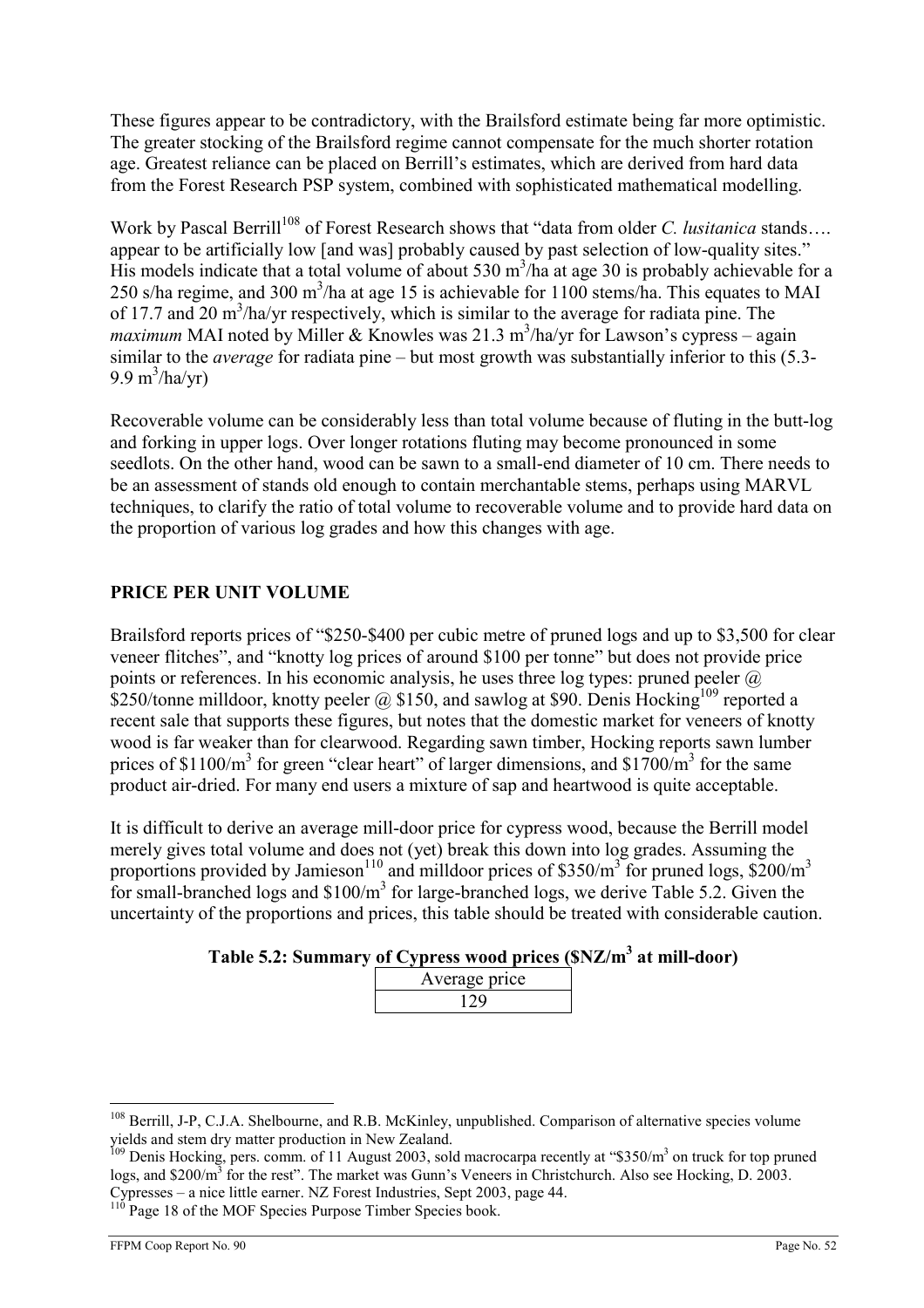#### **Notes**

Average Price is the current mill-door price per metre of recoverable wood of all grades, assuming 29.8% of recoverable volume is pruned peelers, 12.2% is large-branched sawlogs and 58.0% is small-branched sawlogs. Pulpwood is considered unmerchantable.

# GROWING COSTS

Although the cypresses are found throughout New Zealand, they prefer more fertile, lowland, sheltered sites with sustained moisture supply especially during summer. Ross Jamieson<sup>111</sup> says: "cypresses need fertile soils for good growth and should not be planted on less fertile sites, which may be better suited to radiata pine". Patrick Milne endorses this view, and justifies it with data for both macrocarpa and lusitanica<sup>112</sup>. Therefore land costs would be at least as high as for good radiata pine sites, and the land price of \$1550/ha given by Brailsford in his economic analysis is probably a gross underestimate. Here we assume \$4000/ha.

High initial stockings (1000-2000 stems/ha) are preferred to promote rapid canopy closure, suppress weeds, reduce branch size and provide for good selection. At a cost of 52.5 cents each, this is a substantial outlay (\$525-\$1050/ha), with the higher stocking being favoured by many commentators. Being more sensitive to herbicides than radiata pine, and benefiting from deep cultivation, establishment costs can be greater.

Cypresses have prolific branching, and if pruning is contemplated, costs of branch removal can be very high (15-25 m of pruned stem/hour in traditional regimes, or 4-60 m of pruned stem/hour in secateurs pruning regimes). Brailsford estimates a pruning cost of \$2520/ha on 800 stems, to achieve 6 m pruned logs.

| $\frac{1}{2}$         |                     |  |
|-----------------------|---------------------|--|
| <b>Nature of Cost</b> | <b>Typical cost</b> |  |
| Land                  | \$4000              |  |
| Tree STOCKS           | \$1050              |  |
| Establishment         | \$1550              |  |
| Pruning               | \$2520              |  |
| Waste thinning        | \$150               |  |
| <b>Overall</b>        | \$9270              |  |

# Table 5.3: Cost of growing Cypresses (\$NZ/ha)

Notes:

Some costs taken from Brailsford (undated)

# ROTATION AGE

Brailsford describes a regime with a final stocking of 800 stems/ha, and assesses rotation ages of 20, 22 and 25 years. In contrast to this, another acknowledged cypress expert – Patrick Milne – says, "Rotations are a little longer than required for radiata pine"<sup>113</sup>. Dudley Franklin suggests clearfelling at 35 years in a regime with production thinning, or 40 years in a direct regime<sup>97</sup>. Bruce Glass<sup>114</sup> recommends 30 years for both regimes. The Zone Studies consistently advocate longer rotations (35-45 years depending on the region). The Ministry of Forestry booklets Vols 1 and Vols 6 suggest 35-45 years, and 30-40 years respectively.

 $\overline{a}$ <sup>111</sup> In MOF 1985. See Further Reading.

<sup>&</sup>lt;sup>112</sup> Milne, P. 2002. The importance of a good site for cypress. NZ Tree Grower.

<sup>113</sup> Patrick Milne, August 1998, unpublished lecture notes.

 $114$  What's New No 127.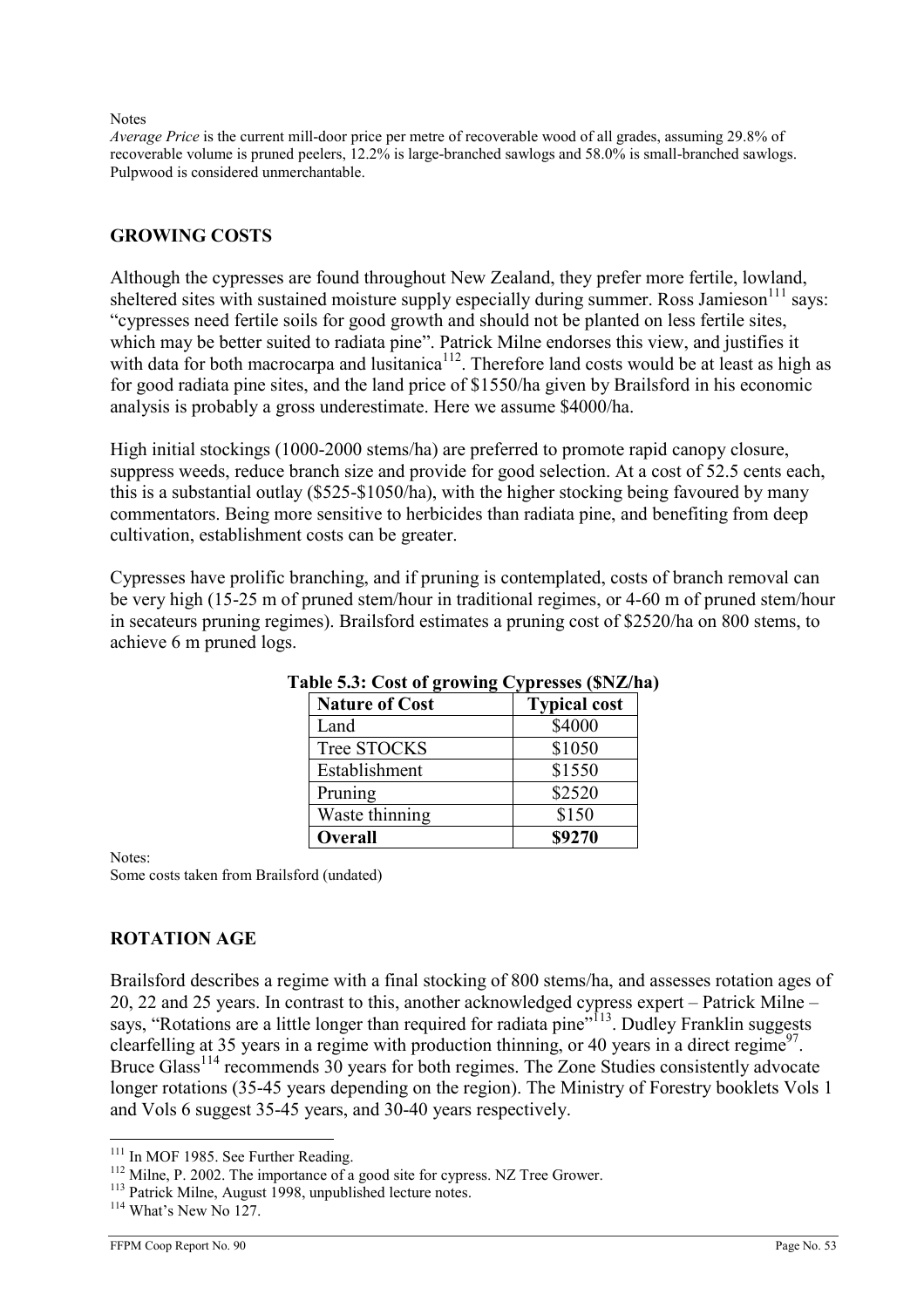Until the Brailsford regime is supported with hard empirical evidence, we should assume that the majority view (35-45 years) is correct.

# **RISKS**

# Climate-related Risks

Assuming that lusitanica is planted only in warmer areas, macrocarpa in very cold areas and drier/cooler/infertile areas are used for Leylands, much of the climate risk is removed. Although the cypresses prefer good sites, they are remarkably hardy. Macrocarpa will withstand very low rainfall (500 mm/yr), 10°C of ground frost, wetter ground than radiata pine, wind and saltblasting. Lusitanica is less tolerant of wind (severe toppling has been observed), low rainfall  $(1000 \text{ mm/yr})$ , frost  $(5^{\circ}$ C) and salt.

Given that cypresses are as ubiquitous as radiata, with shelterbelts and solitary trees found on farms throughout the country, we can assume that – again on a national scale – that climatic risks are LOW except for lusitanica where they are MEDIUM (wind, frost).

# Pests and Diseases

Brailsford says that "cypresses, stock and wild animals do not go well together. The soft bark is eagerly sought by both sheep and cattle, with quite devastating effects. Hares and rabbits cherish Leylands and possums will travel quite long distances to cause havoc amongst lusitanica."

Brailsford argues that correct management and siting will minimise risks of cypress canker, but this is debatable. In any case, it is not clear that managers can identify less susceptible sites in advance of establishment. For example, unpredictable droughts may cause sufficient stress to trigger an outbreak. The best long-term hope lies in canker-resistant clones, for which there is an active research programme<sup>115</sup>. The current situation is that canker is almost inevitable on warmer sites, and the progressive loss of trees (sometimes up to 90% of the total) is arguably worse than total mortality, because the owner is often reluctant to switch to an alternative land use at an early stage.

The Leyland clone *Ch. ovensii* is being hailed by some as being almost free of canker, together with other benefits (form, branching). But, in this author's opinion, it would be extreme folly to base a large-scale planting programme on a single clone. Although opponents of plantations often use the term "monoculture" with this concept in mind, the huge genetic diversity that occurs in species such as radiata pine offers a remarkable degree of protection. This protection is absent in clonal plantations – such as most poplar plantings in New Zealand. A pathogen must merely overcome a single genotype to trigger an epidemic. Note, for example, that Ch. ovensii appears to very prone to possum damage  $16$ .

The only time this author has encountered large planted stands of totally dead trees was with C. lusitanica in Malawi, 1990. Trees had been pruned to 6 m, and carefully thinned to about 200 stems/ha. They had excellent form and were old and large enough to harvest, but had recently been killed. The attributed cause was cypress aphid: Cinara cupressi.

 $\overline{a}$ <sup>115</sup> Aimers-Halliday, J.; Dibley, M.; Faulds, T.: Low, C. 2002. Forest Research develops superior macrocarpa and lusitanica. NZ Tree Grower, May 2002. P.25-27.

<sup>&</sup>lt;sup>116</sup> Observation of Dugald Rutherford in Conference Proceedings of Farm Forestry Association Conference, Hanmer April 2004.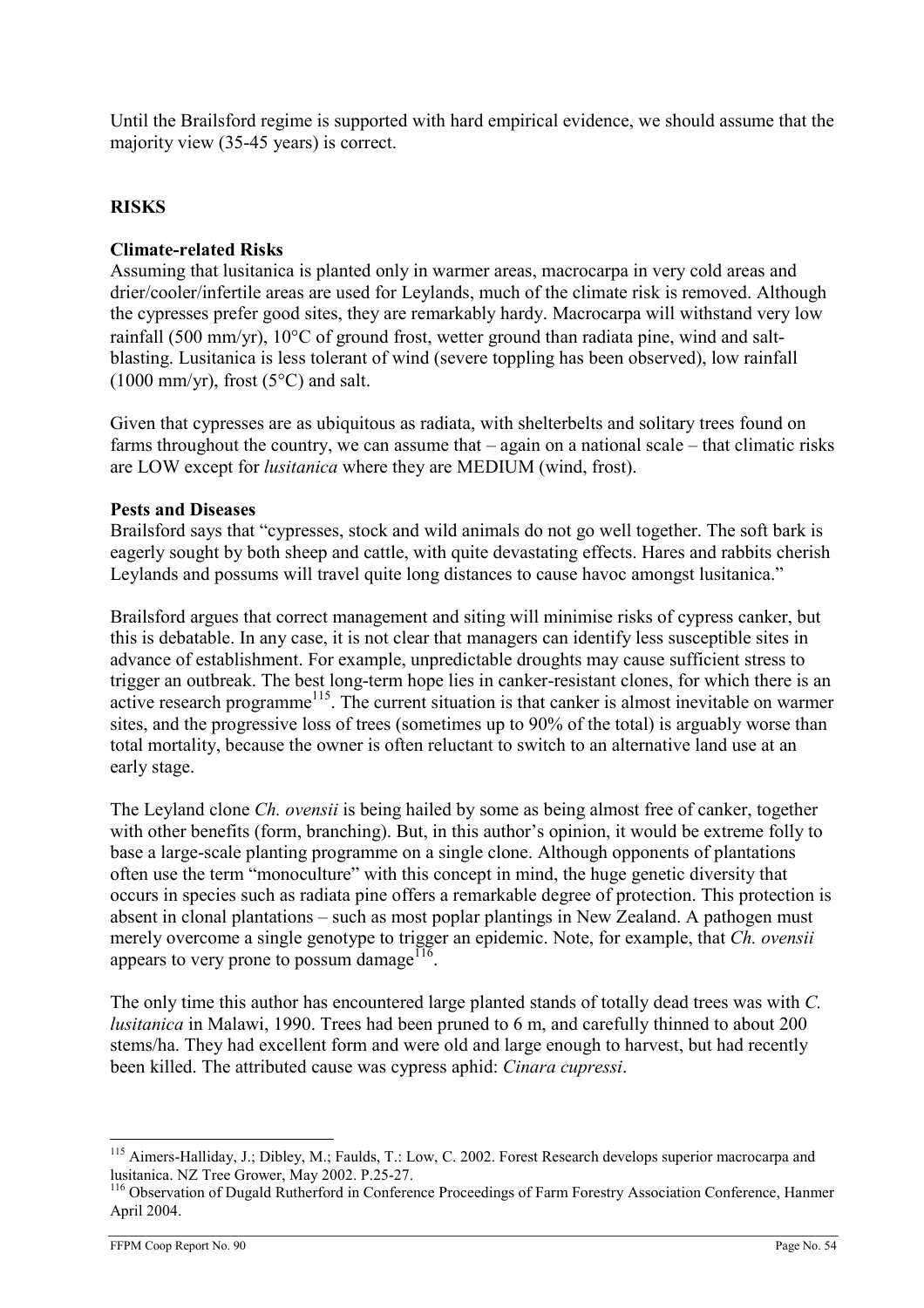The risk from pests and diseases could be rated HIGH for macrocarpa and the Leylands, and LOW for lusitanica.

# Market-related Risks

There appears to be an unsatisfied domestic demand for this wood. A certain proportion of the population want wood in their homes or boats but their instructions to architects and builders and furniture-makers is often "anything but radiata". Cypresses are hassle-free to process and use, look and smell different to pine, and have a great attraction to those who oppose chemical preservation. When the domestic market is eventually saturated, there is a large and untapped market in Japan (as a substitute for cheaper grades of Hinoki) or the United States (substituting for cheaper grades of Port Orford Cedar).

The market seems not to discriminate greatly between the various types of cypress – every species is desirable. Market risks are probably a lot LOWER than radiata pine.

#### Social Risks

Cypresses have a sombre appearance, "whose dark foliage is sometimes associated with mourning"<sup>117</sup>. Therefore, where landscape considerations are of paramount concern we cannot expect cypresses to be welcomed as a substitute for pines. There may also be peripheral issues relating to the perceived effect of conifers on soil values, or abortion in cattle from eating the foliage.

The main social risk, in this author's opinion, relates to the huge labour requirements of cypress pruning. Large-scale cypress plantations would soon run into labour problems – there would be insufficient people prepared to engage in such tedious work. Shortage of workers would soon result in pruning costs rising to unrealistic levels, or else a switch to regimes that do not require pruning. Given the numbers of branches in cypresses, and the degrade that results from dead knots, it is hard to devise a profitable regime without pruning.

| <b>Table 5.4: Risks of growing Cypresses</b>                           |             |       |             |  |  |
|------------------------------------------------------------------------|-------------|-------|-------------|--|--|
| C.lusitanica<br><b>Type of Risk</b><br><b>Leylands</b><br>C.macrocarpa |             |       |             |  |  |
| Climate                                                                | Low         | Med   | Low         |  |  |
| Pests & Disease                                                        | High        | Low   | High        |  |  |
| Market                                                                 | V.Low       | V.Low | V.Low       |  |  |
| Socio-economic                                                         | Med         | Med   | Med         |  |  |
| Overall                                                                | <b>High</b> | Med   | <b>High</b> |  |  |

Social risks could be described as MEDIUM.

Notes:

Risks have been described subjectively. It is not possible to quantify most of the risks.

# DCF ANALYSIS

There are insufficient data on volumes by log grade for a range of ages to undertake a meaningful discounted cashflow analysis of cypresses. The MOF Zone Studies bravely provide IRRs and NPVs at 7% discount rate for a range of species, but (wisely!) do not give supporting references for their log breakdown or their price assumptions. The IRR for cypresses varies between less than 6% and more than 10%, depending on region.

 $\overline{a}$ <sup>117</sup> Concise Oxford Dictionary, tenth edition.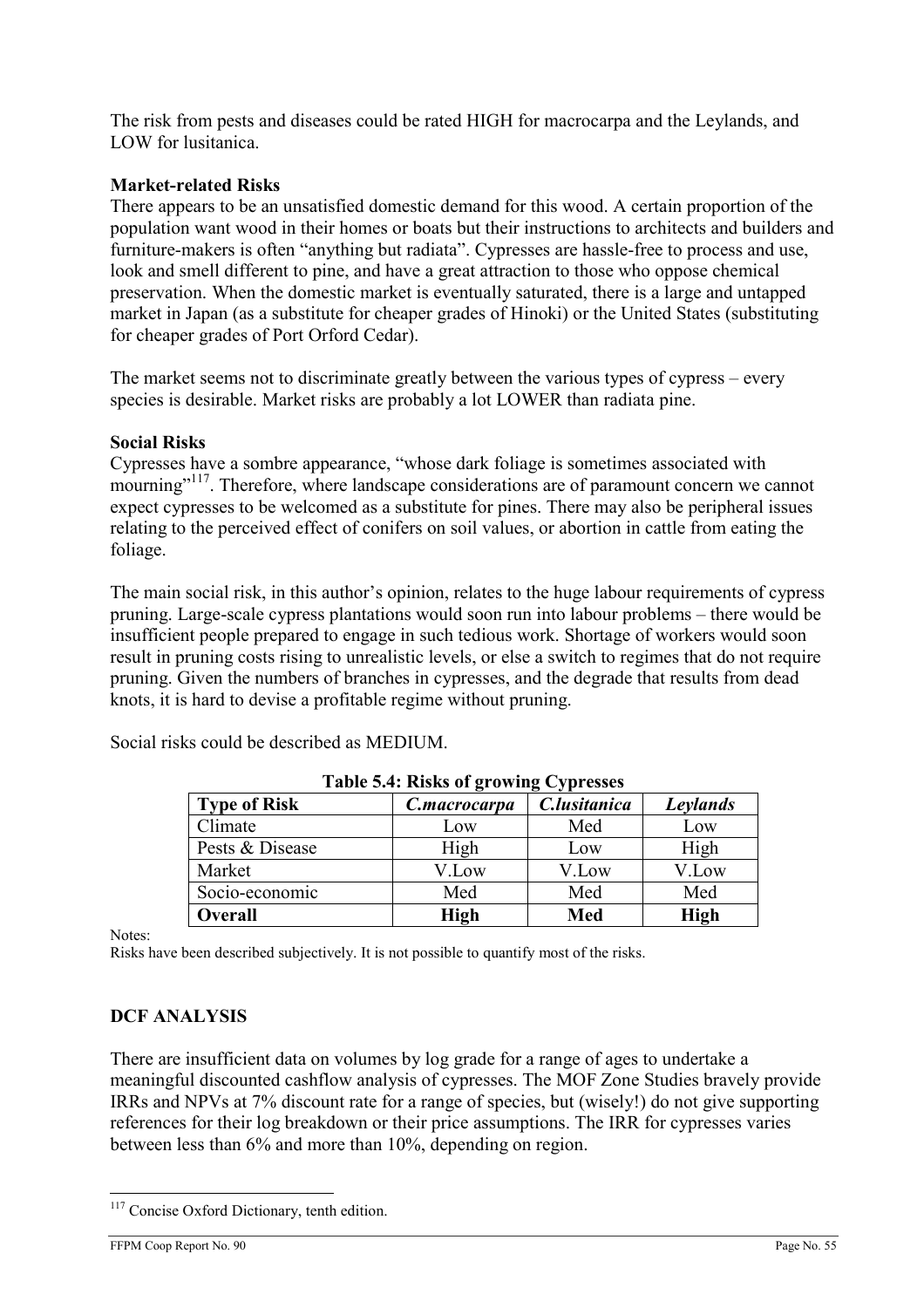# **DISCUSSION**

Like Douglas-fir, cypresses represent a useful possibility in a portfolio of alternatives to the radiata "monoculture". They are practical proposition, because we have several rotations' experience in growing, processing and marketing them. We know that the wood can fetch high prices and that there is an unsatisfied demand for it. Cypress canker is the one weak link in the chain – particularly as regards macrocarpa – but this may soon be overcome with careful tree breeding and clonal options, and anyway is less of a problem with lusitanica.

Cypress forestry involves high costs. Though the genus can be grown in most places, good growth requires good sites, which may be expensive. A valuable product implies clearwood, or at least small, intergrown knots. This implies very costly pruning regimes and/or high stockings together with judicious thinning. It may be unwise to assume that workers may be available in the future to prune large areas of cypress plantations.

The major weakness in the support available for this genus is in growth modelling – particularly prediction of volumes. At time of writing, there are models that provide estimates of total volume, but no breakdown into recoverable volumes by log grade. This is a major impediment to large-scale investment in cypresses.

There have been interesting developments in secateur-pruning (ie pruning very small trees), and proposals for clonal options and continuous-cover forestry, but these have yet to be thoroughly evaluated. There is a possibility of reduced rotation ages, given that small piece sizes can potentially fetch reasonable prices, but this is uncharted territory and it may be unwise to venture far down this route without a reliable map.

The Leylands are natural hybrids, and are remarkable in that they have occurred between individuals of different genera. Now that their usefulness has been established, there is a strong case for creating new hybrids, but this time from selected superior individuals. A mixture of clones (say 10-30 clones) in a stand would have genetic variation as great as a typical plantation of seedlings. The problem of course is that some members of the public may see this as another form of unacceptable genetic tinkering, even if recombinant DNA techniques are not actually used.

# FURTHER READING FOR CYPRESSES

- Aimers-Halliday, J.; Dibley, M.; Faulds, T.; Low, C.; 2002. Forest Research develops superior macrocarpa and lusitanica. New Zealand Tree Grower, May 2002, pp. 25-27.
- Barton, I. 2000. North Waikato Leyland Cypress Trial. NZ Tree Grower, February 2000. P.12- 13.
- Brailsford, S. undated but probably 1998. The cypress growers handbook options for growing quality timber. Published by Brailsfords Forest Management Ltd.
- Clifton, N.C. 1990. New Zealand timbers, indigenous and exotic. The complete guide. GP Books. 170p.
- Glass, B. 1984. What's New in Forest Research, No. 127. Growing cypresses.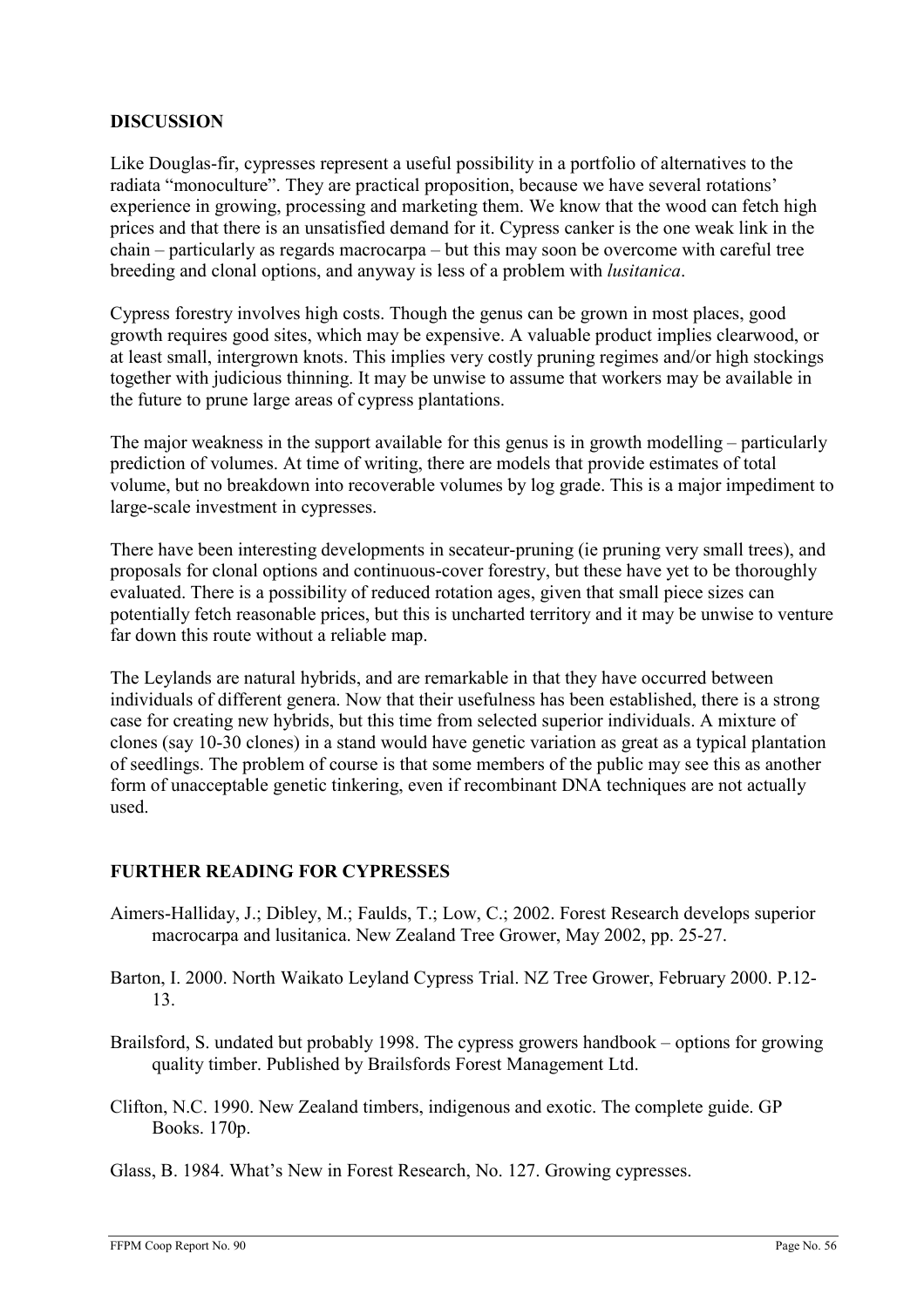- Edwards, V. 1991. Macrocarpa and lusitanica. Will cypresses rival radiata monoculture? NZ Forest Industries, July 1991. P. 36-39.
- Haslett, A.N. 1986. Properties and utilisation of exotic speciality timbers grown in New Zealand. Part iii: Cypresses. FRI Bulletin no. 119.
- Hood, I.A.; Gardner, J.F.: Kimberley, M.O.; Gatenby, S.J.; and J.C. Cox 2001. A survey of cypress canker disease. NZ Tree Crower, Feb 2001, p. 38-41.
- Miller, J.T. and F.B. Knowles 1992. Introduced forest trees in New Zealand: recognition, role, and seed source. Vol 19. The cypresses (revised edition). FRI Bulletin No. 124.
- Ministry of Forestry 1995. Small Forest Management series, Vol. 1: Special purpose timber species. Cypress, pages 11-20. Vol 6: Managing a small forest for timber.
- Mortimer, J. 1991. From the shores of Monterey. Growing Today, Sept 1991, p. 31-33.
- Mortimer, J. 2003. A selection of alternative timbers. Taitua Books. Chapter 6: Cupressus macrocarpa. Chapter 4. Chamaecyparis lawsoniana.
- Self, M. 2000 Cypress canker. NZ Tree Grower, May 2000. P. 31-32.

Van der Werff, H. 1984. Forest pathology in New Zealand. Cypress Canker. No. 8, 1984.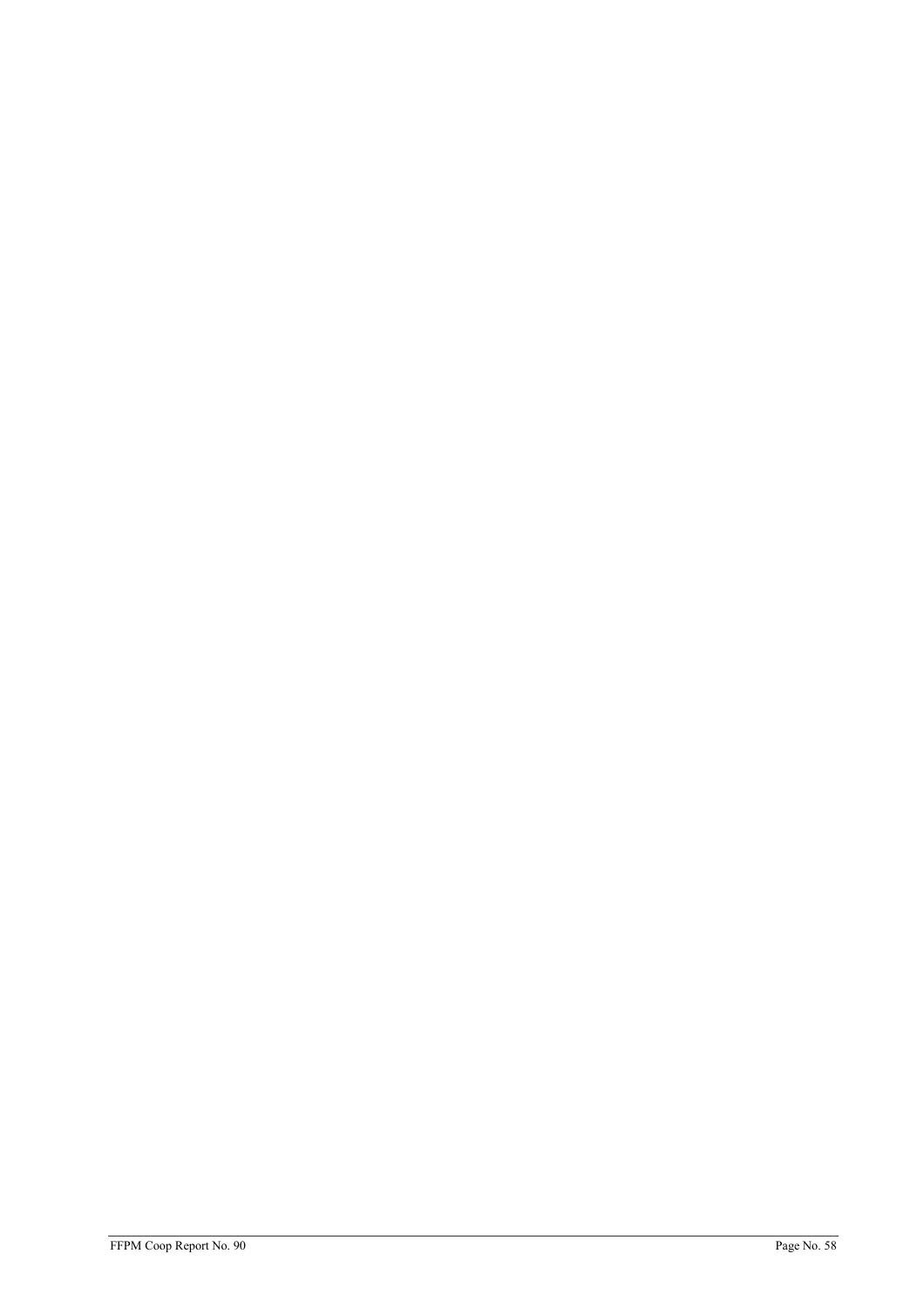# BLACKWOODS

### Acacia melanoxylon Contributing authors: Ian Nicholas, Pascal Berrill

Several Acacia species are of potential commercial interest to growers in New Zealand. The most widely known and most commonly planted is Acacia melanoxylon or Australian Blackwood<sup>118</sup>. As an evergreen hardwood, it provides an aesthetically pleasing alternative to conifers, and can have impressive early height growth. The quality of the wood is outstanding: it exhibits a wide range of colours (including yellow, red-brown and black), has an even texture, machines and finishes well. This author can personally testify to its excellent woodworking properties.

The second most main *Acacia* species of note is A. dealbata, or silver wattle, which has spectacular volume growth rates - even rivalling eucalypts such as E. nitens<sup>119</sup>. One report gives a height of 20 m at year eight $120$ . Pascal Berrill notes that there is an acute shortage of data for this species, especially for older ages, and that predictions of yield are highly speculative $121$ . Its lack of popularity arises because of poor form, the presence of fire blight (in Tasmania), and the fact the species is remarkably short-lived. It dies, breaks open, or topples at a relatively young age. Possibly because the wood is not as dark in colour or as interesting as Blackwood, it has no established market<sup>122</sup>. It also has a greater potential for tree spread. On the plus side, it is reported to be drought tolerant, grow fast without developing growth stress, and to be stable during drying $123$ .

Acacia mearnsii seedlings are also in demand in New Zealand, probably for firewood plantations. Reportedly, the wood has a better colour than dealbata and the tree has even faster initial growth rates, although it slows down later. The species was once promoted as a source of bark for tanning, but chemical techniques have by-passed this technology. The species has been historically ravaged by gall fungus.

Blackwood has been planted in half a dozen countries, but poor site selection and poor choice of provenance may have led to somewhat unfair judgements. Although it can tolerate adverse sites, to be of commercial value it requires adequate rainfall, shelter, soils that are fertile and freedraining, and moderate temperatures. It cannot endure waterlogged (ie non-oxygenated) soils

Like radiata pine, cypresses or redwoods, the species is fortunate to have a handbook $124$ dedicated to it. This incorporates much of the current knowledge and provides a wealth of further reading. Many of the statements in this chapter are transcribed almost directly from that handbook.

 $\overline{a}$ <sup>118</sup> Also called Tasmanian blackwood, although it naturally occurs in five Australian states.

<sup>&</sup>lt;sup>119</sup> A trial at Tapawera, Nelson, of *Eucalyptus nitens* used A. dealbata to mark the beginning and end of each nitens provenance. Although the 18-year old nitens had excellent growth, it was dominated by the Acacia markers both in terms of height and diameter.

 $120$  Don Bell, 2002. What are we – a garden club or market gardeners? New Zealand Tree Grower May 2002, p. 21-22.

<sup>&</sup>lt;sup>121</sup> Berrill, J-P; Shelbourne C.J.A. and McKinley R.B., undated and unpublished report. Comparison of alternative species volume yields and stem dry matter production in New Zealand.

<sup>&</sup>lt;sup>122</sup> John Mortimer, who trades in Blackwood, says that *dealbata* has "no commercial value". Page 98 in Trees for the NZ Countryside – a planter's guide.

<sup>&</sup>lt;sup>123</sup> Cameron and McConnochie 1999. See Further Reading.

<sup>&</sup>lt;sup>124</sup> Nicholas and Brown 2002, see Further Reading.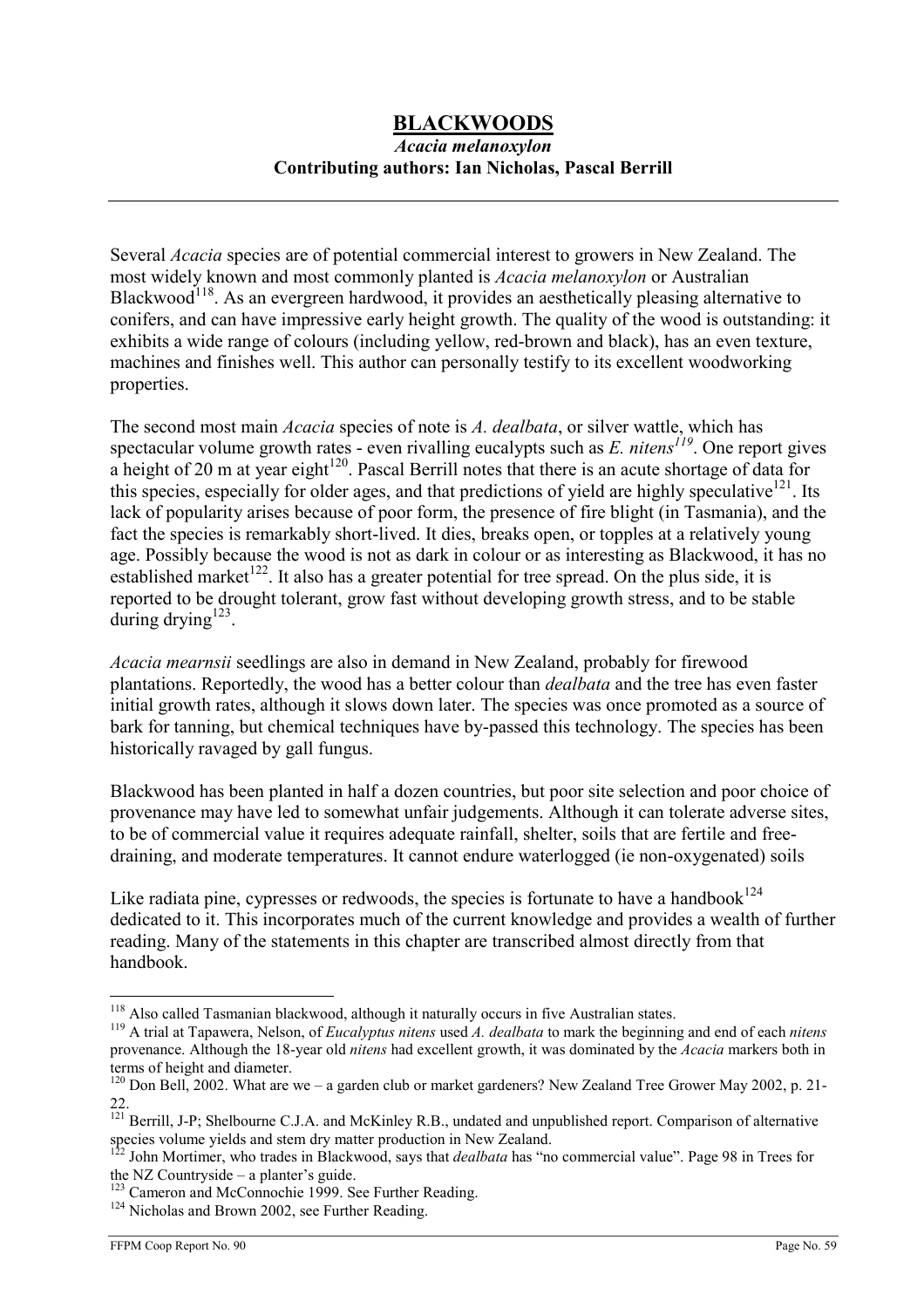# PRODUCTIVITY

# Height Growth

Figure 6.1 was derived from the Forest Research PSP records. It can be seen that height growth is typically about 1m per year for the first 15 or so years, but slows down with age. The site index (Mean Top Height at age 30) is typically about 25 m with a range from 19-32 m. Forest managers who are new to this species are often very impressed with the initial height growth (the value of which, for outstripping woody weeds, should not be underrated) but sometimes fail to appreciate that this growth is not sustainable. The typical site index at age 30 is not as high as the typical radiata pine site index at age 20.





# Basal Area Growth

Forest Research models<sup>125</sup> using preliminary data (up to age 16) suggest that at age 34, dbh should reach 62 cm using a stocking of 160 stems/ha, or 57 cm at 200 stems/ha. If this stands the test of time, this is an encouraging result, both in terms of diameter growth and in terms of rotation age. One caution: these results were tested using a single site at Hunua (mean of 5 plots measured from age 5-17), which is claimed to have a site index of 35.1 (age 30). This is substantially higher than any height data indicated in Fig. 6.1.

# Volume Growth

Nicholas and Brown report that MAI for total volume ranges from 5-10  $m^3/ha/yr$ , with a mean of 5.23 m<sup>3</sup>/ha/yr. Maximum MAI is reported to be 21.09 m<sup>3</sup>/ha/yr but this needs to put in perspective: it applies to stockings and ages that are not realistic commercial propositions. One problem with growing Blackwood as a timber tree, according to Nicholas and Brown, is that there is little sawlog material above the pruned butt, and most of the top logs (at a young age) are suitable only for firewood.

 $\overline{a}$ <sup>125</sup> Berrill J.P., Nicholas I.D. and Gifford, H.H. 2000. A growth model for New Zealand grown Acacia melanoxylon. Unpublished paper.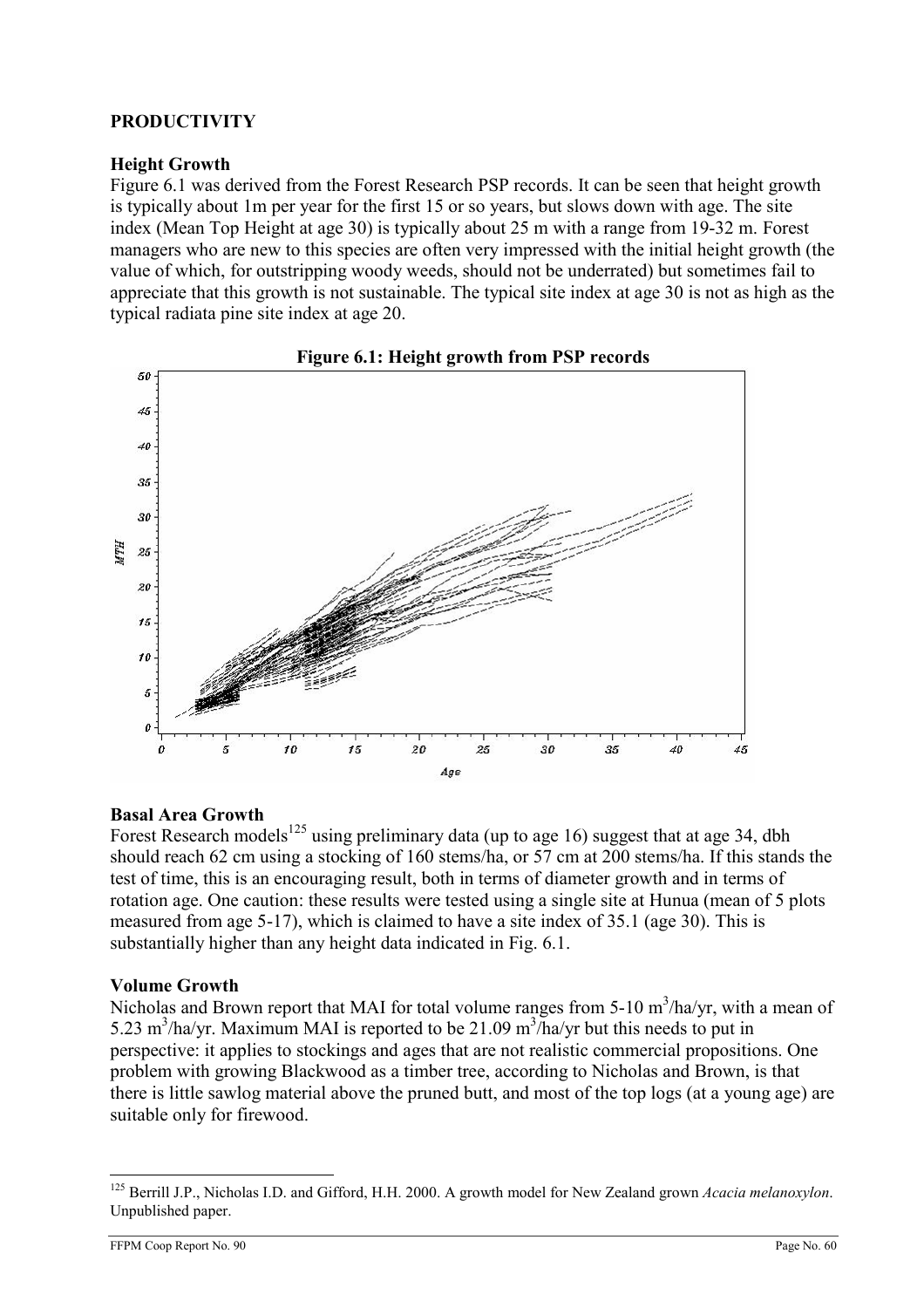| <b>Pruned</b> | <b>Sawlog</b><br>(Branches)<br>$<$ 7 cm) | Sawlog<br><b>(Branches</b><br>$>7$ cm) | <b>Pulp/firewood</b> | Waste | <b>Total</b> |
|---------------|------------------------------------------|----------------------------------------|----------------------|-------|--------------|
| 58            |                                          |                                        | 26                   |       | 00           |

# Table 6.1: Volume by log grade  $(% )$

Notes: proportions taken from Nicholas and Brown 2002, p. 71.

A similar breakdown of volume into log grades is given in Table 6.2:

| Table 0.2. VOIDING DY TOE grade (III) |                   |                   |          |         |                        |
|---------------------------------------|-------------------|-------------------|----------|---------|------------------------|
| <b>Pruned</b>                         | <b>Sawlog</b>     | <b>Sawlog</b>     | Firewood | Total   | <b>Source</b>          |
|                                       | (Small            | (Large            |          |         |                        |
|                                       | <b>Branches</b> ) | <b>Branches</b> ) |          |         |                        |
| $70 - 85$                             | $20 - 30$         | 45-55             | 40-70    | 175-240 | MOF $(1996)^{126}$     |
| 45.4                                  | l 5.8             | 26.4              | 12.4     | 130     | Steward $(1996)^{127}$ |

# Table 6.2: Volume by log grade  $(m^3)$

# PRICE PER UNIT VOLUME

Blackwood has been internationally accepted for 100 years as one of the world's great decorative timbers. It is highly suitable for furniture, cabinet-making, veneers, turnery and knobs, and can also be used for panelling, carving, flooring, boat-building and gunstocks.

Nicholas and Brown provide a table of sawn kiln-dried timber prices ex. Sydney, but it is problematic to calculate backwards to stumpage prices from such a list. They say that current New Zealand stumpage prices are  $$150-200/m^3$  for sound trees, but do not indicate what proportion of total volume is recoverable, and is included in this stumpage figure. Inadequacy of supply has restricted the development of the New Zealand domestic market, but Nicholas and Brown anticipate that prices will rise substantially as more Blackwood becomes available around 2015-2020.

The absence of a strong domestic market has often been a source of disappointment. In a recent article, Mike Malloy reports<sup>128</sup> that "a mill south of Auckland offered about \$58/ $m<sup>3</sup>$  for blackwood logs". Allowing for \$40/m<sup>3</sup> in logging and transport, not to mention growing costs, this barely constitutes a profit at any discount rate! Malloy also reported a market survey of furniture and joinery manufacturers in the Auckland metropolitan region, which indicated that the 13% of respondents who use Blackwood account for only 3  $m^3$ /year of wood. Malloy continues to say that the species has great potential, for example being one of only six species worldwide sought after for gun butts.

<sup>&</sup>lt;sup>126</sup> Ministry of Forestry, 1996. Small Forest Management, Vol. 1: Special purpose timber species.

<sup>&</sup>lt;sup>127</sup> Greg A. Steward, 1996. Marvl assessment of *Acacia melanoxylon* (blackwood). Unpublished FRI project record 4792. Figures are the mean of 21 plots from 12 sites throughout NZ, ranging from ages 8 to 32, with stockings from 150 to 1840 stems/ha. Due to the presence of some young ages, small-end diameters of 5 cm were used in the cutting strategy. Unless these data can be "grown on" to a reasonable rotation age (35-40), and adjusted for stocking, the results are – in this author's opinion – meaningless and should be omitted from consideration.

<sup>&</sup>lt;sup>128</sup> Malloy, M. 2003. How to farm hardwoods profitably. NZ Journal of Forestry, August 2003, pp. 32-36.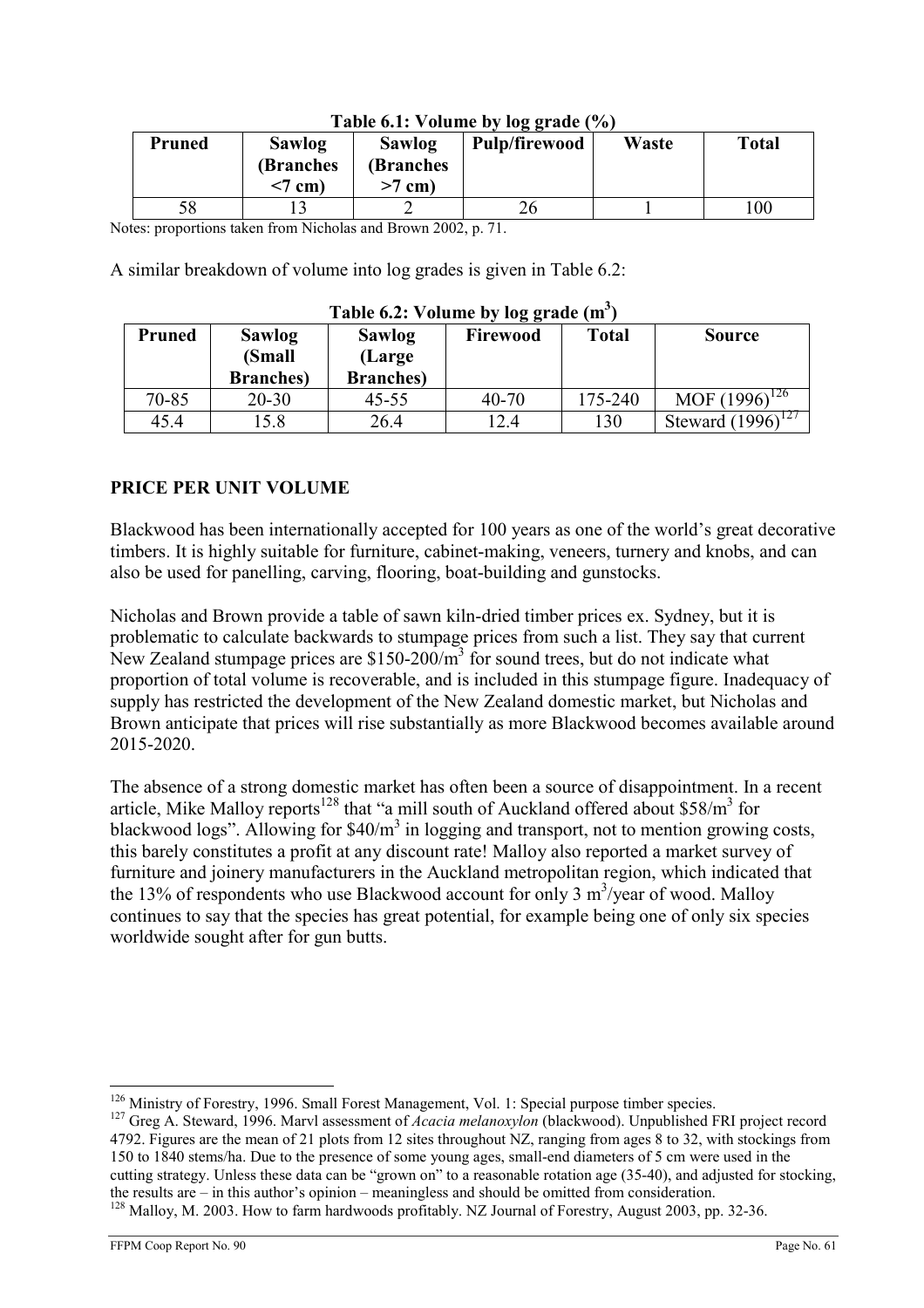# GROWING COSTS

With similar herbicide, cultivation and pest control requirements, establishment costs for Blackwood are equivalent to radiata pine. Fertiliser is often beneficial on P-deficient sites, at 150 g of superphosphate per tree. Seedlings (52.5 c each) are more expensive. The main extra – and optional – establishment cost relates to the use of "trainer" or nurse species. It is sometimes argued that without side competition from trainers (or else pre-existing vegetation), stem form is likely to be compromised and remedial pruning must be employed. Ian Nicholas argues, however, that a trainer is not needed if gauge pruning is employed<sup>129</sup>. This, he says, is simple and cheap.

Here we assume stockings of 714 stems/ha (7m x 2 m), with eucalypt trainers at \$0.65/seedling, if used. We assume the same land price as for typical cypress forestry (\$3000/ha), given that the site is sheltered, the soil is fertile and free draining, but could consist of riparian strips or erosionprone slopes.

To ensure a single, straight stem, annual or biennial form pruning from age 2 to 5 years is necessary. Clear bole pruning can occur from age 4 to age 7. Thinning of all trainer trees, if used, is assumed to take place at age 6. Surplus crop stems are removed at age 7 and 10 (to a final stocking of 200 stems/ha).

Nicholas and Brown state that Blackwoods require about twice the labour (112.4 hours/ha) as radiata pine, because of greater pruning costs. They estimate that the cost of all plant materials, herbicide, full contract labour and supervision would amount to about \$3,429/ha (on page 75 of their handbook) but provide a figure of \$2892/ha (on page 77).

| <b>Nature of Cost</b> | <b>Typical cost</b> |
|-----------------------|---------------------|
| Land                  | 3000                |
| <b>Tree Stocks</b>    | 375                 |
| (Trainer stocks)      | (465)               |
| Establishment         | 370                 |
| Pruning               | 1345                |
| Waste thinning        | 350                 |
| Overall               | 5440                |
| If trainers used      | 5905                |

# Table 6.3: Cost of growing Blackwoods (\$NZ/ha)

Notes:

 $\overline{a}$ 

Some costs taken from Nicholas and Brown

 $129$  Gauge pruning in blackwoods, as recommended by Nicholas and Brown, is the removal of all branches which exceed 30 mm in diameter. Pruning occurs annually from age three until a 6 m clearwood bole is obtained (ages 7-10).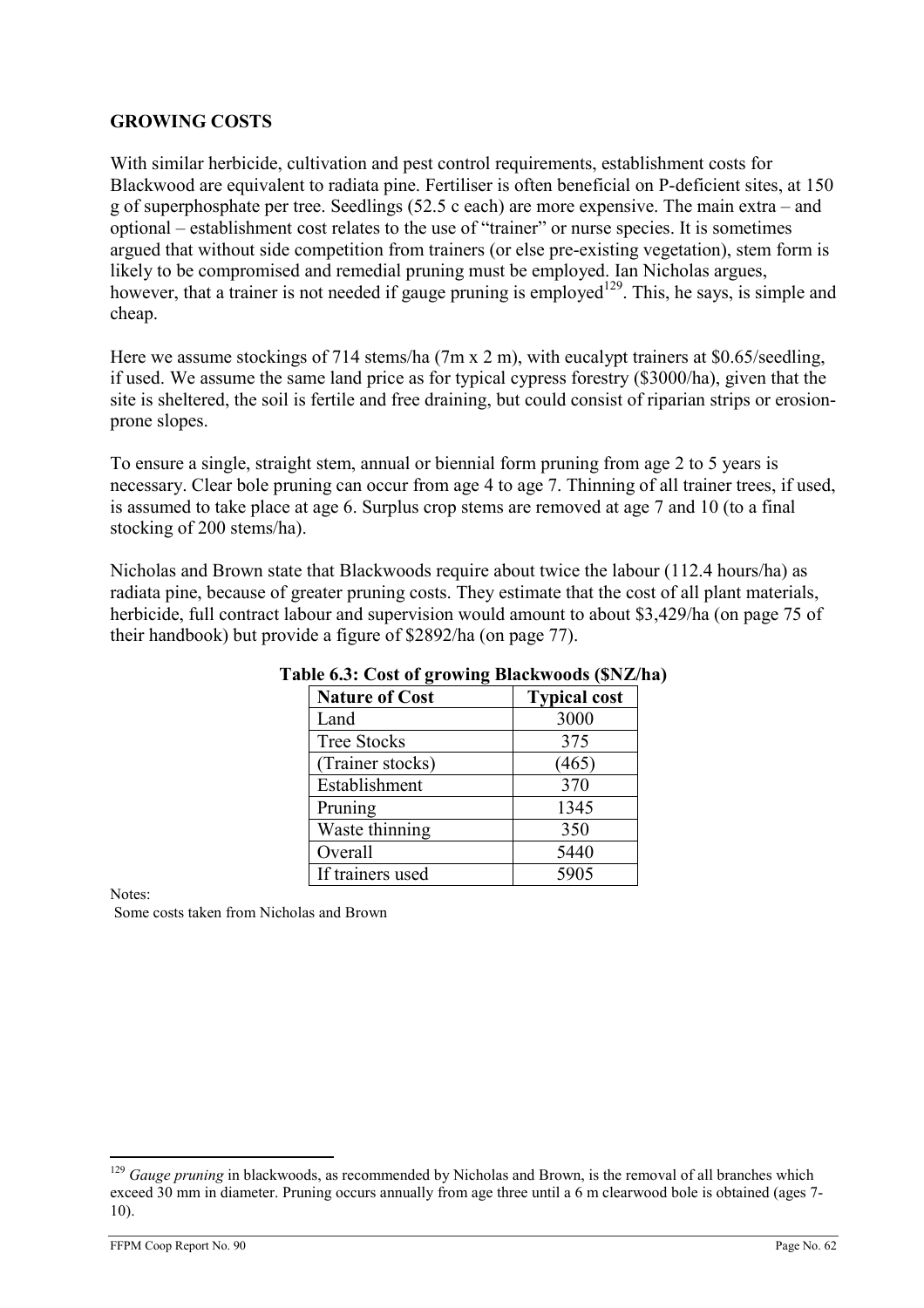# ROTATION AGE

Nicholas and Brown suggest a rotation of 35-40 years, with the lower figure being realistic on a top quality site. Although acceptable sawlog sizes may be achieved in that timeframe, it remains to be seen whether the wood quality will meets buyers' expectations. For example, the percentage of heartwood – which imparts the important attribute of colour – may be low in 35 year old trees. Having said this, a study of 21-year old trees at Hunua showed a respectable heartwood percentage of  $61\%^{130}$ .

John Mortimer has grown, harvested, milled and traded in Blackwood logs over the years. He says that "logs under 300 mm diameter give very poor returns as they are sappy and seldom straight. The target tree should be at least 600 mm dbh<sup> $n^{131}$ </sup>. This can, he says, be achieved in 40 years or less. Rotation ages of 30-40 years are noted in the MOF "small forest management"  $booklets$ <sup>132</sup>.

# **RISKS**

# Climate-related Risks

Blackwood can withstand some drought but will not thrive in consistently dry locations. The species is sensitive to out-of-season frosts, but can withstand temperatures of –8 or -10°C in winter. Provenances can be selected to minimise risk of frost. Blackwood is quite stable, despite a shallow root system, but wind has a major negative effect on stem form $^{133}$ .

Climate risk could be considered MEDIUM.

# Pests and Diseases

Psyllid<sup>134</sup> damage will occur on dry, exposed sites. This impairs the vigour of trees (loss of up to  $40\%$  in growth<sup>135</sup>), discourages single leaders and straight stems, and substantially increases pruning costs, although such damage appears to be a non-issue on sheltered sites. Tortoise beetle<sup>136</sup> is another Australian pest capable of defoliating trees. It was first discovered in Auckland in 1996 and has the potential to spread throughout the country.

The biological risk may be similar to that of Eucalypts: pests can immigrate relatively easily from the natural range of the species, but not necessarily together with their predators. On the other hand, unlike eucalypts there are not large numbers of pests and diseases already present in New Zealand. The risk from pests and diseases could therefore be rated MEDIUM.

# Market-related Risks

The high quality of the wood, combined with the increasing scarcity of equivalent wood from native sources or from tropical forests, augurs well for the future. There are existing markets in half a dozen countries and there is great potential to expand into new markets. Given these factors, market risks are probably a lot LOWER than radiata pine.

<sup>&</sup>lt;sup>130</sup> Nicholas and Brown 2002, page 13.

<sup>&</sup>lt;sup>131</sup> Mortimer, 2003. See Further Reading.

<sup>&</sup>lt;sup>132</sup> See Further Reading.

<sup>&</sup>lt;sup>133</sup> Nicholas. I. and S. Calderon. The influence of wind on the silviculture of special-purpose species. In FRI Bulletin 146.

 $134$  Acizzia acaciae, A. uncatoides and A. albizziae.

<sup>&</sup>lt;sup>135</sup> Appleton and Walsh, see Further Reading.

<sup>136</sup> Dicranosterna semipunctata.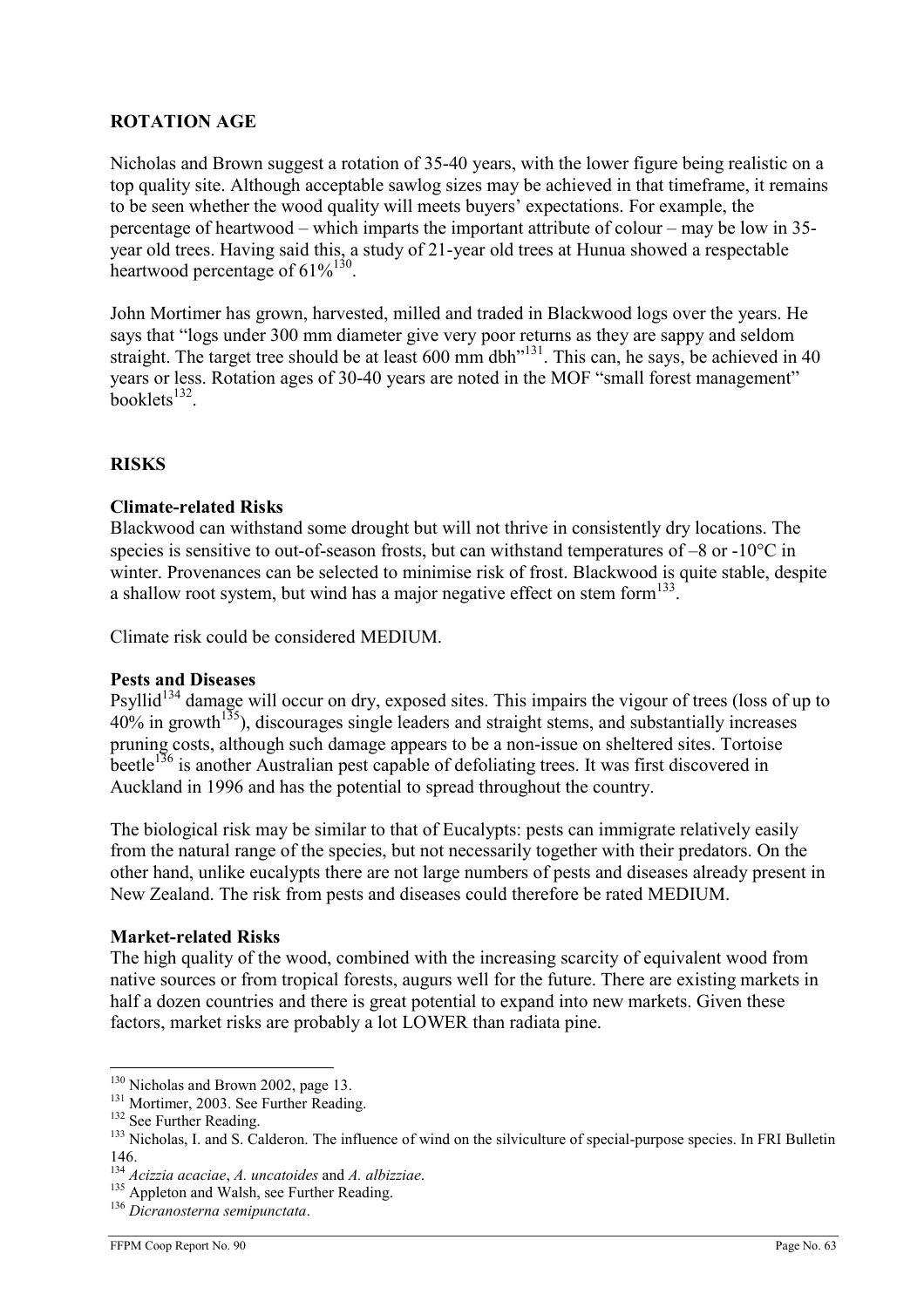# Social Risks

Blackwood has sometimes been criticised by environmental groups because it is difficult to eliminate from an ungrazed site and because it can persist (often unnoticed) in an understorey. The seeds retain their viability for long periods (>250 years), and cut stumps stay alive and coppice. It therefore has the potential to establish itself as a permanent fixture in native forest. Indigenous purists may oppose its use, even though it blends in well with the bush and does not spread. Without soil disturbance, it seems that it will not invade native forest.

On the positive side, Blackwood has superior erosion-controlling properties, due to its extensive root systems and its ability to sucker wherever a root is damaged (eg by soil slippage). It may be a preferred species for such sites.

A public that is bored with radiata pine would probably welcome the addition of large areas of Blackwood. The aesthetic merits of both the living tree and its wood should create a positive attitude towards the species. Social risks could be therefore described as LOW.

| Table 0.4. INSKS 01 growing Diackwoods |                    |  |  |  |
|----------------------------------------|--------------------|--|--|--|
| <b>Type of Risk</b>                    | <b>Risk Rating</b> |  |  |  |
| Climate                                | Medium             |  |  |  |
| Pests & Disease                        | Medium             |  |  |  |
| Market                                 | V. Low             |  |  |  |
| Socio-economic                         | Low                |  |  |  |
| Overall                                | Low                |  |  |  |

| Table 6.4: Risks of growing Blackwoods |  |
|----------------------------------------|--|
|                                        |  |

Notes:

Risks have been described subjectively. It is not possible to quantify most of the risks.

# DCF ANALYSIS

Nicholas and Brown provide a "general guide" of cash flows on page 77 of their handbook. They calculate the IRR as between 9.3% and 11.0%, depending on whether management fees and overheads are included. The high figure is partly explained by the fact that they have omitted land costs: these should be added in at the start and deducted at the rotation's end. When a land price of \$3000/ha is included, the IRR drops from 9.3% to 7.0%. This latter figure corresponds to previous estimates on page 75 of "5-8%", but barely supports the summary on page 85 of "7-  $10\%$ ".

The poor information on the breakdown of recoverable volume into log grades, combined with very poor price data – especially for milldoor log prices for large-scale shipments – makes this author unwilling to undertake Discounted Cash Flow Analysis on this species.

# **DISCUSSION**

Arguably, the full potential of Blackwood may not be realised under the current approach of using seedlings, rather that clones taken from a number of superior individuals. The species exhibits wide genetic variation, but can easily be reproduced vegetatively. Clones could be selected for stem form, branching characteristics, heartwood percentage and colour, wood density, disease resistance and growth rate. So far clonal trials have been disappointing, but this option cannot be ruled out as a long-term possibility.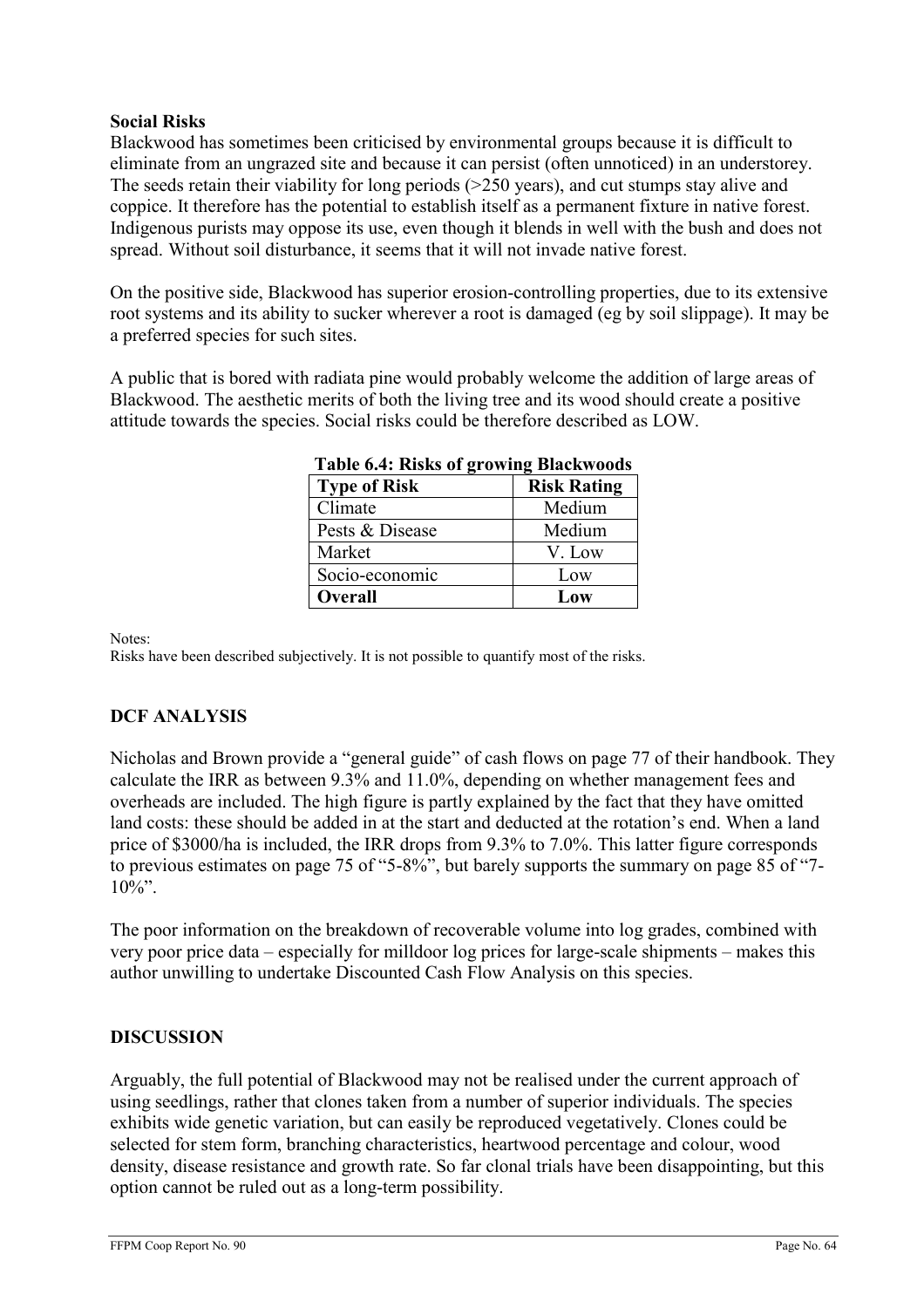Blackwood has already established itself in the normal portfolio of species used by farm foresters. Woodlots are certainly being grown successfully throughout the country, but their poor volume growth and stem-form often raise eyebrows among foresters familiar with other species. The markets have not yet been established at a level that would inspire confidence in risk-averse investors, and economic returns – using current prices – may be substantially inferior to radiata pine, Douglas-fir and cypresses.

Having said this, it is conceivable that prices could rise to levels that would allow this species to compete favourably as an investment alongside other species. The small-diameter sinuous stems should not be judged on the same traditional basis as for conifers – the sinuosity may add interest and value to the grain, and small diameters may be millable. Yet it is hard to escape the conclusions that total volume per hectare will be low; recoverable volume will be a low proportion of total volume; conversion from recoverable volume to sawn timber will be poor; and – because of low piece size – extraction costs per cubic metre will be high.

Even if a high stumpage price (per hectare) eventuates, and compensates for the shortcomings elsewhere, few enthusiasts would see Blackwoods being planted on the same scale as conifers. Sites need to be chosen carefully at the scale of about ten hectares, rather than a hundred or a thousand hectares. Pruning needs to be annual for a number of years, and involves the use of a branch gauge. It is a species for the farm forester, rather than for the large forestry company.

# FURTHER READING FOR BLACKWOODS

- Appleton, C. and P. Walsh, 1997. Insect pest associated with Blackwood (Acacia melanoxylon) in New Zealand. New Zealand Tree Grower, Feb 1997, p. 38-39.
- Appleton, C. and P. Walsh, 1999. Towards integrated management of insect pests in Acacia melanoxylon (Blackwood) plantations: a Farm Forestry perspective. New Zealand Tree Grower, Feb 1999, p. 26.
- Brown, I. 1997a. Segmental growth and malformation in Australian Blackwoods. New Zealand Tree Grower, Feb 1997, p. 33-37.
- Brown, I. 1997b. AMIGO field day October 1997. New Zealand Tree Grower, Nov 1997, pp. 15-17.
- Cameron, R. and McConnochie R. 1999. Acacias looking beyond firewood use. NZ Tree Grower, November 1999, p.7-8.
- Clifton, N.C. 1990. New Zealand timbers, indigenous and exotic. The complete guide. GP Books. 170p.
- Haslett, A.N. 1986. Properties and utilisation of exotic speciality timbers grown in New Zealand. Part II: Australian blackwood. FRI Bulletin No. 119.
- Ministry of Forestry 1995. Small Forest Management series, Vol. 1: Special purpose timber species. Blackwood, pages 21-30. Vol 6: Managing a small forest for timber.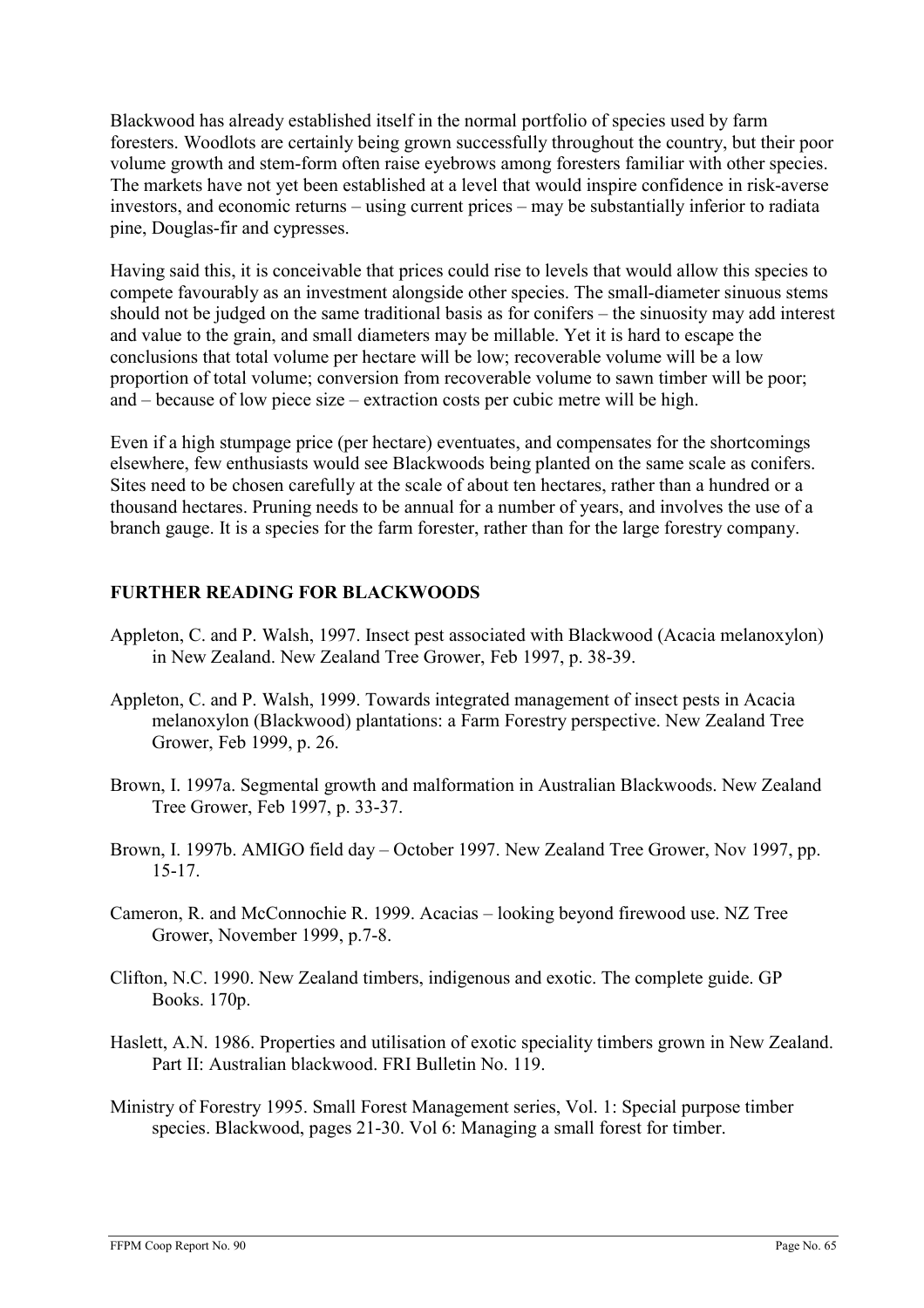- Mortimer, J. 2003. A selection of alternative timbers. Taitua Books. Chapter 1. Acacia melanoxylon. 72 p.
- NAWASA (National Water and Soil Conservation Authority) 1984. Wattles for soil conservation. Streamland 31.
- Nicholas, I. and I. Brown 2002. Blackwood a handbook for growers and end users. Forest Research Bulletin No. 225. 93 p.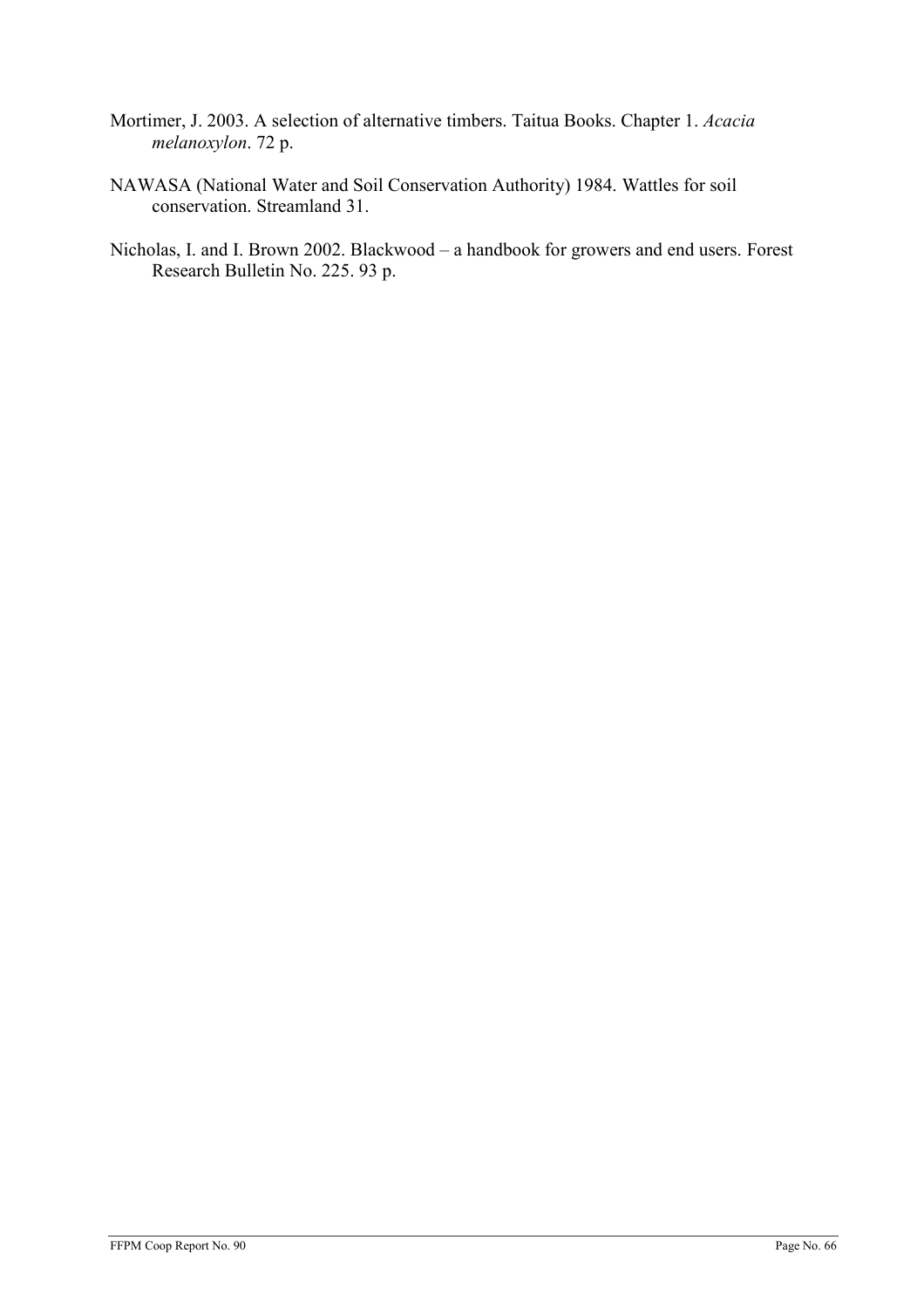# REDWOODS

## Sequoia sempervirens Sequoiadendron giganteum Contributing author: Wade Cornell

Sequoia sempervirens, or coast redwood, is the main focus of this chapter. Sequoiadendron giganteum, or giant sequoia<sup>137</sup>, is also of merit but is less well researched in New Zealand. These are compared below.

#### Sequoia sempervirens

There has been a surge of recent interest in redwood, partly driven by a prohibition of logging over large areas of forest. Redwoods occurs naturally only in California and the southern tip of Oregon, so the wood supply from this species is greatly dependent on political forces at the State level in the U.S.A.. In view of the more relaxed attitude in New Zealand to commercial forestry (provided that the chosen species is an exotic, or at least a plantation that does not replace native forest), several companies from the United States have commenced reasonably large-scale plantings here. Investors may have also been encouraged by the observations of Professor Bill Libby, who is very familiar with forestry in both countries.

Of the two species, *Sequoia* is harder to grow in that it is more site-specific: it requires deep, permeable, fertile, moisture-retentive soils; warm temperatures; and year-round moisture. It can be killed by (severe) out-of-season frosts, and stunted by wind. Some 4500 ha have been planted in New Zealand, but there were widespread establishment failures<sup>138</sup>. Planting exceeded that for radiata pine prior to 1910, and there were massive plantings in 1913 and again in the 1940s. Mark Belton comments<sup>139</sup> that there remain only 100 ha of redwood with full canopy, but this is disputed by Wade Cornell who says that the former FCF and CHH estates contain several hundred hectares, mostly from the early plantings. In any case, it is to be hoped that we have now understood our past mistakes and have learned from them.

#### Sequoiadendron

A large number of individual trees exist throughout New Zealand, some over 50 m in height and four metres in diameter, but there are no reports of older plantations containing more than twenty trees<sup>140</sup>. There are no plots on the Forest Research PSP system that contain Sequoiadendron! The species is more site-tolerant than Sequoia, and therefore may have a wider role in New Zealand. Having said this, a canker fungus (Botryosphaeria sp.) is present in New Zealand and is causing concern in Europe, which may restrict successful plantations to cooler areas. Sequoiadendron's ability to withstand cold conditions is evidenced by a successful trial on an exposed site at Ribbonwood Station, Omarama (altitude 650 m a.s.l.). The Californian market accepts the timber as equivalent to Sequoia, and it is marketed as such.

<sup>&</sup>lt;sup>137</sup> Also known as Wellingtonia, Big Tree, or Sierra redwood. Confusingly, in California only common names are used, and in that region Sequoiadendron is most often called giant Sequoia or just Sequoia. To avoid confusion in this chapter, the botanical names are used, but readers are alerted to the different nomenclature used in the place of origin and the main market. In this chapter, the word "redwood" is used to refer to both species.

<sup>&</sup>lt;sup>138</sup> Edmonds, J. 1998. Radiata pine – are there alternatives? New Zealand Tree Grower, Feb 1998, p. 9.

<sup>&</sup>lt;sup>139</sup> Presentation at "The Redwoods are Coming", 19 August 2002.

<sup>&</sup>lt;sup>140</sup> Low 2002. See Further Reading.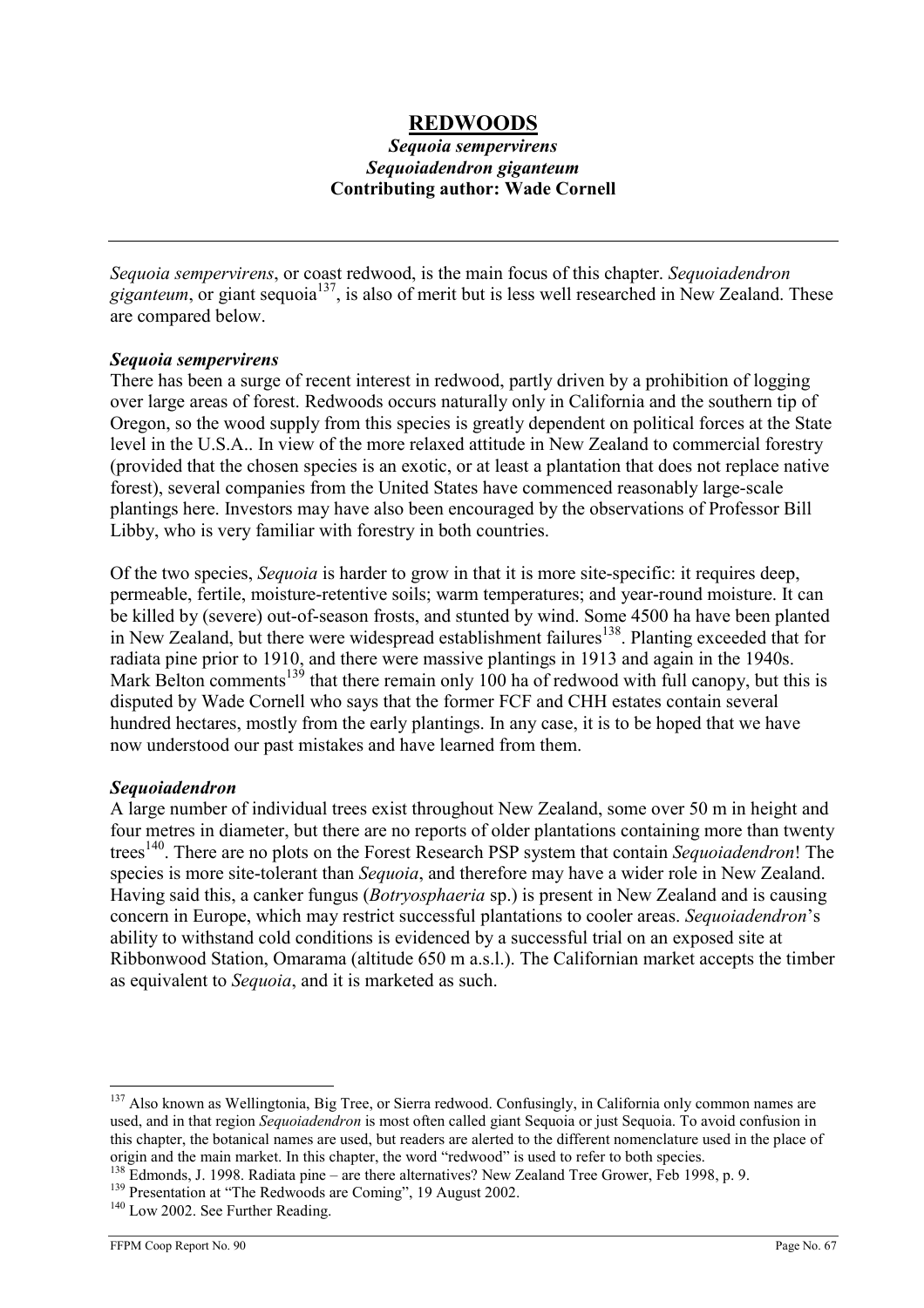# Both species

Both species are well known to anyone interested in forestry around the world. An individual Sequoia is thought to be the tallest tree in the world – unless that honour is owed to *Eucalyptus* regnans. A famous example of a Sequoiadendron had a hole cut through the base, through which a road was constructed. Cars and buses were photographed passing through the trunk. When the tree collapsed in 1969, the growth rings were counted – it was 2300 years old!

Both species have an attractive red colour when freshly sawn, with a soft and straight-grained wood, which is easy to work. The vast majority of use is for landscaping – outdoor furniture, decking, fencing and weatherboards. The heartwood is moderately durable, although this attribute is highly variable. Even sapwood is reported to last 15-20 years. John Mortimer says<sup>141</sup> that NZ-grown material is moderately durable as decking (10-15 years) but not as durable as American-grown wood (15-25 years). "Graveyard" tests from Forest Research appear to cast doubt on the durability of NZ-grown wood at a realistic rotation age. All stakes in the first of such tests (1962) had failed at 48 months, and the second test and third tests (1998/99) are ongoing but so far seem to confirm the first<sup>142</sup>. Failure of small stakes in ground contact at four years old would indicate, as Mortimer says, a service life of only 10-15 years as decking<sup>143</sup>.

One reason that Sequoia is often unsuitable for interior joinery is the abrupt transition between earlywood and latewood. When combined with the wide growth rings often achieved by New Zealand plantations, this creates a problem with finishing or with small cross-sectional material<sup> $144$ </sup>. It has low hardness, stiffness and strength. On the other hand, it is fairly uniform from pith to bark. There is little shrinkage and once dry the timber is very stable  $145$ .

Despite these apparent problems, there has now been a substantial amount of New Zealand Sequoia sold to California. They accept it quite readily and consider it to be very similar to their own second growth. Although Sequoiadendron has the (ill-deserved?) reputation of being more brittle than Sequoia, second-growth wood is similar in many mechanical properties to Sequoia. Little information is available on the wood properties of Sequoiadendron grown in New Zealand.

# PRODUCTIVITY

#### Volume Growth

Libby reports very high MAIs from redwood in France<sup>146</sup>, with the third rotation already harvested. Growth rates below 25 m<sup>3</sup>/ha/yr are "rare", 30-40 are "common", and a maximum of 54 has been recorded. He says rates of  $20-30$  m<sup>3</sup>/ha/yr are "common" in New Zealand. Rob Webster concurs<sup>147</sup>, having estimated MAIs of up to 55.1 m<sup>3</sup>/ha/yr in New Zealand.

An examination of the Forest Research PSP system shows only 9 plots listed as containing Sequoia sempervirens. Table 7.1 shows the volume growth for the five more mature plots.

<sup>&</sup>lt;sup>141</sup> Mortimer 1994. See Further Reading.

<sup>&</sup>lt;sup>142</sup> Leith Knowles, undated. "Product Performance of Redwood (Sequoia sempervirence) in New Zealand. How does it perform, and can it be improved?" Unpublished report..

 $143$  Cornell queries the reliability of these tests, because of the variability in natural durability, but accepts that durability is a key issue.

<sup>&</sup>lt;sup>144</sup> There is potential for genetic selection of higher density earlywood, thus smoothing out the texture.

<sup>145</sup> Edmonds, J. 1998. Op. cit.

<sup>&</sup>lt;sup>146</sup> Libby 1999. See Further Reading.

<sup>&</sup>lt;sup>147</sup> Presentation at "The Redwoods are Coming", 19 August 2002.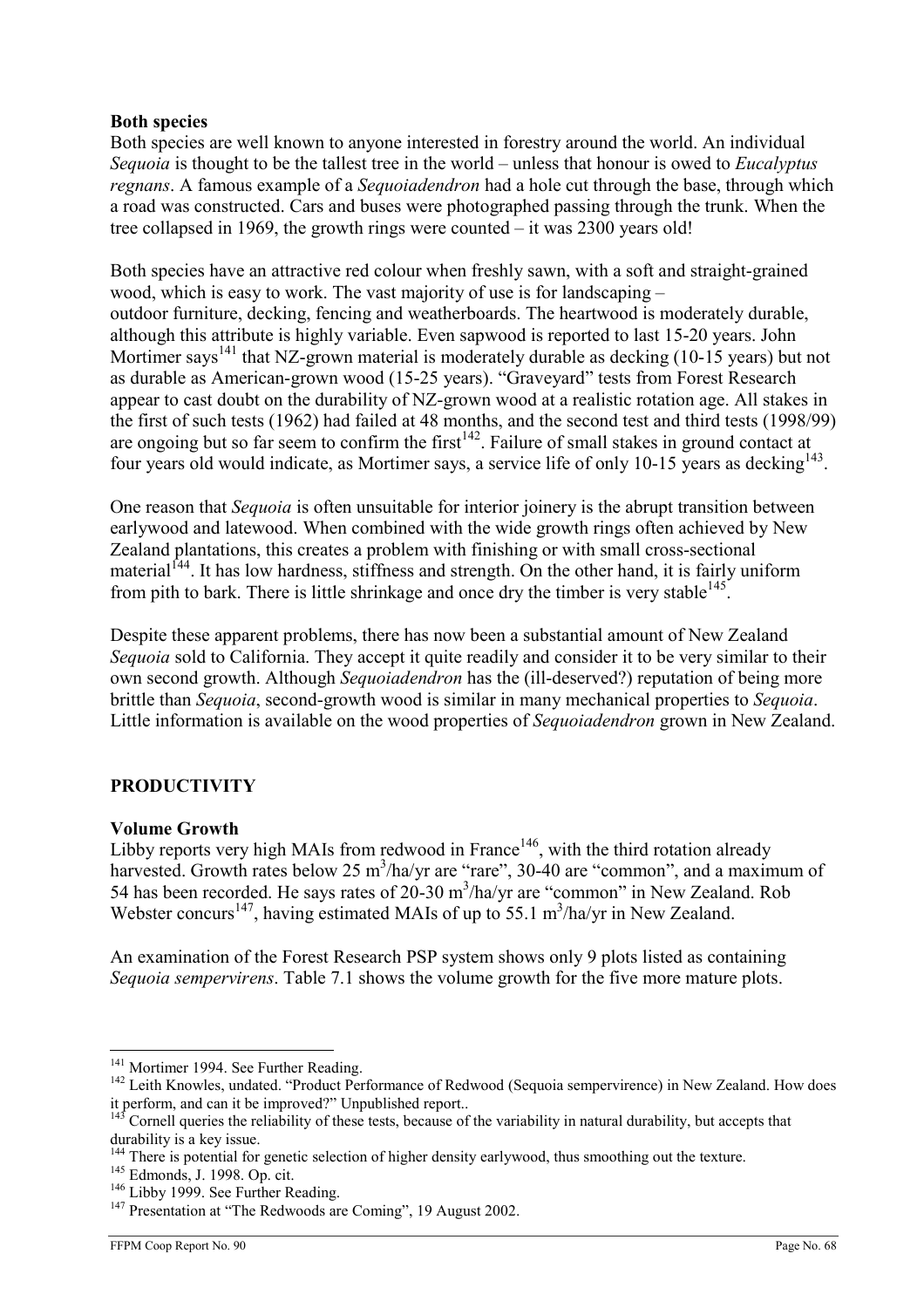| <u>Liber on the 1 of the research 1 of Stockin</u> |     |        |      |  |
|----------------------------------------------------|-----|--------|------|--|
| <b>Plot</b>                                        | Age | Volume | MAI  |  |
| RO 2021/6 8/1                                      | 34  | 1250   | 36.8 |  |
| FR 92/5 1/0                                        |     | 2945   | 36.8 |  |
| RO230/0 1/0                                        |     | 2049   | 21.5 |  |
| SD 275/0 11/0                                      |     | 970    | 13.1 |  |
| FR 453/2 1/0                                       |     | 623    |      |  |

| Table 7.1: Volume growth of Sequoia sempervirens |
|--------------------------------------------------|
| <b>Listed on the Forest Research PSP system</b>  |

Note: Where several ages are recorded for the same plot, the age of maximum MAI is given.

The database in Table 7.1 is very poor, but the scanty evidence appears to support Libby's statements. The two high-performance sites are at the Brann's farm in the Bay of Plenty and in the Long Mile Grove near Rotorua. The poor sites are in Southland and Canterbury. Note the very high standing volumes, which could be of great interest from the point of view of (for example) carbon sequestration.

Seedlots from twenty provenances of Sequoiadendron, situated at Hanmer Forest, were measured at age 25 for diameter and height $148$ . Using data from the "best" provenance (Atwell Mill), average diameter was 320 mm and height was 13.2 m at this age. Assuming that 333 stems/ha were planted and that mortality was zero, this equates to about 130 m<sup>3</sup>/ha<sup>149</sup> or 5.2 m<sup>3</sup>/ha/yr. This is a very low volume compared to radiata pine of the same age (typically, 520  $m<sup>3</sup>/ha$  or 20.8  $m<sup>3</sup>/ha/yr$ ). It could be argued, however, that the site was unsuitable and the presence of a nurse crop – larch or birch at 1000 stems/ha – substantially slowed down the growth. Alternatively, Sequoiadendron may be just a slow starter: growth would be more comparable to radiata pine over longer periods. Libby comments that "up to  $44 \text{ m}^3\text{/ha/yr}$ " is possible with this species in Belgium<sup>150</sup>.

Measurement of plots in the same series at Compartment 3 of Beaumont Forest produced more encouraging results (Table 7.2).

|                    | Stems/<br>ha | <b>Mean DBH</b><br>$\mathbf{m}\mathbf{m}$ | BA<br>$(m^2/ha)$ | Vol<br>$(m^3/ha)$ | <b>MAI Vol</b><br>$(m^3/ha/yr)$ |
|--------------------|--------------|-------------------------------------------|------------------|-------------------|---------------------------------|
| Seedlings (age 25) | 386          | 517                                       | 85.4             | 714               | 28.6                            |
| Cuttings (age 24)  | 400          | 549                                       | 97.6             | 733               | 30.5                            |

Table 7.2: Volume of Sequoiadendron giganteum at Beaumont

Source: Proceedings of Douglas-fir Coop, 10 &11 Feb 2003, p. 144.

# PRICE PER UNIT VOLUME

Ignoring the price spike in 2001, which reached  $\text{USS1400/MBM}^{151}$ , prices are currently around  $USS750-850/MBM$  and rising steadily<sup>152</sup>. The main market is California, with the main outlet being the Home Depot.

 $\overline{a}$ <sup>148</sup> Low 2002. See Further Reading.

 $149$  Using the Beekhuis formula, see Chapter 1.

<sup>&</sup>lt;sup>150</sup> Presentation at "The Redwoods are Coming", 19 August 2002.

<sup>&</sup>lt;sup>151</sup> Conversion of MBM (thousand board measure) to  $m<sup>3</sup>$  is complicated, because details of length and small-enddiameter are required. Conversions range from 3.5 to 4.5 m<sup>3</sup>/MBM, and here we assume a factor of 4. In other words, there are 4 m<sup>3</sup> in one MBM, and therefore a price of \$800/MBM is equivalent to \$200/m<sup>3</sup>.

<sup>&</sup>lt;sup>152</sup> Wade Cornell, e-mail of 8 November 2003.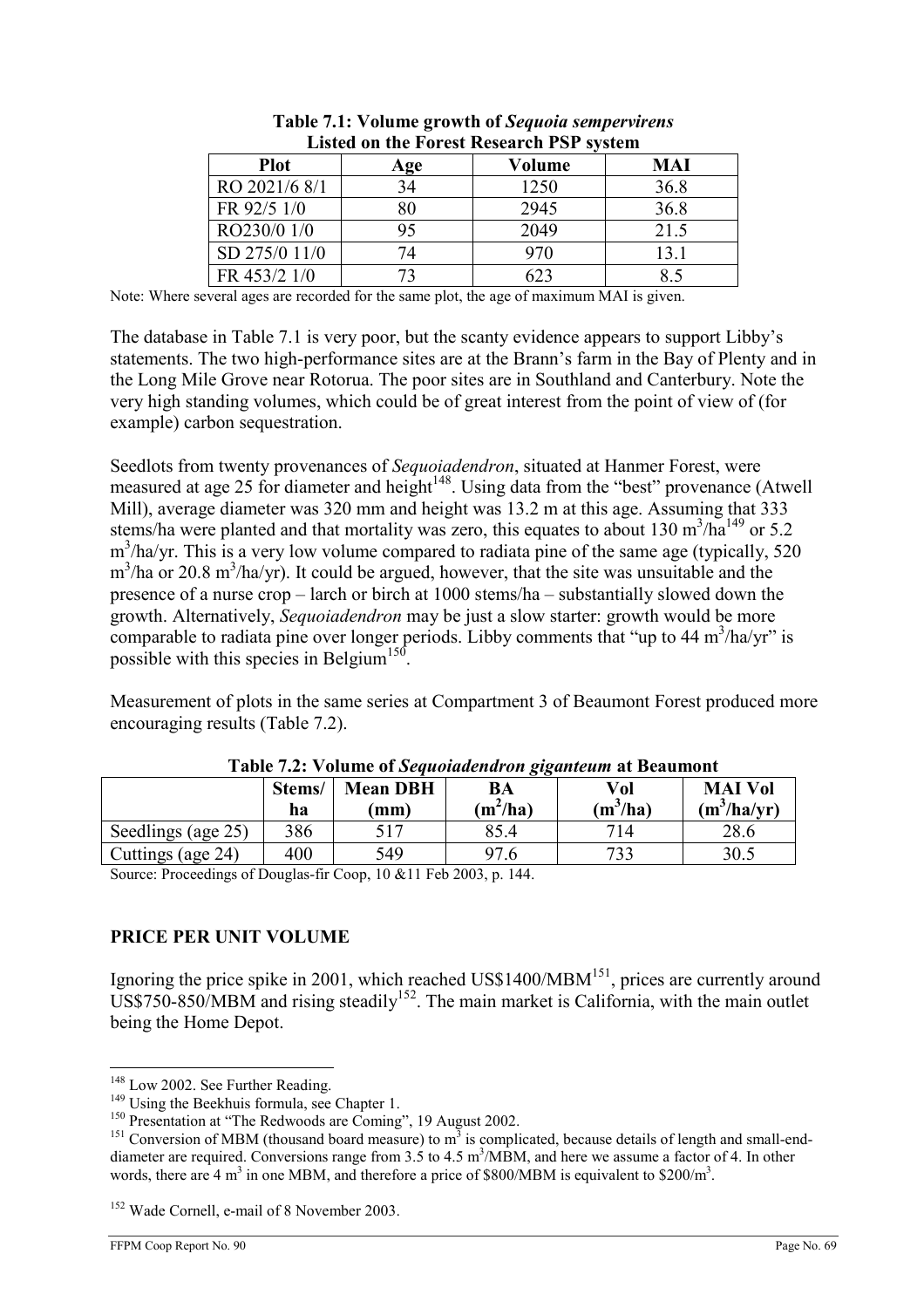Wade Cornell<sup>153</sup> has worked backwards from mill-door prices in California to derive a NZ stumpage price. He estimates  $NZD$176/m<sup>3</sup>$  to convey redwood from stump to the Californian price-point. Using the exchange rate and price at time of writing this chapter, the Californian mill-door price would be NZD\$320/ $m^3$ , leaving a stumpage of \$144, or an "equivalent NZ milldoor price" of  $$184/m<sup>3</sup>$ . Cornell appears to make reasonable assumptions regarding recoverable volume<sup>154</sup>, so some credence can be placed on his calculations.

The domestic market for redwoods is not yet developed, so it may be unfair to use existing local prices. Graeme Young, of Fletcher Challenge Forestry, reports<sup>155</sup> "Our current redwood sawlog price is around \$70-\$80 on truck. Can't see much future in that!" Loose, dead knots are a "real problem<sup>"156</sup> which could explain the low figures.

While lower logs can be pruned to remove branches before or soon after they die, and branches in very top logs will remain green, intermediate logs that are too high to prune but below the green crown may have dead knots. As with cypresses, it may be hard to devise a regime that entirely eliminates this situation. On the other hand, sequoia is remarkably shade-tolerant and Cornell considers that it may be possible through careful thinning to keep branches alive.

In summary, the potential stumpage value of redwood appears to be high, albeit with a volatility of both prices and exchange rates that would give wide confidence intervals.

# Table 7.3: Summary of Redwood wood prices (\$NZ/m<sup>3</sup> at mill-door)

| Average price |  |
|---------------|--|
|               |  |
|               |  |

Notes:

Average Price is the current mill-door price per metre of recoverable wood of all grades, derived from figures provided by Wade Cornell in Nov 2003, and exchange rates in Jan 2003.

# GROWING COSTS

Given that land needs to be deep, moisture-retentive and sheltered, and that valley bottoms are ideal, it would seem that land prices must be similar to that for good cypress growth – we have assumed \$4000/ha. Cheaper suitable land may be available, but not if the costs of providing shelter must be included.

Unless nurse crops are used, Cornell recommends initial stockings of "at least 1200 stems/ha". The preference is to plant a mixture of up to 20 different clones, selected for heartwood durability, and perhaps branch size, heartwood colour, and wood density. The price of seedlings is currently \$1.21 each, but selected clones would presumably be considerably more expensive.

 $\overline{a}$ <sup>153</sup> See Further Reading.

<sup>&</sup>lt;sup>154</sup> E-mail correspondence, 8 November 2003.

<sup>&</sup>lt;sup>155</sup> E-mail of 20 October 2003.

<sup>&</sup>lt;sup>156</sup> Janet Webb, from Big Creek Redwood Company, in a verbal presentation at "The Redwoods are Coming" August 19 2002.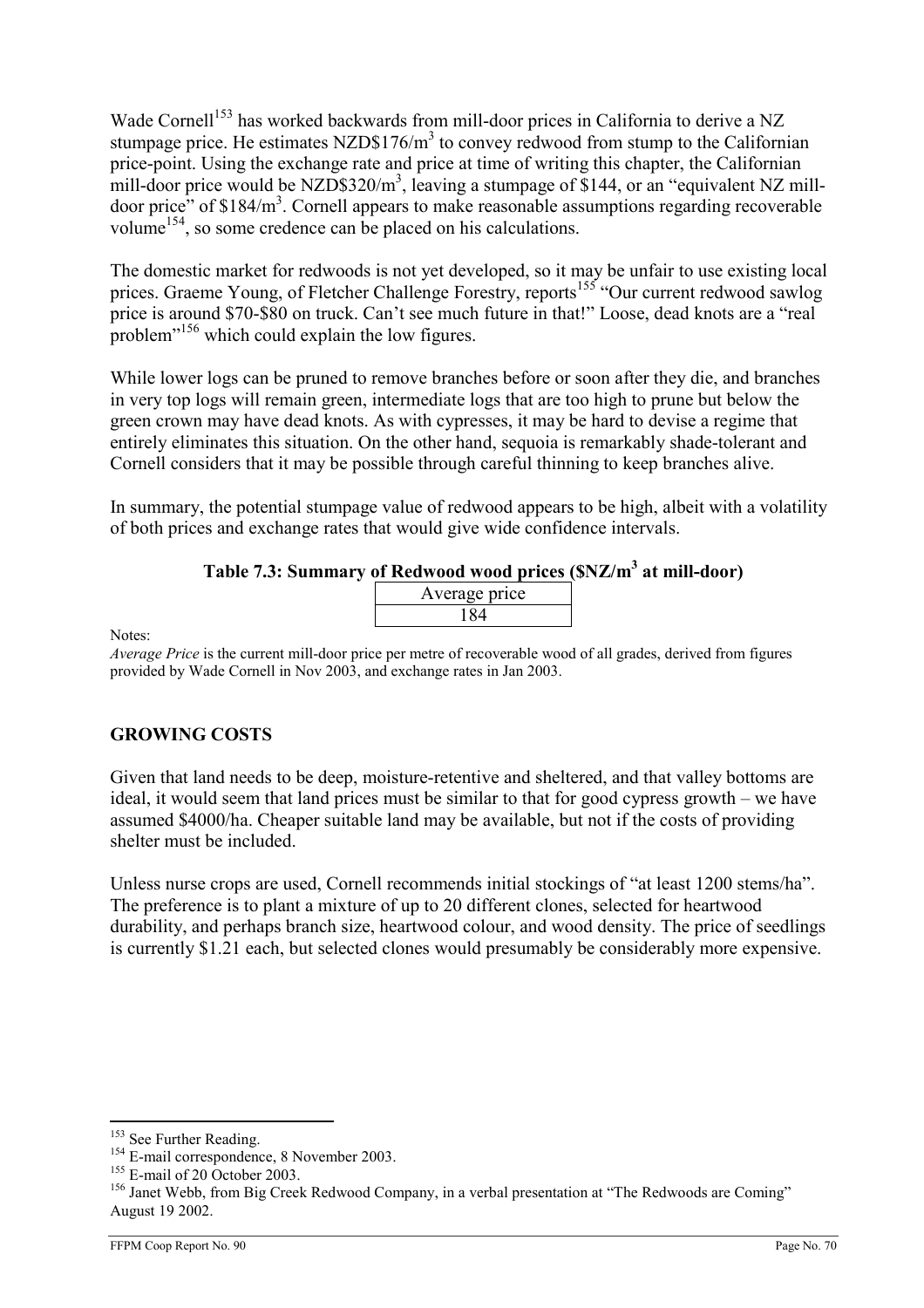Cornell says "Redwood establishment is far more difficult than for most other commonly planted exotic species". He suggests liming to adjust the pH to between 5.5 and 7.5 (ideal 6.5), and possibly adding fertiliser. The cost of applying 10 tonnes lime per hectare to raise the pH by one unit could be about \$300/ha. Disc ploughing is preferred to aerate the soil, eliminate weeds, and allow easy expansion of roots.

Because redwoods are shallow rooted, selected herbicides should be used for the first two summers to discourage weed competition. Establishment costs are taken to be similar to that for cypresses (\$1550/ha).

Redwoods are easy and practical to prune. Pruning costs of radiata pine on a fertile site were assumed to be \$1370/ha, so a cost of \$1000/ha for redwoods would be reasonable in view of their small, soft and infrequent branches. This cost assumes a pruned height of 6m, but in order to avoid dead knots (and possible infection of the New Zealand native termite), it may pay to ultra-high prune, in which case costs could be 2-3 times as much. With redwoods, the pruning would be primarily for the avoidance of dead knots rather than the production of clearwood – which is not plentiful enough in California to provide a good premium.

Waste thinning is assumed to be the same as for radiata, at \$145/ha.

Overall costs are high, relative to radiata pine, (largely due to higher land prices) but cheaper than cypresses.

| <b>Nature of Cost</b> | <b>Typical cost</b> |
|-----------------------|---------------------|
| Land                  | 4000                |
| <b>Tree Stocks</b>    | 1452                |
| Establishment         | 1550                |
| Pruning               | 1000                |
| Waste thinning        | 145                 |
| <b>Overall</b>        | 8147                |

Table 7.4: Cost of growing Redwoods (\$NZ/ha)

# ROTATION AGE

Libby says, "final harvest age for redwood is surely greater than for radiata pine, but it is likely to be similar to that for Douglas-fir $^{157}$ . He suggests production thinnings at 20-30 years and "the main value realised from the larger logs obtainable after 50-70 years". Given that there are very few mills left in California that can take logs with a large-end diameter greater than 60 cm, it is doubtful that rotation ages of this length will produce easily saleable wood. Furthermore, longer rotations aggravate the problem of dead knots (or alternatively, necessitate ultra-high pruning). In this analysis we accept Cornell's figure of nearly 60cm in 30 years as a realistic goal for Central North Island sites.

 $\overline{a}$ <sup>157</sup> Libby, 1999. See Further Reading.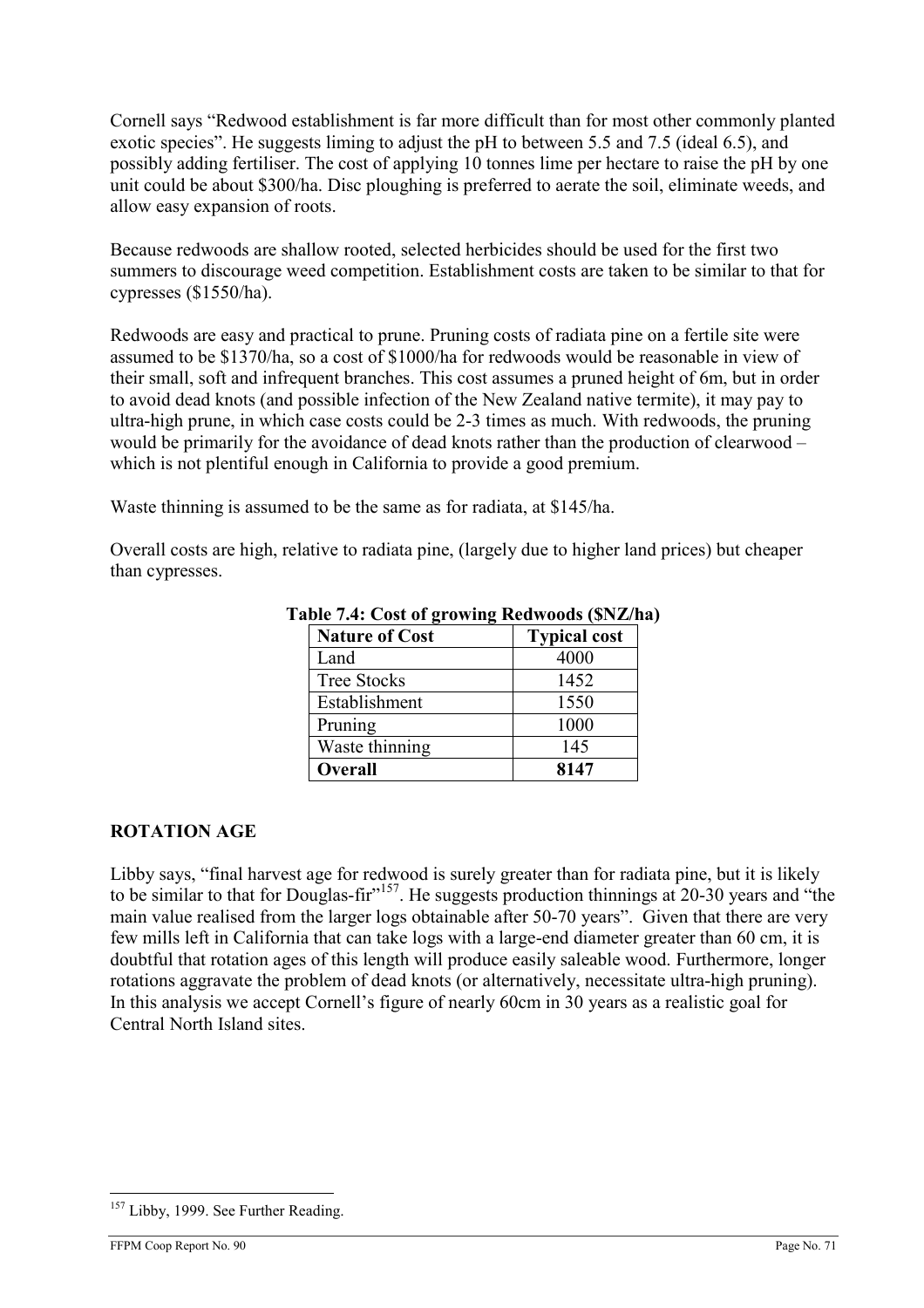It is possible to achieve larger diameters in shorter rotations, but this may not be desirable. Cornell shows that basic density decreases with dbh for a given age, thus confirming for redwoods the common belief that "fast growth" leads to undesirable consequences. The data show a range of basic density between 390 and 290 kg/m<sup>3</sup> explainable entirely by diameter growth rate, ie by fertility and stocking. Fertile sites or low stockings encourages the growth of early wood relative to late wood and therefore decreases average basic wood density. To overcome this, selection is required for high-density clones. It is also possible to counteract the "problem" of fast growth by increasing stocking rates, but tight stockings have greater proportions of sapwood relative to heart. Sapwood is quite saleable, but not as valuable as heart.

# **RISKS**

# Climate-related Risks

Redwood seedlings can be damaged by severe out-of-season frosts. Reportedly, the famous Long Mile Grove was blanked with larch because the original redwood plantings had been (supposedly seriously) affected by frost – although as the name "sempervirens" (ever-living) suggests, the species is hard to actually kill. The presence of redwoods, even of the more frost-susceptible Sequoia, throughout New Zealand indicates that frost is not a major impediment.

Having no root hairs or tap root, redwood is badly affected by drought, especially if this occurs during summer. Drought can be caused by low rainfall, or else adequate rainfall in combination with non moisture-retentive soils. Some American investors say that New Zealand "droughts" are not as severe as those in parts of Redwood's home range, but the latter does provide a persistent supply of "fog-drip" to supplement the summer rainfall. The fog may also reduce evapotranspiration losses.

Wind is a major limiting factor on growth. New Zealand is windy throughout its length, and therefore microsites (gullies, lee slopes) need to be chosen to minimise this. The species' lack of tap-roots may predispose it to toppling by strong winds, although there is no empirical evidence for this as yet. Sequoiadendron was largely unaffected in the recent devastating storms of Western Europe<sup>158</sup>.

Redwoods are famous for their tolerance of fire. Old trees have thick, fibrous fire-resistant bark that makes them almost impervious to fire-induced mortality. Nevertheless, young trees that have not yet developed thick bark can be easily destroyed and – even in old trees – fire scars reduce wood quality by allowing insects and disease to enter.

Because New Zealand is susceptible to El Niño-induced droughts, the climate-related risks – at least for Sequoia as opposed to Sequoiadendron – must be considered MEDIUM.

# Pests and Diseases

Redwoods have very few insects or pathogens, even compared to relatively healthy radiata pine. Bill Libby says, "disastrous epidemics of insects or pathogens on redwoods are unknown<sup>159</sup>". The New Zealand native termite, however, is considered a possible pest of significance. The native huhu beetle may also be important. Neither can penetrate live wood, but can enter the dead heart through dead knots. The occurrence of such knots can be minimised (although not totally eliminated) by a careful strategy of thinning and pruning.

<sup>&</sup>lt;sup>158</sup> Brown, I. 2001. The Sequoia Group. New Zealand Tree Grower, August 2001, p. 30-31.

<sup>&</sup>lt;sup>159</sup> Libby, 1999. See Further Reading.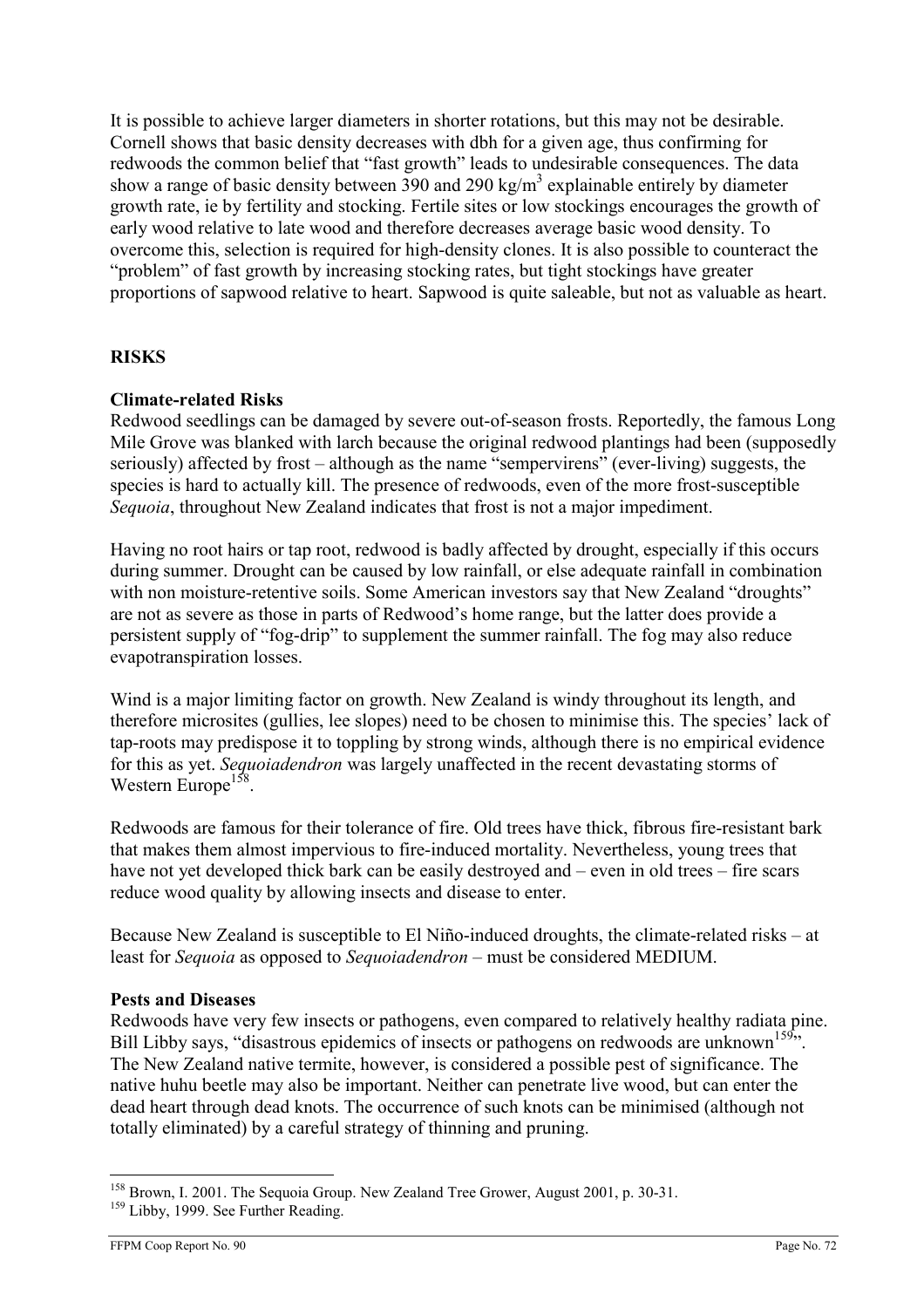Livestock, possums, and girdling of young seedlings by rabbits, hares or rats may threaten successful establishment, but are not more problematic than with other tree species.

The risk of pests and diseases can be rated as LOW.

### Market-related Risks

Bill Libby reports that stumpage prices are typically higher and more stable than for Douglasfir.<sup>160</sup> Since that statement, however, the price has shown considerably volatility – largely due to sudden restrictions in supply: a major company had a problem in obtaining approval for harvest plans. Price jumps of this magnitude are not thought to be of benefit to the industry in the longterm, because customers may seek alternatives, and may not return to their traditional habits when the price has settled. Substitutes include composite decking (plastic & wood-fibre), cedar and fibreglass.

There is a cultural demand for redwood timber in California that may be only loosely associated with the wood's intrinsic properties. The successful exports to date indicates suggest that the market show little resistance to the large ring-width or alien origins of New Zealand-grown trees, and commentators have suggested that the demand is so great that this is unlikely to be a problem in the future.

One important attribute is durability, especially of the heartwood. This is particular significant in that the main use is for outdoor furniture and decking, despite the little-known observation that some 15% of the wood sold is discovered to be non-durable<sup>161</sup> and that regular replacement of decayed wood appears to be accepted by consumers. If NZ-grown material (particularly of young trees) develops a reputation for particularly rapid decay, the discovery could almost destroy the main market. To avoid this possibility, clones need to be screened in the laboratory for durability before any major planting programme<sup>162</sup>.

While it may be technically and perhaps commercially possible to artificially enhance the durability and wood density of redwood, such synthetic solutions beg the question as to why the natural product is preferred, and open the door for cheaper alternatives to flood into the market.

It may be risky to base an industry on a single market in one part of the world, even if that region is one of the wealthiest. It is conceivable that that could be a fashionable move away from the use of wood in California, perhaps driven by the perception that wood consumption is somehow antagonistic to conservation of precious indigenous ecosystems. One could imagine the use of redwood being compared to wearing of fur coats or consumption of whale meat. The Home Depot currently requires Forest Stewardship Council certification, indicating that some degree of environmental awareness is starting to enter the local marketplace.

If the Californian market disappeared or shrank, the species would have to be sold to other regions on its intrinsic merits: colour, dimensional stability and durability. Fortunately, its qualities in this regard are probably sufficient to maintain world demand.

Provided that clones are planted which are selected for durability and (preferably) wood density, market risk could be described as LOW. On the other hand, if unselected genetic material is used with no guarantee of durability, the market risk could be rated as HIGH.

 $\overline{a}$ <sup>160</sup> Libby 1999. See Further Reading.

<sup>&</sup>lt;sup>161</sup> Wade Cornell, pers. comm. November 19 2003.

 $162$  The nature and concentration of extractives from plantlets are examined with a mass spectrometer.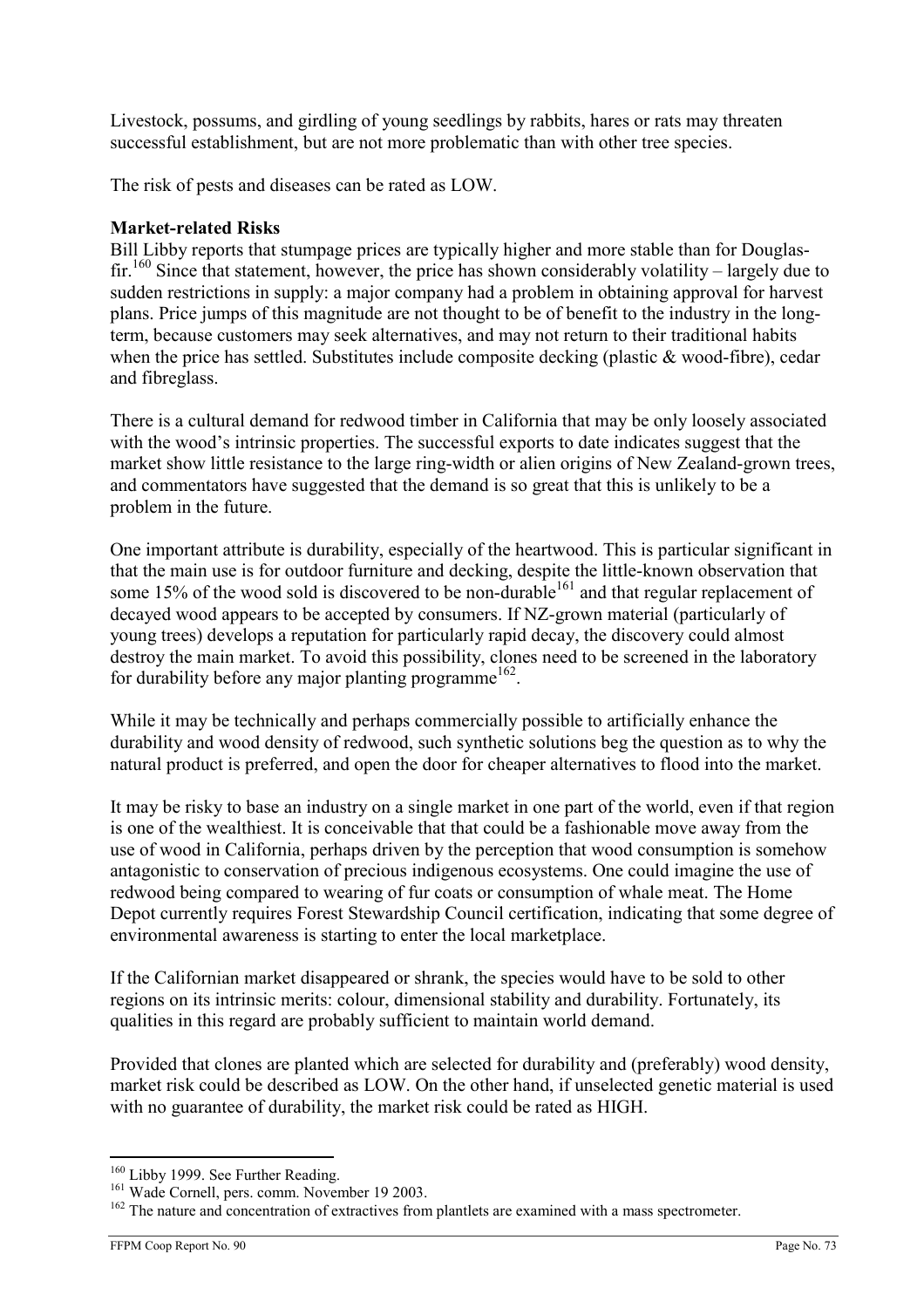### Social Risks

The persistence of redwoods in the New Zealand environment (despite considerable attempts to remove it) may create some opposition. On the other hand, the species does not appear to pose a wilding threat, and the public is probably well-disposed to this type of forest – at least in moderation. The Redwood Grove at Rotorua, continues to be by far the most visited of all forests in New Zealand, native or exotic.

On the positive side, a redwood forest is capable of carrying higher standing volumes than almost any other type. If carbon sequestration comes to be highly valued, this attribute will stand it in good stead. The species is capable of reproducing itself with continuous-cover forestry, thus making it ideal for "permanent non-harvest forest sinks" and for erosion control. With a continuous-cover system, there is no period between crop rotations where the ground is unprotected by a canopy, and where the stumps and roots decay. Furthermore, redwood is capable of being buried by floods, up to a depth of 30-60 cm at a time, and remaining alive. This could be a useful characteristic in unstable landscapes or riparian strips.

The average citizen would probably welcome the emergence of redwood as a genuine alternative to pine "monoculture". Risks from social opposition in New Zealand could be classified as very LOW.

| <b>Type of Risk</b> | <b>Risk Rating</b> |
|---------------------|--------------------|
| Climate             | Low                |
| Pests & Disease     | V. Low             |
| Market              | Low-High           |
| Socio-economic      | Low                |
| <b>Overall</b>      | Low-High           |

## Table 7.5: Risks of growing Redwoods

Notes:

Risks have been described subjectively. It is not possible to quantify most of the risks. The Low-High overall rating depends on whether genotypes are selected for selected for natural durability. If so, the rating is Low. If not, then High.

# DCF ANALYSIS

Figures for top, average and poor sites are given in Table 7.6

| L'AVIC 7.0. DUT AHAIYSIS |          |  |
|--------------------------|----------|--|
| Profitability indicator  | Top site |  |
| IRR%                     | 10.5     |  |
| LEV $\omega$ 6%          | 18 5 33  |  |
| LEV $\omega$ 9%          | 3 6 0 9  |  |
| LEV $\omega$ 13%         | $-3416$  |  |

# Table 7.6: DCF Analysis

#### DISCUSSION

There have been several "planting booms" of redwoods in New Zealand's short forestry history. Most of the plantings have failed and, although the few surviving stands are magnificent, this should act as a caution. Possible reasons for historic failure include: wrong provenances; inbreeding; poor siting; frost; inadequate care before, at and after planting; drought; lack of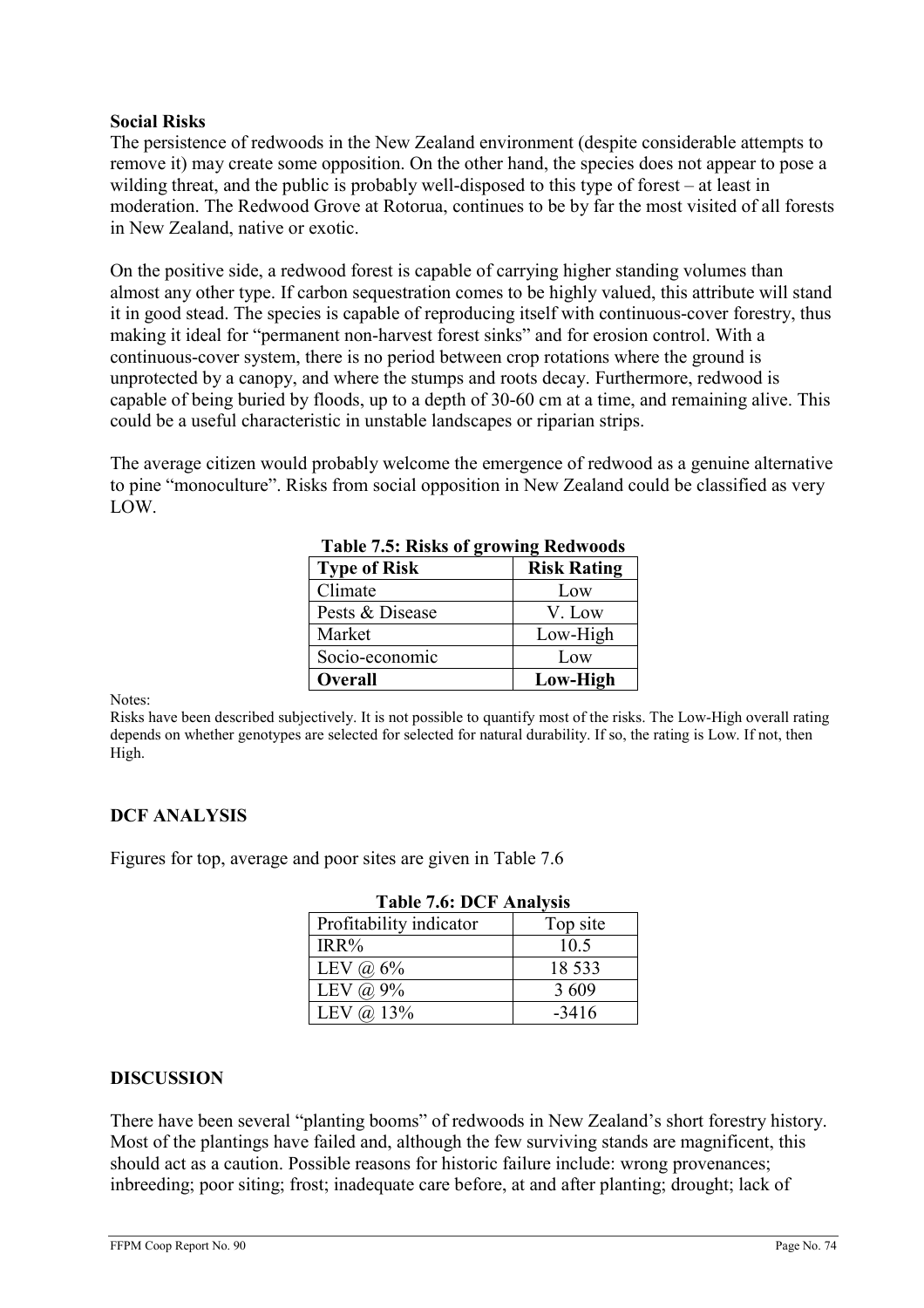fertilisation; and inappropriate mycorrhizae. We may have learnt from past mistakes, but until we have accumulated sufficient operational experience over a number of sites and El Niño cycles, it would be unwise to expand the redwood estate too rapidly. Current planting rates are "several hundred" hectares<sup>163</sup>, but orders from nurseries have "jumped".

A key to the success of redwoods is the procurement of suitable genetic stock. As this material needs have a guaranteed level of natural durability (and preferably wood density), the clonal option is probably the way to go. Establishment of trees chosen only for survival and growth risks creation of a resource that may be unmarketable.

Lastly, this author is surprised by the focus on *Sequoia* rather than *Sequoiadendron*. Assuming that the market does not distinguish between these species on the basis of wood properties, and that growth rates are comparable, it would seem logical to concentrate on the latter, because it is considerably more site-tolerant and fine specimens can be seen throughout New Zealand in many rural towns – particularly in the South Island. Drawbacks include the fact that growth data and operational experience are even more lacking than for Sequoia; the presence of a fungus disease that may restrict plantings to cooler regions; and slow initial growth and excessive taper may result in longer rotations.

# FURTHER READING FOR REDWOODS

- Colbert, C.M. and D.L. McConchie 1983. Some physical properties of New Zealand-grown redwood. FRI Bulletin No. 26.
- Cornell, W. 2002. NZ Redwood Growers Handbook. Diversified Forests Ltd, Henderson, NZ. 53  $p_{\cdot}$
- Cornell, W. various. The Sequoia Group. Irregular newsletters.
- Knowles, F.B. and J.T. Miller, 1993. Introduced forest trees in New Zealand: recognition, role, and seed source. Vol 13. The redwoods. FRI Bulletin No. 124.
- Libby, W. 1999. Redwoods in Taranaki? New Zealand Tree Grower, May 1999, p.18-19.
- Libby, W.J. 2002. Sources of coast redwood and giant sequoia planting stock. New Zealand Tree Grower, Feb 2002, p.30-32.
- Low, C. 2002. Giant sequoia provenance trials in New Zealand. New Zealand Tree Grower, August 2002, p.32-33.
- Mortimer, J. 1994. Woods of the World the Coast Redwood. Growing Today, Sept 1994, p.24- 27.
- Tombleson, J. 2004. Redwood Memorial Grove reached 100 years. New Zealand Tree Grower February 2004, p. 35-36.

<sup>&</sup>lt;sup>163</sup> Discussion at the second annual meeting of the 130-member Redwood Action Group, Hanmer, April 2004.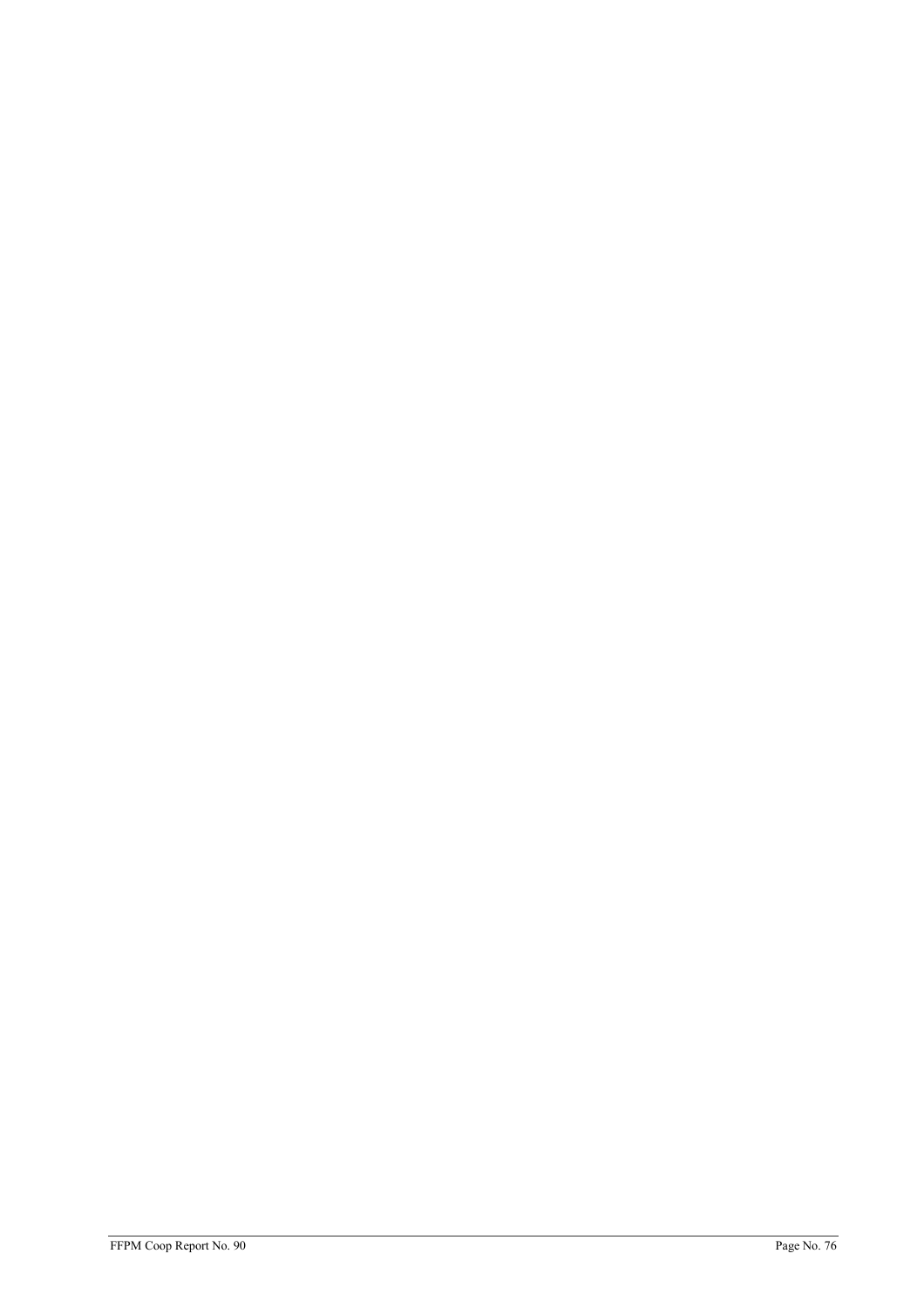### POPLARS Populus spp Contributing author: Allan Wilkinson

### INTRODUCTION

There are at least 30-40 recognised species of poplar plus countless subspecies, varieties, hybrids and cultivars. The most important poplars in New Zealand are the black and balsam poplars and their hybrids. These have been used effectively for soil conservation, windbreaks, and a few small woodlots, and have been utilised in small quantities as lightweight, pale coloured, generalpurpose timbers<sup>164</sup>.

The New Zealand breeding programme historically aimed to develop genetically diverse clones or cultivars conforming to three basic types:

- 1. A tree for wide-spaced plantings in silvo-pastoral systems;
- 2. A tree for single-row windbreak or stream-bank plantings;
- 3. A tree for block planting, either in conventional woodlots or in multiple-row riparian plantings.

For the purposes of this publication, we are interested only in the last mentioned. New Zealand breeding attempted to attain:

- High resistance to current diseases and insect pests;
- High rooting ability from unrooted stem cuttings;
- Rapid growth;
- Straight stem;
- Low palatability to possums;
- Basic wood density of at least 360 kg/m<sup>3</sup>;
- Low incidence of pathological black heart caused by bacteria.

Poplar wood is a bland white colour, of fine texture, with indistinct growth rings. It has lower density than typical radiata pine, and with little change in properties from pith to bark. Its special properties include a lack of smell and resins, workability, softness, light weight, relatively high strength is proportion to its weight, and resistance to splintering. It has been used for general farm purposes (gates, stockyard rails, etc), for veneers and mouldings, and for furniture.

A wide survey of processors and users in  $1986^{165}$  indicated general dissatisfaction with the genus. The reported problems included difficulty in: sawing (tension wood); air drying (splitting and distortion); planing (a woolly or hairy finish); uneven uptake in pressure treatment; patchy uptake of primer and paint; shrinkage after installation as sarking; strength for such purposes as farm gates; the amount of wastage and inadequate strength when turned into such things as icecream sticks. In nearly all cases, radiata pine performed as well or better. The only major use was for medium density fibreboard, presumably because of the lighter colour that it imparted to the product.

<sup>&</sup>lt;sup>164</sup> Wilkinson 2000. See Further Reading.

 $165$  Williams *et al.* 1986. See Further Reading.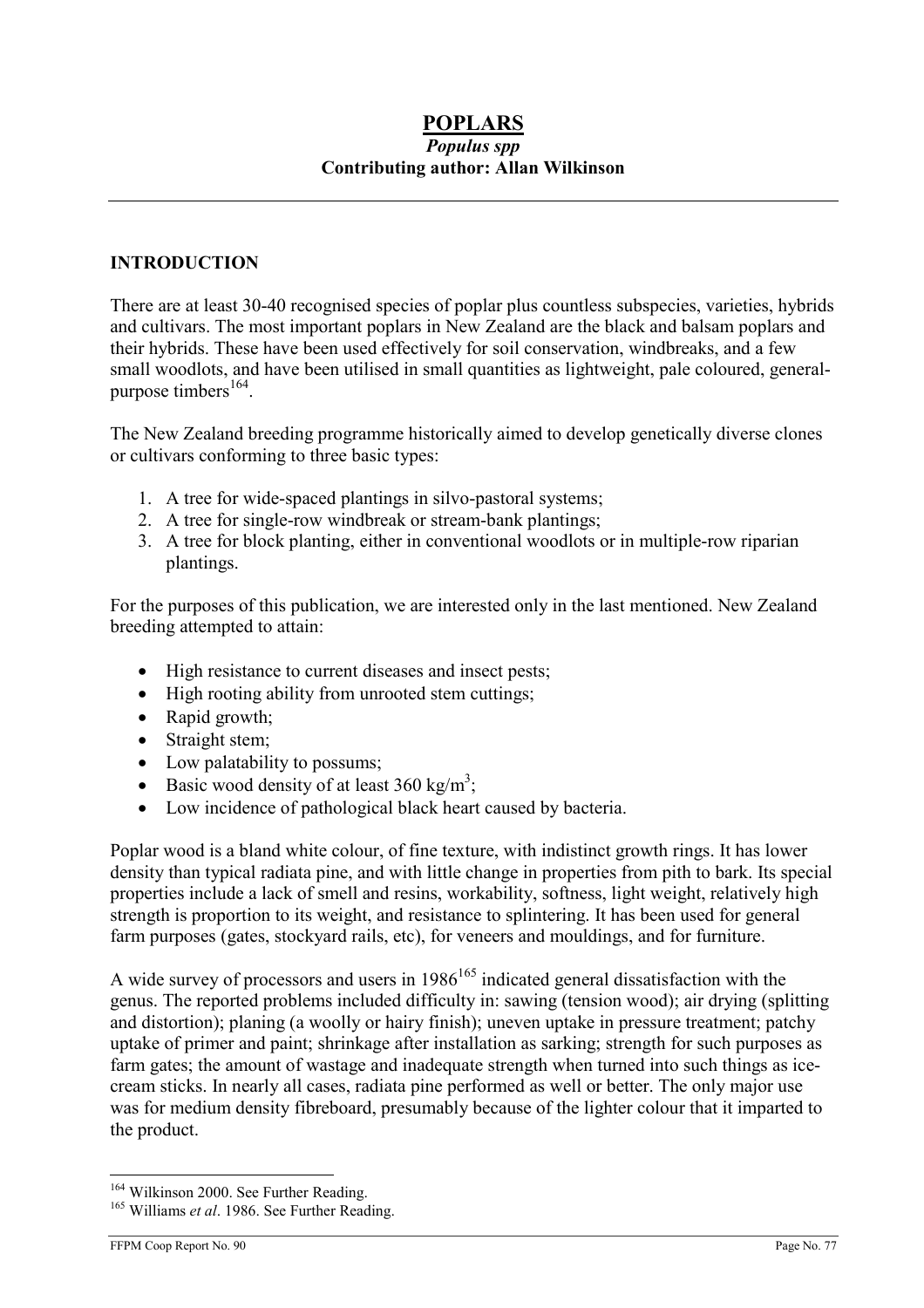Some serious problems include tension wood and 'blackheart'. Tension wood is a common property of hardwoods with imbalanced crowns or leaning stems or grown on wind-prone sites. Blackheart – a bacterial infection possibly caused by branch dieback or stem injury – is not as pronounced in the newer clones. Poplar's high moisture content also leads to collapse in drying and/or longer drying times.

Despite these negative comments, it may be unfair to judge the performance of current or future clones and cultivars on the basis of historical data. Although, due to lack of funding, research into poplars has all but ceased in New Zealand, there is still widespread development in this highly variable genus occurring elsewhere.

Poplar has some notable advantages: first, it can grow in wetter areas than radiata pine, provided that the water is not stagnant. These sites include riparian strips, seepages and flood plains. Given the propensity of many of New Zealand's hillsides to slip during storms, erosion plantings are likely to continue and will eventually create a resource that could be utilised more fully. Second, poplar can be planted out of reach of livestock – in the form of poles – without the need to either fence the plantings or to forgo grazing for several years. Third, the foliage can provide valuable stock feed during droughts, but only at the considerable cost of pollarding, or by scheduling normal clearwood pruning to coincide with a feed shortage.

## PRODUCTIVITY

Most poplars are regarded as being "fast growing" in their natural habitats, for example reaching 13 m in height at age three. But height growth, particularly early height growth, is a not a useful index for the forester. Volume per hectare is far more significant. Wilkinson reports that unimproved clones of Populus deltoides planted at 2700 s/ha without irrigation have achieved 140 m<sup>3</sup>/ha total volume at age four. At age 12, with a stocking of 500 s/ha, the volume of seven families of the same species at Brookfield Arboretum at Napier, ranged between 283 and 442  $\text{m}^3/\text{ha} - \text{equivalent to } 20-37 \text{ m}^3/\text{ha/yr.}^{166}$ 

This is very impressive, but it still falls far short of an index based on recoverable volume at a likely harvest age, especially in terms of preferred log grades.

#### Volume Growth

In the year 2000 Forest Research produced a poplar yield model based on MARVL assessments of 39 mature stands. Using this model to achieve maximum growth rates (good site, no pruning, very high stocking) enables at productivity of about 53.5 m<sup>3</sup>/ha/yr at age 15 – a figure close to the maximum theorized for radiata pine.

Assuming a more realistic sawlog-type regime<sup>167</sup> poplar yields an average MAI of 18.6 m<sup>3</sup>/ha/yr, a figure somewhat inferior to radiata pine<sup>168</sup>. Wilkinson's statement that the species "...grow as fast or faster than radiata pine" may be incorrect, or at best misleading.

 $\overline{a}$ <sup>166</sup> Alan Wilkinson, e-mail of 29 March 2004. Note that the volume was overbark and measured down to 75cm diameter. Trees were transplanted as 2-year old seedlings and intercropped with maize for three years.

 $167$  Assuming a top quality site, poplar grown at 300 s/ha is estimated to yield a total volume of 558 m<sup>3</sup>/ha at age 30. <sup>168</sup> For example, the Canterbury average is given by the Radiata Pine Calculator as 24.23. Canterbury is inferior to all the other regions, while Waikato/Taupo tops the list at 35.21.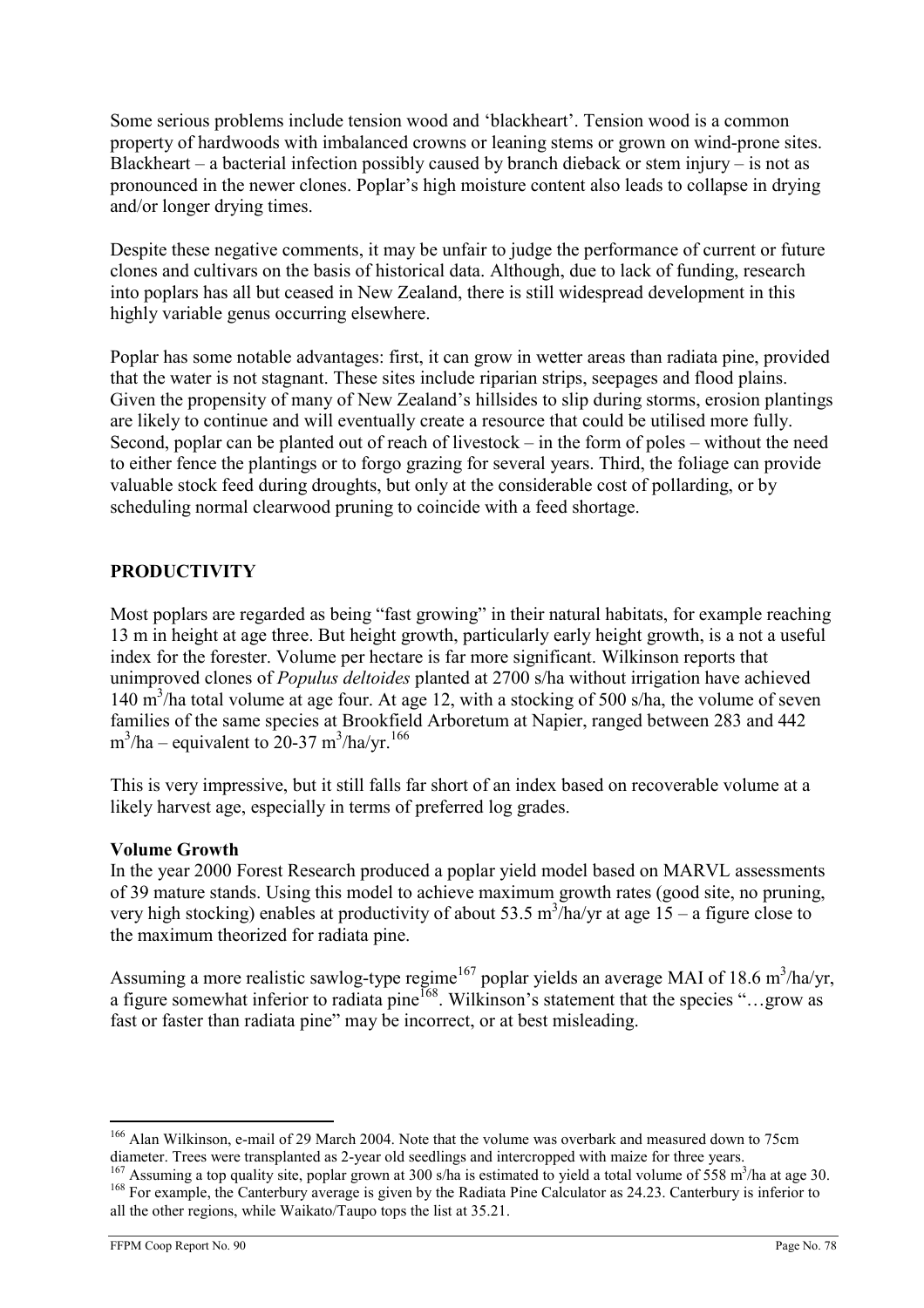Chris Goulding<sup>169</sup>, from Forest Research, says that poplar in Turkey averages 20 m<sup>3</sup>/ha/yr and not uncommonly achieves rates of up to 45 m<sup>3</sup>/ha/yr. One tireless advocate of this species, Allan Evans of Temuka, says that at 220 stems/ha would produce 438 m<sup>3</sup>/ha at age  $15^{170}$ . This equates to a total volume MAI of 29.2  $m^3/ha/yr$ , which is credible.

| Age | <b>Total</b>                                        | Log grade volume $(m^3/ha)$ |                                     |                              |      |
|-----|-----------------------------------------------------|-----------------------------|-------------------------------------|------------------------------|------|
|     | Recoverable<br>Volume<br>$\mathbf{m}^{\mathcal{S}}$ | <b>Pruned</b><br>logs       | <b>Small</b><br>branched<br>sawlogs | Large<br>branched<br>sawlogs | Pulp |
| 10  | 150                                                 | 50                          | 43                                  |                              | 50   |
| 15  | 274                                                 | 130                         | 74                                  | 13                           | 57   |
| 20  | 370                                                 | 163                         | 120                                 | 21                           | 67   |
| 25  | 433                                                 | 179                         | 153                                 | 26                           | 75   |
| 30  | 471                                                 | 189                         | 173                                 | 30                           | 80   |

#### Table 8.1: Volume growth of Poplars in New Zealand (Grown at 200 stems/ha and pruned to 6 m, on a good site) Source: Wilkinson 2000

30 | 471 | 189 | 173 | 30 | 80 Note: The total recoverable volume accords with the main author's evaluation of the Poplar Yield Model, but the breakdown by log grade does not. The above table is more conservative, ie it tends to categorise more of each log

# PRICE PER UNIT VOLUME

type as pulp.

New Zealand sales of poplar are insufficient to determine potential mill-door prices. A wellpublicised<sup>171</sup> sale at Waipawa in 1994 yielded \$17000/ha net return to the grower. With an estimated yield of 438 m<sup>3</sup>/ha and a logging/transport cost of \$40/m<sup>3</sup>, this equates to about \$79/m<sup>3</sup> at mill-door. These figures were derived from popular articles and it is difficult to check them. Furthermore, the sale constituted only 2.04 hectares, so cannot be used as a reliable or consistent indicator of price.

It is possible to obtain figures from overseas transactions, although the exchange rates, pricepoints and log specifications are not always provided together with the price, making the data almost useless. More fundamentally, one could ask what the price of poplar would be in, say, Turkey or Italy if local radiata pine was available as an alternative.

Table 8.3: Summary of poplar wood prices (\$NZ/m<sup>3</sup> at mill-door)

| Average price |  |
|---------------|--|
|               |  |

 $\overline{a}$ <sup>169</sup> Research into poplars for timber production, 28 September 1994. Unpublished internal report:

 $170$  "Poplars offer greater profitability than pines – specialist". News article dated July 16 1998, in Royal Society News.

<sup>&</sup>lt;sup>171</sup> Cowperthwaite, see Further Reading. Also, various articles by Peter Wardrop, Allan Evans or Roland Clark, which appear to duplicate each other.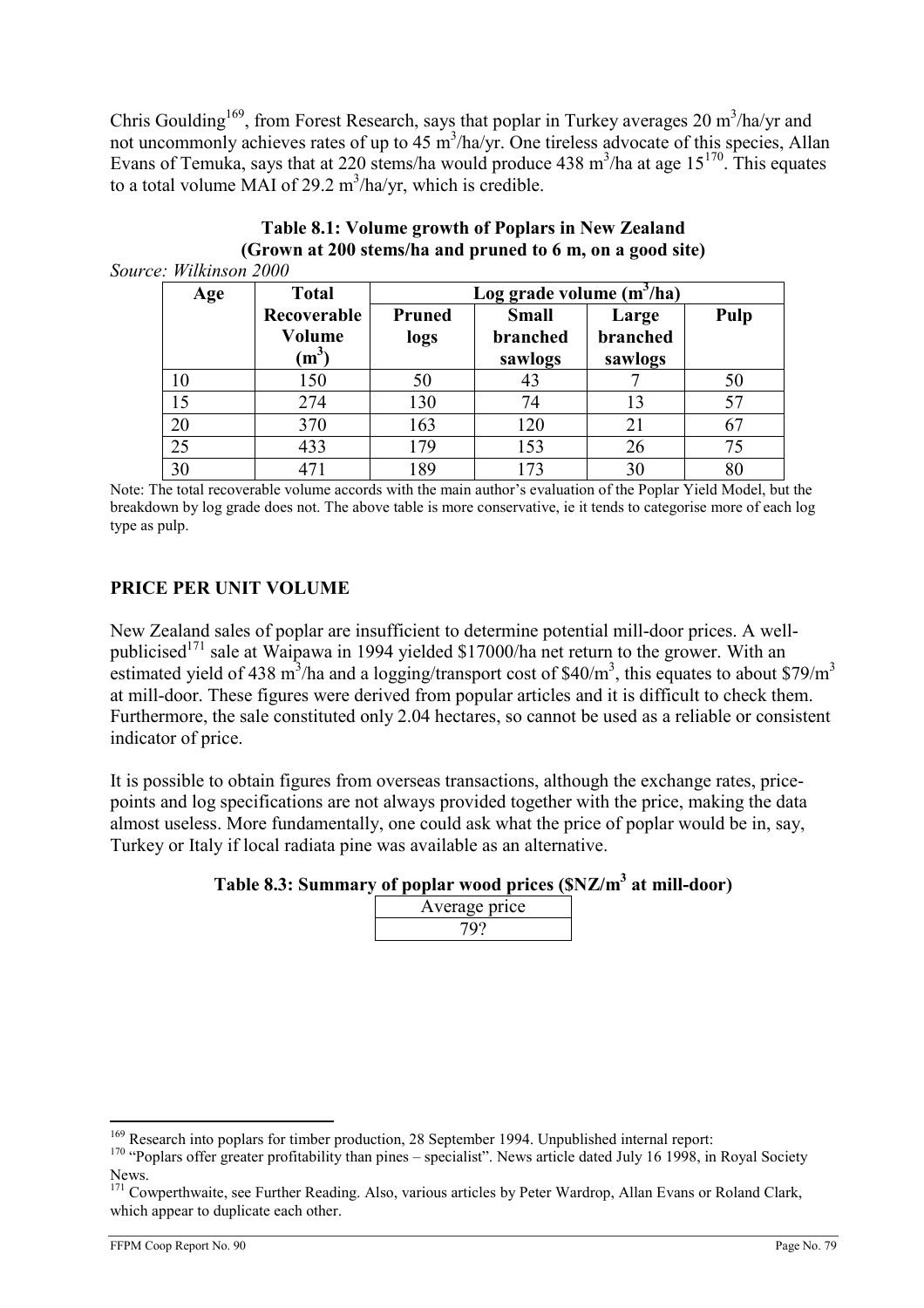### GROWING COSTS

Poplars grow best on moist valley bottoms and lower hill slopes, with a PH of 5.0-6.5 and high calcium levels. This may put them in conflict with other land uses, especially if the intention is to plant in large tightly stocked woodlots. Land prices are assumed to be \$4000/ha, similar to good land for cypresses and redwoods. On the other hand, if the species is restricted to erosion-prone gullies, it would be fair to value the land at zero, or even to use a negative figure! (The slips presumably devalue the adjacent land, by covering pasture, damaging tracks and fences, etc.). Even on more stable sites, the cost of land must be shared between the tree venture and the understorey grazing.

Planting rates are low – perhaps only 20% more than final crop stocking. Given a final stocking of 200 stems/ha, this equates to 240 s/ha planted. Here we assume that the preferred stock comprises 2 m unrooted poles, planted with a crowbar to a depth of 30 cm, and released with Roundup or Versatill. Costs of tree stocks are \$3 each, with planting at \$1 per pole, and releasing at 50c each. Appleton's nursery quotes poplar prices at \$4.00 each, but these are for rooted cuttings 10-40 cm high. Presumably unrooted poles are far cheaper, but carry a higher risk of failure to establish.

Pruning is essential to produce clearwood. There are fewer branches to prune per metre than radiata pine, and the wood is softer. We assume \$1.50 per tree for 200 pruned trees pruned to a height of 6 m. Note that pruning costs may vary greatly between hybrids, as some clones (eg crosses between P. nigra and other species) resprout prolifically from pruning wounds. Judicious stocking and timing of pruning can control the incidence of adventitious shoots.

| $\frac{1}{2}$ and $\frac{1}{2}$ of $\frac{1}{2}$ of $\frac{1}{2}$ of $\frac{1}{2}$ of $\frac{1}{2}$ of $\frac{1}{2}$ of $\frac{1}{2}$ of $\frac{1}{2}$ |                     |  |
|--------------------------------------------------------------------------------------------------------------------------------------------------------|---------------------|--|
| <b>Nature of Cost</b>                                                                                                                                  | <b>Typical cost</b> |  |
| Land                                                                                                                                                   | 4000                |  |
| <b>Tree Stocks</b>                                                                                                                                     | 720                 |  |
| Establishment                                                                                                                                          | 360                 |  |
| Pruning                                                                                                                                                | 300                 |  |
| Waste thinning                                                                                                                                         |                     |  |
| <b>Overall</b>                                                                                                                                         | 5380                |  |

Table 8.5: Cost of growing Poplars (\$NZ/ha)

Notes: The high land price may be inappropriate. If the land is a problematic microsite, or if intensive grazing is maintained under the trees, the true figure could be substantially less.

### ROTATION AGE

Allan Evans has argued that 15-year poplar rotations are achievable in New Zealand, yielding a good return. Another forceful poplar advocate, Peter Wardrop, said<sup>172</sup> that poplars can achieve the size of a 30-year old radiata pine in only 12-14 years. Given that radial differences in wood density and other properties are minimal, such short rotation lengths are conceivable.

Poplar is generally regarded as a short-rotation species, so rotation lengths of greater than (say) 25 years would be unlikely. After this point there is a fairly rapid decline in volume increment without any compensatory premium for age. The range of harvest age can therefore be given as 12 to 25 years.

 $\overline{a}$  $172$  Wardrop, P. 1994. Poplar markets itself. Farm Forestry Review, 20 July 1994, p.41.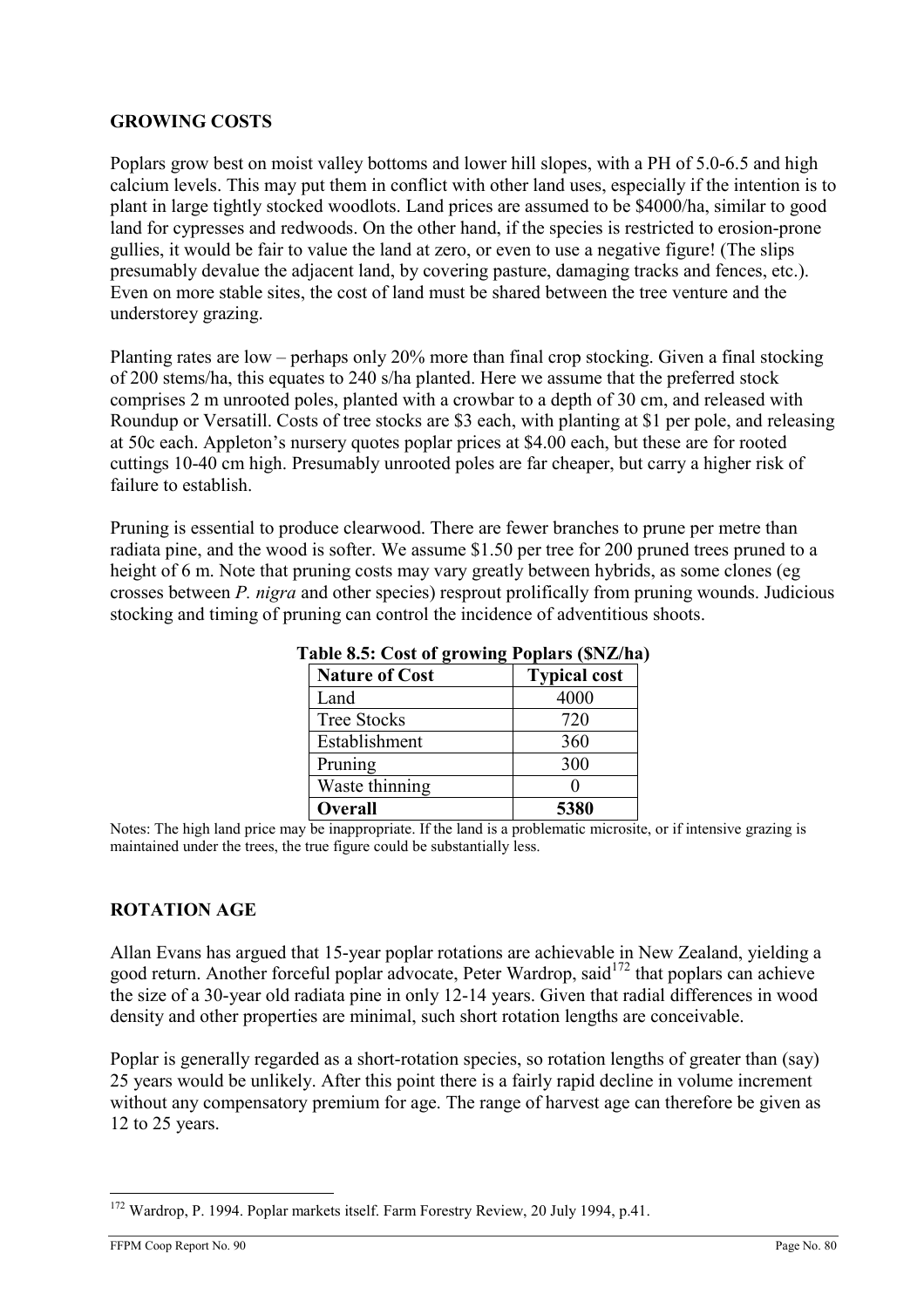### RISKS

### Climate-related Risks

Poplars are typically not drought-resistant and require at least 20 mm a week throughout the growing season, unless there is a high water table. In summer-dry areas, they should be confined to channels, tunnel gullies and seepage areas. In New Zealand's fickle climate, it is likely that poplars planted as woodlots over large heterogenous areas would be at considerable risk from drought. Having said this, it must be reiterated that poplars belong to a highly variable genus, which contain some species quite tolerant of dry hillsides.

In their deciduous state, all poplars can tolerate more than  $-30^{\circ}$  ground frost, but some may suffer shoot damage if frosts occur in late spring or summer. There are cultivars which may be suitable for woodlots that suffer very little, if any, frost damage in New Zealand.

Poplars cannot tolerate much wind and may lose branches easily, making the tree susceptible to blackheart infection.

If clones are chosen carefully, and correctly sited, the climate risks in growing poplar can be rated MEDIUM.

#### Pests and Diseases

Assuming that a grower has the good sense to plant only cultivars that are selected for possum and rust resistance, and to protect young stands from livestock, trees may survive to harvest without damage. On the other hand, there is a substantial risk that existing rusts $173$  could mutate within the lifetime of a tree or a new disease could be accidentally introduced. The historical record with poplars is not good, perhaps because the species has been established with a very narrow (clonal) genetic base whereby a pathogen merely needs to overcome a single sequence of DNA to cause an epidemic. Secondly, any fungal disease that infests Australia is likely to be blown over to New Zealand within a few years.

With regard to the closely related willows, the introduction in 1997 of the willow sawfly Nematus oligospilus is currently defoliating trees over a wide area<sup>174</sup>. Again, a major contributing factor could be the clonal background of the plantings.

With the traditional approach of growing only clones (for ease of breeding) the risk of disease attack must be considered HIGH. There are alternatives to this approach, as mentioned later under Discussion.

#### Market-related Risks

The current domestic market for poplar is not good. New Zealand processors can obtain a regular supply of radiata, which they mostly see at being superior to poplar in terms of quality, so the future for a vibrant domestic industry based on poplar wood does not look promising. Much radiata pine goes to waste on our hillsides, but could be recovered if demand was sufficient.

 $173$  Melampsora larici-populina and Marssonina brunnea.

<sup>&</sup>lt;sup>174</sup> Fung, L.E.; Charles, J.G. and D.D. Rowan. Willow what? NZ Tree Grower, Feb 2002, p. 15-17.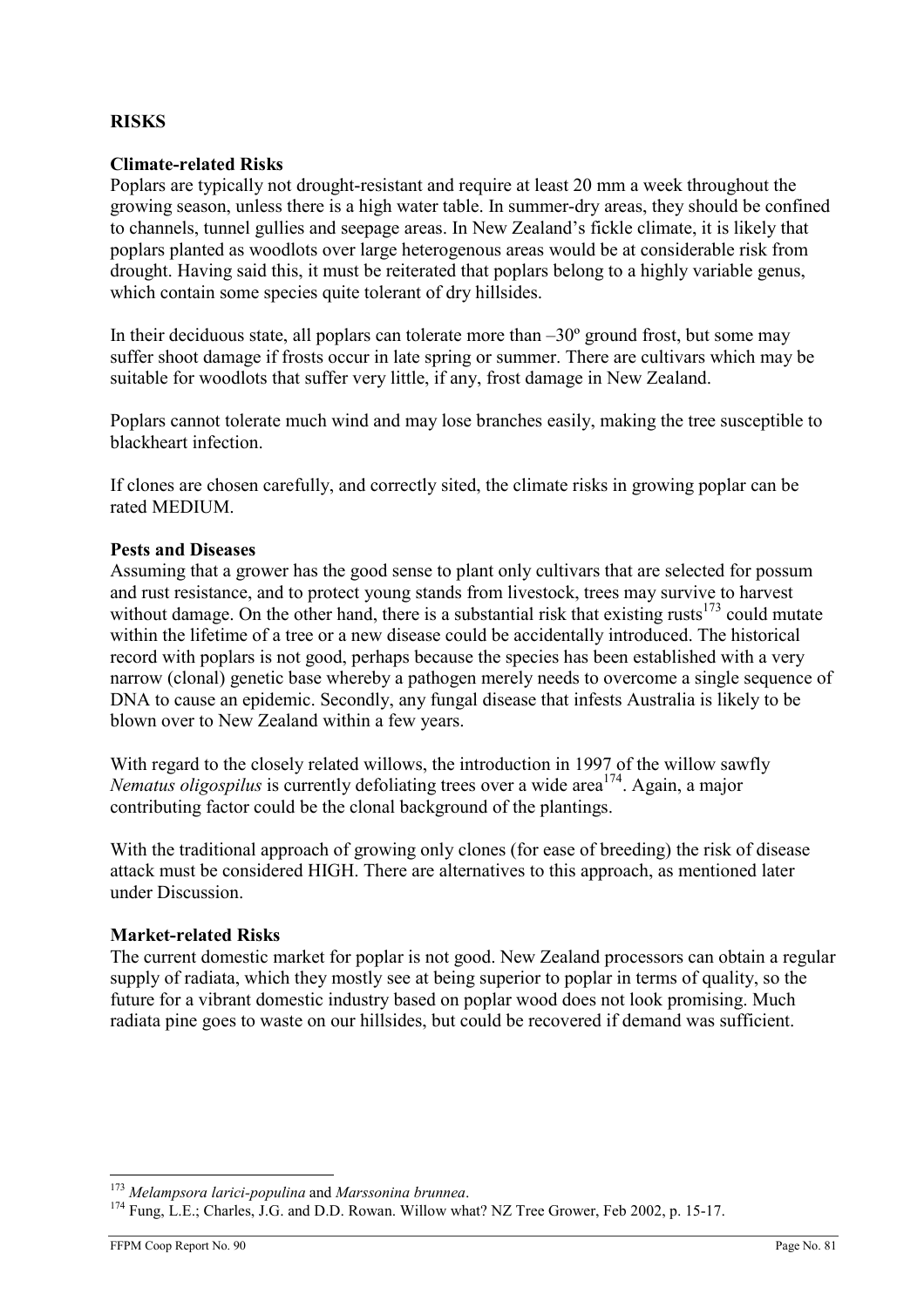On the export front, China is a huge potential market that is quite familiar with poplar but has only recently becoming acquainted with radiata pine. It is not clear to what extent traditional attitudes hold sway over recent research results. The fact that China has recently accepted radiata pine in its building code may indicate the latter is gaining in importance. The lack of intrinsic wood properties that give poplar an edge over radiata pine suggests that market risks could be HIGH.

### Social Risks

The attractive spring and autumn foliage of poplars is generally regarded with favour. Poplars, being a deciduous hardwood, are perceived as being a genuine alternative to sombre conifer plantations. The risk of tree spread is non-existent, with modern planting-stock being exclusively male. The risk of adverse social reaction to a widespread poplar programme must be classified as very LOW.

| Table v. Kisks vi growing popiars |                    |  |
|-----------------------------------|--------------------|--|
| <b>Type of Risk</b>               | <b>Risk Rating</b> |  |
| Climate                           | Med                |  |
| Pests & Disease                   | High               |  |
| Market                            | High               |  |
| Socio-economic                    | Low                |  |
| <b>Overall</b>                    | <b>High</b>        |  |

Table 6: Risks of growing poplars

Note: Risks have been described subjectively. It is not possible to quantify most of the risks.

### DCF ANALYSIS

Although there is now a good yield model for poplar, the absence of good price data, and the unreliability of good cost data, means that discounted cashflow analysis is not worthwhile for these species.

#### **DISCUSSION**

For most wood uses, poplar is inferior to radiata pine. Processors have no reason to switch species should supplies become available at comparable prices. In certain types of pulping, however, it has distinct advantages including a naturally whiter colour. The light colour could also be in demand for some lines of furniture.

Although poplar is a useful addition to the New Zealand landscape, and thrives in locations not suitable for the main species, it is not a genuine alternative to radiata pine and Douglas-fir. In the words of Lindsay Fung<sup>175</sup> poplar is "more site-specific than radiata pine and should not be considered as a substitute for pine in terms of site-selection, management, end purpose, or wood characteristics; indeed poplar is complementary is all of these aspects".

<sup>&</sup>lt;sup>175</sup> Who took over from Allan Wilkinson at Aokautere Plant Materials Centre.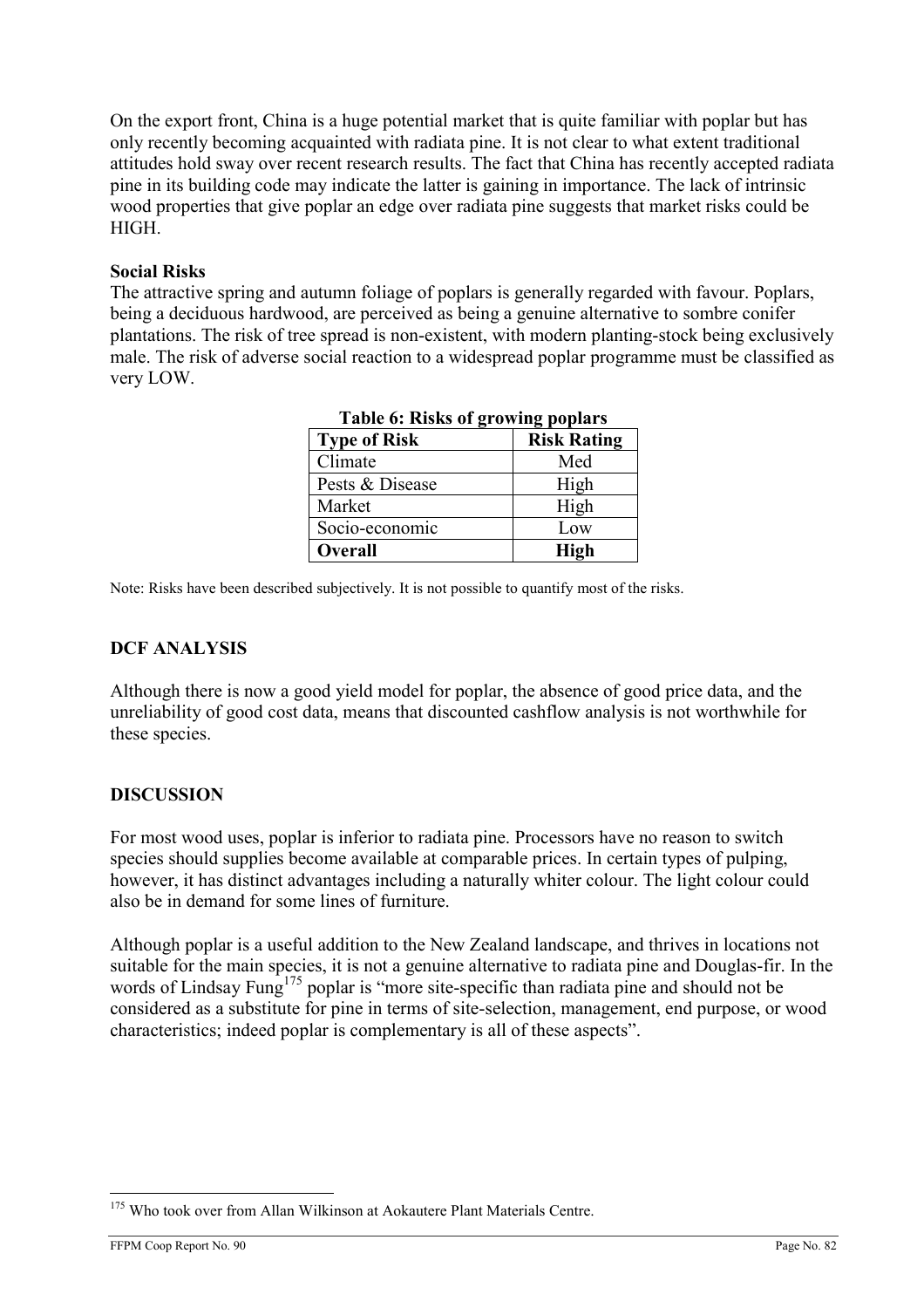New Zealand will continue to have major erosion and flood problems, and willows/poplars provide one tool to control these. Research in these species needs to be resuscitated and revitalised. The enormous genetic variety in these genera suggests that there is scope for development of new varieties that can overcome past failings. The best approach may not be to use single clones – which has been the major cause of spectacular disease-induced failures in the past – but to use cloning techniques to replicate entire families. There are huge between-family differences (see the Brookfield Populetum data above) that could provide real benefit without unduly narrowing the genetic base.

# FURTHER READING FOR POPLARS

Cowperthwaite, V. A new lease of life. Growing Today, August 1994, p. 32-35.

- Haslett, T.; Gilchrist, K.; and B. Britton. 1995. Poplar for timber and other uses? New Zealand Tree Grower, August 1995. P. 18-21.
- Hocking, D. 1995. A more poplar choice. NZ Forest Industries, April 1995, p. 60/
- Van Kraayenoord, C.W.S.; Slui, B.; and F.B. Knowles. 1995. FRI Bulletin No. 124, Introduced forest trees in New Zealand – recognition, role and seed source. Chapter 15, The willows (Salix spp).
- Wilkinson, A. 1995. The poplar scene New Zealand and overseas. The New Zealand Tree Grower February 1995, p. 28-30.
- Wilkinson, A.G. 2000. FRI Bulletin No. 124, Introduced forest trees in New Zealand recognition, role and seed source. Chapter 17, The poplars (Populus spp).
- Williams, D.; Simpson, I.; and H. Bier, 1986. Properties of New Zealand-grown poplar. FRI Bulletin No. 112.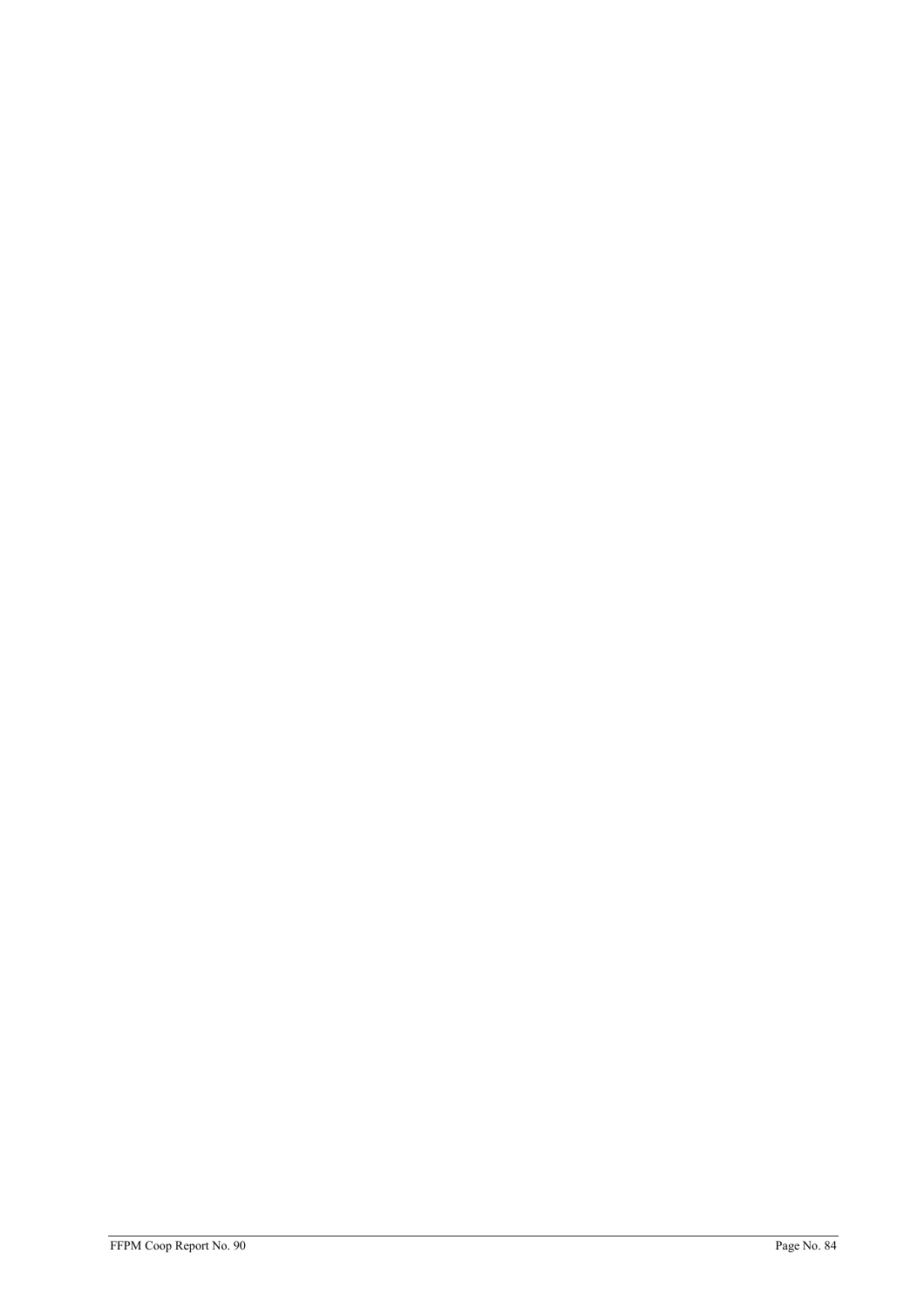The remarks in the introductory chapter must be reiterated: the objective of this publication is to identify any profitable tree species that can realistically alter the proportion of radiata pine in New Zealand's plantations from the current figure of 90%, relying solely on the sale of timber to justify the investment. Tree lovers, wood turners, lifestyle-block owners and gardeners could and should continue to enjoy and expand the use of their chosen species, while acknowledging that – as an investment driven by the sale of timber – their preference may not have the potential to alter New Zealand's land-cover by a factor of tens of thousands of hectares.

### NATIVE SPECIES

There is widespread and continuing public interest in New Zealand plantation forestry based on indigenous species, especially if the activity involves the establishment of indigenous forests on modified land rather than exploitation of an existing natural forest. Reasons for this interest include the fact that these species have a proven record of being suitable for the location (!), have historically yielded valuable wood, and are often the most popular landscape choice. A cynic could also argue that there is an element of patriotism/nationalism in the promotion of homegrown species and the rejection of exotics, and that this attitude is not consistent when applied to other rural but non-timber industries. Nobody, for example, would suggest that our pastures should be returned to indigenous grass species.

One unusual risk with growing natives in New Zealand as a timber crop is the possibility that the crop may be nationalised without compensation. This in effect has already happened to owners of natural indigenous forest, who have had their management options severely restricted by the Forests Act (1993 amendment), and who have lost some of the use of their asset relative to landowners that converted to pasture prior to this date. Mills are currently prohibited from sawing indigenous timber unless authorised to do so. It is possible that, by the time that an indigenous crop has reached harvest, the public may have come to regard indigenous trees as being so sacrosanct that all commercial exploitation is effectively prevented.

A common, but fallacious, argument is that rotation age is not important in a situation where there is continuous cover forestry – or else continuous extraction from small coups in a mixedage forest. This ignores the opportunity cost of tying up large amounts of capital (land, trees) for so long. Very long rotation ages make economic sense only if the capital cost is artificially reduced, for example by legal prohibition against conversion of the forest to another, more profitable land-use, and by restrictions on over-cutting. This ensures that the opportunity cost of the forest is almost zero (in effect, the owners' asset value has been expropriated by government decree) so that return on capital is unimportant. Where long rotations are the norm, for example in many European countries, such a situation may well prevail. The new criterion then becomes the maximum sustainable net revenue regardless of tree age.

The exponential effects of interest rate militate against long rotations, and become a critical factor in rotations exceeding (say) 60 years. It is worth reminding the reader of this important consideration (Table 10.1).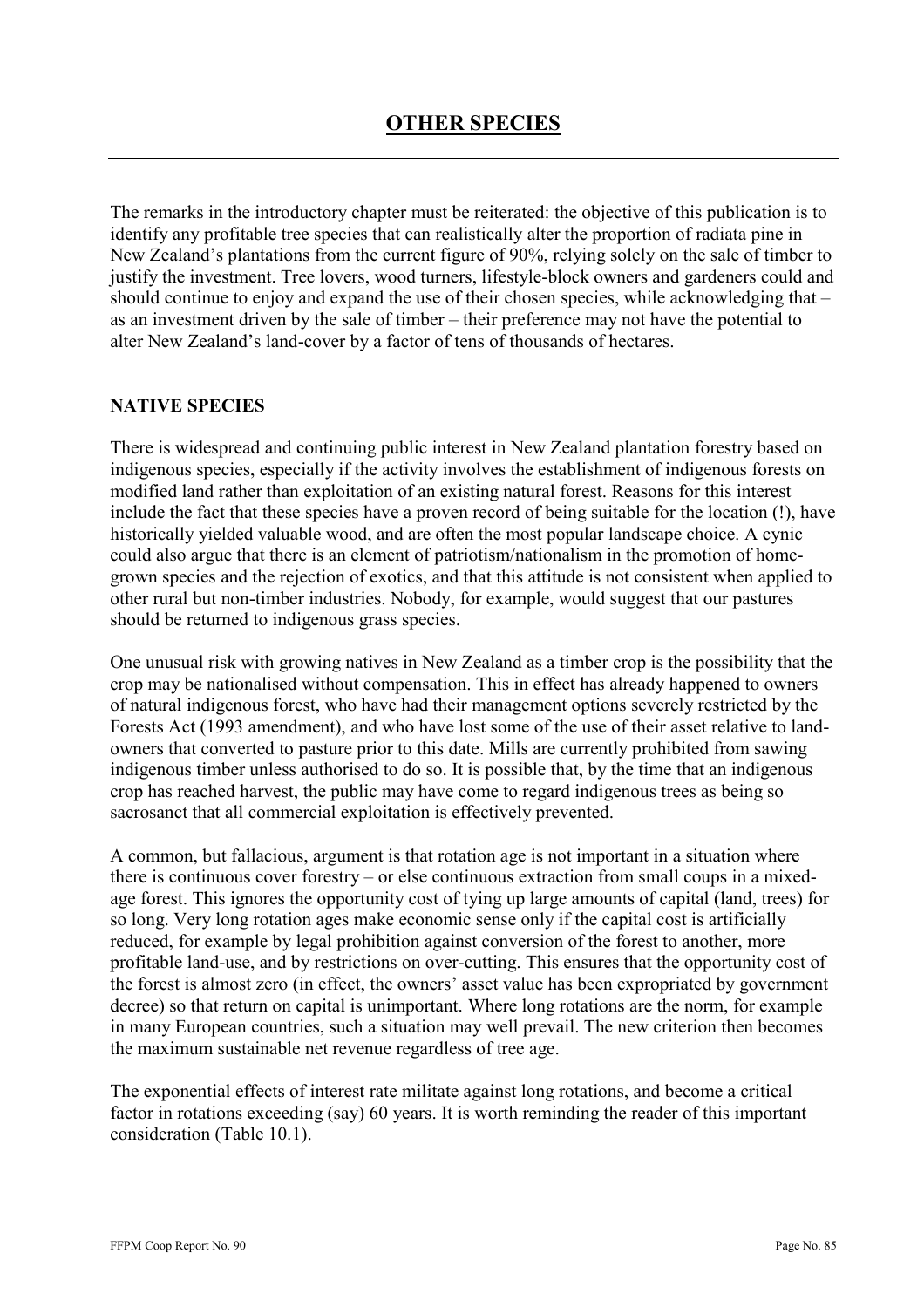| $\frac{1}{2}$<br>$P_{\text{max}}$ for $\mathbf{w}$ given reconcident realiging |                       |  |
|--------------------------------------------------------------------------------|-----------------------|--|
| <b>Rotation length (years)</b>                                                 | Compounded costs (\$) |  |
|                                                                                | 1.06                  |  |
| 10                                                                             | 1.79                  |  |
| 20                                                                             | 3.21                  |  |
| 30                                                                             | 5.74                  |  |
| 40                                                                             | 10.28                 |  |
| 60                                                                             | 32.99                 |  |
| 80                                                                             | 105.80                |  |
| 100                                                                            | 339.30                |  |
| 200                                                                            | 115 125.90            |  |

| Table 10.1: Effect of an establishment cost of \$1.00  |
|--------------------------------------------------------|
| compounded at only 6% p.a. for a given rotation length |

The lesson is that an individual, or a company, or a government, cannot usually afford to invest even a small amount of money, forgoing even a small rate of interest, for a very long time period. The opportunity cost is too great. But the converse of this phenomenon is often overlooked: a very small rate of return (such as the IRRs obtained by plantations of indigenous species) can be regarded as highly rewarding when compounded over very long rotations. As an investment, forestry has a planning horizon far in excess of any other human endeavour, and "hurdle" rates of return based on experiences with shorter investments may be inappropriate.

# NEW ZEALAND BEECH

### Nothofagus spp

Main reference: Wardle, 1984. See Further Reading.

Arguably, New Zealand beech holds the most promise for plantations of any native hardwood genus. Beech is capable of producing  $5{\text -}10 \text{ m}^3$  of wood per hectare per year, depending on species and age of assessment. This is a respectable figure by international standards, but does not compare favourably with most of the others listed in Table 1.1.

The main argument against beech as a plantation crop is that it must be established in an existing beech forest. Seedlings are particular vulnerable to dry conditions, lack of appropriate mycorrhizae and weed competition, even from relatively non-aggressive native species. It would be technically quite difficult to establish a beech plantation on, for example, an ex-pasture site. Even if this was successful, snow and wind damage are common, and Platypus beetle attacks can devastate stands despite Careful pruning and thinning regimes. Risks of management failure can be described as HIGH.

The rotation age is debateable but figures of 45-60 years have been postulated. Trees in natural stands would achieve a dbh of less than 30 cm in this time, suggesting that typical rotations may be a lot longer.

There is no doubt that beech wood can be used for high-value end uses, such as furniture and flooring. It has an attractive finish (depending on species) and is quite hard and strong. Due to the exceptionally small size of the pits linking the cells, it is very difficult to dry and process, but it is possible to do so. Recovery rates from natural stands can be very low because of hollow logs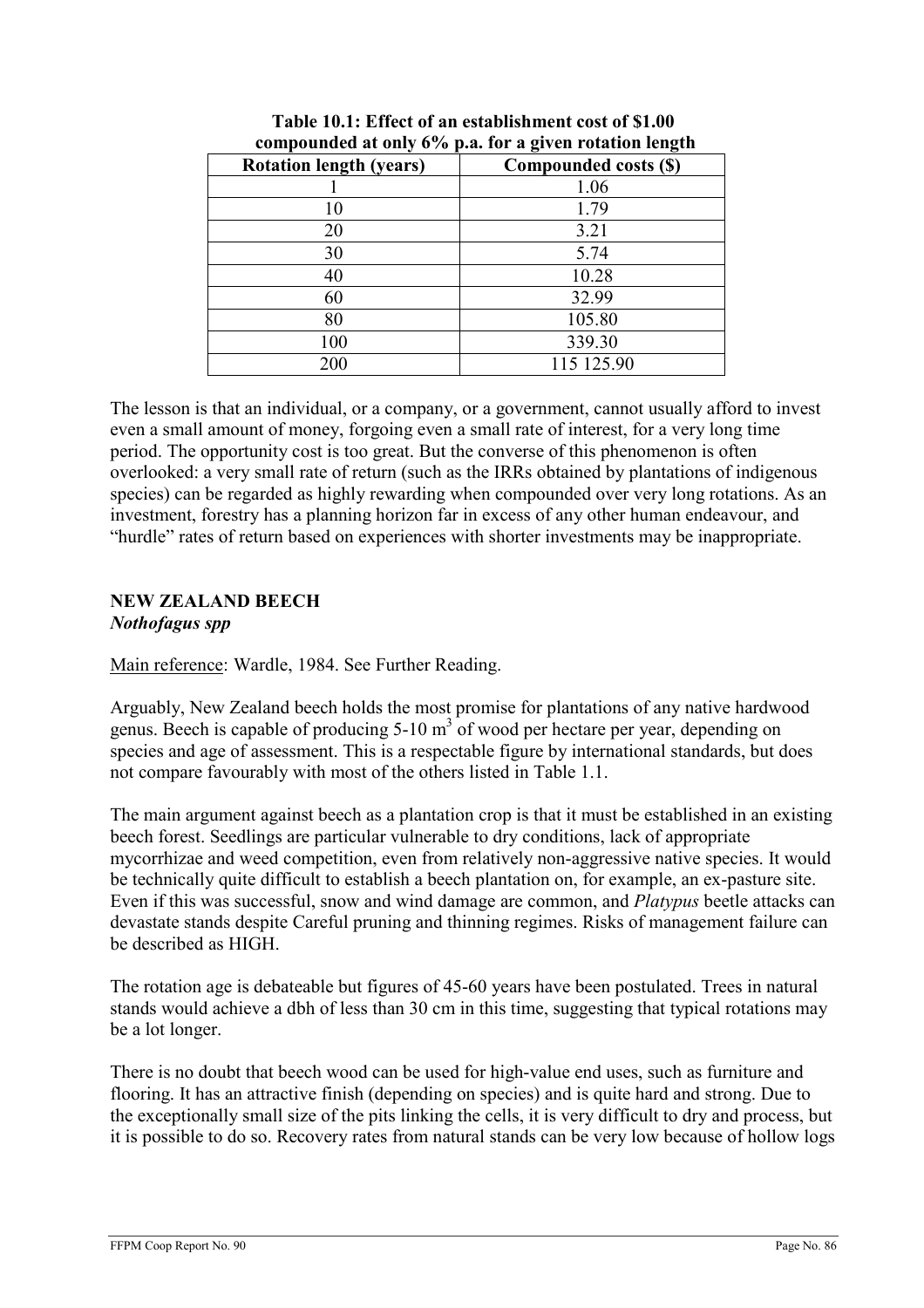and hidden defects, some of which are visible only when the logs are sawn. It is not yet clear to what extent careful pruning and thinning can improve recovery. For selected logs, mill door prices are reported to have risen from  $\frac{$75}{m^3}$  to  $\frac{$200}{m^3}$  between the mid-1990s and 2001<sup>176</sup>.

It is interesting that the beech resource came under close scrutiny only when podocarps were becoming scarce. The lay public appear to believe that "hardwoods" are always hard, and this is invariably a desirable attribute, but the historical evidence from pioneer nations like New Zealand and the United States belies this view. It seems that softwoods were always cut out preferentially. Softwoods may possess compression-wood, but hardwoods have the more problematic tension-wood. Hardwoods may distort more in processing and be more difficult to use (eg to saw or to nail). Furthermore, it could be argued that most of the traditional structural uses of hardwoods have been replaced with increasingly cheap steel or preservative-treated timber, so that their value relative to softwoods may have even declined in the last century.

To summarise, beech is a genus that can be grown only in existing beech forests. Volume productivity is relatively low, risks of crop failure are high, rotation ages are relatively long, costs can be high, and prices per hectare unexceptional. On nearly all counts the genus is an "also ran".

# KAURI Agathis australis

Main reference: Bergin and Steward, in press. (See Further Reading)

Kauri has a special place in the history of this country, and in the hearts of New Zealanders. Large trees are a popular sight for tourists, with the largest still living (Tane Mahuta) being 4.4 m in dbh and 52 m in total height.

The wood is internationally recognised as being a premier timber for a wide range of purposes. The heartwood has a good figure and is naturally durable. Having said this, it may not be greatly superior in properties (for, say, boat building) to some cypresses – which are cheaper to buy and considerably easier to grow.

A thriving market for bland non-durable sapwood kauri is unlikely, so it is probably essential to prolong rotations until substantial heartwood appears. Increment cores in over 530 planted and natural second-growth stems have ascertained that no heartwood is present in 30 cm stems but moderate amounts exist in stems 60 cm wide. Usable amounts may appear within 75 years<sup>177</sup>. On the other hand, a 120-year old ricker stand (ie smaller individual diameters) sawn by the Forest Service in the late 1970s showed that less than 1% of the boards were classified as heartwood.

One notable feature of kauri is its ability to self-prune. Branches that are cut back to leave a stub will abscise within about 6 weeks, leaving a trunk free of knots. Perhaps this characteristic can be used to reduce pruning costs (mechanical pruning?) in accessible plantations.

 $\overline{a}$ <sup>176</sup> Allen, R. 2004. Sustainable indigenous research funding. NZ Tree Grower February 2004, p. 37-38.

<sup>&</sup>lt;sup>177</sup> Klitscher, K. 2002. Update on research with native species at Forest Research. NZ Tree Grower May 2002, p. 33-34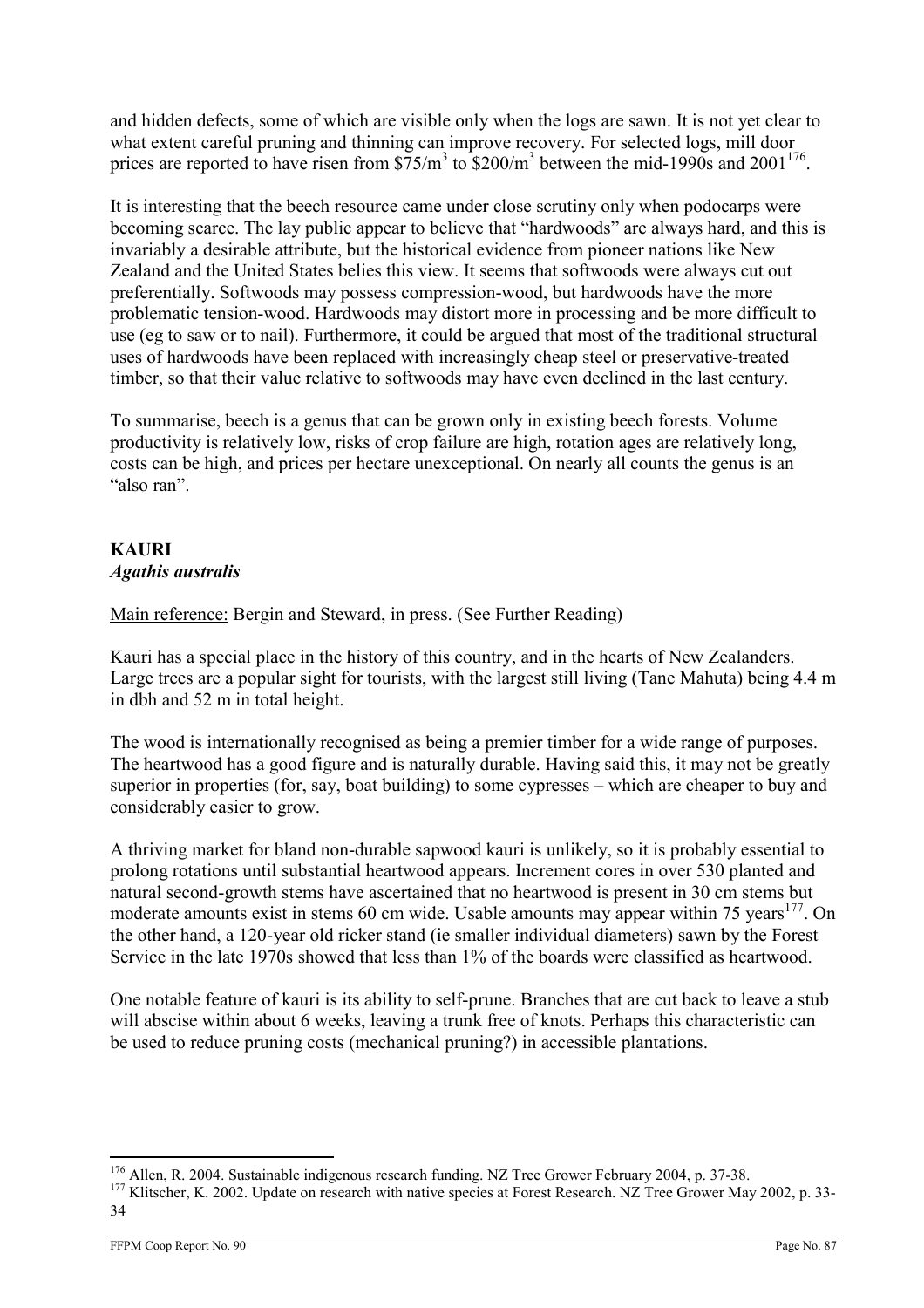The natural range of kauri is in the warmer parts of the country, but planted trees are thriving in colder areas, including in the south of the South Island. Bergin and Steward note that, although small seedlings cannot survive frosts in excess of -1°C, twigs are not killed above -7°C. Natural spread is limited by survival of seedlings, and also by inability to compete with cold-adapted species. An artificial situation with planted trees and weed-control would greatly extend the potential range. Growth rates of kauri can be reasonably high (up to 13  $\text{m}^3/\text{ha/yr}$ ) for highly stocked stands.

An economic study of kauri was conducted in  $1996^{178}$ , and concluded that the IRR was 2.9% (60 year rotation) or 2.3% (80-year rotation) with conservative assumptions. This rose to 5.5% and 4.3% with optimistic assumptions – increased sawn timber price, and reduced land cost, processing costs and commission. The authors calculated that non-timber benefits would need to be substantial to generate a positive NPV (Table 10.2), using conservative assumptions.

Table 10.2: Annual value of non-timber benefits required from growing a kauri plantation at New Plymouth in order to meet target rates of return under the base-case scenario.

| Target real rate of return | Annual value of non-timber benefits (\$/ha/year) |     |
|----------------------------|--------------------------------------------------|-----|
| $\frac{9}{0}$              |                                                  |     |
|                            |                                                  |     |
|                            |                                                  | 510 |
| $8.0\,$                    | 688                                              | 734 |
| 10.0                       | 901                                              | 922 |
|                            |                                                  |     |

Source: Herbert et al. 1996.

# TOTARA

### Podocarpus totara

Main source: Bergin 2003, See Further Reading.

Totara is of great historical importance. It was the preferred species for building marae and waka or for use as fence-posts, floor piles or furniture. It is one of the most naturally durable of all native species and was considered superior to kauri for many end uses.

Unlike many native species, it regenerates readily in pasture, thus making it suitable for plantations on non-forested land. It is relatively unpalatable and can tolerate considerable grazing pressure. Volume growth is about 10 m<sup>3</sup>/ha/yr.

The 1913 Royal Commission referred to the "utter absurdity of suggesting such a tree as the totara for afforestation purposes" in view of the 80 year rotation length deemed necessary to produce sawlogs containing heartwood. While accepting the wisdom of this statement, we can be grateful that not all of our ancestors shared this attitude. The modern tendency to emphasize the needs of the present and to devalue the needs of future generations would not have created the great European cathedrals – or the great European planted forests.

 $\overline{a}$  $178$  Herbert, J.; Glass, B.; and Kimberley, M. 1996. A preliminary stand productivity and economic case study of plantation grown kauri. Proceedings of NZ Institute of Forestry, Apr  $29<sup>th</sup> - 1<sup>st</sup>$  May 1996, Invercargill.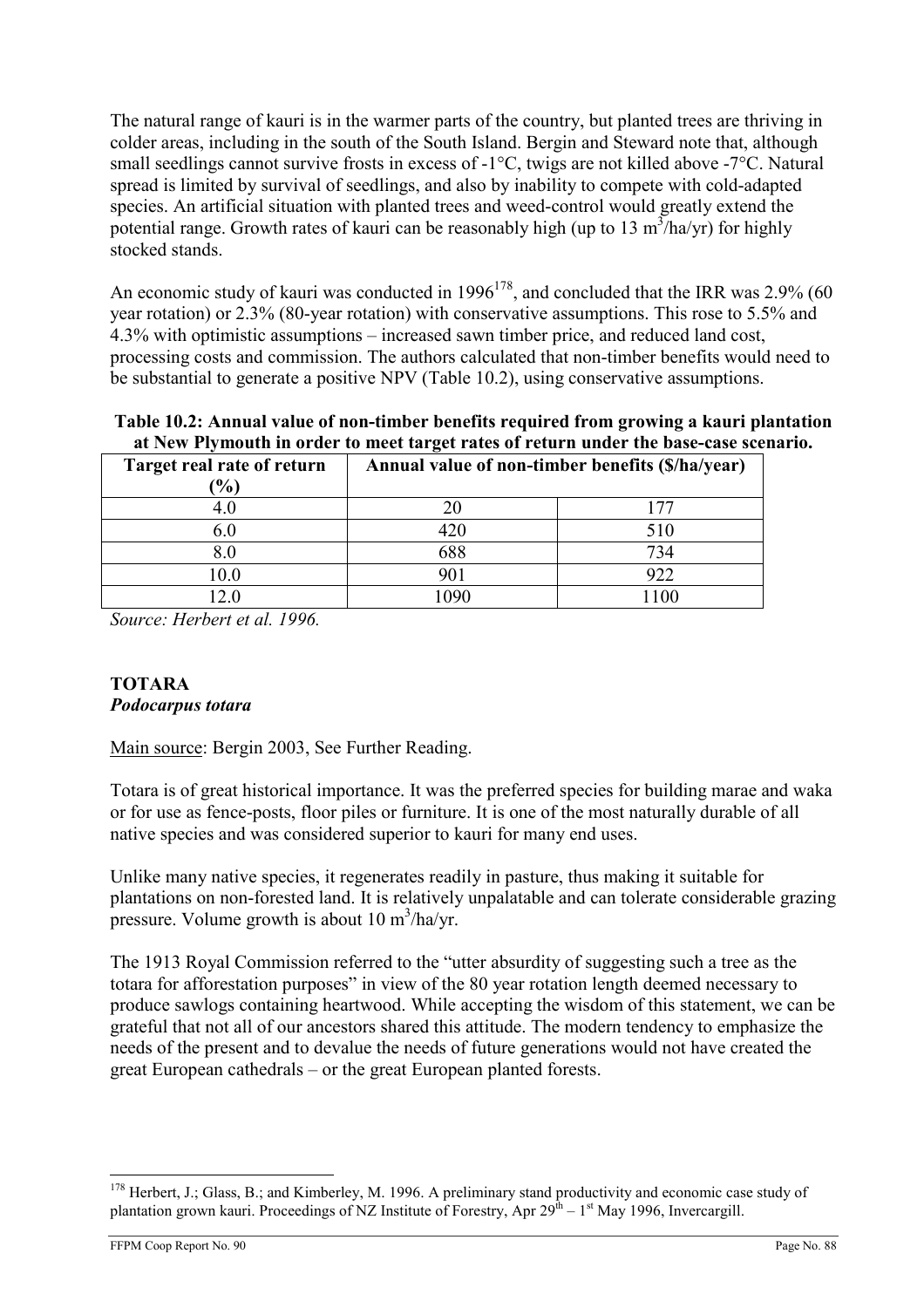## OTHER NATIVE SPECIES

Tanekaha (Phyllocladus trichomanoides) Rimu (Dacrydium cupressinum) Kahikatea (Dacrycarpus dacrydioides) Puriri (Vitex lucens) Kohekohe (Dysoxylum spectablile) Rewarewa (Knightia excelsa) Kanuka (Kunzea ericoides) Kawaka (Libocedrus plumosa)

David Bergin and other researchers at Forest Research, Rotorua, have investigated plantations of these species. Stands up to a century old exist and have been assessed for height and diameter growth, and curves fitted<sup>179</sup>. Generally, diameters of 60cm or more are not reached until the stand is 75 or more, thus ruling them out where profitability from timber is a prime consideration. The recent sharp rises in prices (eg rimu logs now fetch  $$400/m^3$ ) do not alter this judgement.

## CLASSICAL EUROPEAN SPECIES - Oak, Chestnut, Elm, Ash, European walnut

There is considerable public affection for the classical European species, mirroring the love New Zealanders hold for their indigenous forests. The English origin of many of the current human inhabitants may partly explain this attitude. The living trees are attractive (for example, the oaks in Hagley Park, Christchurch, are popular) and the wood is valued for furniture and other products.

Contrary to most public opinion, New Zealand-grown hardwoods are not intrinsically inferior to their European counterparts because of their "fast growth". In situations where growth is faster (ie wider growth rings at the same age), the ring-porous hardwoods – such as those in this section – will actually produce stronger and harder wood<sup>180</sup>. This common misapprehension probably arose from observing the inferior timber in wide growth rings, but not realising that the predominant reason for wide rings is that they come from young trees or from the centre of older trees, rather that necessarily being derived from particularly fast-growing individuals.

In any case it is not clear that New Zealand growth-rates are always greatly superior to the country of origin. Where these species have done particularly well, for example in Botanical Gardens in the major cities, the sites are exceptionally free-draining, fertile and sheltered.

Land costs on such superior sites would be many times that of normal forestry land. The cost of establishment of classical European species is also high (tree stocks, high initial stockings, prolonged weed control and tree shelters).

There is a false assumption that these species must yield a high return to the grower, by virtue of their scarcity and their high growing costs. Economies of scale in the timber sawing, remanufacturing, furniture making and marketing industries are such that this is usually not the case. If there were a sufficient and continuous supply of (say) quality oaks, then an industry could grow around this resource and reasonable prices could be expected. The actual situation is somewhat different.

 $\overline{a}$ <sup>179</sup> Pardy, Bergin and Kimberley 1992, see Further Reading.

<sup>&</sup>lt;sup>180</sup> See, for example, Haslett 1984 (in Further Reading).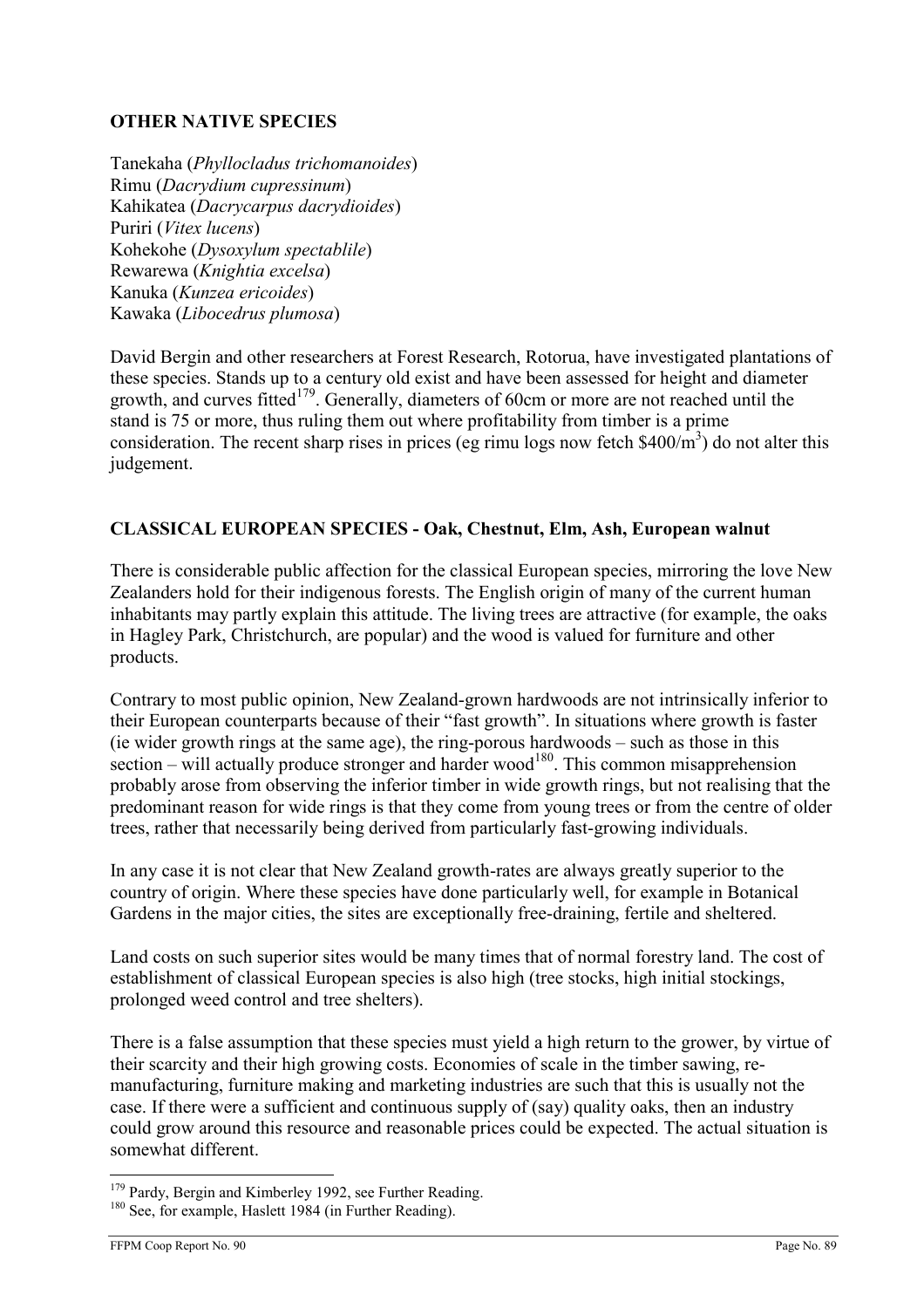At a recent Farm Forestry field-day<sup>181</sup> in Canterbury, a stand of 124-year old oaks was being selectively logged and quarter-sawn. The typical stumpage for large logs was only about  $$150/m<sup>3</sup>$  – about the same as butt-logs from pruned 28-year old radiata pine or unpruned 45-year old Douglas-fir. One critical difference is that, in the case of the oaks, the logs were carefully selected from the best trees (perhaps 10% of the total) whereas the prices for radiata pine and Douglas-fir are the average for almost all butt-logs in a stand.

Risks of growing these trees include those from climate (wind), disease (Dutch elm disease, chestnut blight), and animal damage (hares, possums, livestock).

In summary, the Classical European species will continue to play an important part in our landscape, but will probably remain a very small part of our wood-based industry. They are restricted to the most favourable sites, are costly to grow, are risky, have excessive rotation lengths and do not yield a high stumpage price on a per-hectare basis.

### NON-RADIATA PINE SPECIES Pinus nigra, Pinus ponderosa

Burdon and Miller (see Further Reading) list seven pines as possible sub-economic alternatives, mainly as "contingency species" should some catastrophe strike radiata pine. They acknowledge, however, that some of these (eg P. muricata) are so similar that they have the same spectrum of diseases. Most of the pines are also indistinguishable to the lay public from radiata pine, so would not appease a population eager for genuine alternatives on the landscape.

Corsican pine (Pinus nigra var. laricio) is able to grow on sites that are too cold for radiata pine, including large areas in inland Canterbury and Otago. It can also (like radiata pine) tolerate very dry conditions. If rainfall is adequate, but frost is still a problem, then there may be a case for Ponderosa pine – which is hardier than radiata but with sufficient rainfall will grow more volume than Corsican<sup>182</sup>.

At high stockings, Corsican pine can yield a respectable  $13-24 \text{ m}^3/\text{ha/yr}$  depending on rainfall. The currently preferred regime is for roundwood, especially poles, for which it is superior to radiata pine. It has relatively good form (straightness, taper, nodal swelling) and light branching, and is very easy to dry and to treat with preservatives.

Outside the colder regions and the rain-shadow of the Southern Alps, the species does not do well because of *Dothistroma* needle blight.

Provided that suitable land remains sufficiently cheap (say,  $\leq$ \$500/ha) and there continues to be a place in the market for poles, Corsican pine is a useful species but does not constitute a genuine alternative to radiata pine.

 $\overline{a}$ <sup>181</sup> Proceedings of NZFFA Annual Conference, Hanmer, April 2004. Page 30.

<sup>&</sup>lt;sup>182</sup> Ledgard and Belton 1985. See Further Reading.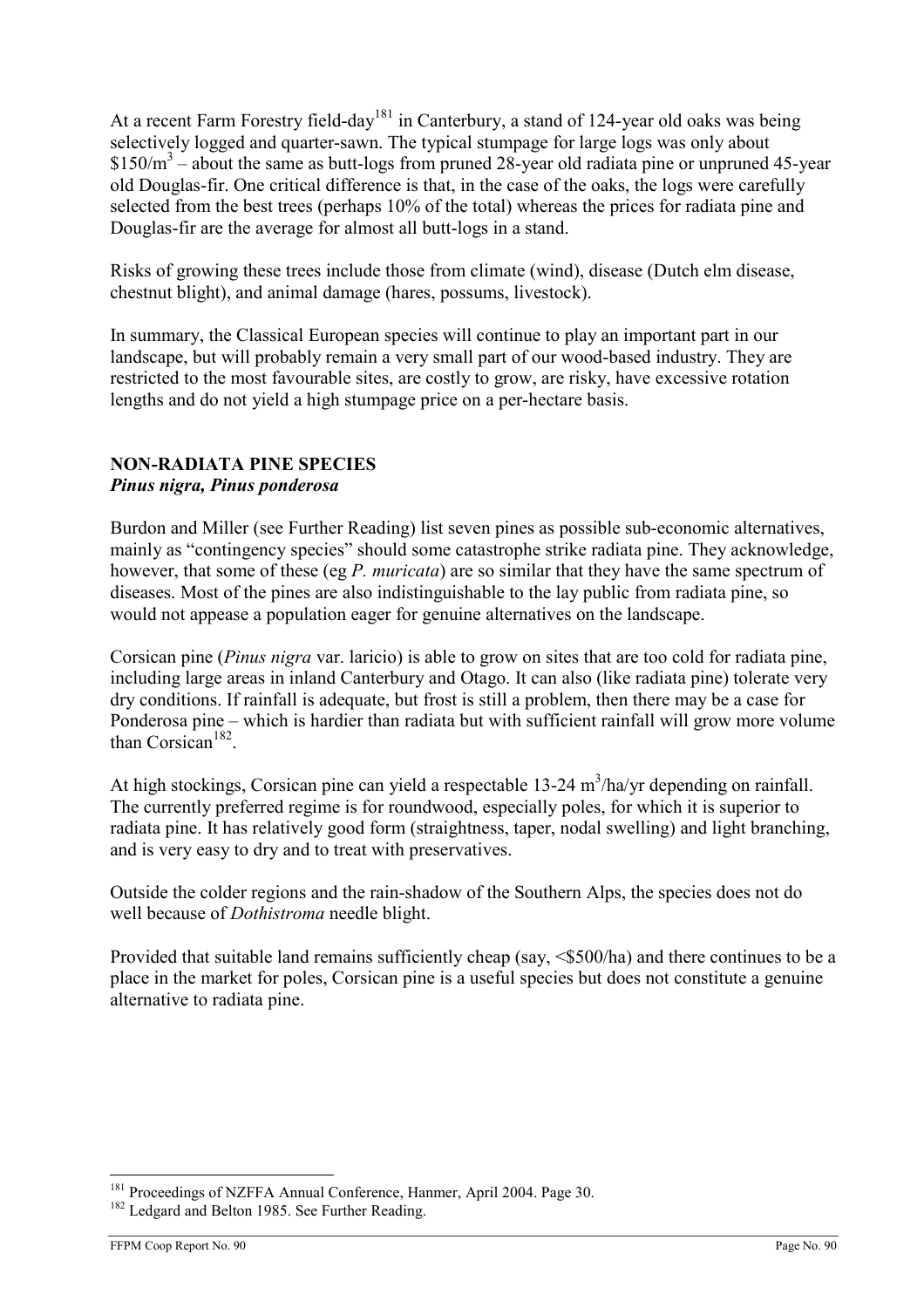### BLACK WALNUT Juglans nigra

Siting for black walnut is critically important. To prosper, the species requires deep and freedraining alluvial soils, with near-neutral pH and high organic matter<sup>183</sup>. The sites should be sheltered. In terms of cost of inputs and potential returns, it resembles a horticultural, rather than a typical forestry, crop.

Even if considerable care is taken in siting, the species has a high risk of failure – as many stands throughout the country will testify. Out-of-season frosts will kill fresh growth and young trees. Both wind and possums can distort the crown so that the recovery of long straight stems is compromised.

Despite these caveats, Nicholas (1997) provides a map showing a high proportion of New Zealand (mainly in the North Island) as being the "potential range" of the species. Undoubtedly, individual trees could survive and persist in such areas, contributing to the potential range in an ecological sense, but to achieve a profit (however defined) the effective range would surely be a tiny fraction of this area.

New Zealand prices for individual logs have been reported as fetching \$1500-\$2000 each<sup>184</sup>. The high price that can be obtained for Black Walnut can compensate to some extent for high costs, risks, and long rotations, but it is not clear what price can be obtained per hectare as opposed to the return from selected logs, derived from selected trees. Haslett (1986) describes New Zealandgrown wood as being similar in the critical properties of hardness and bending strength, although being somewhat lower in stiffness and compression parallel to the grain. There seems to be no reason why New Zealand wood cannot achieve the same high prices as those obtained in the United States, except for the additional transport costs to the market.

In summary, Black Walnut requires considerable effort and cost to grow well, but has the potential to achieve high returns on ideal microsites. It is debateable whether other horticultural crops would not be a better proposition for such sites. In any case, the species is clearly not a contender to substantially reduce the percentage of plantation forest in radiata pine.

# PAULOWNIA SPP. Common names: Chinese empress tree or princess tree

There are nine recognised species of *Paulownia*, a genus closely related to *Catalpa*. Present in New Zealand are P. catalpifolia, elongata, fargesii, fortunei, kawakamii and tomentosa. The genus is best suited for warm summer temperatures (mean daily temperature 24-30ºC), which may be a major reason why growth rates in New Zealand have often been disappointing relative to China.

Paulownia is a good example of a rural investment opportunity that has been over-hyped. The species was originally promoted as having ultra-short rotations (10-22 years), excellent individual-tree growth rates, and high prices at harvest. A widespread promotional campaign around 1990 led to considerable interest. In the rush to join the bandwagon, many growers chose the wrong species or variety for their region, or planted trees on an unsuitable site.

<sup>&</sup>lt;sup>183</sup> Nicholas et al. 1997. See Further Reading.

<sup>&</sup>lt;sup>184</sup> Haslett 1986. See Further Reading.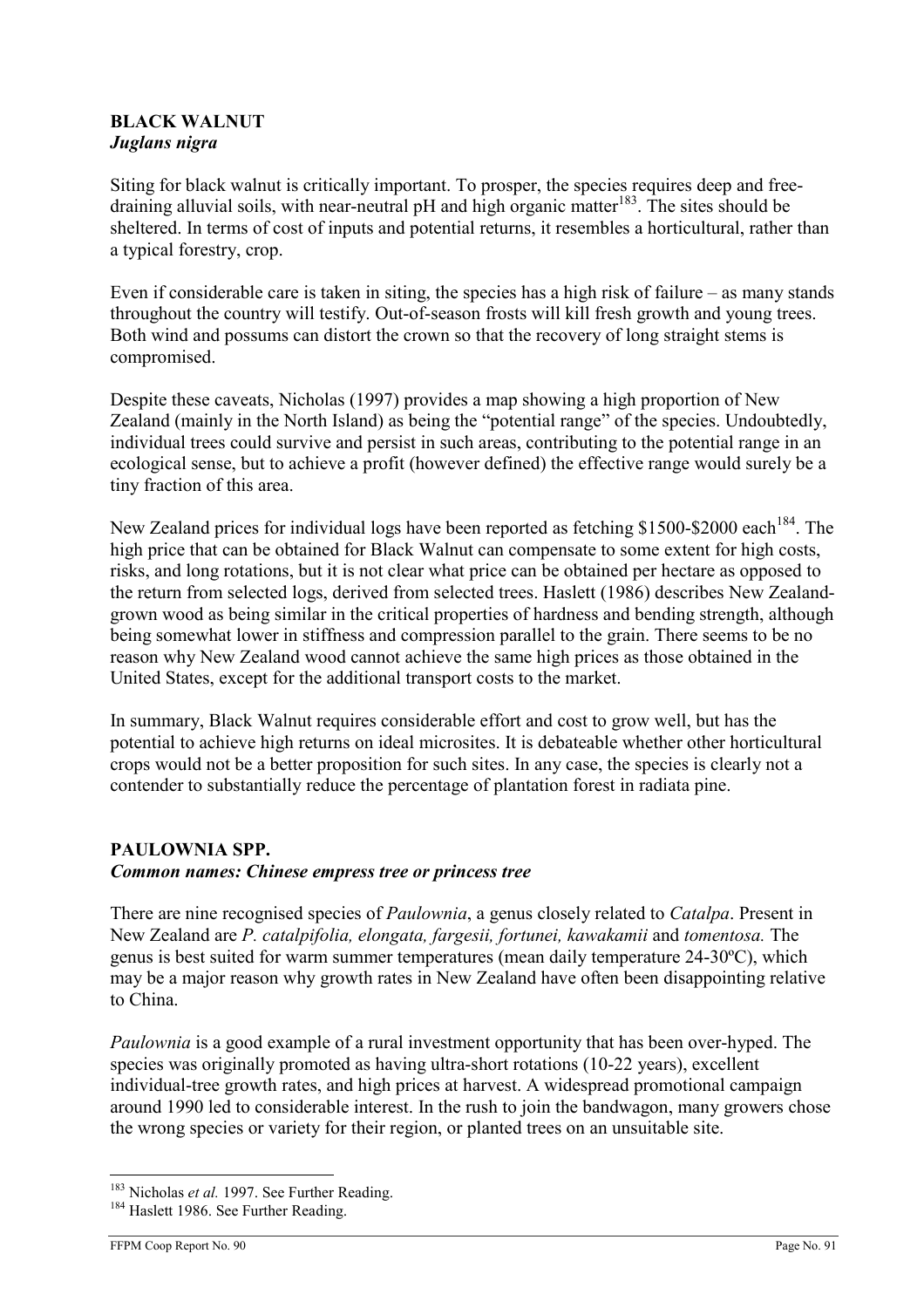Sites should be free-draining, well-watered and sheltered, but with deep and friable soils. Growing costs are high, with one promoter (Kevin Avery) recommending almost horticulturaltype care at establishment (deep cultivation and bedding, fertilisation, watering every 2-4 days, and provision of shelter).

There are many risks involved. Many growers have failed to take sufficient care with establishment and siting. Livestock and possums can damage or ring-bark the young trees. Caterpillars, aphids or witches' broom (a microplasm) have also been reported. Some species can endure fairly hard frosts, but only during the winter when they have no leaves. Out-of-season frosts are a common problem in New Zealand and casual visitors from continental climates are often unaware of our different conditions. Droughts are also common, perhaps exacerbated by the ENSO cycle, and Paulownia is particularly susceptible to a moisture deficit. Wind can easily shred the large soft leaves, but these will regrow unless the wind is persistent. It is very rare for trees to actually be blown down.

They have been occasions where the trees have grown well in New Zealand. Diameters of 50 cm are obtainable in 15 years, but the wide growth rings (25-50 mm) would not meet specifications for highest grade logs (< 10 mm). To achieve top prices, rotation ages of 22 years or more are required. The high-value logs exported from the U.S. are from naturally regenerated stands (growth rings 3-5 mm) and have the preferred straw or silvery grey colour.

The wood is very low density<sup>185</sup>, having properties intermediate between balsa and radiata pine. It is not hard or strong, but is easy to saw and has slightly better overall dimensional stability than that of radiata pine. It was originally said to be ground-durable, but Forest Research tests showed that it was no more durable than untreated radiata pine (<5 years in ground contact). It is highly resistant to conventional pressure treatment with CCA preservative.

Uses in Japan and China include furniture (including drawers and drawer linings), gift packaging, ornaments, woodcarvings, and musical instruments. Prices have been reported as  $NZ$200/m<sup>3</sup>$  on skid site in China, or  $NZ$430/m<sup>3</sup>$  landed in Japan<sup>186</sup>. This is impressive, but the prices were for selected logs and were probably not sustainable. The species has been planted "throughout China's farmland in a huge reafforestation programme"<sup>187</sup> and there have been increasing exports from the U.S.. There are also rumours of substantial plantings in Australia, South Africa and South America following the same wave of promotion that New Zealand experienced.

The authors of an economic study<sup>188</sup> of *Paulownia* in the U.S.A. showed that, even at the lower of two yields, the species could achieve NZ\$4611-6277/ha at 10% discount rate. Land price was not included, so this would be the maximum price that an investor could pay for land to achieve a 10% rate of return. They cautioned, however, that "expansion of supply beyond the natural growth of this market could rapidly drive paulownia prices that could make plantation production uneconomic".

 $\overline{a}$  $185$  285-300 kg/m<sup>3</sup> compared to 420 for radiata pine.

<sup>186</sup> Barton, I. 1990. Paulownia…growing fast. Growing Today, April 1990, p. 43-45.

<sup>&</sup>lt;sup>187</sup> Professor Derrick Donald, Senior lecturer in silviculture at Stellenbosch University quoted in Australian Forest Grower, Autumn 1988, p. 8.

<sup>188</sup> Hardie, I.; Kundt J.: and Miyasaka, E. 1989. Economic feasibility of U.S. Paulownia plantations. Journal of Forestry, October 1989p. 19-24.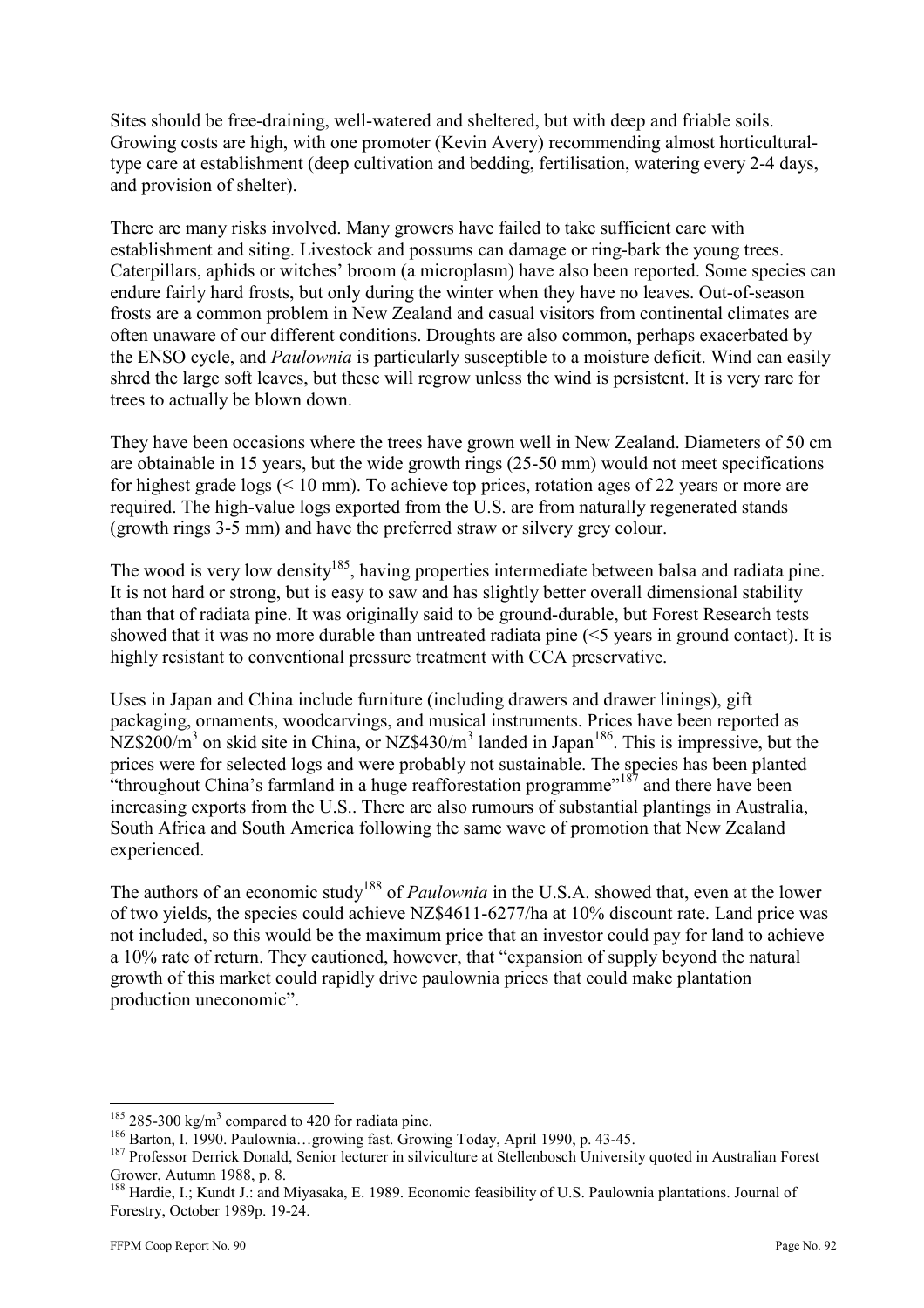In this author's opinion, the main limitation of this species is not the high growing costs or risks, but the fact that the market is still extremely limited and can easily be saturated. Note that the total usage of Paulownia in Japan is around  $100,000 \text{ m}^3$  per year. To put this in context, New Zealand cut 20.940 million  $m^3$  of wood in total for the year 2001.

In the unlikely event that Paulownia forestry became a profitable and sustainable industry, it is inconceivable that it could provide a serious contribution to the 1.8 million hectares currently in plantation forestry.

# OTHER SPECIES OF INTEREST

The following list (not comprehensive) contains other species that have been advocated by at least one person for widespread use in New Zealand.

- Abies grandis and religiosa. (The true firs). Can tolerate cold conditions. Slow growing.
- Acer pseudoplatanus (Sycamore). Has bad potential for tree spread, surviving and propagating in extreme shade. The wood has a good figure.
- Aurocaria heterophylla (Norfolk Pine). Natural clearwood from uninodal habit. Fast growing in warmer and coastal areas. Main problem is the bland white softwood is not an obvious alternative to radiata pine.
- Alnus spp, including A.acuminata (Andean alder). Reasonable growth. Tolerates poorer sites. Nitrogen fixer.
- *Catalpa speciosa*. Too unreliable (poor form, wind damage). Resprouts from pruning.
- Cryptomeria japonica (Japanese cedar, Sugi). Excellent form, good market prospects, but very slow growth rates.
- Cunninghamia lanceolata (Chinese fir)
- Gleditsia tricanthos. (Honey locust). Pods are edible for livestock. Durable, high-quality wood. Has long thorns, poor form (multileaders), wind damage.
- Larix spp. Japanese larch (*L. kaempferi*) is the fastest growing, with an unimpressive MAI of 14.3 m<sup>3</sup>/ha/yr and a dbh of 31.5 cm at age  $32^{189}$ .
- *Liriodendron tulipifera*. Fast growing, but no market for the wood.
- *Liquidamber styraciflua*. Attractive autumn foliage.
- Picea sitchensis (Sitka spruce). Disappointing relative to their success in North America and Europe. Susceptible to attack from aphids and mites. Site sensitive. Very slow growth.
- **Prunus serotina (Black cherry). Poor form, but good prices offered for veneer.**

 $\overline{a}$ <sup>189</sup> West, G.G. 1991. Douglas fir, Japanese larch and European larch in pure and mixed stands. NZ J. For. Sci. 21(1): 3-9 (1991).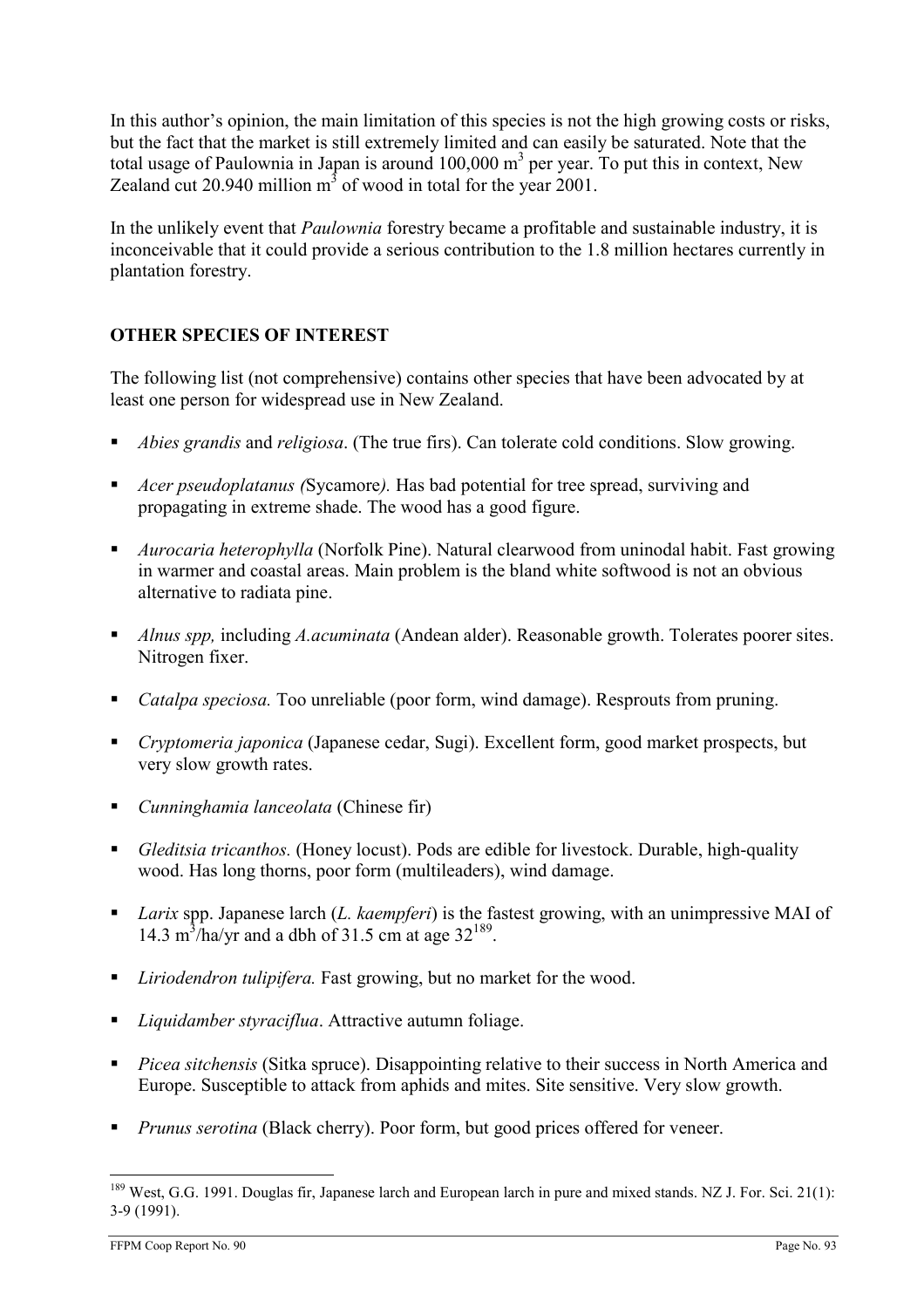- *Robinia pseudoacacia* (Black locust). Otto Krijgsman, or Rangiora, makes a living selling Robinia cuttings. Despite his claims about the straightness of his Hungarian clones, New Zealand's windy conditions frequently result in misshapen trees. There is concern about the ability of trees to resprout after pruning, and doubt about the quantity of heartwood present even after long rotations. Long thorns are a problem in most clones, and in the absence of grazing suckering can create a weed problem. On the positive side, it is one of the only exotic species in the Forest Research category of very durable (>25 years in ground contact) that can survive the cooler conditions that prevail in most of New Zealand.
- Syncarpia laurifolia. Turpentine tree. Very durable (<25 in ground contact), resistant to teredo worm.

### RECOMMENDATIONS FROM WADE CORNELL (Warm Climates, North of Auckland)

Elaeocarpus grandis Toona ciliata Grevillia robusta Cinnamomum camphora Melia azedarach (Australian var) Flindersia schottiana Tristania conferta Agathis spp. (eg robusta) Casuarina spp. Eucalyptus pellita and tereticornis Swietenia macrophylla

### FURTHER READING FOR INDIGENOUS SPECIES

- Bergin D. 2003. Totara: establishment, growth and management. New Zealand Indigenous Tree Bulletin No. 1. Forest Research, Rotorua.
- Bergin, D. and G. Steward in press. Kauri: establishment, growth and management. New Zealand Indigenous Tree Bulletin No 2. Forest Research, Rotorua.
- Herbert, J.; Bergin, D.; and Steward, G. 1997. Native trees for production forestry. What's New in Forest Research, No. 243.
- Pardy, G.F.; Bergin, D.O.; and Kimberley, M.O. 1992. Survey of native tree plantations. FRI Bulletin No. 175.
- Wardle, J. A. 1984. New Zealand beeches. Ecology, utilisation and management. NZ Forest Service. 447 pp.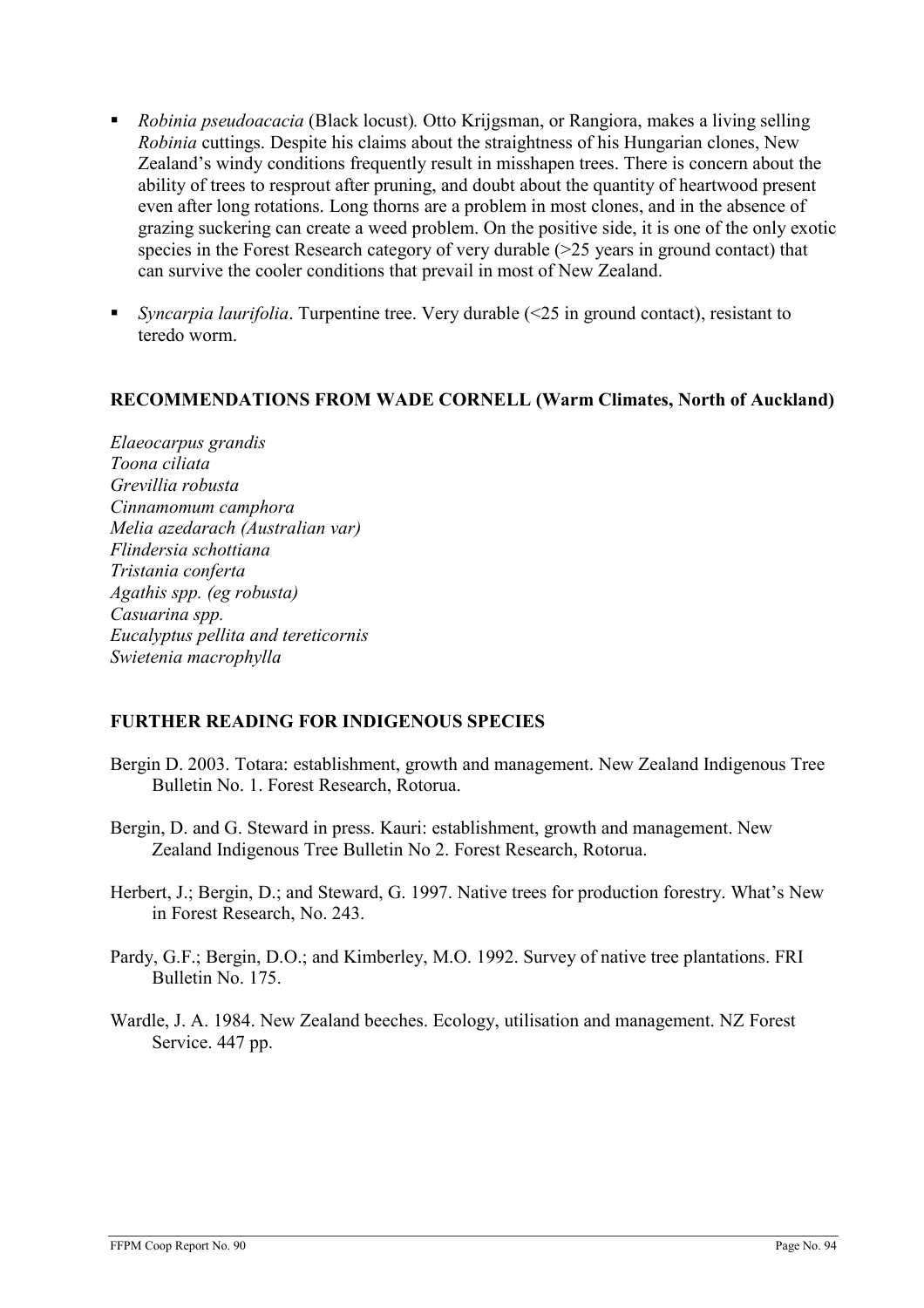### FURTHER READING FOR CLASSICAL EUROPEAN SPECIES

- Haslett, A.N. 1984. Utilisation properties of New Zealand grown European oak (*Ouercus robur*). Touch Wood, No. 4. November 1984, p. 20-21.
- Knowles, R. 1993. New directions for the New Zealand chestnut industry to consider. A report prepared for the Martin New Memorial Trust, the NZ Chestnut Council and Waikato Chestnut Growers Association covering the International Congress on Chestnut, held at Spoleto, Italy, Oct 20-23, 1993.
- Ledgard, N. and M. Giller, 1999. Form pruning deciduous hardwoods. NZ Tree Grower, August 1999, p. 36-38.
- Mortimer, J. 1994. Woods of the World the English elm. Growing Today, August 1994, p. 24- 27.
- Mortimer, J. 2003. A selection of alternative timbers. Taitua Books, 283b Duck Rd, RD 9, Hamilton.

### FURTHER READING FOR PINES

- Burdon, R.D. and J.T. Miller, 1995. Alternative species revisited: categorisation and issues for strategy and research. NZ Forestry August 1995, p. 4-9.
- Ledgard, N.J. and M.C. Belton, 1985. Exotic trees in the Canterbury High Country. NZ J. For. Sci 15(3): 298-323 (1985).
- Miller, J.T. and F.B. Knowles, 1986. Introduced forest trees in New Zealand: recognition, role, and seed source. 1. Pinus nigra ARN. European black pine. FRI Bulletin 124.
- Miller J.T. and F.B. Knowles, 1989. Introduced forest trees in New Zealand: recognition, role and seed source. 10. Ponderosa and Jeffrey pines. FRI Bulletin No. 124.

### FURTHER READING FOR BLACK WALNUT

- Haslett, A.N. 1986. Properties and utilisation of exotic speciality timbers grown in New Zealand. Part IV: Black Walnut Juglans nigra L. FRI Bulletin No. 119.
- Nicholas, I.D.; Gifford, H.H. and Kimberley, M.O. 1997. Siting Black Walnut. FRI Bulletin No. 188.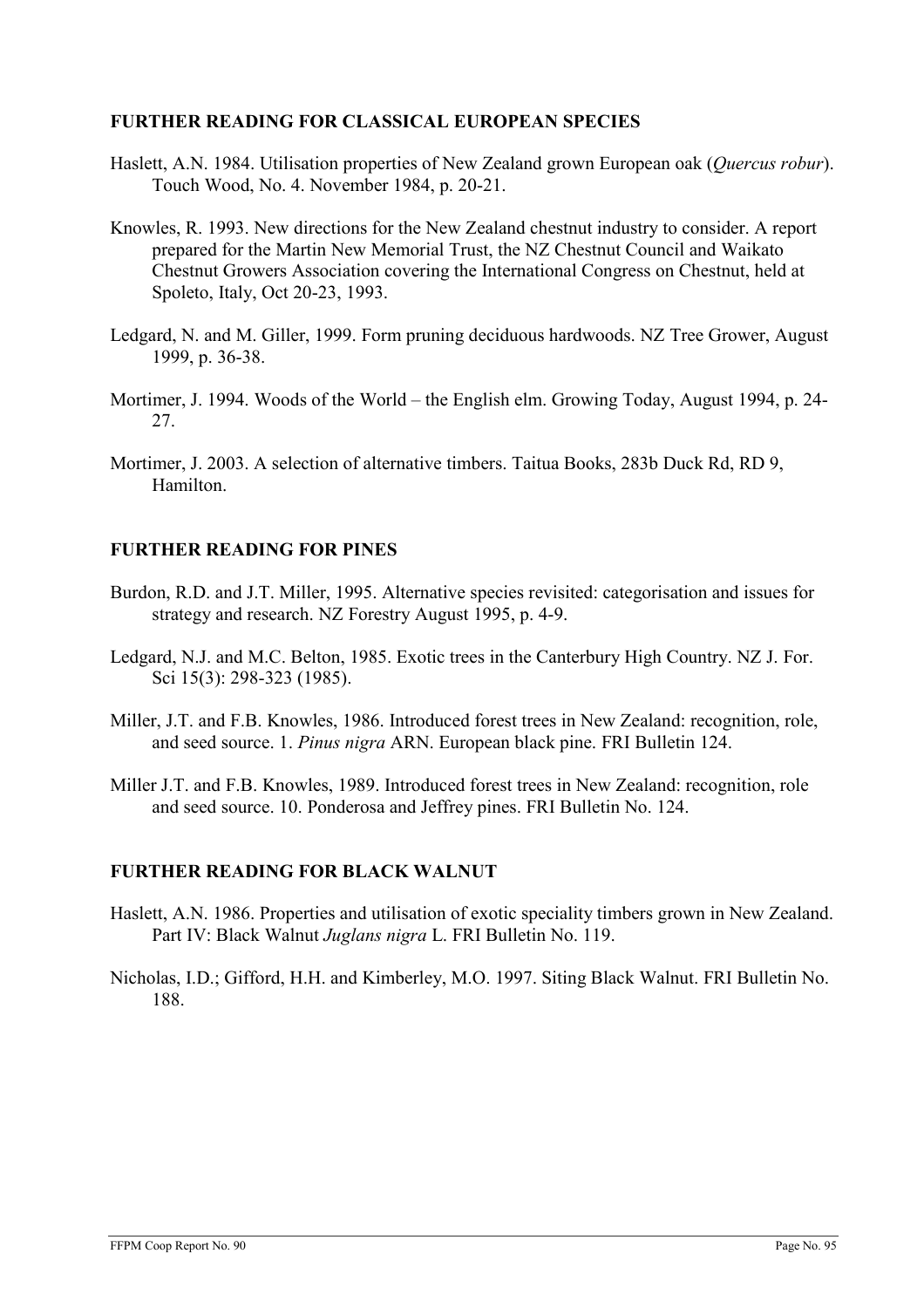### FURTHER READING FOR PAULOWNIA

Barton, I. (ed). Paulownia news. Newsletter of the Paulownia Action Group. November 1990 - ?.

- Barton, I. and Nicholas I. 1991. The potential of Paulownia as an agroforestry tree in New Zealand. Paper presented at the ANZIF Conference, Christchurch, Oct 1991.
- Glass, B.P. 1992. Market trends for Paulownia timber in Japan. What's New in Forest Research, no. 226.
- Haslett, A.N.; Young G.D.; Simpson, I.D.: Britton, R.A.J. 1992. Paulownia the timber of the future? What's New in Forest Research, No. 225.

### FURTHER READING FOR OTHER SPECIES

- Bullock, B.T. 1994. Hungarian strains of black locust (Robinia pseudoacacia) really just a boutique species? NZ Tree Grower, August 1994, p. 14-15.
- Edmonds, J. 1998. Radiata pine are there alternatives? NZ Tree Grower, Feb 1998, p. 9.
- Miller J.T. and F.B. Knowles, 1989. Introduced forest trees in New Zealand: recognition, role and seed source. 3. The larches – Larix spp. FRI Bulletin No. 124.
- Miller J.T. and F.B. Knowles, 1989. Introduced forest trees in New Zealand: recognition, role and seed source. 6. The spruces – Picea spp. FRI Bulletin No. 124.
- Miller J.T. and F.B. Knowles, 1989. Introduced forest trees in New Zealand: recognition, role and seed source. 7. The silver firs – Abies spp. FRI Bulletin No. 124.
- Mortimer, J. 1995. Woods of the World Robinia, the black locust. . Growing Today, April 1995, p. 26-29
- Mortimer, J. 1995. Woods of the World The Japanese cedar. Growing Today, May 1995, p. 26- 29.
- Mortimer, J. 2003. A selection of alternative timbers. Taitua Books, 283b Duck Road, RD 9, Hamilton.
- (NAWASCA) National Water and Soil Conservation Authority, 1987. New Start for Black Locust? Streamland 55.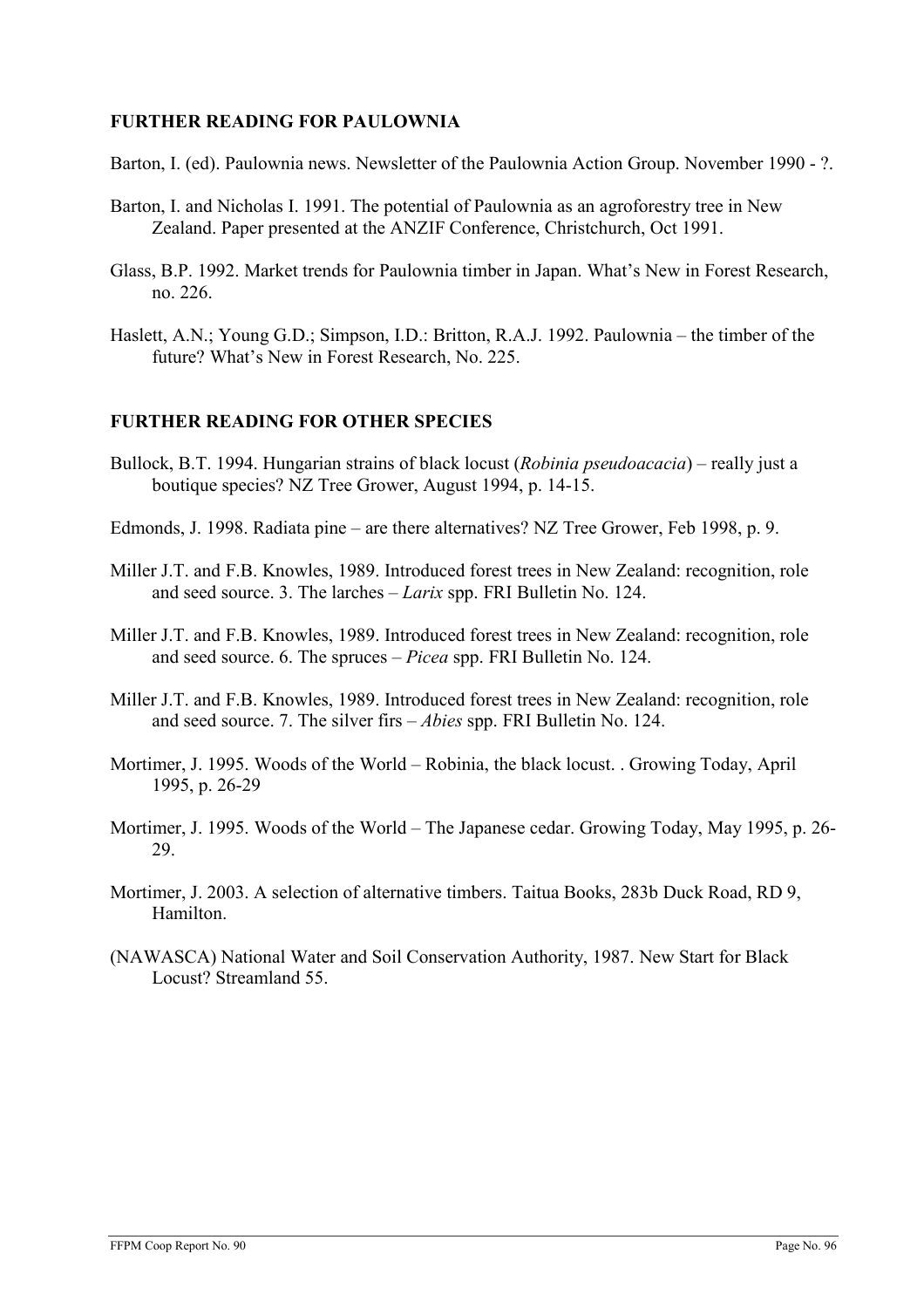# **CONCLUSION**

Proven choices: radiata pine and Douglas-fir

Likely contenders: certain cypresses, certain eucalypts and redwoods

Niche markets and restricted microsites: blackwoods, poplars, black walnut and Corsican pine

Non-starters: All other species. Each fails either on one or more of the five factors of profitability (volume, price, costs, timing and risk); or else there is insufficient information to establish the level of some of the factors.

In the author's experience, advocates of any particular tree species can often become emotionally attached to their preference, and any criticism (however mild) can be met with outright hostility. This chapter, therefore, is written with some trepidation!

Why are we looking for alternatives to radiata pine? Burdon and Miller (see Further Reading) suggest that there are three distinct reasons for diversification: the need for species suitable for non-radiata sites, for wood qualities where radiata is not suitable, and for "contingency" species, should any serious problems be encountered. It could be argued that there is a fourth, and equally compelling reason: the basic human need for variety and diversity in their surroundings, regardless of economic imperatives.

It must be acknowledged that there are many thousands of potential timber species present in the world that could grow in parts of New Zealand, and that only a small fraction of these have been adequately researched. In the cases where species have been tested and have failed, there is always the nagging doubt: did the trial represent a full range of provenances or varieties? Was the establishment practice up to modern standards, eg were the correct mycorrhizae used? Was the siting inappropriate? Were the drying schedules realistic? Were all the processing and marketing options sufficiently well explored? And so on.

Resources will always be inadequate to systematically assess all possible combinations of species, siting, management, processing and marketing practice. A true alternative to radiata pine may await some new discovery or research. Until that time comes, however, we must make decisions based on the existing evidence.

There are good reasons why radiata pine, and – to a lesser extent Douglas-fir – continue to be the main plantation species in New Zealand. Cypresses, redwoods and eucalypts have the potential to greatly expand their planted area, but blackwoods, poplars, black walnuts and Corsican pine will probably remain restricted to niche markets and microsites. Sadly, there are no other species clamouring for attention.

It may be unrealistic to expect the private sector to provide the long-term resources to pioneer research into a tree species that has no existing base in New Zealand or overseas, if for no other reason than the fact that, by definition, such an industry does not yet exist!